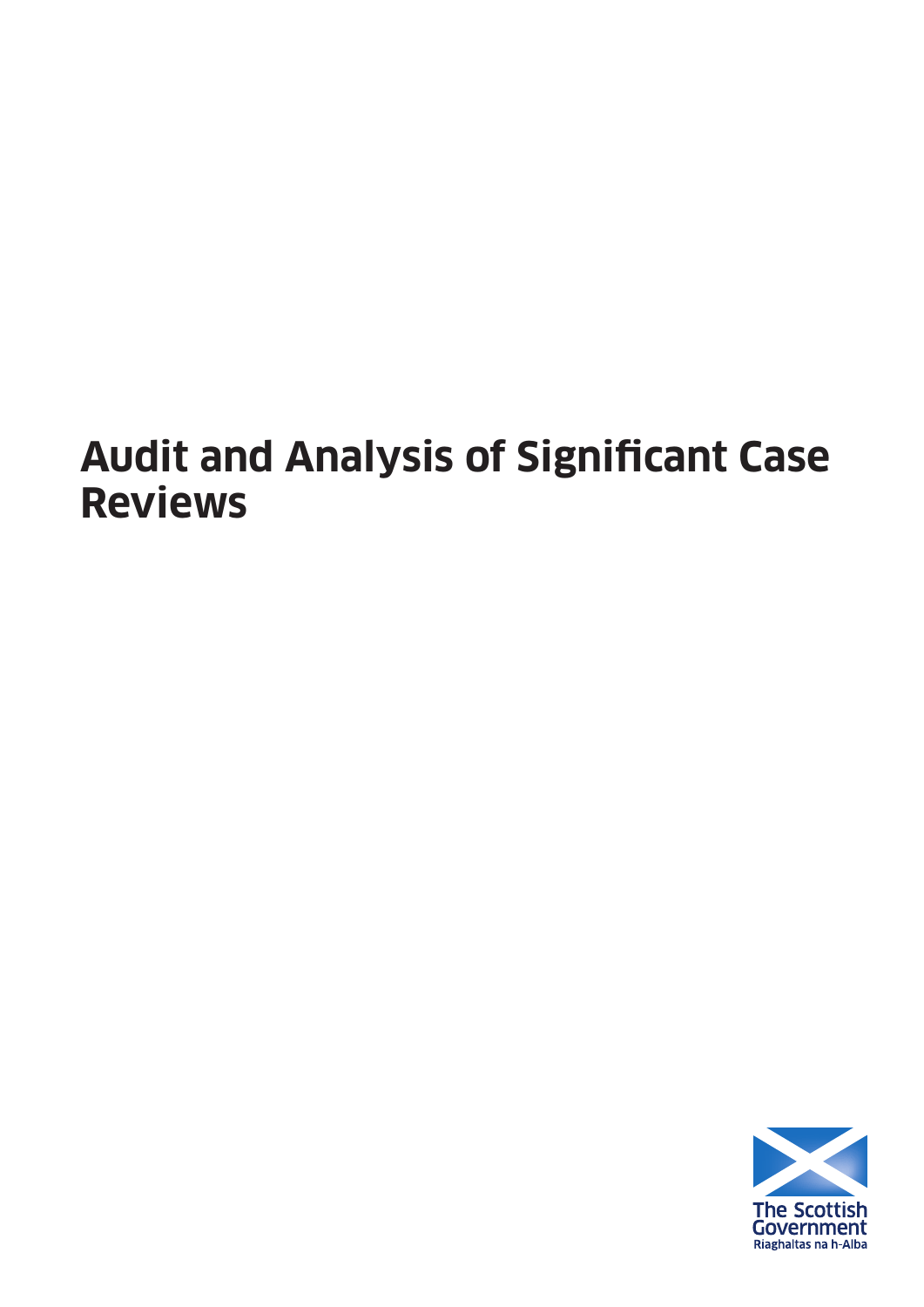



# **Audit and Analysis of Significant Case Reviews**

**Sharon Vincent, University of Wolverhampton**

**Alison Petch, Institute for Research and Innovation in Social Services (IRISS)**

**October 2012**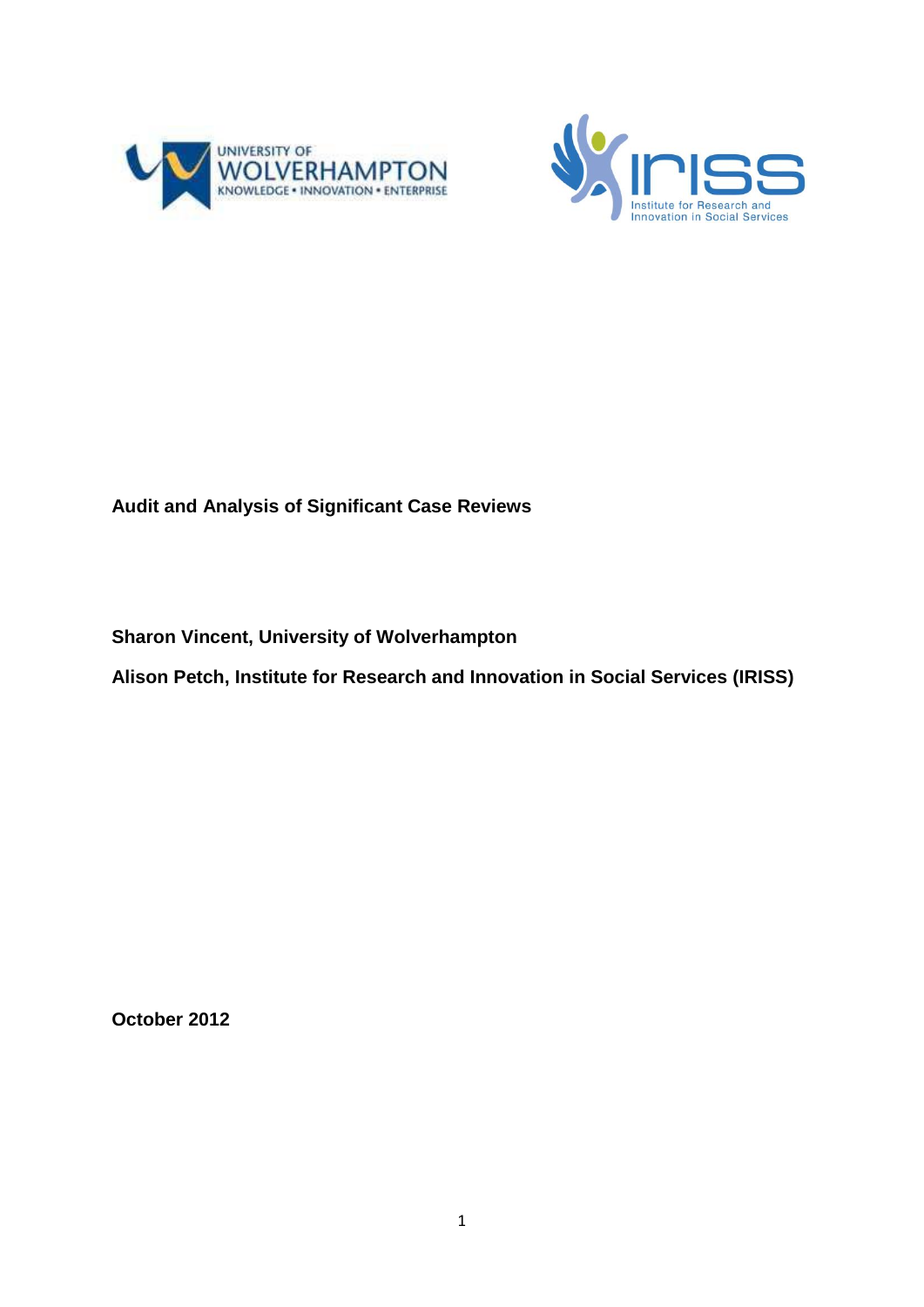# **CONTENTS**

| Glossary                                                            | 3   |
|---------------------------------------------------------------------|-----|
| <b>Executive summary</b>                                            | 4   |
| Background to the research                                          | 12  |
| Chapter 1 The Significant Case Review process                       | 18  |
| Chapter 2 Type of case and characteristics and circumstances of the |     |
| children and their families                                         | 36  |
| Chapter 3 Practice themes                                           | 63  |
| Chapter 4 Understanding risk                                        | 80  |
| Conclusions                                                         | 98  |
| List of recommendations                                             | 99  |
| <b>Bibliography</b>                                                 | 101 |
| Appendix 1 Recommendations from SCRs categorised with the           |     |
| <b>Quality Indicators Framework</b>                                 | 103 |
| Appendix 2 New arrangements for undertaking Serious Case            |     |
| Reviews (SCRs) in Wales                                             | 106 |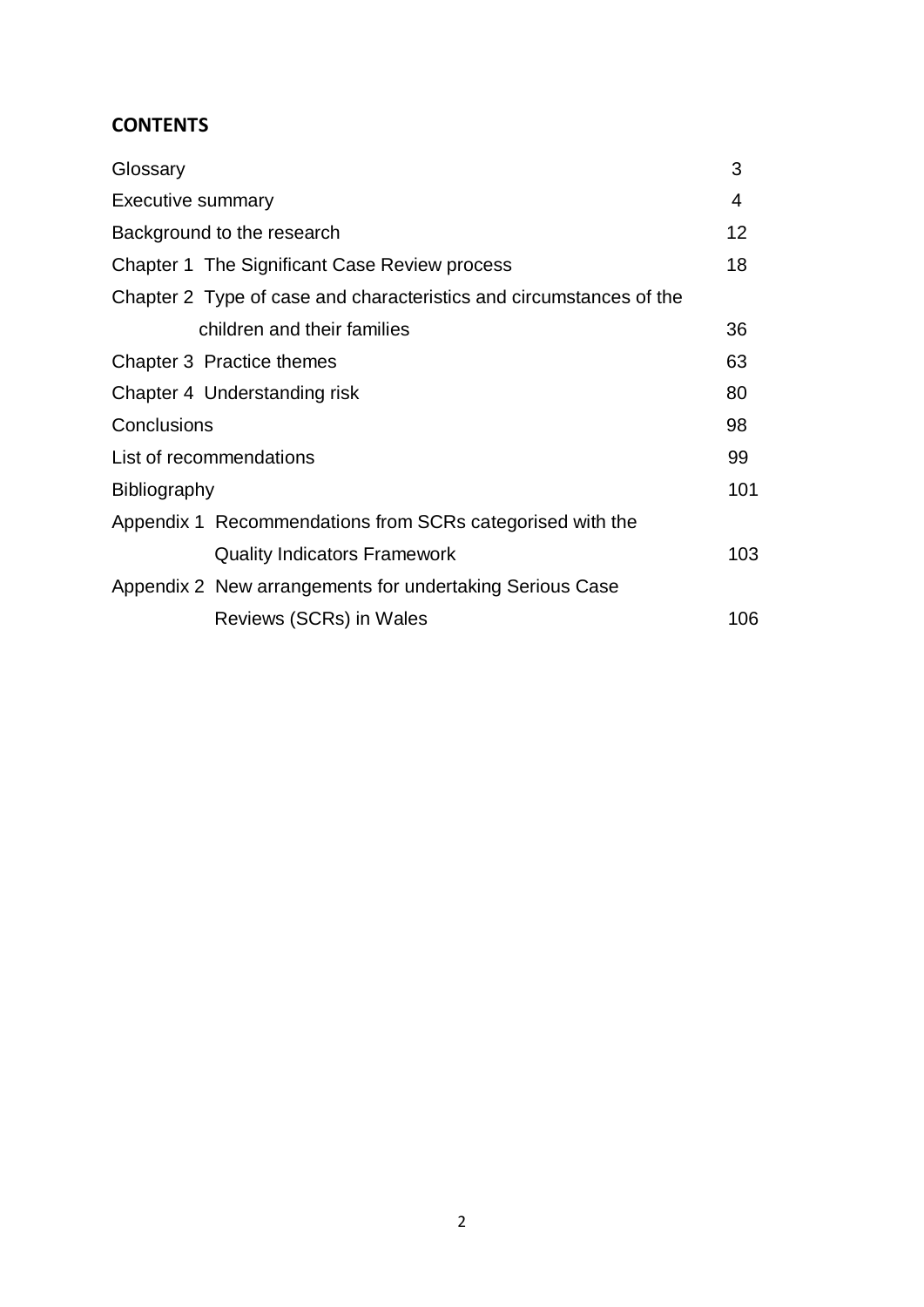# **GLOSSARY**

| <b>ADHD</b>   | <b>Attention Deficit Hyperactivity Disorder</b>    |
|---------------|----------------------------------------------------|
| <b>CAMHS</b>  | <b>Child and Adolescent Mental Health Services</b> |
| <b>CAPSM</b>  | Children Affected by Parental Substance Misuse     |
| <b>CPC</b>    | <b>Child Protection Committee</b>                  |
| <b>CPCC</b>   | <b>Child Protection Case Conference</b>            |
| <b>CPO</b>    | <b>Child Protection Order</b>                      |
| <b>CPR</b>    | <b>Child Protection Register</b>                   |
| <b>GIRFEC</b> | Getting It Right For Every Child                   |
| <b>GOPR</b>   | <b>Getting Our Priorities Right</b>                |
| HMIe          | Her Majesty's Inspectorate of Education            |
| <b>ICR</b>    | <b>Initial Case Review</b>                         |
| <b>IRD</b>    | <b>Initial Referral Discussion</b>                 |
| <b>LAAC</b>   | Looked After and Accommodated Child                |
| <b>LAC</b>    | <b>Looked After Child</b>                          |
| <b>MARAC</b>  | Multi Agency Risk Assessment Conference            |
| <b>MARS</b>   | Multi Agency Resource Service                      |
| <b>NAI</b>    | Non Accidental Injury                              |
| <b>NAS</b>    | Neo-natal Alcohol Syndrome                         |
| <b>NFA</b>    | No Further Action                                  |
| <b>PF</b>     | <b>Procurator Fiscal</b>                           |
| <b>SCR</b>    | <b>Significant Case Review</b>                     |
| <b>SCRA</b>   | Scottish Children's Reporter Administration        |
| <b>SID</b>    | <b>Sudden Infant Death</b>                         |
| <b>SNIP</b>   | Special Needs in Pregnancy                         |
| <b>SUDI</b>   | Sudden Unexpected Death in Infancy                 |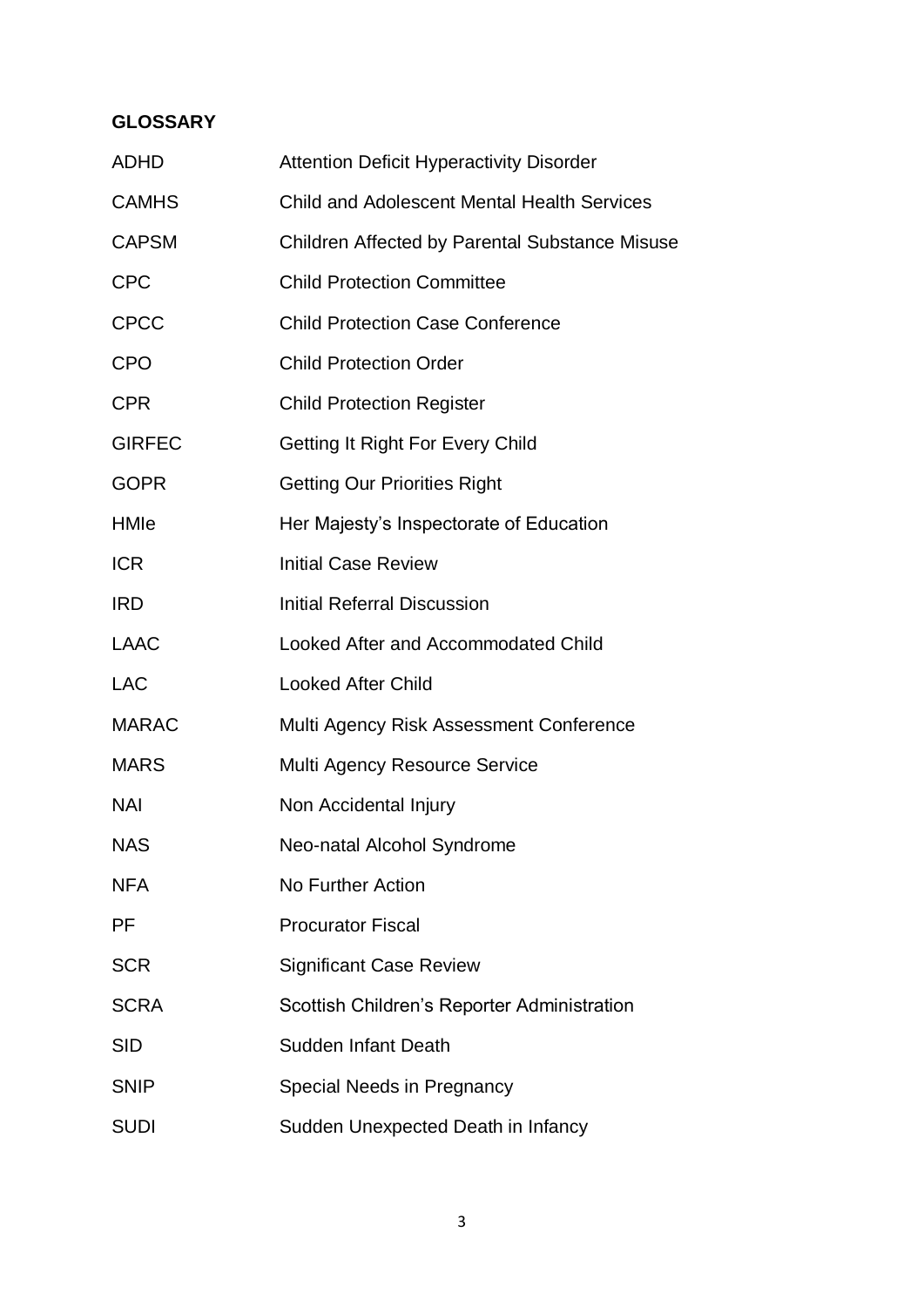## **EXECUTIVE SUMMARY**

This report presents the findings from an audit and analysis of 56 Significant Case Reviews (SCRs) and 43 Initial Case Reviews (ICRs) conducted in Scotland since 2007.

## **Background**

National guidance for undertaking SCRs was introduced in Scotland in 2007 - 'Protecting Children and Young People: Interim Guidance for Child Protection Committees for Conducting a Significant case Review'.There was a commitment within the national guidance to promote national, as well as local, learning. However, in contrast to England and Wales where national analyses of case reviews are commissioned bi-annually, until now the findings from SCRs have not been collated at national level in Scotland and accessible data on the number of SCRs that have been undertaken has not been readily available. As a result, the value of learning in SCRs to date has been limited, with lessons insufficiently shared beyond local boundaries. The Scottish Government commissioned an independent short life working group of key multi-agency professionals in 2009 to consider the SCR process in the light of recent research and practice. The group made 10 specific recommendations to the Scottish Government to improve the SCR process in Scotland. This included a recommendation that they should commission an audit and analysis of all SCRs undertaken since 2007 to provide a baseline and an understanding of the relevant issues for practice. This report presents the findings of this audit and analysis.

#### **Methods**

A content analysis approach was used to undertake the review which involved elements of a case study approach so analysis could be undertaken on a case by case and cross case basis. This enabled the findings to be pulled together across the reports but also allowed the complexities of individual cases to be examined in greater depth. Such an approach permitted in-depth analysis of the interaction of child, family, environmental and agency factors and exploration of the different causal pathways to death or harm.

The study was carried out in a number of phases. The number of SCRs that had been undertaken in the 30 CPCs in Scotland since 2007 was not known prior to this study. Phase 1 was, therefore, a mapping and collation exercise to identify how many ICRs and SCRs had been undertaken since the national guidance was issued. Phase 2 of the research involved the reading/rereading of the reports, and coding and analysis of data. A template was devised to capture anonymised information about the SCR process, as well as more detailed, qualitative information about the type of case, factors relating to the children, the characteristics of the family and their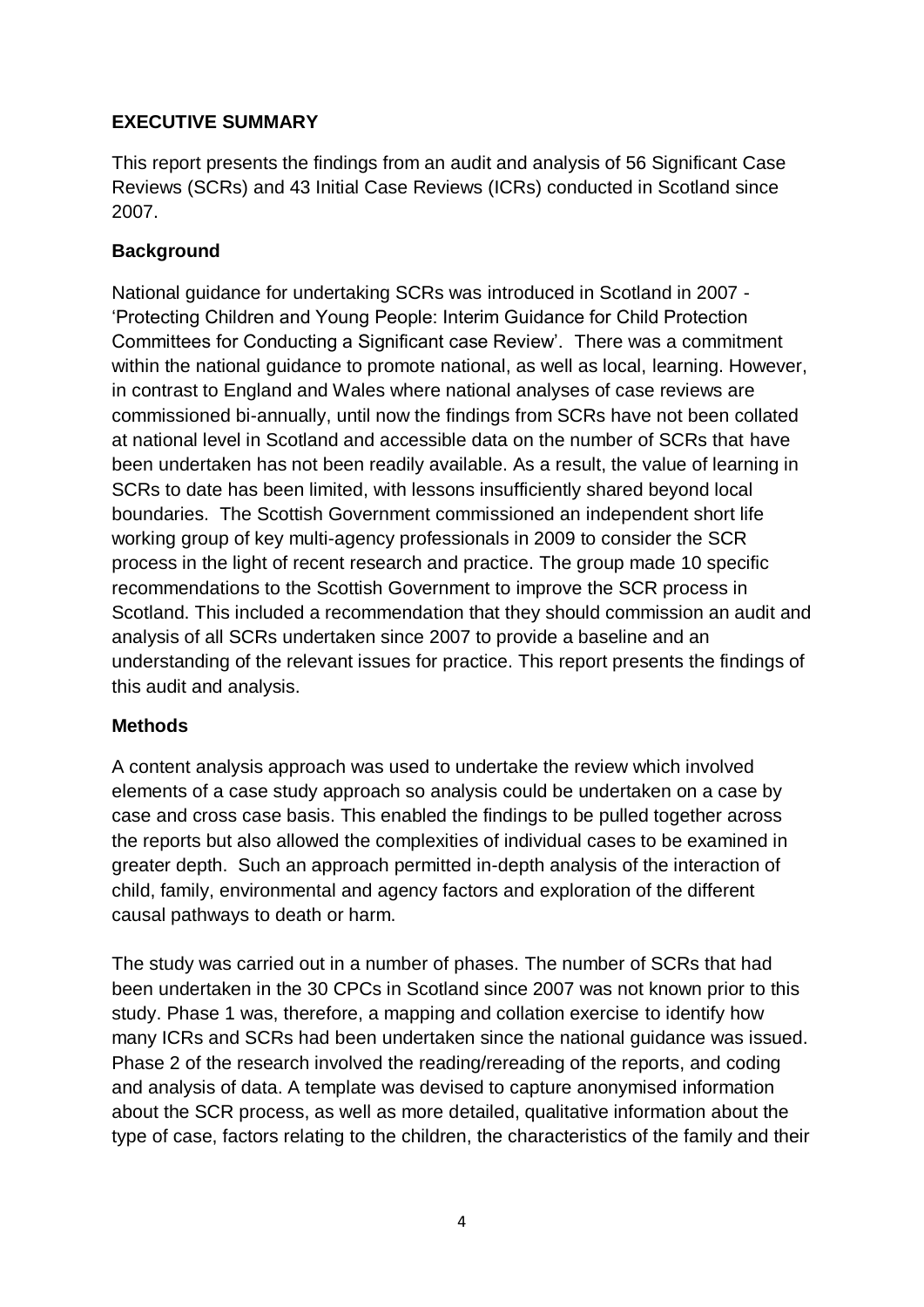involvement with agencies, as well as factors relating to professional practice. Final analysis occurred on a case by case and cross case basis and considered:

- Recurrent themes and features
- What common features could be identified to inform practitioners and agencies about risk and serious harm
- How findings in Scotland compare with findings elsewhere in the UK, and whether there are any Scotland specific findings which have not been found in other parts of the UK
- What national policy and practice issues arose from the reports.

# **Findings: the SCR process**

The findings of this study suggest that CPCs are following the general principles of the SCR process as specified in the national guidance but there is a lack of consistency in the way in which ICRs and SCRs are being undertaken across Scotland. There is a need for more standardisation across CPCs and for closer adherence to some parts of the national guidance:

- There needs to be more consistency in the way in which ICRs are undertaken and recorded, and there is a particular need for better recording of the reason why ICRs do or do not proceed to SCR.
- There should be closer adherence to the quidance in terms of what constitutes a SCR and in relation to production of chronologies and Executive Summaries.
- There should be more discussion of how findings and recommendations will be taken forward including the ways in which they will be disseminated to staff and where appropriate, to families.
- There should be discussion of whether or not children and families were included and if not, why not; where families are included the SCR report should provide details of how they were involved and how their views were represented in the report.
- The members of the review team should be listed, information about timescales should be provided and there should be some discussion of the methodology which was used including whether or not the review included interviews with staff.

# **Findings: type of case and child and family characteristics**

Children died in half of the SCRs included in this study. A small proportion died at the hands of their parents; some died as a direct result of their own risk taking behaviour. Others died from accidents or natural causes, not as a result of abuse or neglect. In some accidental deaths, however, parents' lifestyles probably played some part in the child's death.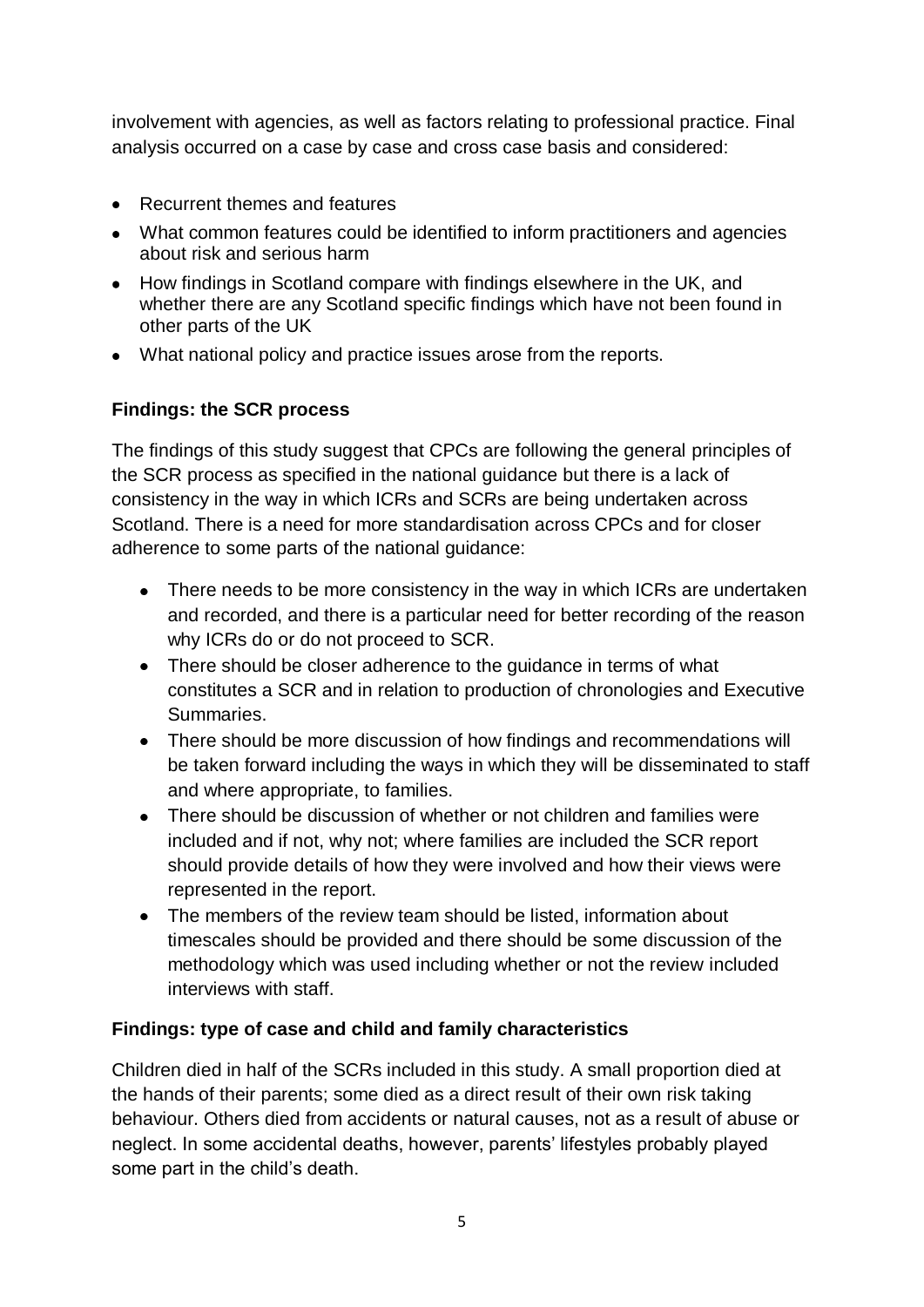The other half of SCRs related to non-fatal physical injury, ingestion of substances, neglect and sexual abuse. These cases were more likely to involve abuse or neglect on the part of parents or carers, but did not necessarily involve intent.

Criminal proceedings had been instigated in half of all SCRs.

In terms of child characteristics the main findings were as follows:

- There was a slightly higher proportion of boys than girls
- A third of children were under a year old; a third were eleven or over
- Ethnicity could not be established in the large majority of cases
- Almost a quarter of SCRs involved families with four or more children
- None of the children had disabilities but a small number had health problems and almost a fifth had been born with neonatal abstinence syndrome.

The main findings in relation to parents were:

- Parents' ages were not always recorded but where age was recorded parents did not appear to be particularly young; a significant proportion were in their thirties or forties
- More than a third of parents were noted to have had troubled childhoods
- There was a high prevalence of parental substance misuse (almost two thirds of SCRs)
- Domestic abuse featured in over half of cases
- Children were affected by parental mental health in 43% of SCRs
- Well over half of families had criminal records for serious offences relating to violence or drugs
- Families were only noted to have financial problems in a small number of SCRs but this is likely to be an under estimate; there was a high prevalence of housing problems including frequent moves, overcrowding, poor conditions and intimidation from neighbours
- A high proportion of families had support from their wider extended family. In some cases this was a protective influence for the child but family members sometimes contributed to the levels of stress families experienced. A small number of families, particularly those who had moved to Scotland from another country, were socially isolated.

A very high proportion of families (93%) whose circumstances formed the subject of SCRs were known to social work services, with just 7% of families known only to universal services. This suggests that concerns had been identified in these families and had been correctly passed on to statutory services as specified in national child protection guidance. 14% of children were on the child protection register and a fifth were looked after.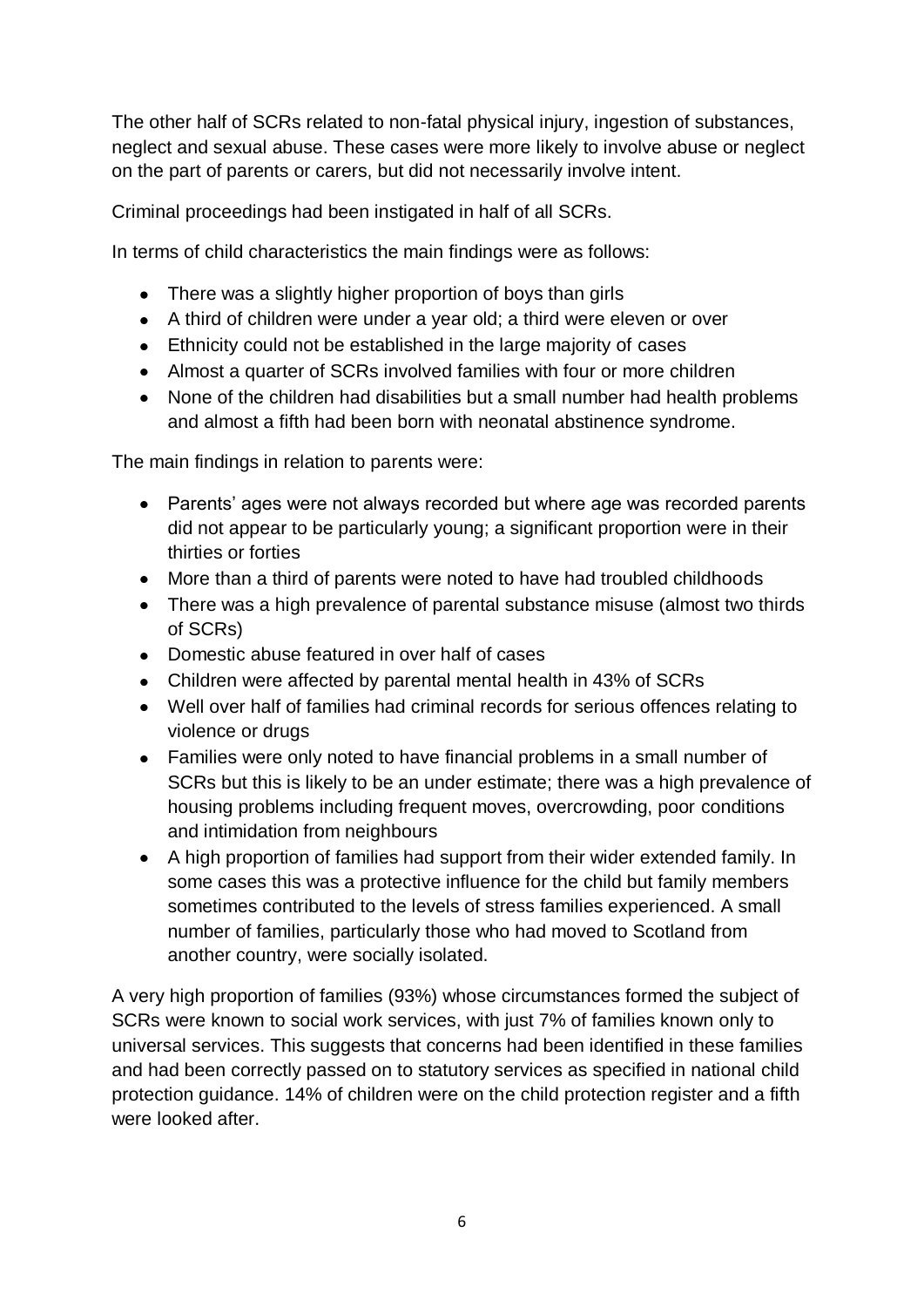## **Findings: agency factors**

While this study identified some excellent practice, in common with previous studies it also identified that intervention is not always as child centred as it might be. All agencies, including adult services, must maintain a focus on the potential risks to the child as a consequence of their parent's lifestyle. A reflective, questioning practice culture should be adopted in which practitioners feel confident to challenge parents as well as each other. Managers must listen to frontline staff, acknowledge the difficulties they face in working with troubled families and provide appropriate supervision, training and support.

Despite considerable efforts in recent years, through the implementation of GIRFEC, and the child protection guidance and other national policies, to ensure that children and families get the help they need when they need it, the findings of this study suggest that thresholds have not necessarily been broken down and remain a concern. All professionals in child and adult services must heed Lord Laming's comment that child protection does not come labelled as such. There should be no distinction between those children who are considered to be at risk of harm and those that are not. All children may be at risk at any time and decision making for all children, including those outside the child protection system, must always be based on an assessment of cumulative risk and harm as well as need. A significant amount of progress has been made in recent years to ensure that all agencies acknowledge they have a responsibility for child protection and this is evidenced in the numerous examples of good safeguarding practice in universal and adult services identified in these SCRs. However, the reports demonstrated that there was some confusion in relation to responsibilities in individual cases and there needs to be a shared understanding of roles across agencies.

# **Findings: understanding risk**

Children and young people die or experience harm for a range of different reasons. While there are a number of common risk factors, the way in which the various child, family and agency factors interact and result in the different types of death or harm will be unique in each case. Risks change as children get older and it is, therefore, important for professionals working with children and families to have a good understanding of child development. Parental risk factors will be important for younger children, but teenagers usually die or are injured as a result of their own risk taking behaviours.

The following risk factors were identified for cases involving infants:

| <b>Child factors</b> | <b>Parent factors</b>  | <b>Agency factors</b>   |
|----------------------|------------------------|-------------------------|
| Neonatal abstinence  | Substance misuse       | Focus on the parents as |
| Syndrome (NAS)       | Domestic abuse         | opposed to the children |
| Prematurity          | Mental health problems | Child not seen          |
| Failure to thrive    | Troubled childhoods    | Risks not assessed,     |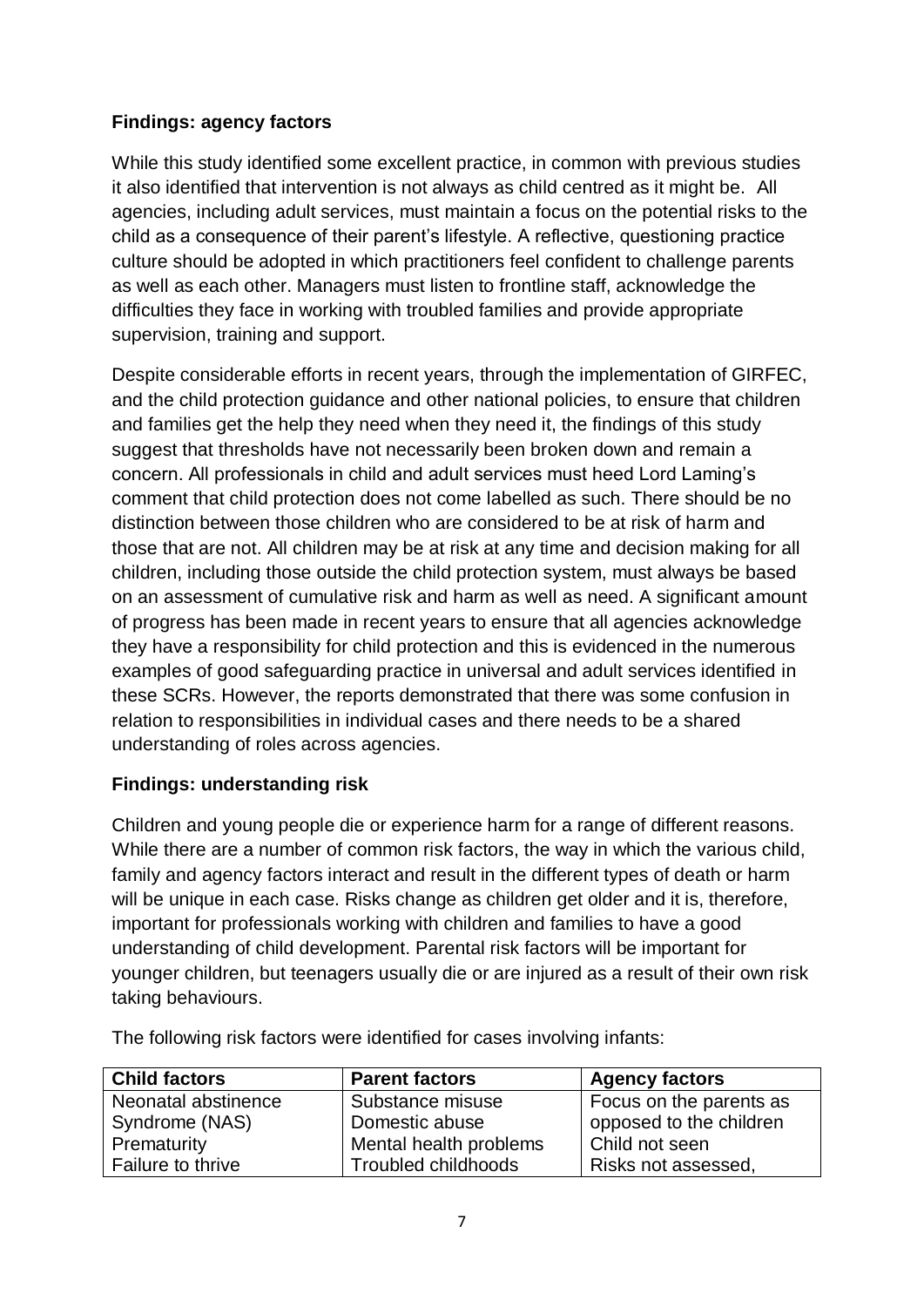| Attendance at Accident     | characterised by lack of                                                                                    | accumulating information |
|----------------------------|-------------------------------------------------------------------------------------------------------------|--------------------------|
| and Emergency for injuries | attachment and lack of                                                                                      | not analysed to allow    |
|                            | positive parental role                                                                                      | assessment of increasing |
|                            | models                                                                                                      | risk, or case not        |
|                            | Criminal record especially                                                                                  | considered to be 'child  |
|                            | for violence or drugs                                                                                       | protection'              |
|                            | Social isolation/lack of                                                                                    |                          |
|                            | family/community support                                                                                    |                          |
|                            | Housing issues – frequent                                                                                   |                          |
|                            | moves, anti social                                                                                          |                          |
|                            | behaviour, problems with                                                                                    |                          |
|                            | neighbours                                                                                                  |                          |
|                            | Non engagement, lack of                                                                                     |                          |
|                            | cooperation, changing                                                                                       |                          |
|                            | patterns of engagement                                                                                      |                          |
|                            | Missed health                                                                                               |                          |
|                            |                                                                                                             |                          |
|                            |                                                                                                             |                          |
|                            |                                                                                                             |                          |
|                            |                                                                                                             |                          |
|                            | appointments, failure to<br>obtain medical care<br>Frequent appearances at<br><b>Accident and Emergency</b> |                          |

The following risk factors were identified for children in the middle years or in families with several children including one or more of school age:

| <b>Child factors</b>                                                                                                                                                          | <b>Family/environmental</b>                                                                                                                                                                                                                                                                                                                                                                                                                                                                                                                                      | <b>Agency factors</b>                                                                                                                                                                                                                                                                                                                                                           |
|-------------------------------------------------------------------------------------------------------------------------------------------------------------------------------|------------------------------------------------------------------------------------------------------------------------------------------------------------------------------------------------------------------------------------------------------------------------------------------------------------------------------------------------------------------------------------------------------------------------------------------------------------------------------------------------------------------------------------------------------------------|---------------------------------------------------------------------------------------------------------------------------------------------------------------------------------------------------------------------------------------------------------------------------------------------------------------------------------------------------------------------------------|
| Low attendance/lateness<br>at school/nursery<br>Behavioural problems at<br>school<br>Presenting as dirty at<br>school/nursery<br>Health problems including<br>weight problems | factors<br>Large families<br>Substance misuse<br>Domestic abuse<br>Mental health problems<br><b>Troubled childhoods</b><br>characterised by lack of<br>attachment and lack of<br>positive parental role<br>models<br>Criminal record especially<br>for violence or drugs<br>Social isolation/lack of<br>family/community support<br>Housing issues - frequent<br>moves, anti social<br>behaviour, problems with<br>neighbours,<br>overcrowding/poor<br>conditions<br>Non engagement, lack of<br>cooperation, changing<br>patterns of engagement<br>Missed health | Failure to speak to the<br>child and/or to analyse<br>their behaviour<br>Risks not assessed,<br>accumulating information<br>not analysed to allow<br>assessment of increasing<br>risk, or case not<br>considered to be 'child<br>protection'<br>Long involvement with<br>universal and statutory<br>services with few signs of<br>improvement<br>Sexual abuse not<br>identified |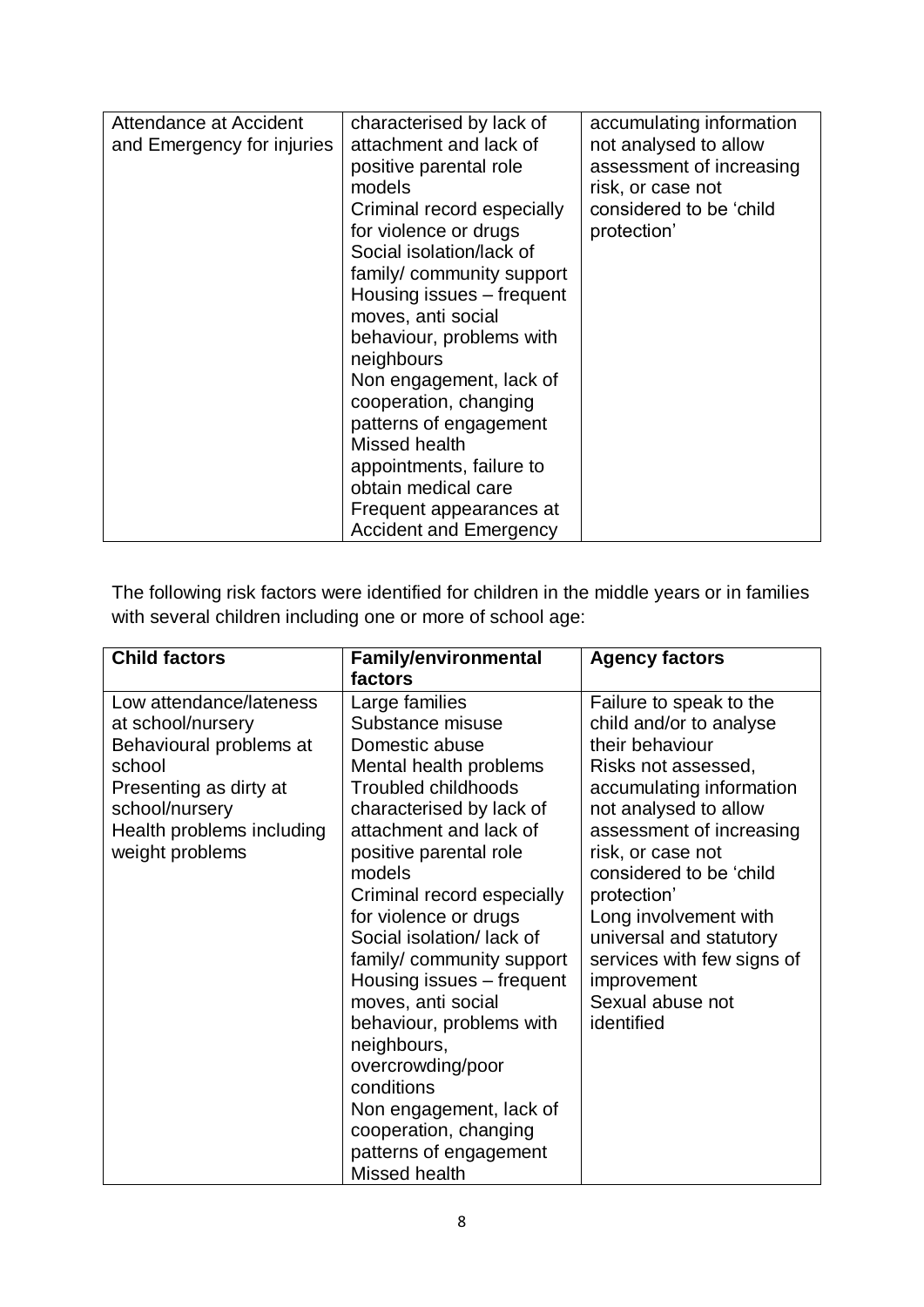| appointments, failure to<br>obtain medical care |  |
|-------------------------------------------------|--|
| Frequent appearances at                         |  |
| <b>Accident and Emergency</b>                   |  |

Risk factors for teenagers included the following:

| <b>Child factors</b>                                                                                                                                                                                                                                                                                               | <b>Family/environmental</b>                                                                                                          | <b>Agency factors</b>                                                                                                                                                                               |
|--------------------------------------------------------------------------------------------------------------------------------------------------------------------------------------------------------------------------------------------------------------------------------------------------------------------|--------------------------------------------------------------------------------------------------------------------------------------|-----------------------------------------------------------------------------------------------------------------------------------------------------------------------------------------------------|
|                                                                                                                                                                                                                                                                                                                    | factors                                                                                                                              |                                                                                                                                                                                                     |
| Mental health problems<br>Risk taking behaviour -<br>self harm; substance<br>misuse; offending etc<br>Long term involvement<br>with social work and<br><b>SCRA</b><br>Looked after with multiple<br>placement moves<br>Non engagement/lack of<br>cooperation with services<br>Absconding<br>Previous abuse/neglect | Social isolation/lack of<br>family/community support<br>Known to associate with<br>peers/family involved in<br>risk taking behaviour | Lack of resources to meet<br>young person's needs<br>Risks presented by<br>transition to adult services<br>Professional<br>powerlessness<br>Mental health needs not<br>met<br>Housing needs not met |

#### **National policy implications and recommendations**

The findings of this study raise a number of important national policy issues. A particularly significant finding is the high number of SCRs which relate to the care and protection of children living in families whose lives are dominated by drug use and the associated issues this brings, including criminality and neighbourhood problems. In most cases the child's needs had been identified and an extensive support package had been put in place, but this did not prevent these children from dying or experiencing harm. This inevitably raises issues about leaving children, particularly infants, in the care of parents involved in substance misuse, particularly when both parents and sometimes the wider extended family, have a long history of substance misuse and no one is able to provide a protective influence. It also raises issues around the threshold for intervention in respect of levels of drug dealing and intimidation known to police and other agencies such as housing.

Another challenging finding is the lack of suitable resources for the placement and support of troubled and troublesome teenagers and the impact this has on staff in a number of agencies, particularly social work, housing and mental health agencies. As these SCRs demonstrated this can lead to situations of professional powerlessness, where professionals do not know how to support these young people, resulting in them being left in dangerous situations where they are placed at significant risk of engaging in risk taking behaviour which can sadly lead to death through suicide or misadventure.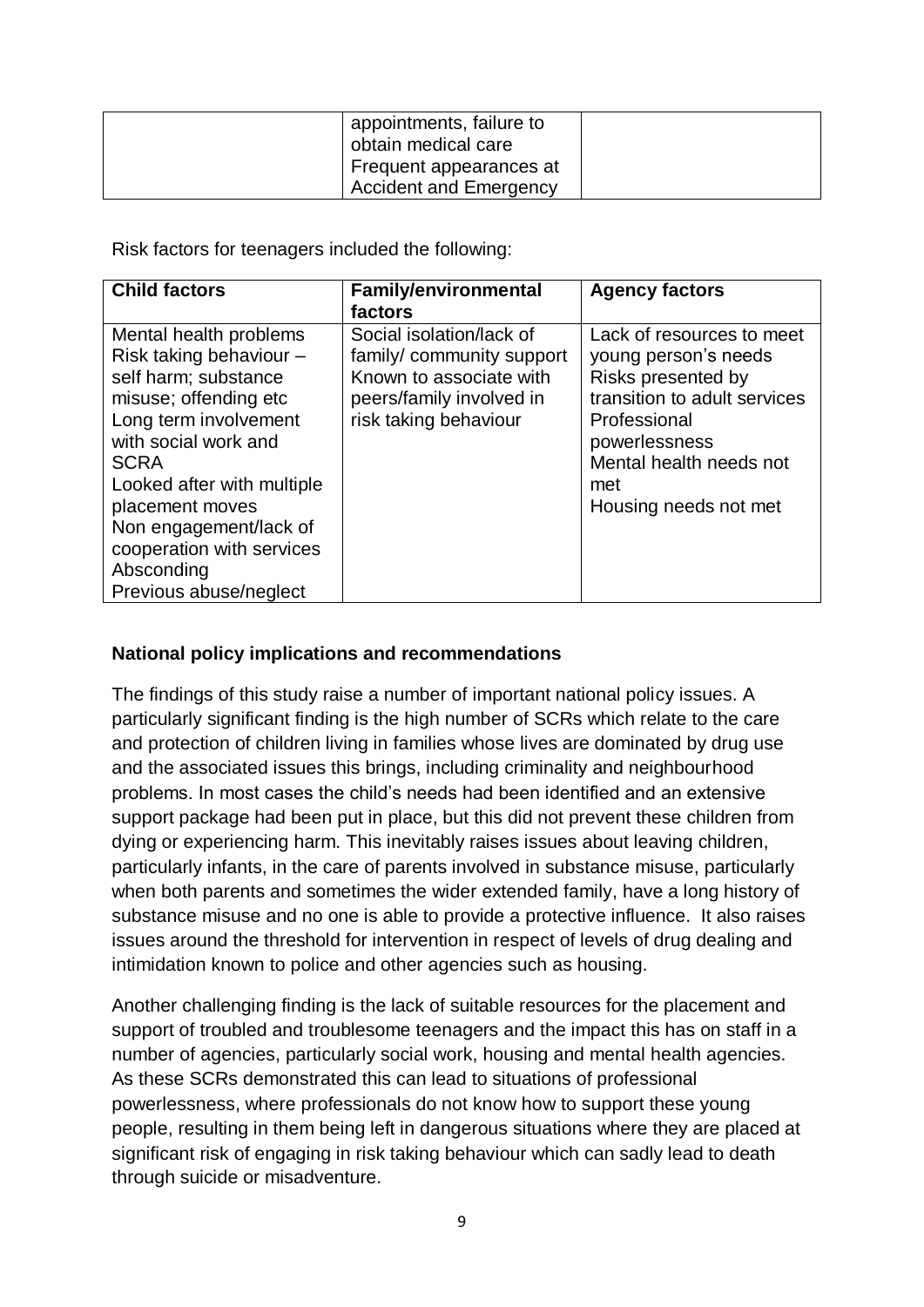Lastly the findings demonstrate that we should not lose sight of school age children. Policies often prioritise pre-school children or adolescents but there were a number of concerning SCRs involving long term neglect and sexual abuse of school age children who had been known to statutory services for many years. These families had been correctly identified as being in need and intensive packages of support had been put in place to meet their needs but the 'rule of optimism' resulted in cases being allowed to drift. Cumulative risk had not been identified because children had not been spoken to and the reasons for their challenging behaviour had not been considered. These particular children had finally come to the attention of agencies because a particularly serious incident had resulted in them being the subject of a SCR or the accumulation of concerns had finally been picked up. In the majority of these cases children did not die but they had experienced serious abuse or neglect. They were normally removed from their parents' care as a result of the incident or catalogue of incidents that led to the SCR but retrospective analysis suggests that some of these children should have been removed much sooner.

#### **Recommendations**

- 1 The SCR process and separate process for review of the deaths of LAC should be better aligned
- 2 There needs to be more standardisation in the way in which ICRs are undertaken and reported across Scotland. CPCs should follow the national guidance, use the template and keep a register of cases. The template should be revised to include a section where CPCs can record the reason for their decision
- 3 The 2010 National Child Protection Guidance replaced 'Protecting Children A Shared Responsibility: Guidance for Inter-Agency Co-operation' and the categories of abuse and neglect have changed. The national guidance should be revised to take account of this.
- 4 All reviews that are multi-agency and meet the criteria for a SCR as set out in the national guidance should be termed SCRs to avoid confusion
- 5 The national guidance should be updated to include information about the process of undertaking cross border SCRs
- 6 As specified in the national guidance SCRs should be undertaken by a mixed team not by a single reviewer and reports should include a list of contributors to the review
- 7 SCR reports should include a separate chronology or take a chronological approach
- 8 SCR reports should include a separate executive summary as specified in the national guidance
- 9 It may be appropriate for CPCs to produce separate action plans rather than including them in the SCR report but reports should provide some discussion of how the findings will be disseminated and how the recommendations will be taken forward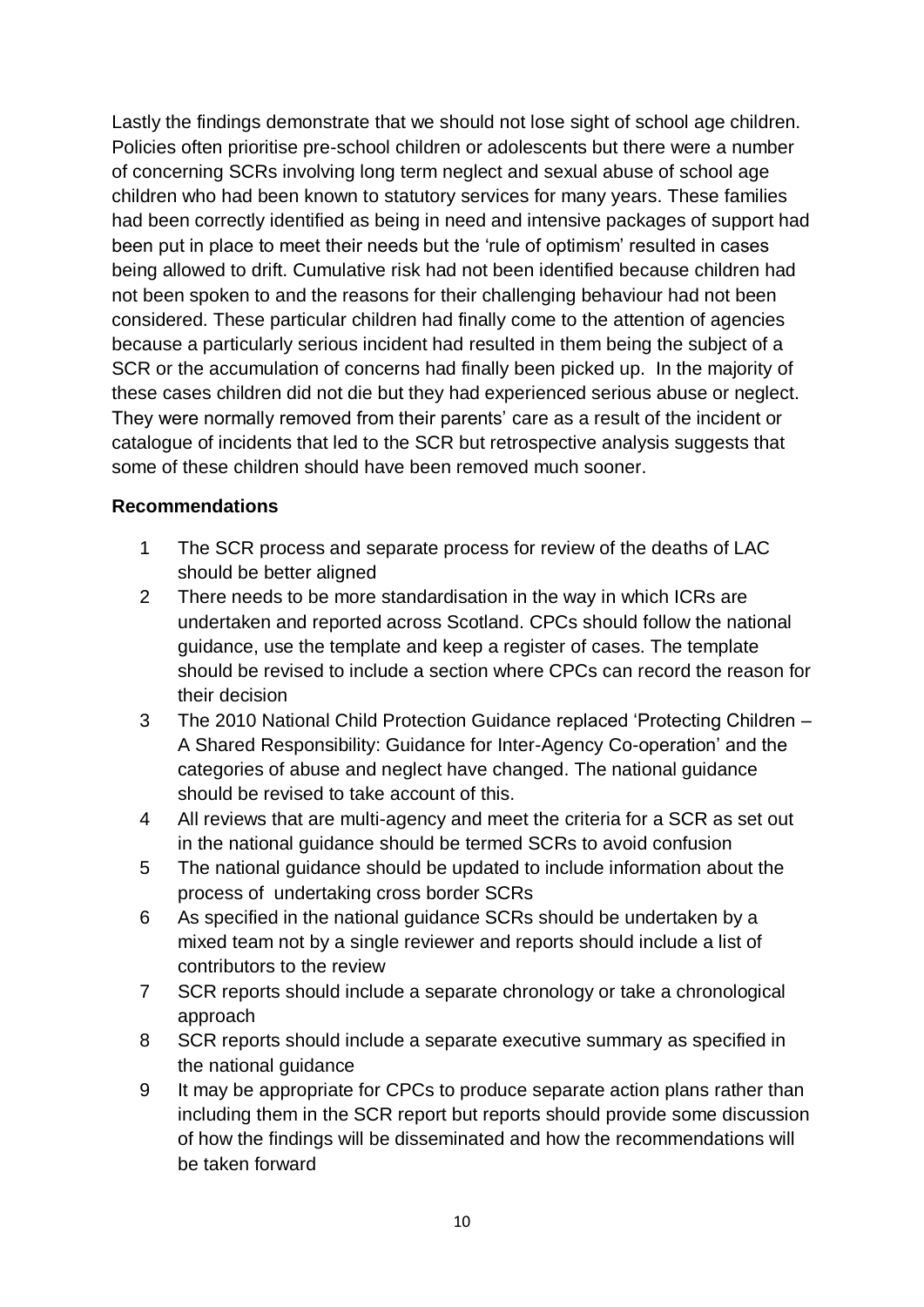- 10 In line with the national guidance SCR reports should include information about whether or not children and families were informed and involved. If they were not involved reports should record why they were not involved. If they were involved reports should record the nature of this involvement and document how their views have been represented. Diversity issues should be considered and adequate support should be provided to ensure that family members are able to participate.
- 11 The national guidance states that 'A review should not be escalated beyond what is proportionate taking account of the severity and complexity of the case.' The SG should look at new review arrangements in Wales which include a continuum of review (multi agency professional forums; concise reviews; extended reviews) (see Appendix 2) and consider the appropriateness of updating the national guidance to include different levels of review
- 12 The decision not to interview staff may be appropriate but where staff views have not been sought SCR reports should include information about whether there was any consideration about involving them and why the decision was made not to involve them. All SCR reports should document how the findings of the review will be fed back to frontline staff
- 13 All SCR reports should reflect upon good practice as well as on what needs to change
- 14 SCR reports should record the length of time it took to undertake the review and set out any reasons for delay
- 15 Authorities are subject to the public sector equality duty. They should consider the relevance of protected characteristics such as age, disability, race, religion, sex and sexual orientation and ensure appropriate monitoring. Any associated cultural issues should also be considered and documented.
- 16 Some of the deaths of babies are accidental but preventable. Mothers and fathers of vulnerable children should be given ongoing information about safe sleep as well as at the time of their baby's birth. The Scottish Government is currently updating its Getting our Priorities Right (GOPR) Guidance and should consider including advice for professionals to warn mothers with a substance misuse problem who breastfeed to make sure they return their baby straight to his or her cot after feeding as they may be more inclined to fall asleep
- 17 SCRs should include information about the family's economic situation
- 18 SCR should record the level of involvement with SCRA
- 19 All staff and students in social work, social care, education, health and the police should receive training on issues that have arisen from this and other studies of SCRs
- 20 All staff working with children and families and students training to work with children and families in Scotland should have regular training in working with difficult to engage and hostile parents and young people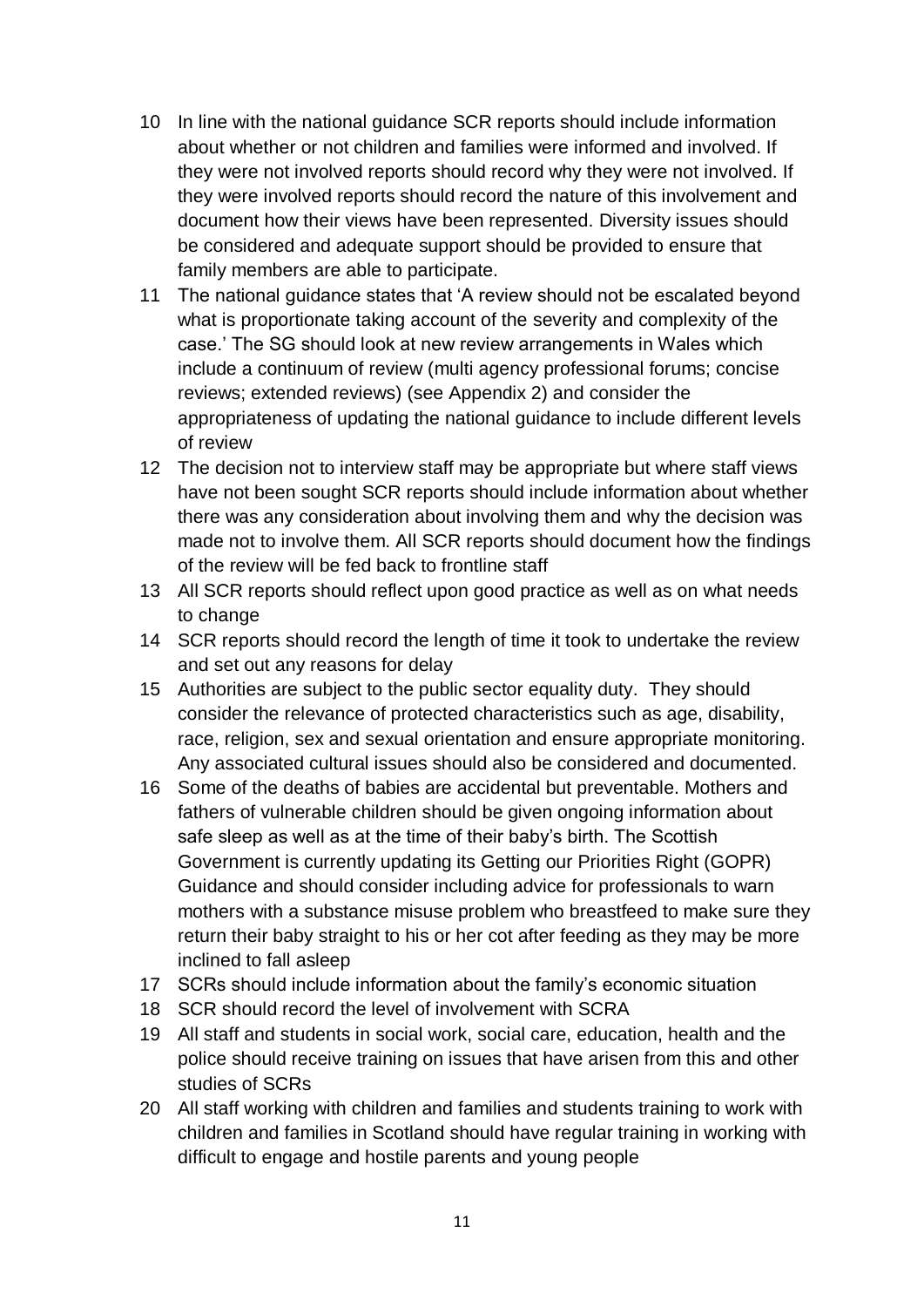## **Background to the research**

#### **Introduction**

This report presents the findings from an audit and analysis of Significant Case Reviews (SCRs) conducted in Scotland since 2007. The views expressed in this report are the authors and do not necessarily reflect those of the Scottish Government.

## **The policy context**

**.** 

The Scottish Government ministers have set out a vision that they want Scotland to be the best place in the world to grow up, and to bring up children. In 2010, the fully revised National Guidance on Child Protection in Scotland (Scottish Government 2010) was published. This, together with Getting it Right for Every Child (GIRFEC), has become the foundation of the work all agencies undertake in order to protect vulnerable children and young people. The evolution of the child protection guidance and also the GIRFEC national change programme has led to a change in language and philosophy. As a result, children should now be at the centre of decision making processes and their needs should be central to all decisions taken by local services. The introduction of the GIRFEC approach means that interventions should be put in place earlier by services when the likelihood of risk to the child – including their general well-being – is first identified.

National guidance for undertaking significant case reviews was introduced in Scotland in 2007 - 'Protecting Children and Young People: Interim Guidance for Child Protection Committees for Conducting a Significant Case Review<sup>1</sup>'. The national guidance aimed to provide a systematic approach to - 'help provide more clarity and consistency on what should be done and how best to act on the lessons learnt from a Significant Case Review (SCR), both locally and across Scotland' (Scottish Executive 2007).

There was, therefore, a commitment within the national guidance to promote national, as well as local learning. However, in contrast to England and Wales where national analyses of case reviews are commissioned bi-annually, the findings from SCRs have not yet been collated at national level in Scotland and accessible data on the number of SCRs that have been undertaken is not readily available. As a result, the value of learning in SCRs to date has been limited, with lessons insufficiently shared beyond local boundaries.

The Scottish Government commissioned an independent short-life working group of key multi-agency professionals in November 2009 to consider the SCR process in the light of recent research and practice. The key aims were to make recommendations to help improve consistency and practice, and to help Child Protection Committees (CPCs) build confidence and capacity in undertaking SCRs.

 $1$  This guidance will be referred to as 'the national guidance' throughout the report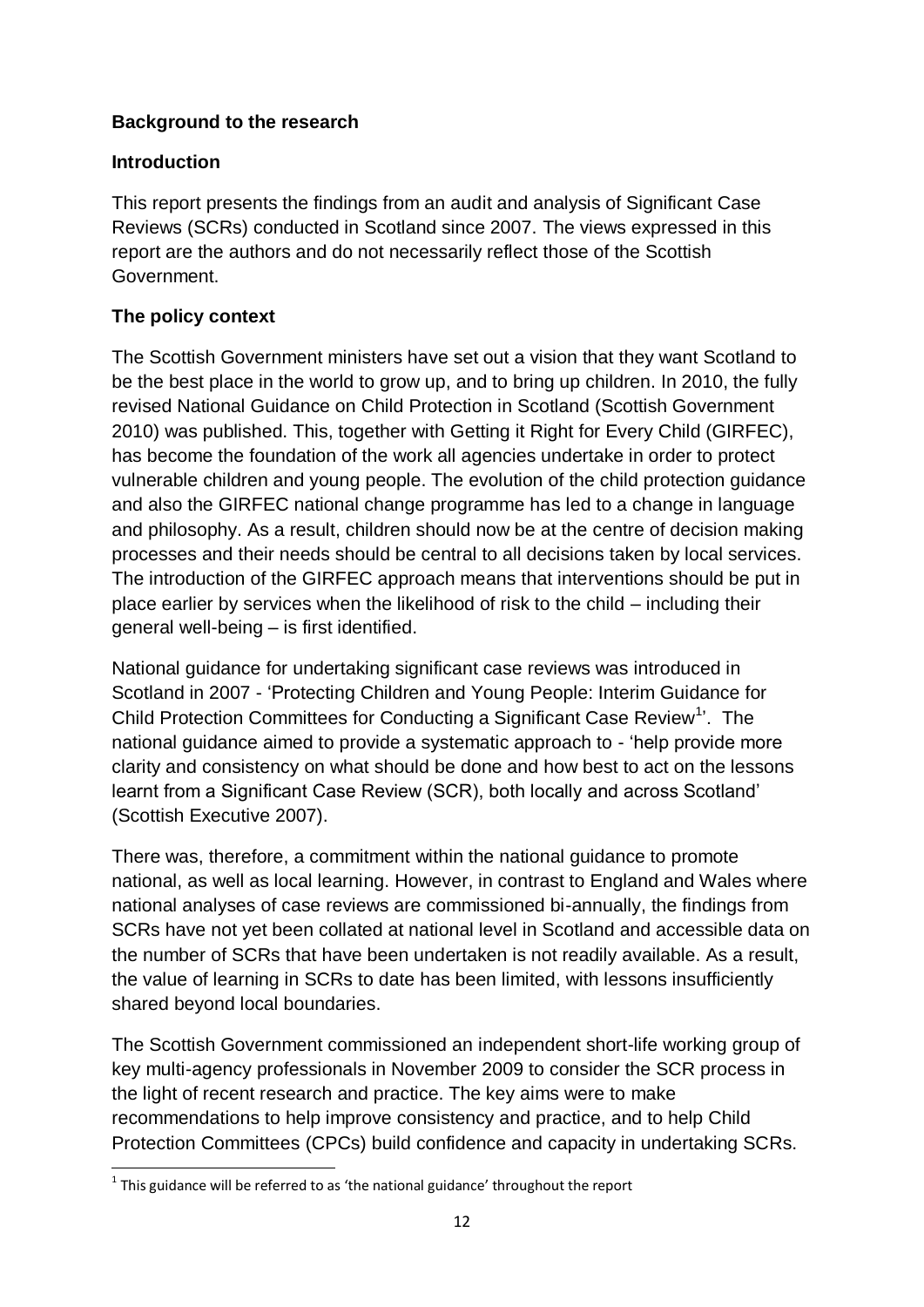The group, headed up by Beth Smith, Director of WithScotland, formerly MARS (the Multi-Agency Resource Service, Scotland's centre of child protection expertise housed at Stirling University), made 10 specific recommendations to the Scottish Government to improve the SCR process in Scotland.

This included a recommendation that they should commission an audit and analysis of all SCRs undertaken since 2007 to provide a baseline and an understanding of the relevant issues for practice. The full report and the Scottish Government's response were discussed at a national SCR conference for professionals in child protection on 11 November 2010. The recommendations were signed off by the then Minister for Children and Early Years, Adam Ingram, as part of the Scottish Government's key priorities on child protection. In January 2012 the Scottish Government commissioned Alison Petch (IRISS) in partnership with Sharon Vincent (University of Wolverhampton) to undertake the audit and analysis of SCRs. This work was supported by a Research Advisory Group made up of key officials from CPCs and chaired by the Scottish Government.

## **Aims and Objectives**

The purpose of the research was to provide key baseline data on the profile, numbers and emerging themes from SCRs conducted in Scotland since 2007, and make conclusions and recommendations about the nature and characteristics of factors which can lead to a SCR, lessons that can be learned both locally and nationally and implications for both policy and practice. The analysis of SCRs in the study was to be considered against the national guidance and any additional SCR support material.

The Scottish Government and partners want to ensure that they have a system of learning and reviewing that is fit for purpose and leads to improvements in interagency child protection practice to protect children in Scotland. The findings of this study were expected to feed into the overall body of knowledge in this field as well as into long-term development and training plans for those involved in the SCR process both locally and nationally and into the work of the Care Inspectorate. SCRs already feature as part of the scrutiny process of child protection services across Scotland and future studies of SCRs will build on the information gained from this study and the findings will inform future policy, guidance and practice.

A key part of the research study was to help develop a national database that could be used to populate information for the future collection and analysis of SCRs. This will be an extremely useful national resource for Scotland.

The objectives for the analysis of SCRs from 2007 onwards were as follows:

1. To collate and describe data on Initial Case Reviews (ICRs).

2. To compare those ICRs which do and do not become SCRs and explore the potential contributory factors for these different outcomes.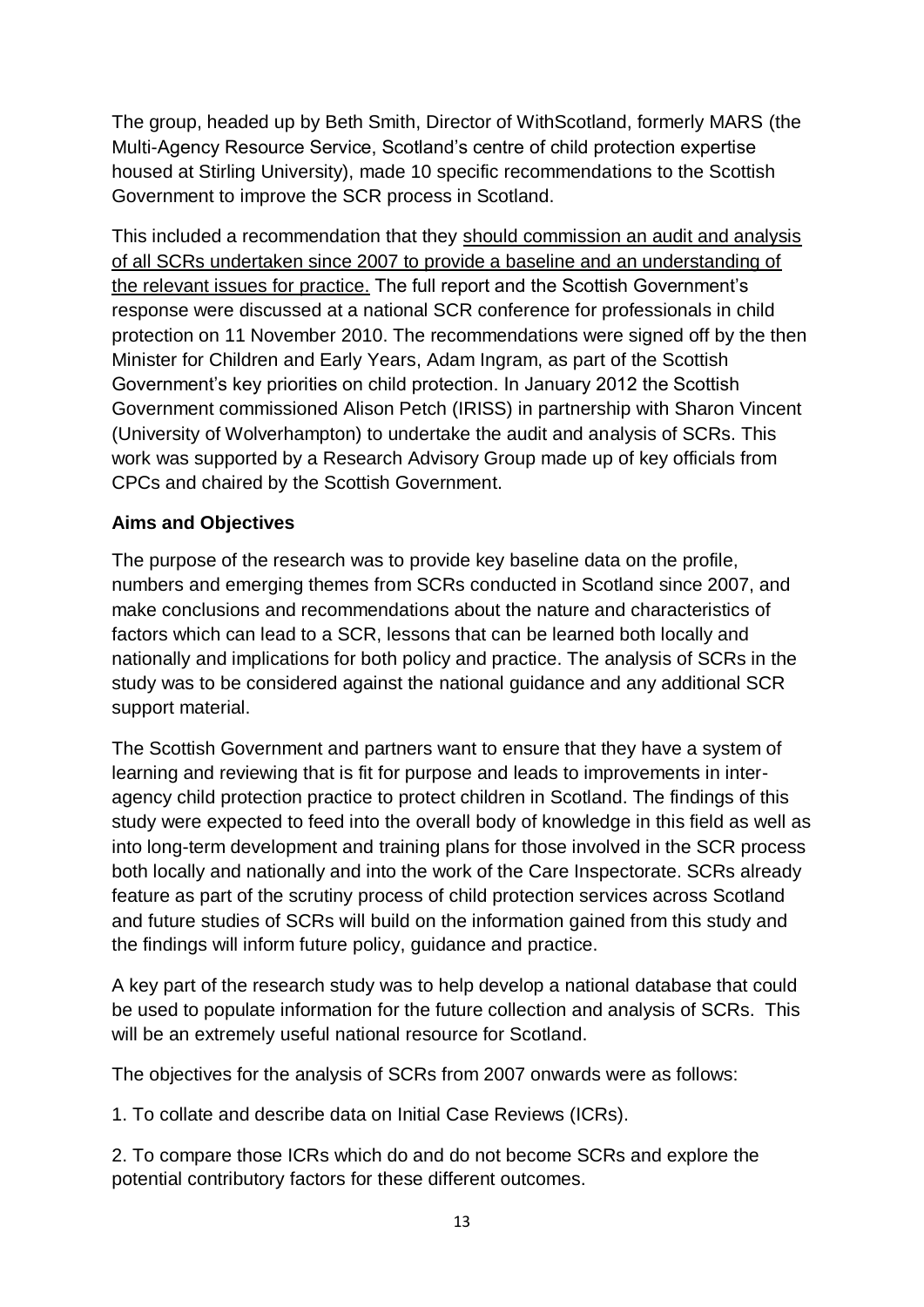3. To analyse the data to produce descriptive statistics and findings in relation to initial themes and trends emerging and to reflect on the potential learning from these themes and trends.

4. To consider the cases from the perspective of family-level harm or community level harm.

5. To provide an analysis and preliminary categorisation of cases of death and serious injury.

6. To provide a discussion of the implications of this audit and analysis for future local and national policy and practice in Scotland including the future of SCRs. This should incorporate comparisons from themes emerging from existing biennial reviews undertaken in England and Wales.

# **Methodology**

To ensure that a full understanding of SCRs was obtained, a methodology of qualitative and quantitative analysis was applied to identify the main emerging themes as specified by the Scottish Government. We adopted a content analysis approach, which drew on methods used effectively in analyses of case reviews in England and Scotland (Vincent et al, 2007; Vincent, 2009). We wanted to make some comparison with information from analyses of serious case reviews in other parts of the UK and the development of the research instruments was, therefore, informed by those used in previous studies. However, we wanted to remain open to the possibility that new themes might emerge from the Scottish data and our method ensured that themes emerged from the data and that the data was not forced into preconceived categories. Our method involved elements of a case study approach so we could undertake analysis on a case by case basis as well as a cross case basis. This enabled us to pull together findings across the reports but also allowed us to examine the complexities of individual cases in greater depth. Such an approach permitted in-depth analysis of the interaction of child, family, environmental and agency factors and exploration of the different causal pathways to death or harm. This enabled us to examine in depth the role that different agencies played in supporting the case children and their families.

The study was carried out in a number of phases.

- Phase 1: Initial mapping and collation
- Phase 2: Reading, coding and analysis
- Phase 3: Final analysis.

The number of SCRs that had been undertaken in the 30 CPCs in Scotland since 2007 was not known prior to this study. Phase 1 was, therefore, a mapping and collation exercise to identify how many ICRs and SCRs had been undertaken since the national guidance was issued. All CPCs in Scotland were asked to send the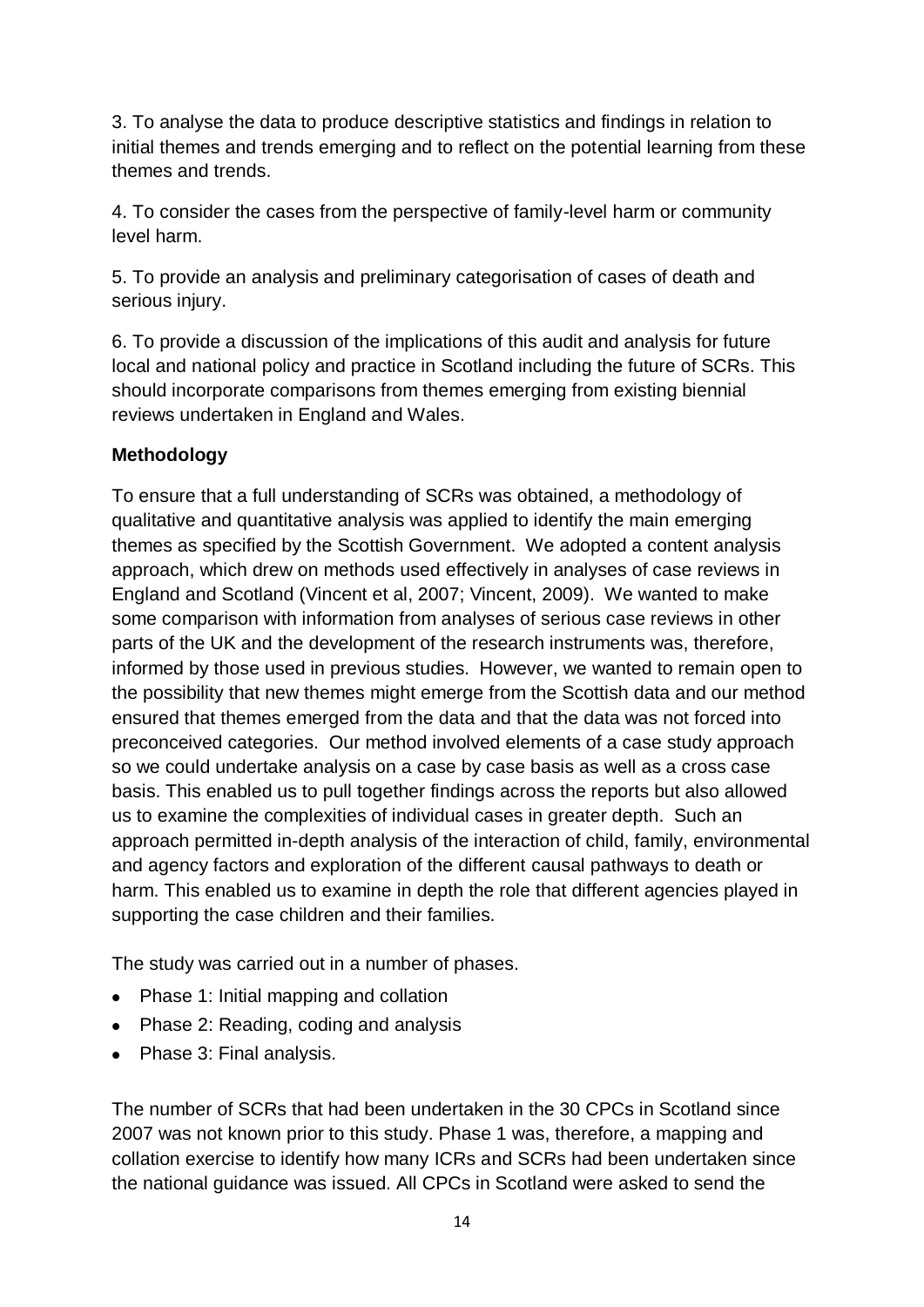Scottish Government all the SCRs they had completed since the national guidance was issued. All 30 CPCs responded to the request and 56 password protected reviews were sent to the Scottish Government and forwarded to the researchers to ensure confidentiality. We are confident that the 56 reviews we analysed comprise all SCRs completed in Scotland since the national guidance was issued in 2007 up to March 2012, the date by which CPCs were asked to submit completed reports.

Phase 2 of the research involved the reading/rereading of the reports, and coding and analysis of data. A template was devised to capture anonymised information about the SCR process, as well as more detailed, qualitative information about the type of case, factors relating to the children, the characteristics of the family and their involvement with agencies, as well as factors relating to professional practice. This template will now be passed to the Care Inspectorate.

Final analysis occurred on a case by case and cross case basis. The analysis considered:

- Recurrent themes and features
- What common features could be identified to inform practitioners and agencies about risk and serious harm
- How findings in Scotland compare with findings elsewhere in the UK and whether there are any Scotland specific findings, which have not been found in other parts of the UK
- What national policy and practice issues arose from the reports.

#### **Limitations of the study**

In drawing together common themes, it is important to remember that the number of SCRs in Scotland is relatively small and caution needs to be exercised when considering the findings. We have attempted to compare the findings of this study with findings from studies undertaken in other parts of the UK but the findings may not be directly comparable, not least because of the smaller numbers in Scotland compared to England. We are, however, confident that we have been able to collate all the SCRs undertaken in Scotland since the national guidance was issued in 2007, so while the numbers are small in comparison with some of the English studies, the findings of this study nevertheless provide important baseline data for Scotland on which future analyses can build.

We were reliant on the data available in the reports and significant gaps in the data affected the accuracy of some of the findings. Some SCR reports provided very little information about the family. We encountered many of the same problems as Brandon et al (2009):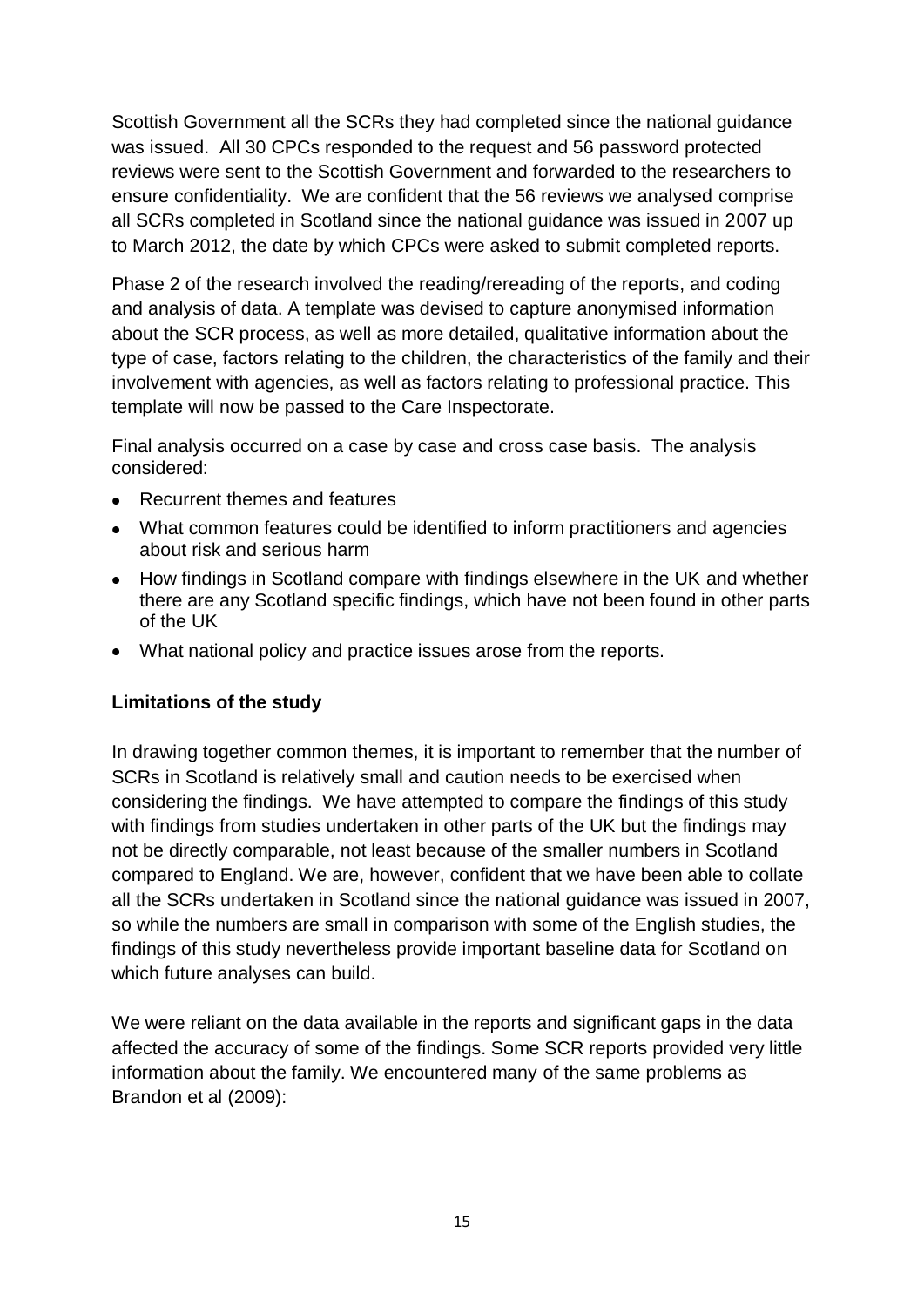- There was often very little detail about parents' pasts.
- There was limited information about men in families; (one report refers to the lack of information about men stating that 'there is a real danger that, because some families seem to be subject to continuous 'reforming', it becomes so commonplace that its significance is overlooked').
- Information about the child was sometimes limited because review teams investigated processes rather than considering the child's circumstances. In some cases we were unable to establish the child's age or gender and ethnicity and disability were rarely recorded.
- There was limited information about the family's environment, for example, whether they were working and what their financial circumstances were. Poverty can cause considerable stress to families and impact on parenting capacity and it is important to be able to understand these issues.
- In some cases there was limited information about organisational culture, for example, a lack of analysis of the emotional impact for staff of working with non-cooperative, sometimes hostile families, in a context of staff shortages. Some SCRs involved file audit only and in some of these cases the impact on staff was not fully understood.

Missing information meant that we were not always able to gain a full understanding of the case and the incident which led to the child being harmed or killed. Better information is needed about the children and their families and organisational culture needs to be more fully understood.

'Unless more information is provided about the child and his or her family, and their

relationships and behaviour within and beyond the family, it will not be possible to

understand why the child was seriously harmed or killed. Service provision and inter-agency working cannot be fully understood in isolation from a proper ecological analysis of the case.' (Brandon et al 2009 p. 75)

It is probable that missing data has resulted in an under estimation of the incidence of many of the child and family characteristics reported in this study and, as in studies undertaken in other parts of the UK, such limitations mean that caution must be exercised in interpreting the findings. We have made a number of recommendations to improve the SCR process in Scotland and to ensure that CPCs record important data to enable more accurate comparability of the data in the future. We have also designed and populated a spreadsheet of anonymised information about SCRs, which will now be passed to the Care Inspectorate to support the development of their national SCR database. This will enable Scotland to improve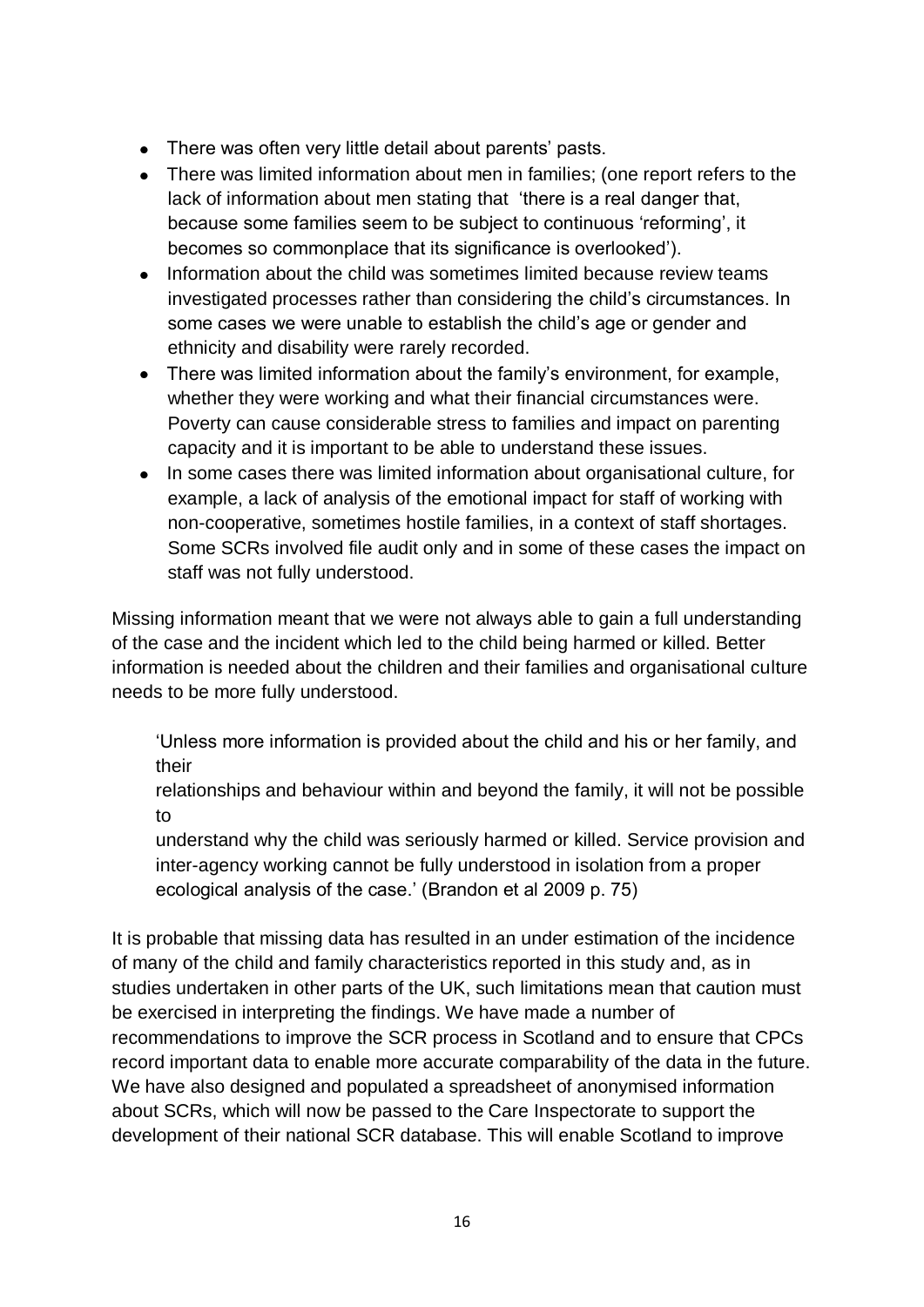the quality of its national evidence base around SCRs and allow useful comparison of SCR data over time.

Finally, as Brandon et al (2009) have pointed out, it is important to remember that SCRs are not a reflection of typical child protection practice. Death and significant injury is relatively rare, the large majority of children are well protected and we need to ensure that we put as much emphasis on learning from cases where things work well as we do on learning from cases where things have gone wrong.

## **Structure of the report**

Chapter 1 describes the SCR Process. It considers the extent to which CPCs are following the national guidance in relation to ICRs and SCRs and makes recommendations for standardising processes across Scotland.

Chapter 2 considers the types of cases the SCRs related to, describes the characteristics of the children and families who were the subjects of SCRs, provides information about the environments in which they lived and describes the contact they had with different agencies.

Chapter 3 considers the main practice themes that were identified in the SCRs.

Chapter 4 attempts to provide an understanding of risk by considering the various child, family and agency factors involved in SCRs. It considers the ways in which various risks interact in individual cases to result in the death of, or harm to, a child.

The final conclusions and recommendations section highlights some of the national policy issues and lists all of the recommendations made in chapters 1 to 4.

In addition to recommendations, learning points for practice are identified throughout the report and a number of practice examples have been taken from the SCR reports to illustrate some of the main points. Anonymised quotes and case studies from the SCR reports have also been used to illustrate the main findings. All of the names that are used in chapter 4 are fictitious. Case studies and quotes have been included in the report because they significantly strengthen the learning potential of the study but we must bear in mind, as noted above, that the children and families whose circumstances form the subject of an SCR are a very small proportion of the total population of children and families known to statutory services. By their very nature SCRs focus on cases where things have gone wrong and the practice which is described in this report is not, therefore, representative of all practice undertaken by children and adult services in Scotland.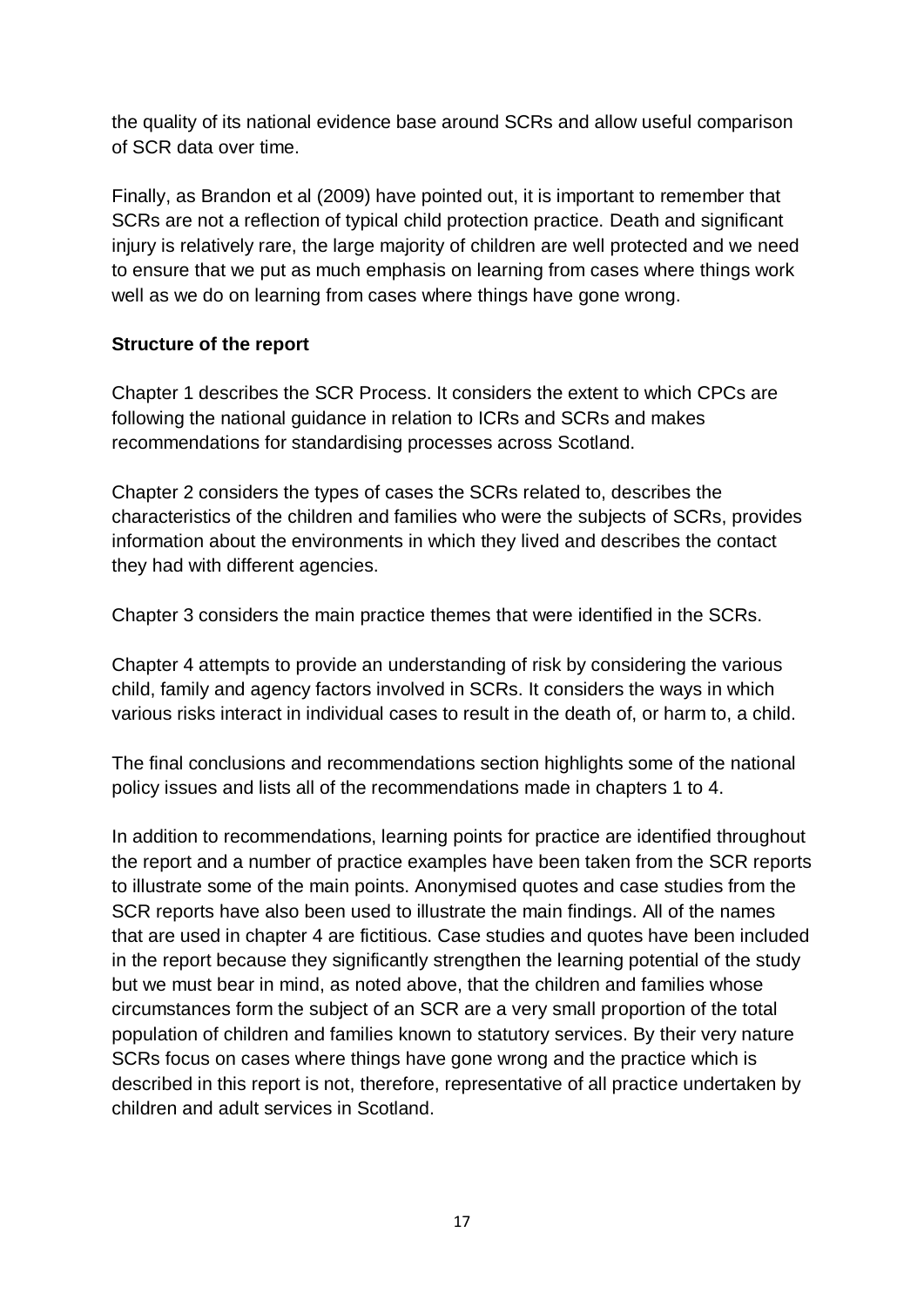## **Chapter 1: The Significant Case Review process**

## **1.1 Introduction**

This chapter describes the SCR Process. It considers the extent to which CPCs are following the national guidance in relation to ICRs and SCRs and makes recommendations for standardising processes across Scotland.

## **1.2 Initial Case Reviews (ICRs)**

An ICR is a process carried out by CPCs after receiving a report of a possible significant case. The purpose of an ICR, as explained in the national guidance, is to determine whether or not a SCR is merited (see Box 1 below).

#### **Initial case reviews**

Where a case arises which appears to meet the criteria for a SCR set out in the national guidance, the Reporting Officer must notify the CPC using the ICR Report template which is included in the national guidance.

The national guidance stipulates that the Reporting Officer should notify the CPC within one working day of identifying the case, where this is feasible. The Reporting Officer should, at the same time, notify all other agencies or persons known to be involved with the child of their report to the CPC using the template. All these agencies or persons should submit their own report(s) to the CPC within 10 working days, also using the ICR Report template. If the Reporting Officer or agencies cannot reasonably complete the ICR Report for the CPC within the suggested times, that should not detract from agencies taking whatever urgent action is required to protect any other children who may be at risk.

The CPC will then consider whether the information is sufficient to reach a decision on the need for an SCR or whether further information is required before a measured decision can be taken. The national guidance states that in order to decide whether more information is necessary, the CPC may find that preparing a co-ordinated chronology brings out the need for such information. If the CPC decides that more information is necessary, it will stipulate what this is, and will decide which agencies must provide it. This information should be provided within 20 working days, where this is feasible.

The national guidance states that the ICR should deal with the following matters:

- A brief description of the case and the basis for referral;
- A co-ordinated chronology of events;
- A note of agency/professional involvement;
- A statement about the current position of the child, and if they are alive, what actions have been or will be taken on their behalf;
- Any other formal proceedings underway;
- Any elements of poor practice;
- Any elements of good practice;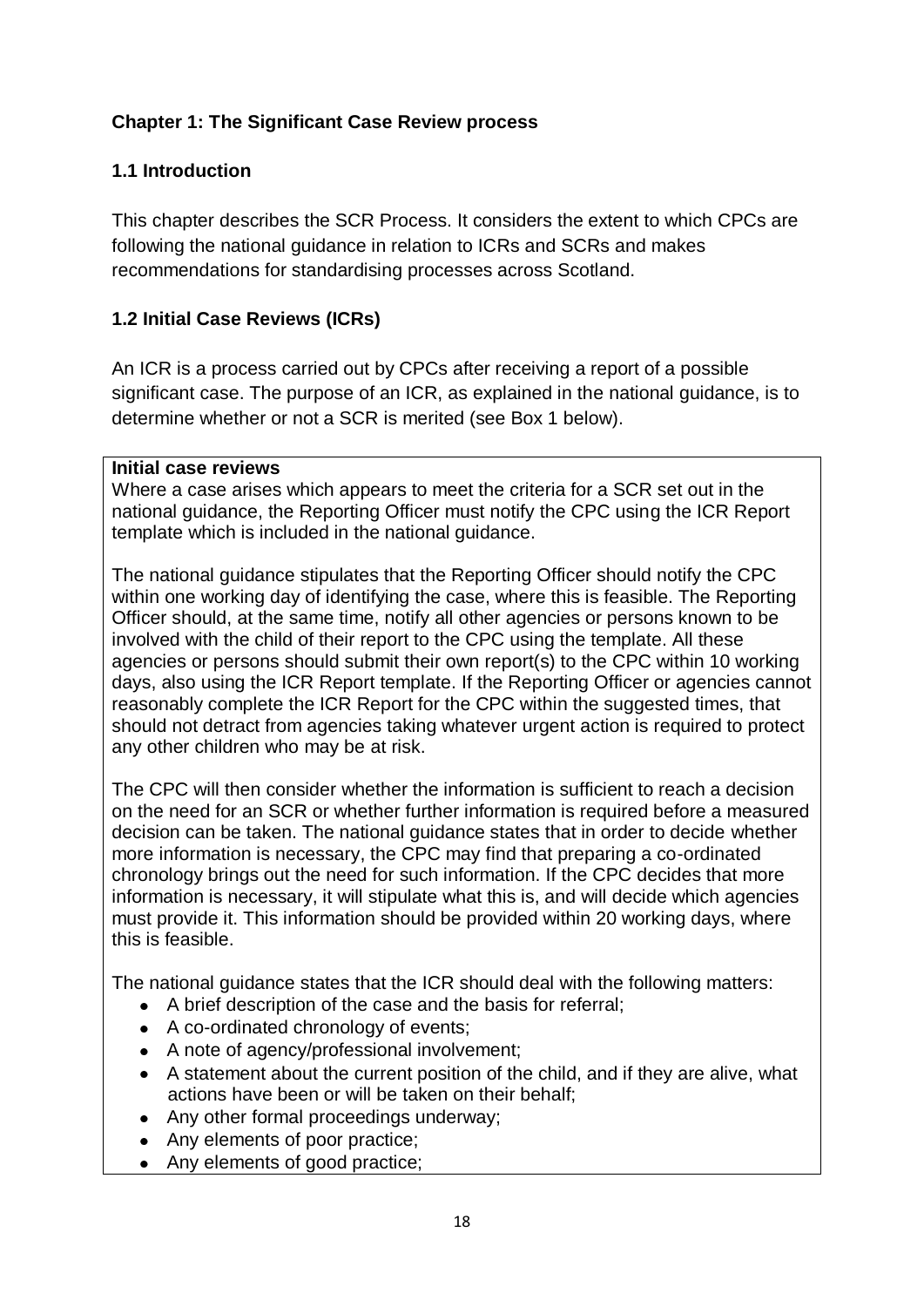- Any particular sensitivities (e.g. from the Procurator Fiscal (PF) or Police about cases where there are likely to be disciplinary proceedings);
- Lead contacts for each agency; and
- The CPC's decision as to whether or not to proceed to an SCR, with reasons.

The ICR may lead to a number of outcomes:

- No further review;
- No further review needed but follow-up action desirable;
- Initiation of local action to rectify an immediate issue; or
- An SCR, and the CPC to decide on which kind of SCR to commission.

The national guidance also stipulates that each CPC should maintain a register of all potentially significant cases referred to it in order to:

- Evidence the decisions made:
- Monitor the progress of the reviews undertaken;
- Monitor and review the implementation of recommendations; and
- Identify contextual trends (e.g. prevalence of substance misuse).

# **1.3 The ICRs: type of case and child characteristics**

We received and analysed 43 ICRs:

- 20 related to deaths of children and young people
- 22 were non-fatal cases
- One did not specify whether the case involved a death or not (though the national guidance states that the ICR should include a brief description of the case)
- 12 involved teenagers; two concerned 11 year olds; 11 concerned children aged two to five; two were age 6 to 12 months; nine were five months or under; the child's age was not specified in the remaining seven cases (although the recommended template in the national guidance includes the child's date of birth)
- Nine concerned looked after children (LAC); and in 12 cases children were recorded as being on the Child Protection Register (CPR).

# **1.4 Findings from the analysis of ICRs**

Some CPCs submitted a lot of ICRs and no SCRs; others sent us SCRs but no ICRs. We expected to receive more ICRs than SCRs since ICRs are undertaken to determine whether or not to have a SCR but some CPCs only seem to have sent us ICRs which did not proceed to SCR. We are not, therefore, confident we received all ICRs which have been undertaken in Scotland since the national guidance was issued in 2007, although it is possible that contrary to the national guidance some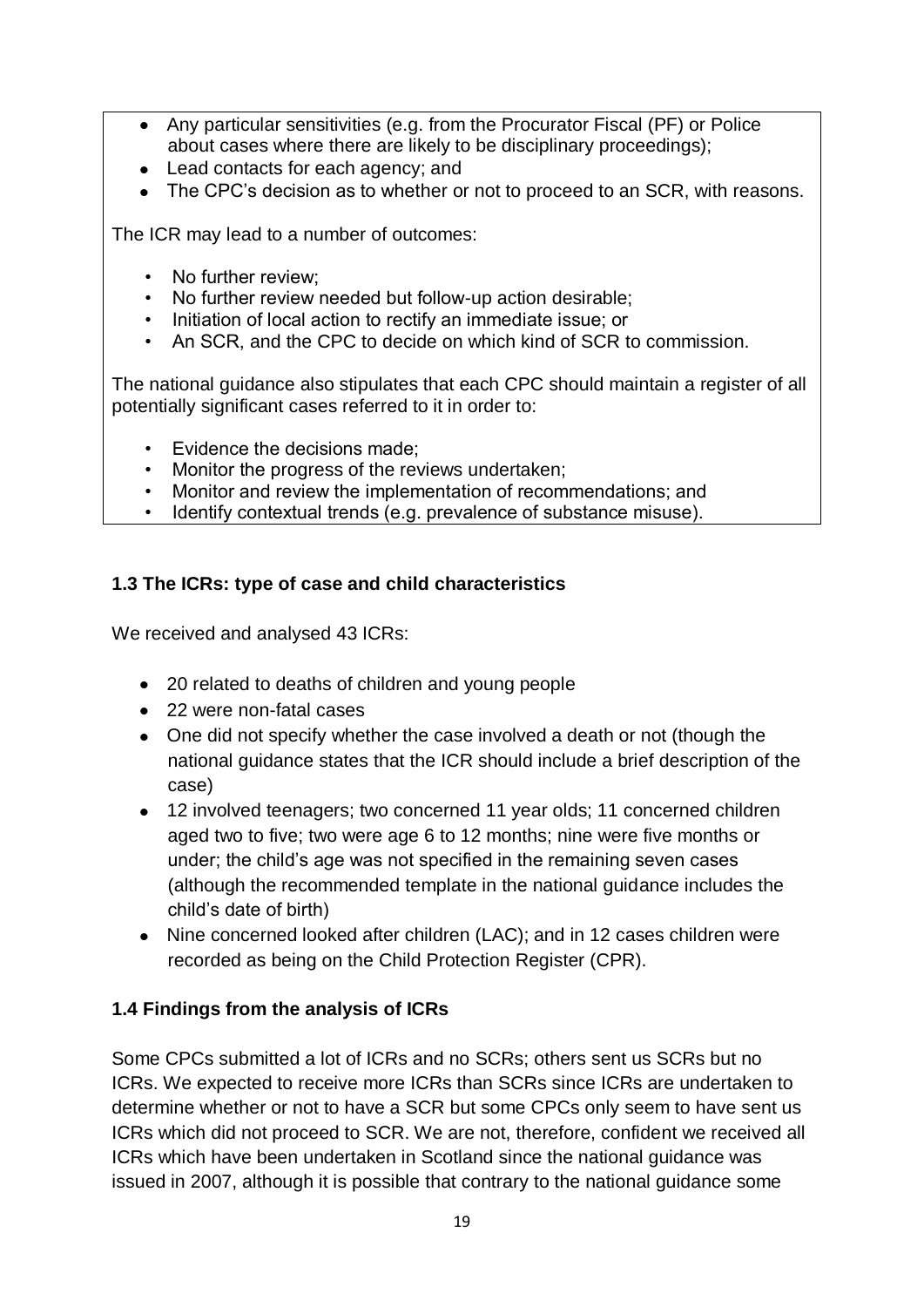CPCs proceed straight to an SCR. The national guidance stipulates that CPCs should maintain a register of all potentially significant cases referred to them. One CPC sent us their full register of ICRs which was extremely useful because we could be sure we had received all ICRs from that particular CPC.

There appears to be a lack of consistency across Scotland concerning the ICR process. Despite the fact that the national guidance includes a reporting template, reporting structures vary considerably across CPCs. The process set out in the national guidance appears to be being followed in that agencies seem to undertake their own reviews and produce a single agency report, then come together for some sort of multi-agency discussion at which a decision is made as to whether or not to proceed to a SCR. There may be more than one meeting; for example, in one case the ICR report stated that there were three panel meetings to consider the information from various agencies, identify practice issues and make a decision.

Although the national guidance stipulates that the ICR should consider the reasons for a decision, in many cases reasons were not recorded. Some of the cases which did not proceed to SCR seemed very similar to those that did and it would have been useful to have had more information about why these cases did not proceed. For example, a number of sleep related deaths where there were no suspicious circumstances but the child was on the CPR did not proceed; there were also a number of suicides of LAC which did not proceed. These types of cases also featured in our sample of SCRs. One ICR concerned a baby on the CPR who died after being assaulted by his father in hospital. His parents were living in a family unit and the decision not to proceed seemed surprising given that the criteria for a SCR appeared to have been met. In another case, a child was found alone with her dead mother who had overdosed. There had been a previous incident where the child had been found alone with her mother but on this occasion she had recovered. The outcome of this ICR was that health and social work should undertake internal reviews. This case also seemed to meet the criteria for an SCR, indeed there were cases like this in our sample of SCRs, and it is surprising that internal reviews were recommended when more than one agency was involved.

A number of ICRs that did not proceed to SCR involved LAC and it is possible that these cases may not have proceeded because there is a separate review process for the deaths of LAC undertaken by the Care Inspectorate. However, none of the ICR reports recorded this as the reason for not proceeding and our sample of SCRs included deaths of LAC so in some CPCs such cases clearly do proceed to SCR. Indeed one SCR report stated that the CPC had decided to undertake an SCR because it considered an earlier Social Work Inspection Agency (SWIA) review had not provided enough information to guide the service in making improvements.

Where reasons for not proceeding to SCR were offered this was sometimes because the CPC considered that the issues had been fully explored by the ICR. Certainly,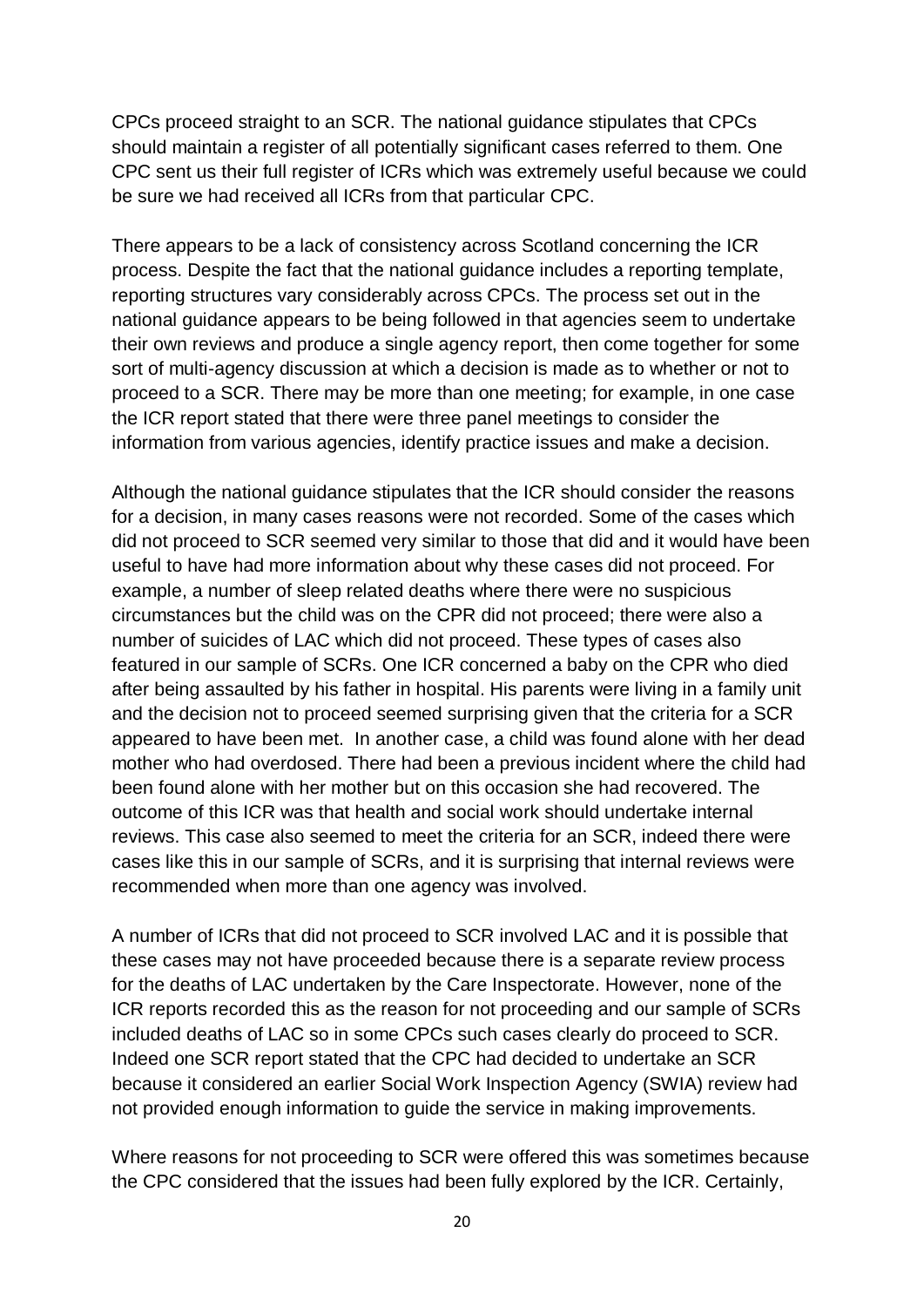the more detailed ICRs thoroughly explored the issues. Other reasons cited were that there would be no expected learning from the case, or that the criteria for undertaking a SCR were not met. In one case where a young person on the CPR had died in a car accident and was a passenger in a stolen car, it was concluded that a full SCR was not required because the circumstances leading to the young person being on the CPR were not related to the death.

## **Recommendation 1: The SCR process and separate process for review of the deaths of LAC should be better aligned.**

Some ICRs concluded that a single agency review or case file audit would be more appropriate than a SCR. As will be seen below, however, some SCRs only involve case file audit and do not interview staff which suggests that some cases that do and do not proceed to SCR may in fact be reviewed in exactly the same way. This may be related to differing definitions of what constitutes a SCR across CPCs which is further explored below. In one case where the outcome of the ICR was that a SCR was not required but there should be a case file review it was noted that the Scottish Children's Reporter's Administration (SCRA) would not share documents for case file reviews and this may have some impact on decisions.

In a small number of cases ICRs stated that the decision not to have a SCR might be reviewed following the results of a criminal examination or toxicology report.

Very few CPCs appeared to be using the reporting template but some had developed their own forms. For example, one had an initial notification form with a tracking section with key dates to be inserted but the dates were not always filled in. The national guidance includes suggested timescales for completion of ICRs but in most cases it was not possible to determine whether these timescales had been met from the information provided in the report.

Some ICR reports were long and included detailed background information about the child and family but others were much shorter with very little information about the case or the family. Some reports identified good practice as well as poor practice in line with the guidance and also included chronologies, made recommendations for improved practice, and outlined action points; others did not.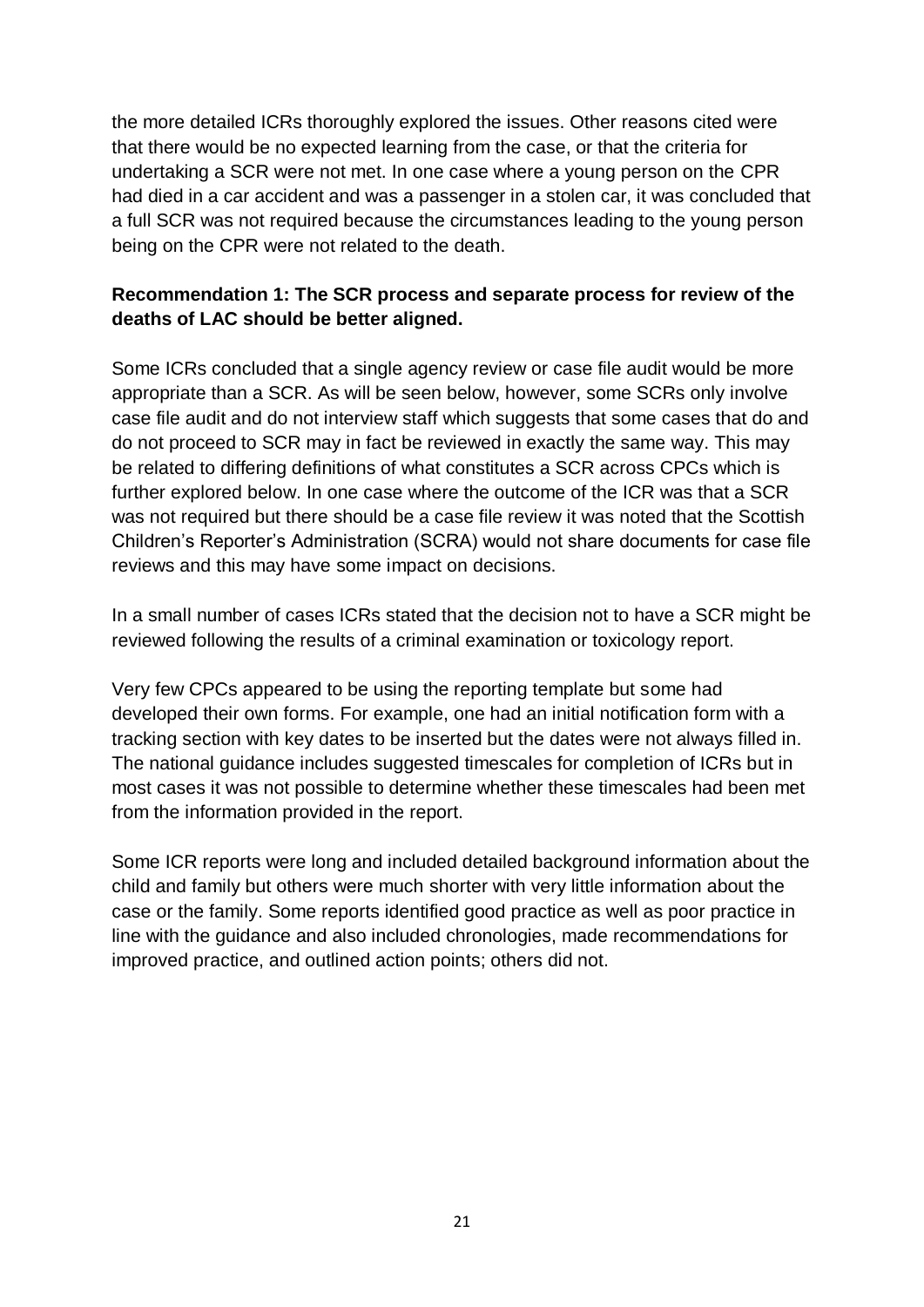#### **Case example**

One CPC's ICR reports included excellent discussion around whether or not to proceed to SCR and whether or not the criteria for a SCR were met; the views of different agencies were also reflected. When cases did not proceed, case reviews were sometimes recommended so that professionals could still get together to discuss the case. Where cases did proceed, decisions around who should be on the SCR review team, for example whether SCRA needed to be included, were well documented.

**Recommendation 2: There needs to be more standardisation in the way in which ICRs are undertaken and reported across Scotland. CPCs should follow the national guidance, use the recording template and keep a register of cases. The template should be revised to include a section where CPCs can record the reason for their decision.** 

# **1.5 The Significant Case Review (SCR) process**

The national guidance sets out the criteria for determining whether a case is significant (see box below).

## **Criteria for Significant Case Reviews (SCRs)**

'A significant case need not comprise just one significant incident. Any of the circumstances below could suggest that a SCR may be required. An ICR should first determine whether an SCR is merited. The detail and level of review will depend on the individual case and circumstances. A review should not be escalated beyond what is proportionate taking account of the severity and complexity of the case. What is provided in this section is a guide for helping CPCs, professionals, and all agencies make judgements about the way forward. The list should not be seen to exclude cases that may not precisely fit the criteria but which have nevertheless clearly triggered significant professional concern. These cases should be left to professional judgement and a CPC decision on how to proceed.

# **When a child dies and**:

• Abuse or neglect is known or suspected to be a factor in the child's death;

• The child is on, or has been on, the CPR, or a sibling is or was on the CPR. This is regardless of whether or not abuse or neglect is known or suspected to be a factor in the child's death unless it is absolutely clear to the CPC that the child having been on the CPR has no bearing on the case;

• The death is by suicide or accidental death;

• The death is by alleged murder, culpable homicide, reckless conduct, or act of violence;

• The child was looked after by the local authority;

**and**, in addition to this, the incident or accumulation of incidents (a case) gives rise to serious concerns about professional and/or service involvement or lack of involvement.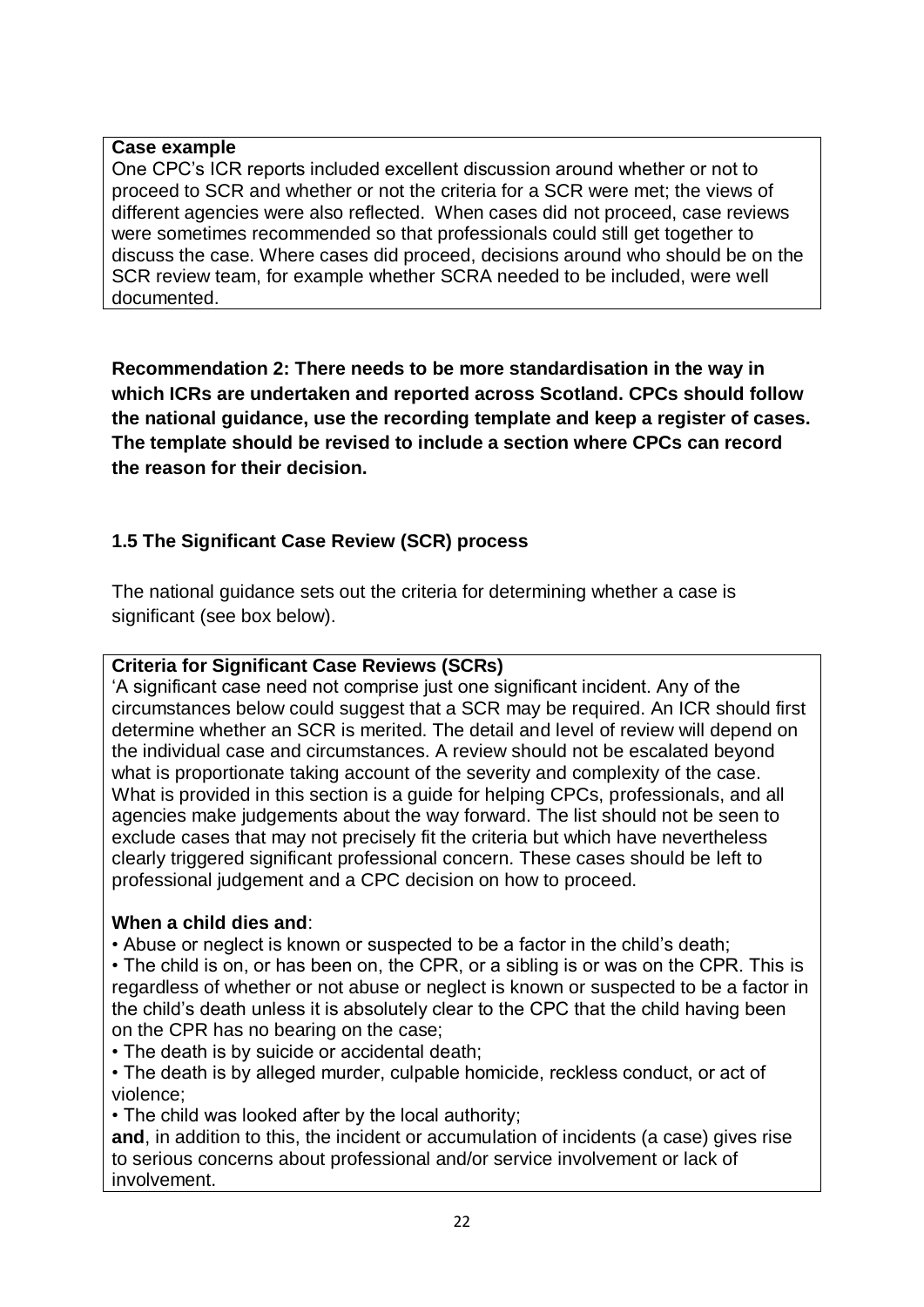**When a child has not died but** has sustained significant harm or risk of significant harm, under one or more of the categories of abuse and neglect set out in 'Protecting Children – A Shared Responsibility: Guidance for Inter-Agency Cooperation'. Bear in mind that cumulative inaction or wrong action may be more difficult to evidence but nevertheless should be considered to the best extent possible, *and*, in addition to this, the incident or accumulation of incidents (a case) gives rise to serious concerns about professional and/or service involvement or lack of involvement. It is expected that CPCs would consider any request made to them for a review, even if the case had been considered at the Initial Case Review to require no further action. It would also be expected that any concerns raised by families and similar interested parties would be addressed through the normal complaints procedures for each agency involved'.

**Recommendation 3: The 2010 National Child Protection Guidance replaced 'Protecting Children – A Shared Responsibility: Guidance for Inter-Agency Cooperation' and the categories of abuse and neglect have changed. The national guidance should be revised to take account of this.**

## **1.6 Terminology**

The findings of this study suggest that there is some confusion around terminology and what constitutes a SCR across CPCs. In response to our request for copies of all SCRs undertaken since national guidance was issued in 2007, CPCs sent us all their SCRs but some also sent us 'Significant Incident Reviews', 'Critical Incident Reviews', 'Reflective Learning Reviews' and 'Learning Reviews'. We included all these reports in the analysis for a number of reasons:

- while they were not termed SCRs, CPCs sent them in response to our request for SCRs so must have perceived them to be SCRs;
- they were all multi-agency reviews;
- they all appeared to meet the criteria for a SCR as specified in the box above.

It is possible that some CPCs are reluctant to call a review a 'Significant Case Review' because of the negative connotations associated with such reviews. One CPC informed us that they only called a review an SCR if it was externally commissioned but the guidance specifies that SCRs can be internal or externally commissioned and offers advice on which type of review might be more appropriate:

'The CPC may be more likely to decide in favour of undertaking an SCR themselves where the circumstances of the case, based on the evidence of the Initial Case Review, suggests that any recommendations are likely to have mainly local impact. In this case, the staffing resources for the SCR would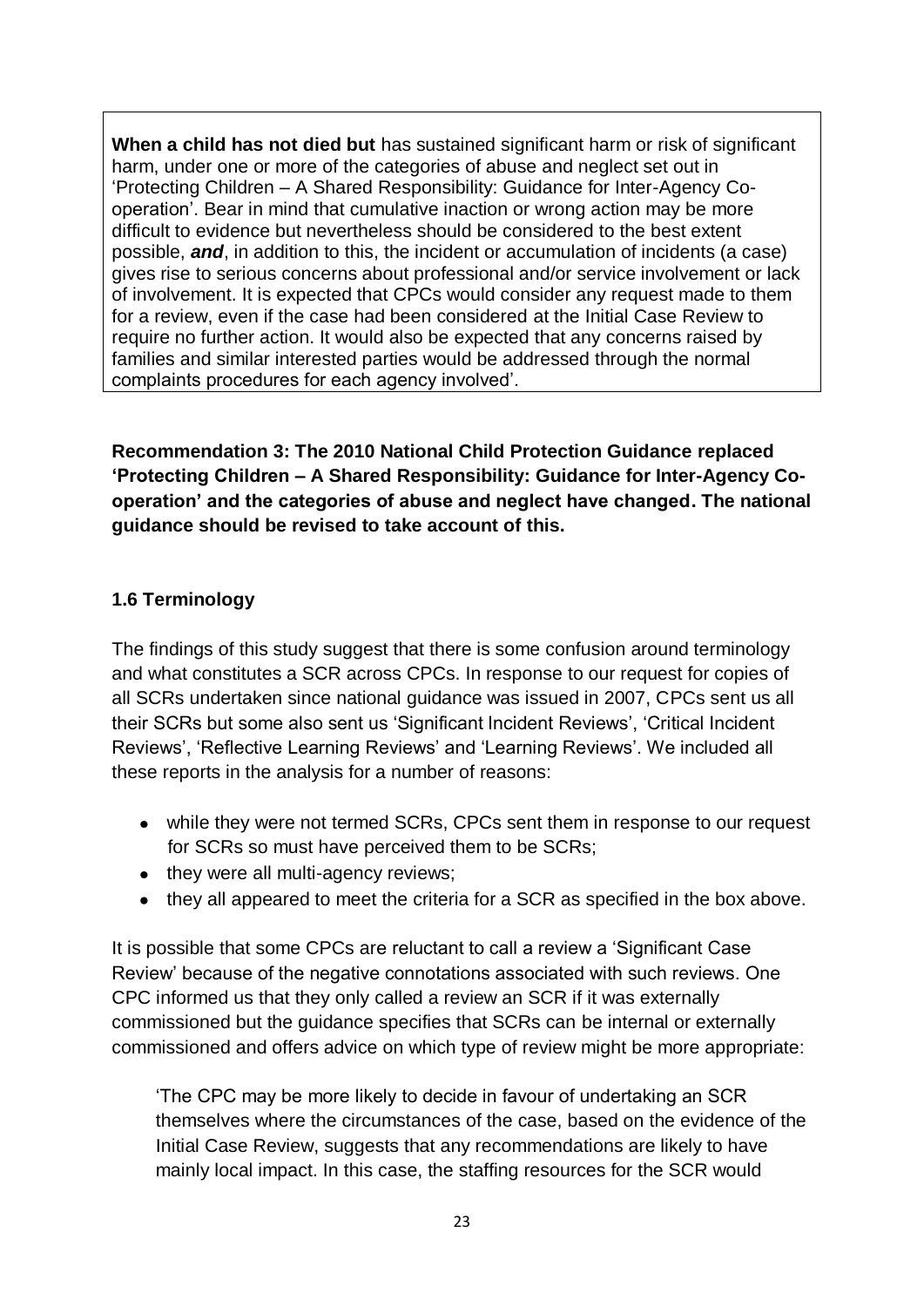probably be drawn mainly from within the CPC's members. An external specialist or consultant may also be used for some part of the process … The criteria which may persuade a CPC to commission an external SCR include:

- There are likely to be national as well as local recommendations;
- Local recommendations are likely to be multi-agency rather than for a single agency;
- The case is already high profile, or is potentially likely to attract a lot of media attention;
- Councillors or MSPs or other elected members have voiced their concerns about services locally;
- The CPC is facing multiple reviews; and/or
- The child's family/carers or significant adults may have already expressed concerns about the actions of the agencies'.

One SCR report provided a very useful discussion about whether or not the case met the criteria for an external review as set out in the guidance. It was decided that only one of the criteria was met and this alone was not sufficient to warrant an external SCR.

## **Recommendation 4**: **All reviews that are multi-agency and meet the criteria for a SCR as set out in the national guidance should be termed SCRs to avoid confusion.**

# **1.7 Cross border SCRs**

Two SCRs were cross border cases. One involved a case where a young person had lived in both Scotland and England and the SCR related only to the Scottish element. The other case similarly stated that it would not comment on practice outwith the area in which the incident, and subsequent accommodation of the children, took place. In a further case, the report states that information sought from an English authority was not received promptly and held up the SCR. England's Serious Case Review (SCR) processes are different to review processes in Scotland and there may be issues for CPCs undertaking cross border SCRs.

**Recommendation 5: The national guidance should be updated to include information about the process of undertaking cross border SCRs.**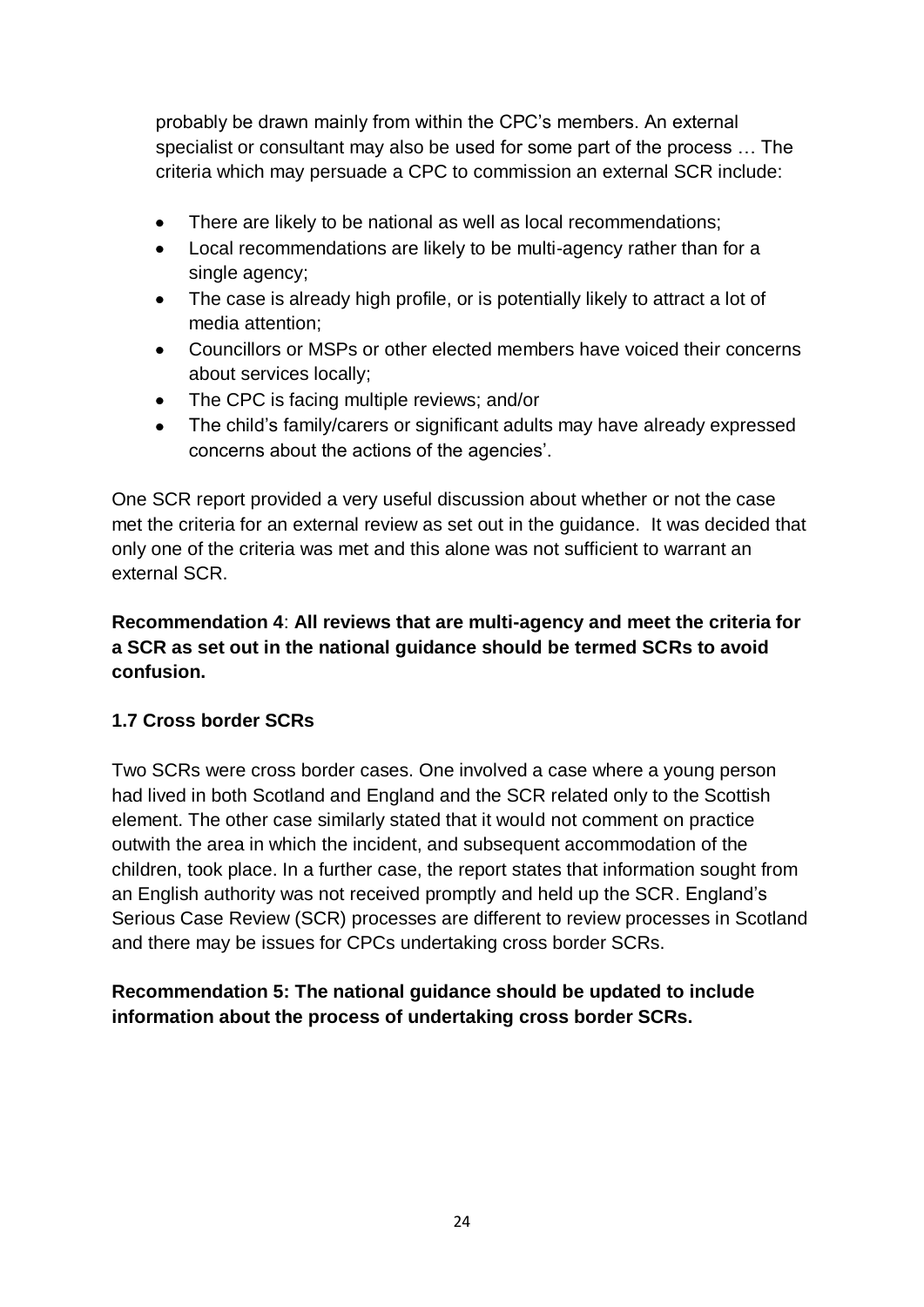### **1.8 The review team**

The national guidance states that:

'The best person to lead a review may be a recognised professional or external consultant who can bring a team together. It is important to assemble a mixed team so that the key agencies feel confident that their specialist issues are understood. The different perspectives of a mixed review team can add to the depth of enquiry.'

It also states that the SCR report should include a list of contributors to the review but some reports had no information about the review team. 34 reports included information about the size of the team. Six reviews were undertaken by a single independent consultant but most were undertaken by multi-disciplinary review teams.

| Size of review team | <b>Number of reports</b> |
|---------------------|--------------------------|
| 1                   | 6                        |
| $\overline{2}$      | $\overline{2}$           |
| 3                   | $\overline{4}$           |
| $\overline{4}$      | 6                        |
| 5                   | 6                        |
| $6\phantom{1}6$     |                          |
| $\overline{7}$      | 4                        |
| 8                   | 3                        |
| 9                   | 1                        |
| 10                  |                          |
| No information      | 22                       |
| <b>Total</b>        | 56                       |

#### **Table 1: Size of the review team**

20 reports mentioned that the review team included some sort of independent representation:

- Five were conducted by an independent chair.
- Nine were undertaken by independent consultants.
- One review team sought professional advice from another local authority.
- One team commissioned an independent analyst to produce a timeline.
- One review had a large team comprising two lead reviewers (a nurse consultant from the health board and a lead officer of the CPC) plus representatives from the health board, education, police, social work, a third sector agency, and a critical friend identified through MARS.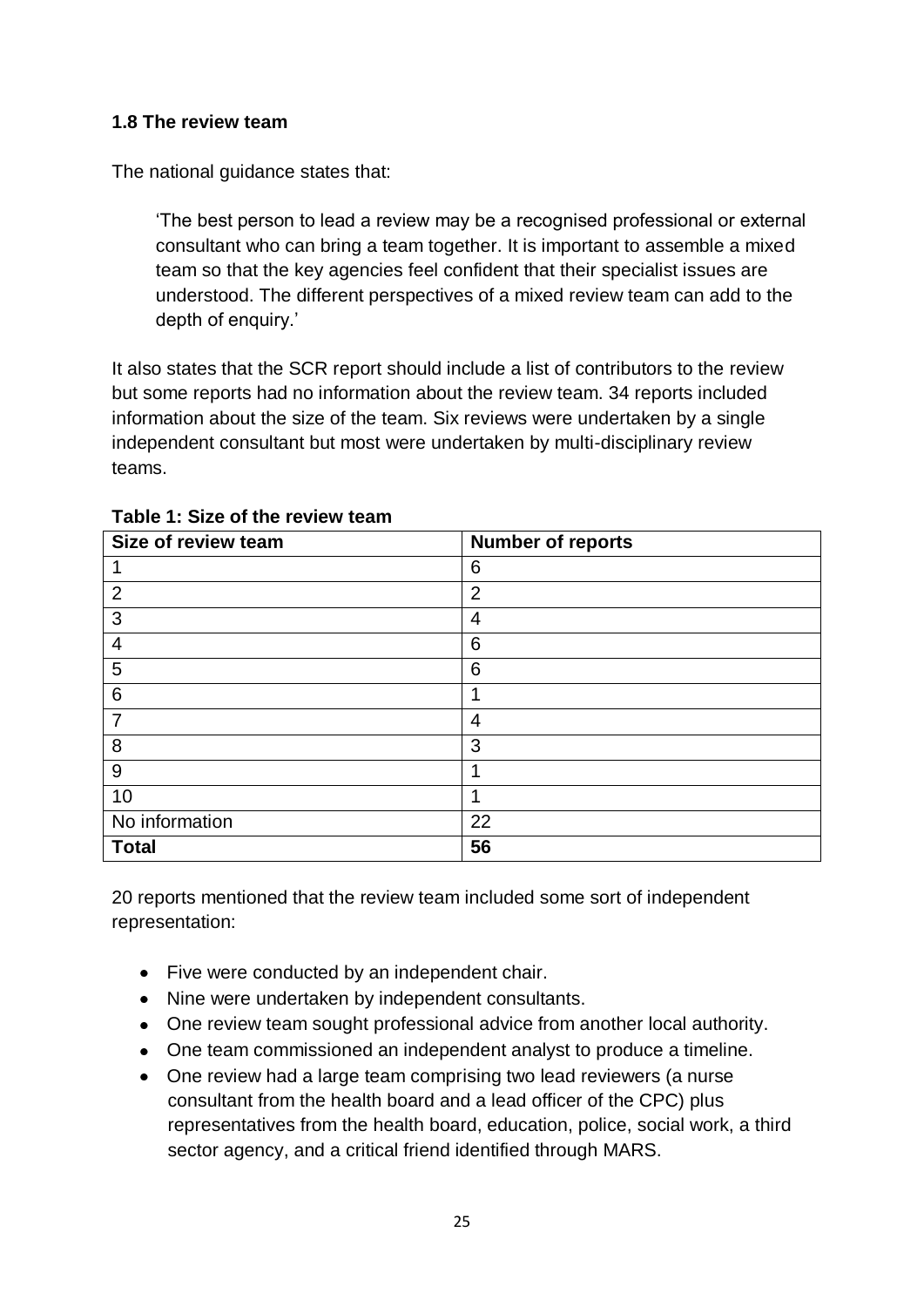In two cases both internal and external reviews appear to have been undertaken: one report stated that an internal SCR was followed by an external review of the process by a lead officer of a CPC from a different local authority, plus a nurse consultant for vulnerable children; in another case an independent review was commissioned by the Chief Officers Group at the same time as an internal review was undertaken to ensure validation of the SCR and to address wider issues which might emerge.

## **Recommendation 6: As specified in the national guidance SCRs should be undertaken by a mixed team not by a single reviewer and reports should include a list of contributors to the review.**

# **1.9 The report**

The average number of pages was 25. The shortest report was just two pages long; the longest was 87 pages.

| <b>Number of pages</b> | <b>Number of reports</b> |
|------------------------|--------------------------|
| Under 10               | 14                       |
| $10 - 19$              | 13                       |
| 20-29                  | 11                       |
| 30-39                  | 9                        |
| 40-49                  | 2                        |
| 50 plus                |                          |
| <b>Total</b>           | 56                       |

# **Table 2: Length of reports**

The national guidance states that SCRs should include a chronology of agencies' and professionals' involvement with the child:

- More than half (32) the reports included a standalone chronology.
- An additional four reports did not have a separate chronology but took a chronological approach to reporting which is a useful way of presenting information about the case.
- A further eight reports referred to a chronology, sometimes in an appendix, but these were not sent to us.
- Another three reports mentioned that a chronology was being prepared.
- Nine reports did not include a chronology or make any reference to one.

The national guidance also specifies that there should be a separate executive summary but surprisingly few reports included one. Two of the reports we were sent were executive summaries only but one of these was longer than many of the full reports.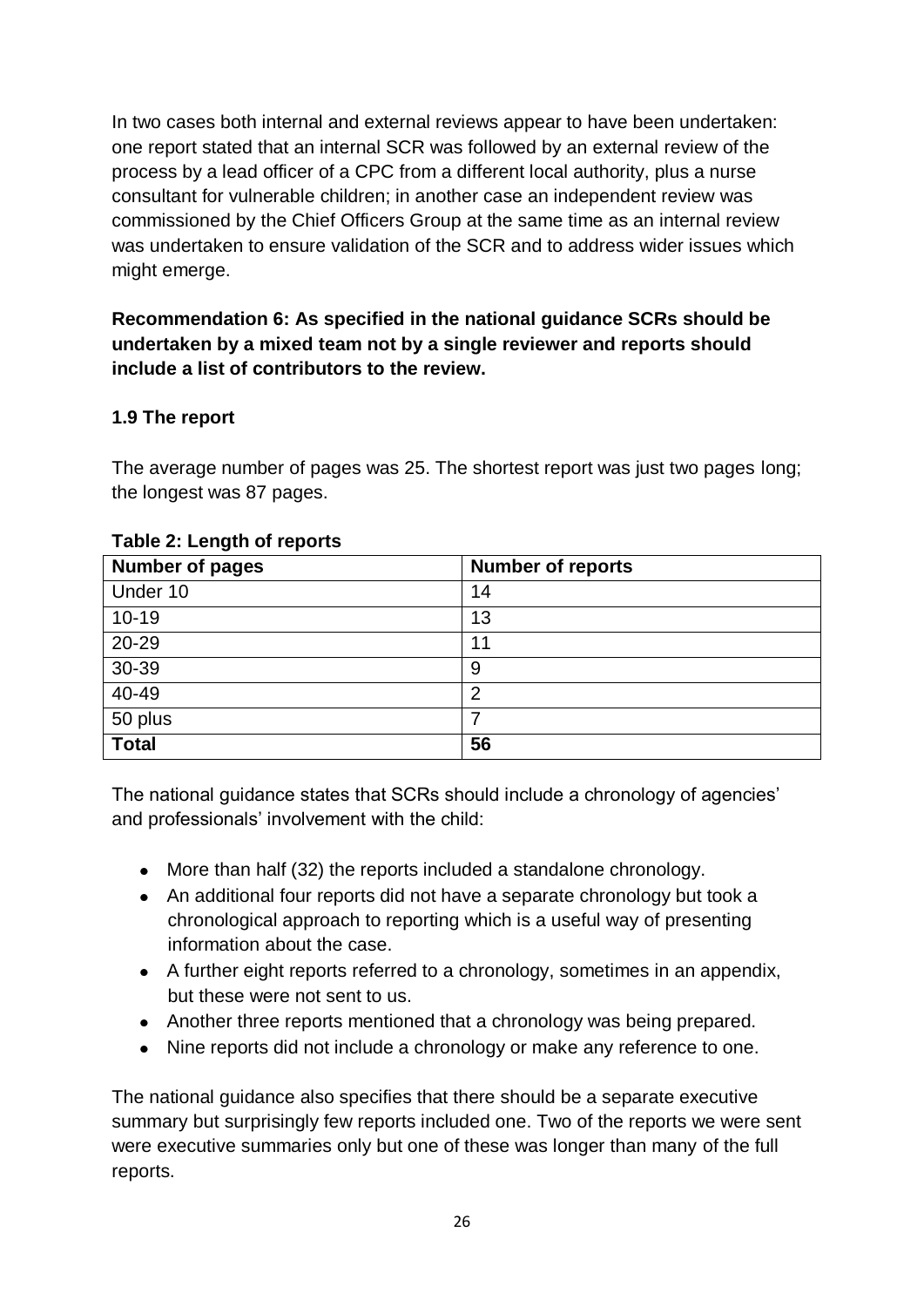**Recommendation 7: SCR reports should include a separate chronology or take a chronological approach.**

## **Recommendation 8: SCR reports should include a separate executive summary as specified in the national guidance.**

## **1.10 Recommendations and action plans**

The national guidance states that recommendations should be few in number. The average number of recommendations was 11. The least number was zero, the most was 48. Some individual recommendations were, however, fairly long and detailed and comprised a number of sub sections. It was difficult in such cases to establish the total number of recommendations because one recommendation might comprise up to five separate sub recommendations.

| <b>Number of recommendations</b> | <b>Number of reports</b> |
|----------------------------------|--------------------------|
| $0$ to 5                         | 16                       |
| 6 to 9                           | 12                       |
| 10 to 14                         | 14                       |
| 15 to 19                         | 8                        |
| 20 to 24                         | 3                        |
| 25 and over                      | 3                        |
| <b>Total</b>                     | 56                       |

**Table 3: Number of recommendations**

Twelve reports included an action plan and one further report referred to an action plan in an appendix but we were not sent this information. 43 reports did not include an action plan but some of these reports stated that agencies would be required to develop action plans; a couple of reports stated that recommendations would be progressed through the Continuous Improvement Plan; another stated that the CPC would consider the recommendations and support agencies to take them forward; and one included a form for completion by the CPC.

The recommendations have been categorised according to the Quality Indicators (See Appendix 1).

**Recommendation 9: It may be appropriate for CPCs to produce separate action plans rather than including them in the SCR report but reports should provide some discussion of how the findings will be disseminated and how the recommendations will be taken forward.**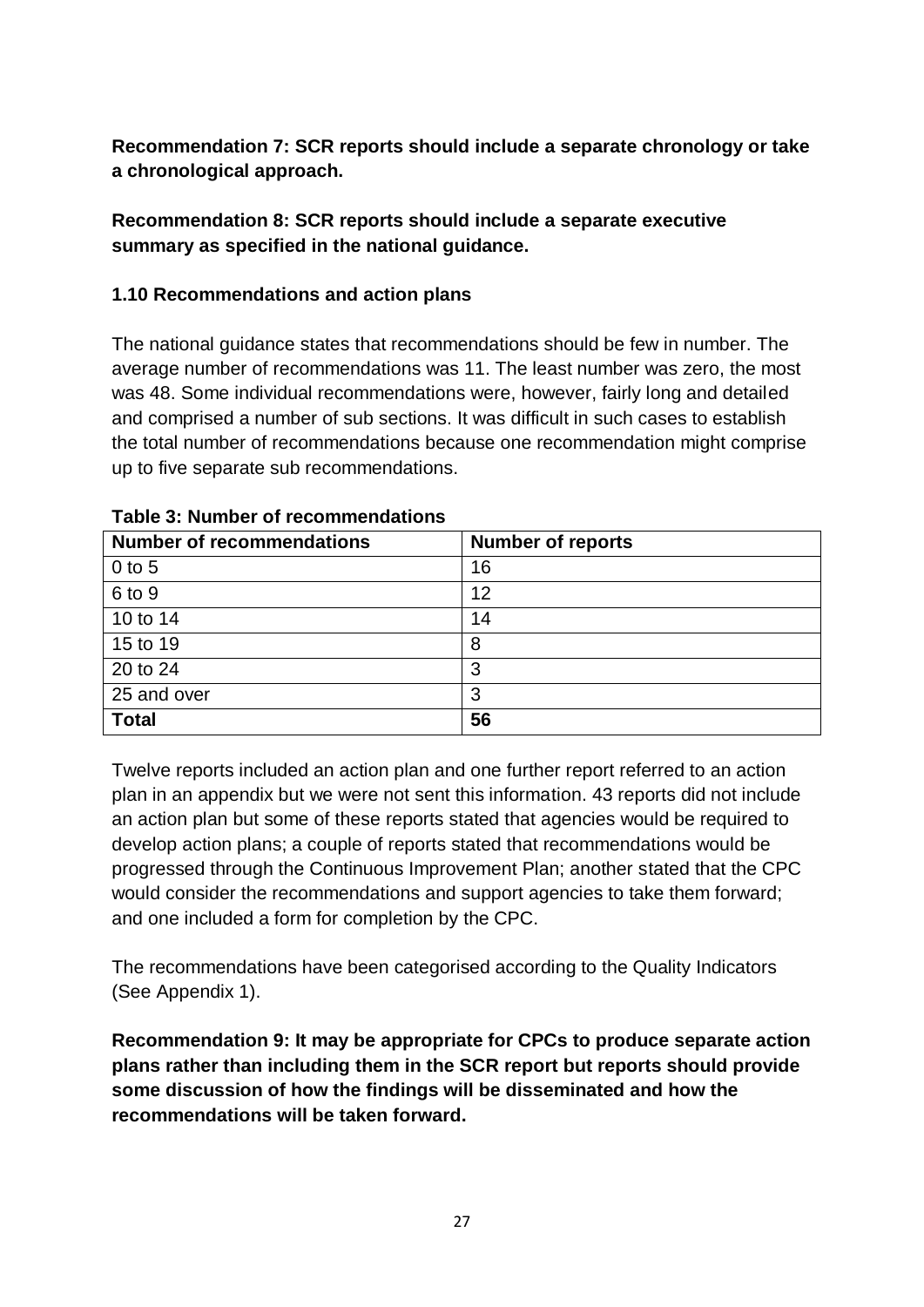#### **1.11 Family involvement**

The national guidance provides information about the involvement of families in the review process (see box below).

#### **Family involvement**

'The family/carers of the child involved should be kept informed of the various stages of the review and the outcomes of these where this is appropriate. Clearly, there will be occasions where the family could be subject to investigation or part of the problem relating to the significant case which triggered the SCR. In these cases information may require to be limited. Close collaboration with the Police and the Procurator Fiscal will be vital. There may also be cases where families are looking to take legal action against an agency or agencies that are the subject of the SCR. Individual agencies' complaints procedures should be made available to the family at the outset of their involvement with the family, and throughout any SCR investigation, as deemed necessary and appropriate. This should not be the responsibility of the CPCs or specifically of the review team. Care should be taken about where and when a child or their family/carers are interviewed. Reviewers should be experienced in communicating with children. It may also be useful to assign a member of staff to be a liaison point throughout the review. The person carrying out this liaison role should be fully aware of the sensitivities and background of the case. This person's role could include advising the family of the intention to carry out an SCR and making arrangements to interview the child, family/carers or significant adults involved … Family/carers and/or other significant adults in the child's life should receive a copy of any report in advance of publication. Consideration should be given as to whether an oral briefing in advance of publication is required. This is particularly the case where there is likely to be interest in the case amongst the wider public'.

The national guidance states that the SCR report should document the extent of family/carer involvement but in over half (30) of cases the report contained no information about family involvement and we were unable to deduce whether families were informed or whether they participated in any of these cases. In four cases the report stated that families did not participate but there is no information about whether they were invited to participate or not, with the exception of a statement in one case that the family were unaware of the SCR. In six cases, the report stated that a decision was made not to contact the family. In one of these cases the decision was made at the request of the police. In the other five cases the review team made this decision. The decision not to invite families to participate was usually made because criminal proceedings were being conducted and/or because of intense media publicity surrounding the case. For example:

'The solicitor representing M had already stated that she was not willing to meet the Review before she had received the decision as to the criminal inquiry.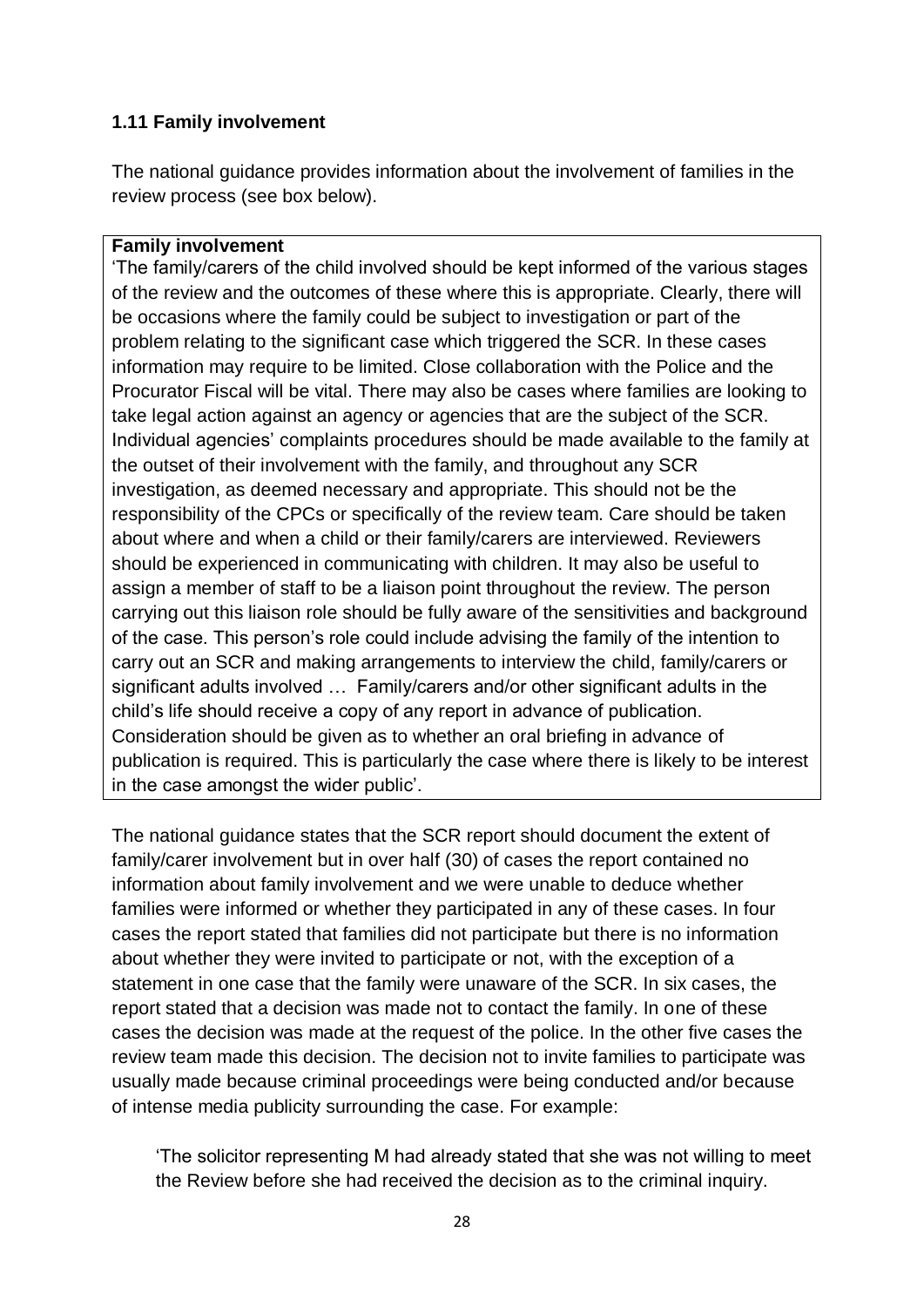The review team subsequently concluded that it would not be necessary to interview her.'

In one case, however, the report stated that there was a conscious decision not to interview the family given that the SCR was 'concentrating on practice, policies and procedures of the agencies who were involved with the family'*.* This seems surprising since families may have views about practice, policy and procedures that would be different from professionals and worthy of consideration.

Sixteen reports included evidence of some communication with families. In three cases families were informed but declined to participate. In one of these cases, the review team contacted a Children's Rights Officer to ask the children if they wished to participate. They responded that they might wish to be consulted in the future but not at that stage. The CPC was, however, asked to consider the effects on the children when considering the report for publication as they would be adversely affected by any media coverage relating to the case. In another case the family were informed about the review, and about the outcome of the review, but there is no information about whether they were actually asked to participate. The report states only that:

'The relevant social worker discussed the purpose and process of the review with the parents and hand delivered a letter from the CPC which advised them of the decision'*.*

There is evidence that families participated in twelve SCRs. One report states that the team met with the family but there is no further information about the nature of this involvement. In two cases adoptive parents were interviewed and in one case the child's grandparents participated and the review report states that

'They have shown enormous integrity and dignity throughout this process, and have been very measured in their responses.'

#### **Practice example**

In one case both birth parents had learning disabilities but contributed to the SCR process through an advocacy worker.

Mothers participated in a further four cases. In one of these cases, the report noted that the team met with the mother on two occasions and had further communication with her by email and letter. In two of the cases where mothers were interviewed fathers were also invited to participate but declined to do so. In one of these cases the father initially agreed to meet the team but further contact could not be achieved. The review team also considered whether to involve the two older children in this case but decided this would be inappropriate considering what they had been through. The report also noted that the team attempted to obtain the trial transcript of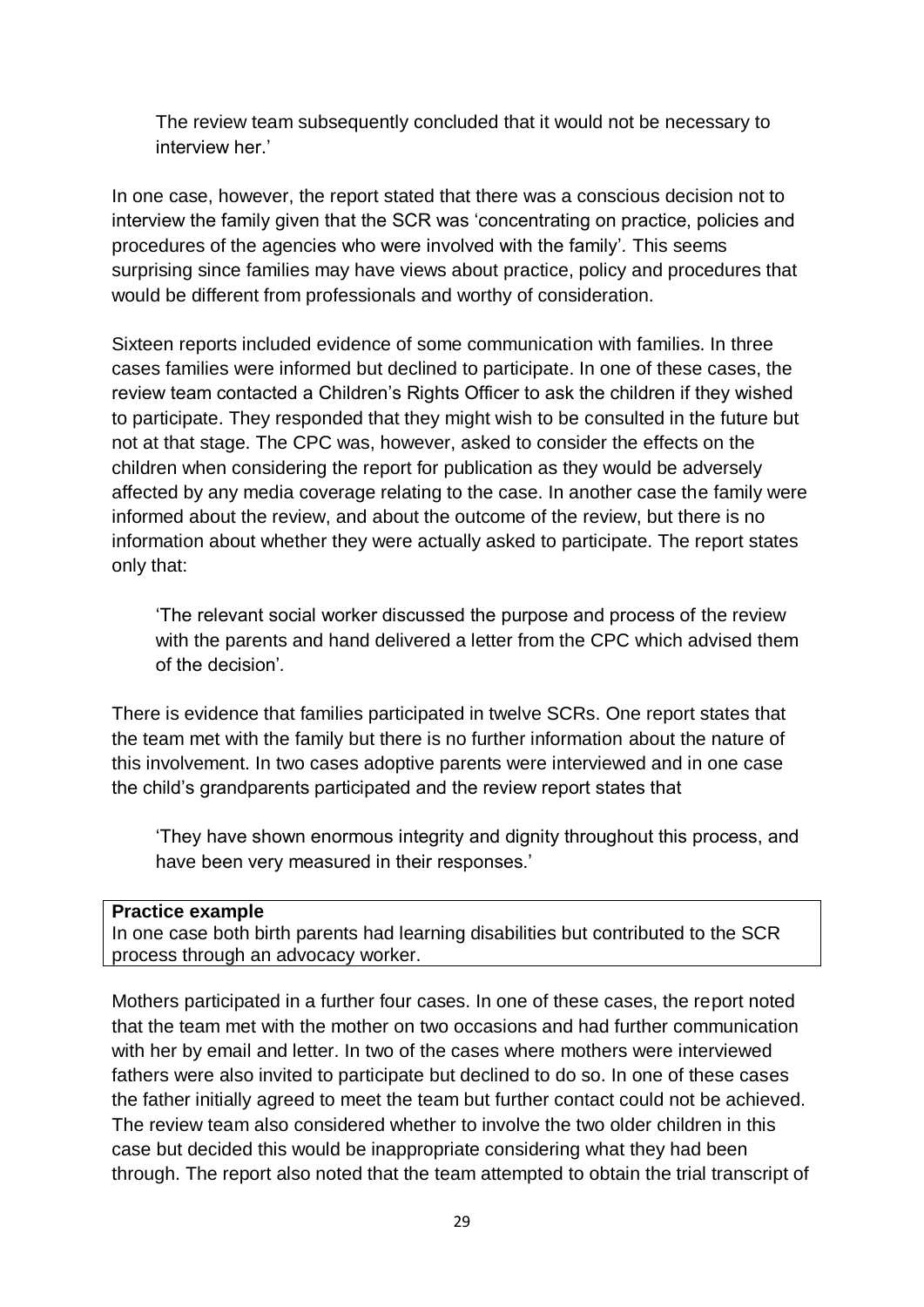evidence from the oldest child but were unsuccessful. In one case the child's ex foster carer and adult sibling were interviewed as well as the mother and in another case the referring relative was also interviewed. In this case there was a detailed discussion with the mother and an appendix to the report drew on her perspective on domestic abuse.

In one case the child's father and his current wife requested a meeting with the review team and questions posed by him were listed in an Appendix. This report also noted that the child's mother was aware of the review but declined to be involved.

One report stated that four family members (the parents and the two eldest children) all accepted an invitation to participate in the review 'and their compelling views are included in the relevant sections of this report.'

A young person contributed in one further case. This was an unusual case where an SCR had been undertaken following the young person's complaints about the standard of care he received in a young person's unit. The report stated that

'The first Chair of the Review considered whether or not C, as a young person, should be involved in the Review. He concluded that given his age and his contact with the CPC office enquiring as to the progress of the Review, it would be appropriate to see him to explain the remit of the Review. As a result the Chair and the Lead Officer saw him on two occasions. It was apparent from these meetings that his only concerns were that as his complaints had been upheld and they represented a sustained course of negligence by Social Work and that other children in his situation should be protected from experiencing similar treatment. The Significant Case Review Panel subsequently determined he should not be involved in the Review. At the point where the second Chair of the Review assumed responsibility for completion of the SCR report, C had been informed of this and two telephone conversations took place between the second Chair and C focussed on the process and timescales for completion of the Review report. C has asked that the final report is shared with him.'

**Recommendation 10: In line with the national guidance SCR reports should include information about whether or not children and families were informed and involved. If they were not involved reports should record why they were not involved. If they were involved reports should record the nature of this involvement and document how their views have been represented. Diversity issues should be considered and adequate support should be provided to ensure that family members are able to participate.**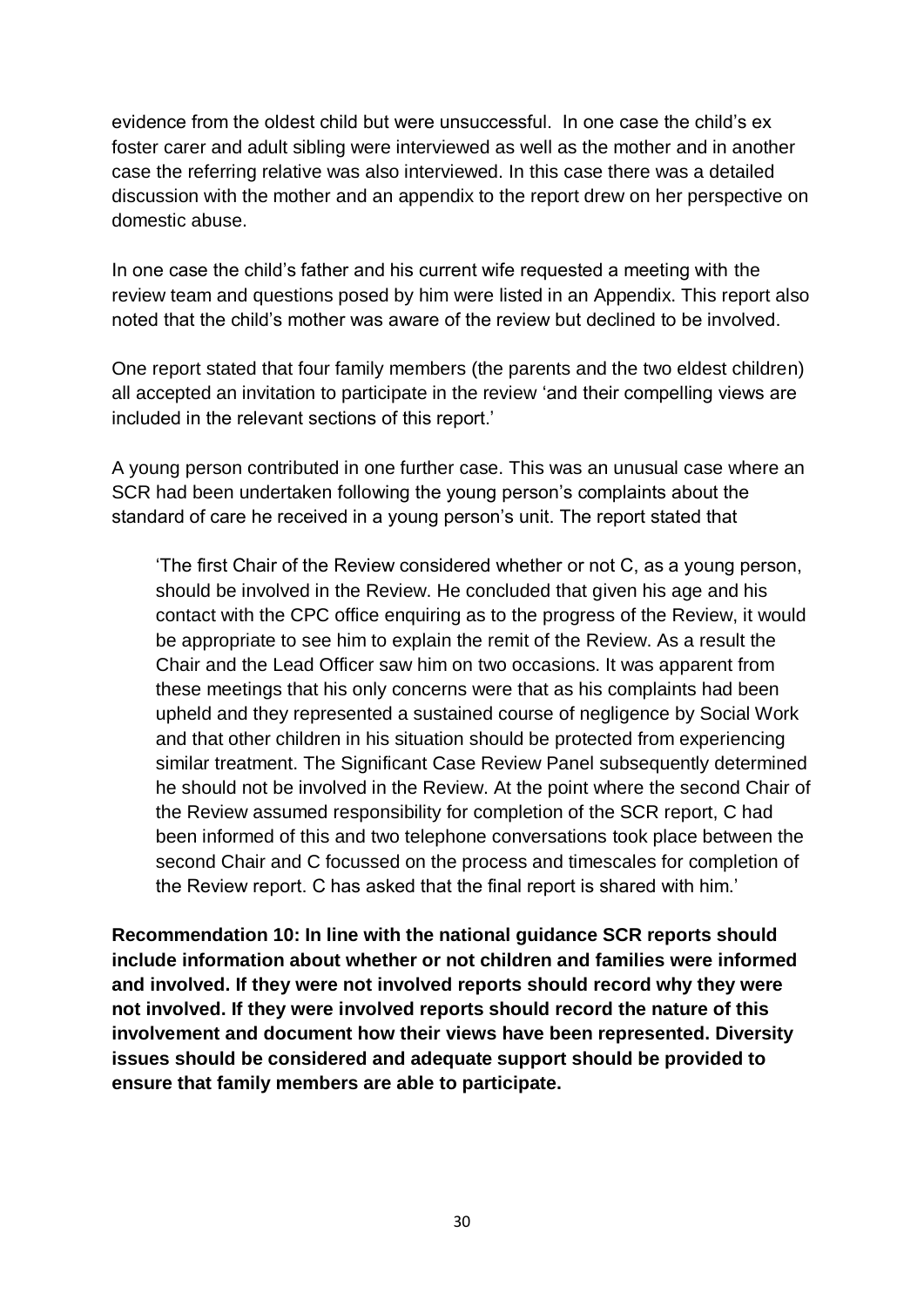## **1.12 Approach**

Few reports included any detail about the methodological approach which was taken but one stated that root cause analysis was used and another stated that the chronology was analysed using the timeline tool from the 'Root Cause Analysis toolkit'.

Some reports indicated that staff were interviewed but others stated that the review was based on file audit only and that staff were not included. One stated that staff were not interviewed because many of them had moved on. Another stated that

'Having not had the opportunity to speak with staff the writer is unable to comment on what agency constraints may have impacted on this case and this requires to be borne in mind by the reader.'

In many cases there may be good reason not to interview staff but in this particular case the report writer appears to view the absence of the staff perspective as a missed opportunity. As one report noted 'the Team considered the working environment in which practitioners operate to be crucial'*.* Frontline staff can offer valuable insights into their working environment and we need to seek their views in order to be able to understand practice from a systems perspective. Some reviews that were based on documentary analysis identified recording as problematic and inevitably there was a somewhat 'thin' feel to some of the analysis in these reports. Staff also welcomed the chance to be involved in reviews. One SCR commented that staff needed support following a child death. In this case residential staff reported that they felt marginalised and would have welcomed the opportunity to talk about how they felt and reflect on the circumstances of the case.

One report stated that a member of the review group held separate meetings with practitioners and managers from each of the six agencies involved. The groups identified key points where opportunities were missed to protect the children earlier. This sounds like a very useful, reflective approach where individual members of staff are not made to feel as though they are under interrogation by being interviewed alone but have an opportunity to be involved in the review process. The report stated that

'The SCR group believes this methodology should be independently evaluated in relation to its effectiveness and possible use for future SCRs.'

Another review team set up a sub-group to 'identify points of learning in relation to individual and multi-agency practice'.

One report took an interesting approach in the way it reported its findings, identifying areas of strength and areas for improvement under 12 significant themes; another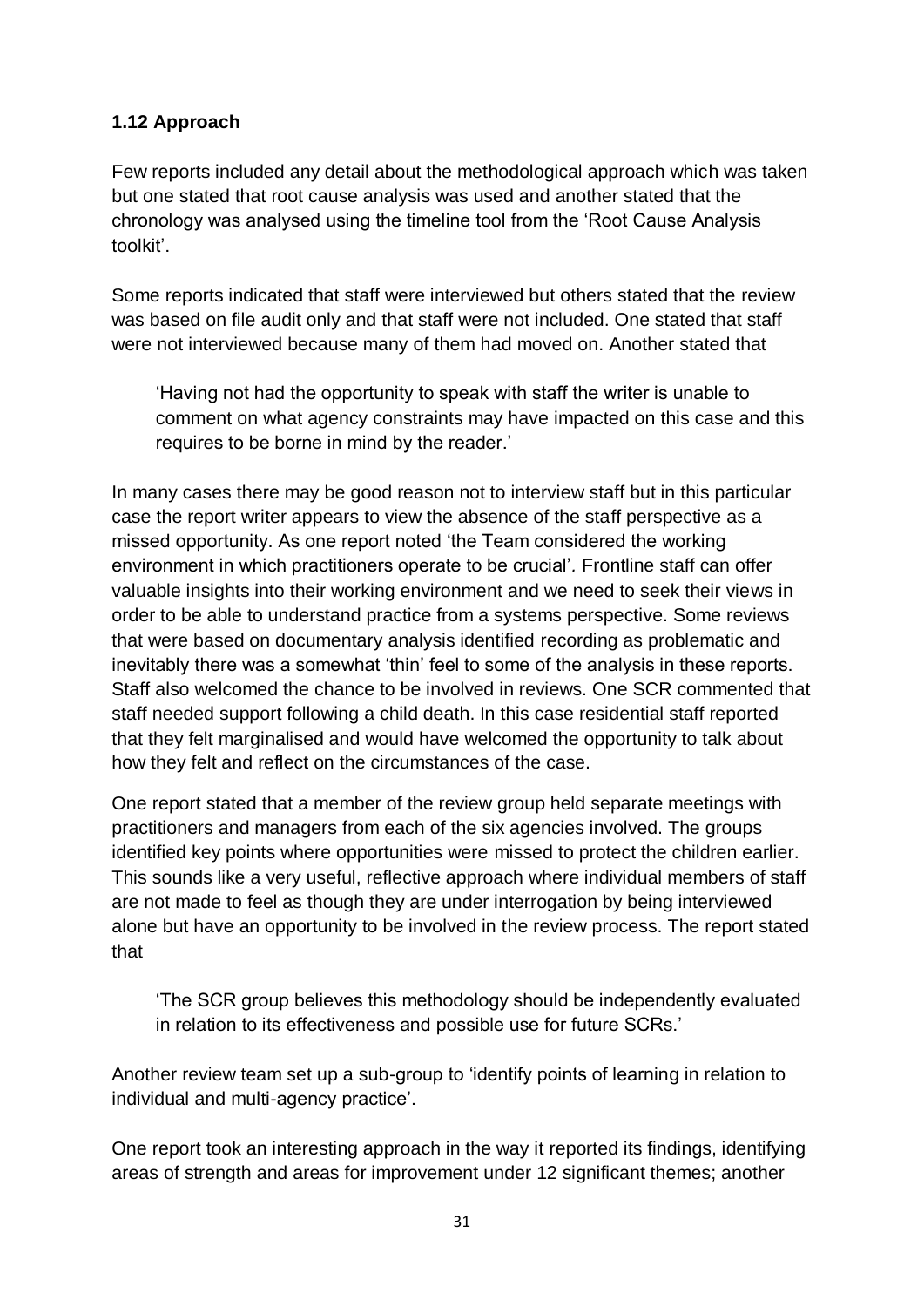listed recommendations as Benchmarking Questions. One report summarised the findings under the HMIe Quality Indicators (2004) – how well are children and young people protected and their needs met i.e:

- How effective is the help children get when they need it
- How effectively do services promote public awareness of child protection
- How good is the delivery of key processes
- How good is operational management in protecting children and meeting their needs
- How good is individual and collective leadership?

#### **Practice example**

One SCR report was particularly reflective. It was noted that this was the first SCR this CPC had undertaken and that they wanted it to be a 'learning process'. The aims of the review were well thought out. The focus of the review was 'to take a comprehensive look at agency and inter-agency involvement and decision-making with a view to considering

- Were there any aspects of agency action or inaction that may have contributed or failed to prevent this tragedy? If so, what were they?
- What, realistically, could be put in place to reduce the likelihood of a similar incident occurring in future and how should any recommended action be monitored or audited?'

Particular areas for exploration were also outlined: 'thresholds regarding domestic abuse and substance abuse, in particular alcohol use; response to specific incidents, in particular three police concern forms and referral from a family member; the way cumulative factors were dealt with; and appropriateness of any assessment work, including degree to which men involved in the family were included in this; sharing information within and between agencies and use of the initial referral checklist in child protection procedures'.

Key features of the approach included working in pairs; viewing family members as central to the process; using the review as a 'window into practice'; an integrated chronology; identifying areas of good practice; and using identified issues to 'guide' conversation with practitioners. This careful reflection resulted in an unusually detailed and painstaking account of the wider family context of the child being presented in the report, which paid equal attention to the father of the two older children and his role in the life of the mother as well as the father of the child who died. This SCR might be used as an exemplar but it related to a very high profile case. It was also a lengthy procedure and not all cases may require such a long, reflective review.

**Recommendation 11: The national guidance states that 'A review should not be escalated beyond what is proportionate taking account of the severity and complexity of the case.' The SG should look at new review arrangements in Wales which include a continuum of review (multi agency professional forums;**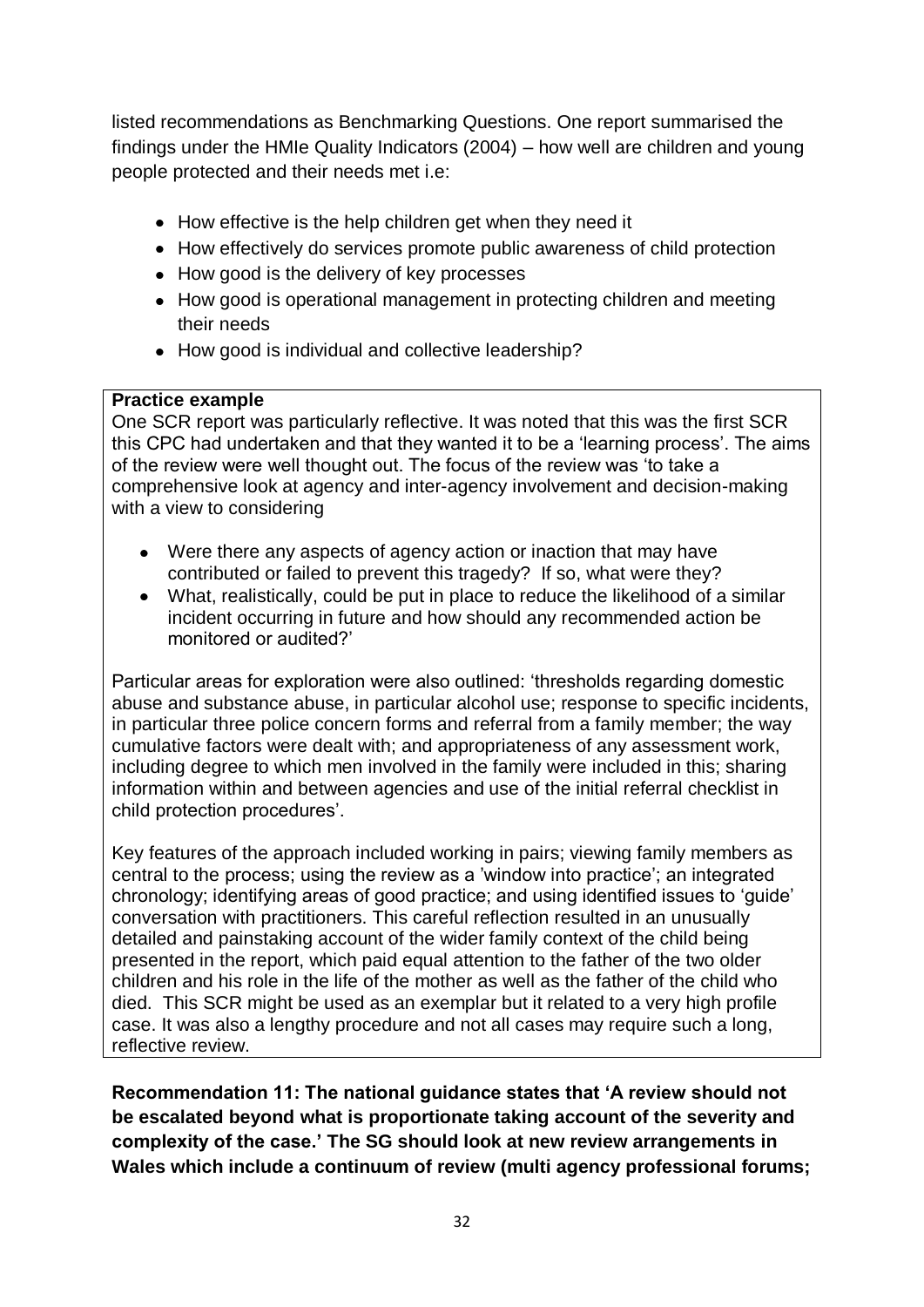**concise reviews; extended reviews) (see Appendix 2) and consider the appropriateness of updating the national guidance to include different levels of review.**

A number of reports stated that their remit included the identification of good practice, for example:

'Thus the Review looked at areas which appeared to have worked poorly but also at what was working well in order to identify where strength could be added. The Team considered this approach to be the most appropriate one to take in order to avoid negative perceptions of blame and fault finding.'

'The review should be understood as a process for learning and improving services to children and as a means of recognising good practice.'

Thirty three reports included some discussion of good practice.

**Recommendation 12: The decision not to interview staff may be appropriate but where staff views have not been sought SCR reports should include information about whether there was any consideration about involving them and why the decision was made not to involve them. All SCR reports should document how the findings of the review will be fed back to frontline staff.**

**Recommendation 13: All SCR reports should reflect upon good practice as well as on what needs to change.** 

# **1.13 Timescales**

In comparison with other parts of the UK the Scottish national guidance does not include specified timescales for undertaking an SCR (Vincent 2010). There was no information in the reports about how long 39 of the SCRs took to complete. 17 reports included information about completion times:

- three took less than six months to complete
- seven took between six and 12 months
- seven took over a year, with the longest taking 20 months.

Several reports mentioned that SCRs were held up as a result of ongoing criminal investigations. For example:

'My report was delayed and hampered by the Crown's failure to share information with me for a period of over 12 weeks, despite the fact that there was an agreement that my report would remain confidential until after the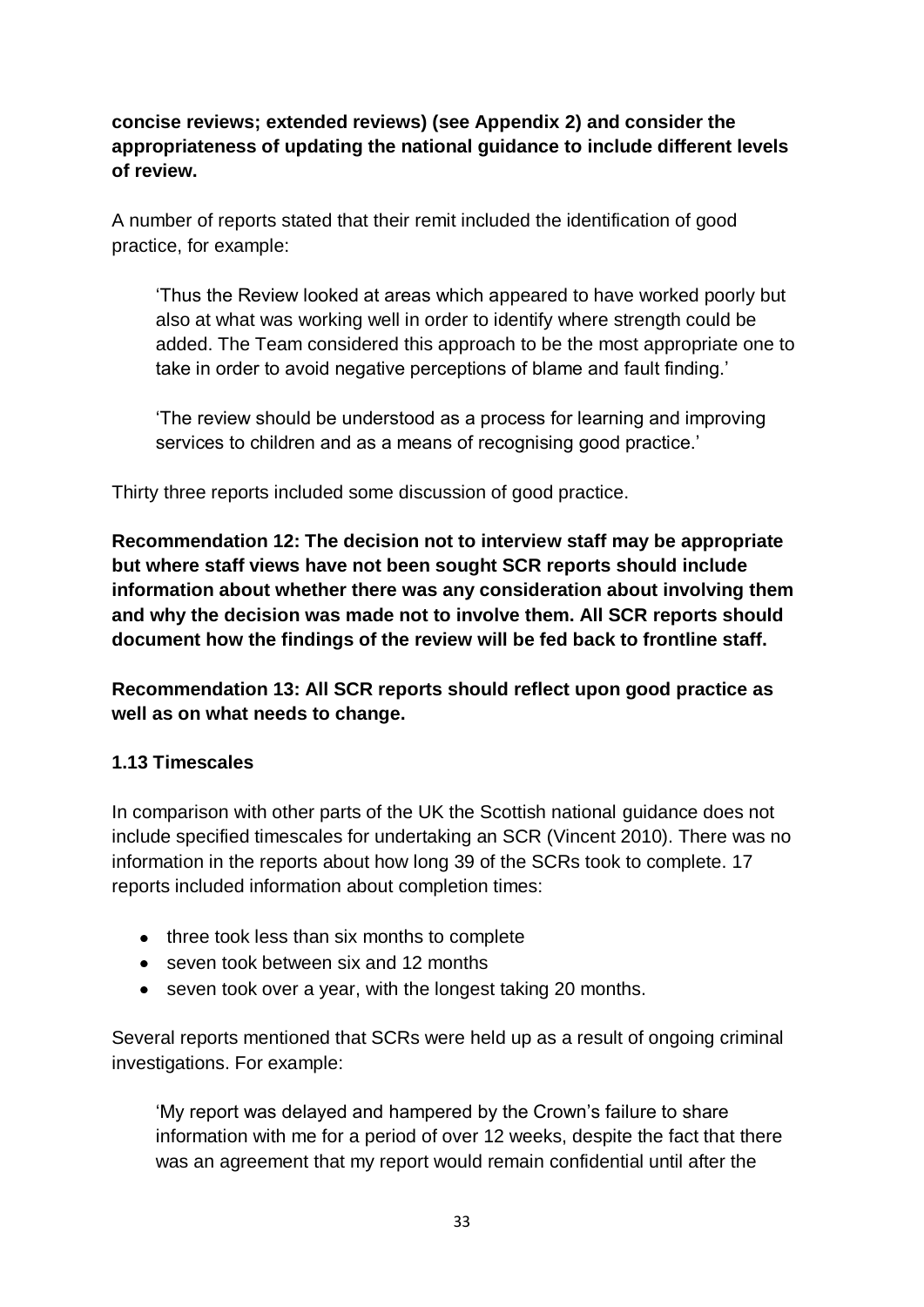prosecution – in the event of a prosecution … While ultimately, my report has not disclosed any element of procedure or policy which might have put children at risk and which required to be remedied, such a delay in co-operation could have had a profound effect if my enquiries had proved otherwise'.

'The Review period was originally set at three months. However it immediately became clear that this would not be sufficient in all the circumstances. In particular as inquiries by the Crown Office and Procurator Fiscal Service (the Prosecuting Authorities) were then in hand it was not possible to progress the Review by interviewing witnesses which, in the circumstances of the case, the team considered an essential element of the Review. The Review process began in early 2009 but was effectively suspended while the criminal and prosecution processes were in hand … The progress of the Review during 2009 was inhibited by awaiting the outcome of the criminal inquiry and potential Fatal Accident Inquiry processes. Although the team members are content that the duration of the Review has been reasonable in all the circumstances it is recommend that any future Review should consider, inter alia; - staff resilience; the impact of the pressure of normal duties; and a commitment to achieving as short a period of review as the circumstances of the case allow, in order to ensure it is completed more expeditiously.'

#### One report stated that the

'Independent Chair of the CPC and Chief Officers Group wished the SCR to be commissioned quickly to implement any recommendations – to await the outcome of any criminal process would significantly delay the implementation of action in any areas that required to be strengthened'.

In this case the review team negotiated with the PF to allow an action plan to be developed while the report was still sub judice. The SCR was then initiated once the police enquiry was completed and following the decision by the PF that there would be no prosecutions (three months after the child's death). In another case a redacted SCR was produced. This provided useful context and addressed the issue of at what stage an SCR can be conducted when there is an ongoing criminal investigation.

## **Recommendation 14: SCR reports should record the length of time it took to undertake the review and set out any reasons for delay.**

#### **1.14 Chapter summary**

The findings of this study suggest that CPCs are following the general principles of the SCR process as specified in the national guidance but there is a lack of consistency in the way in which ICRs and SCRs are being undertaken across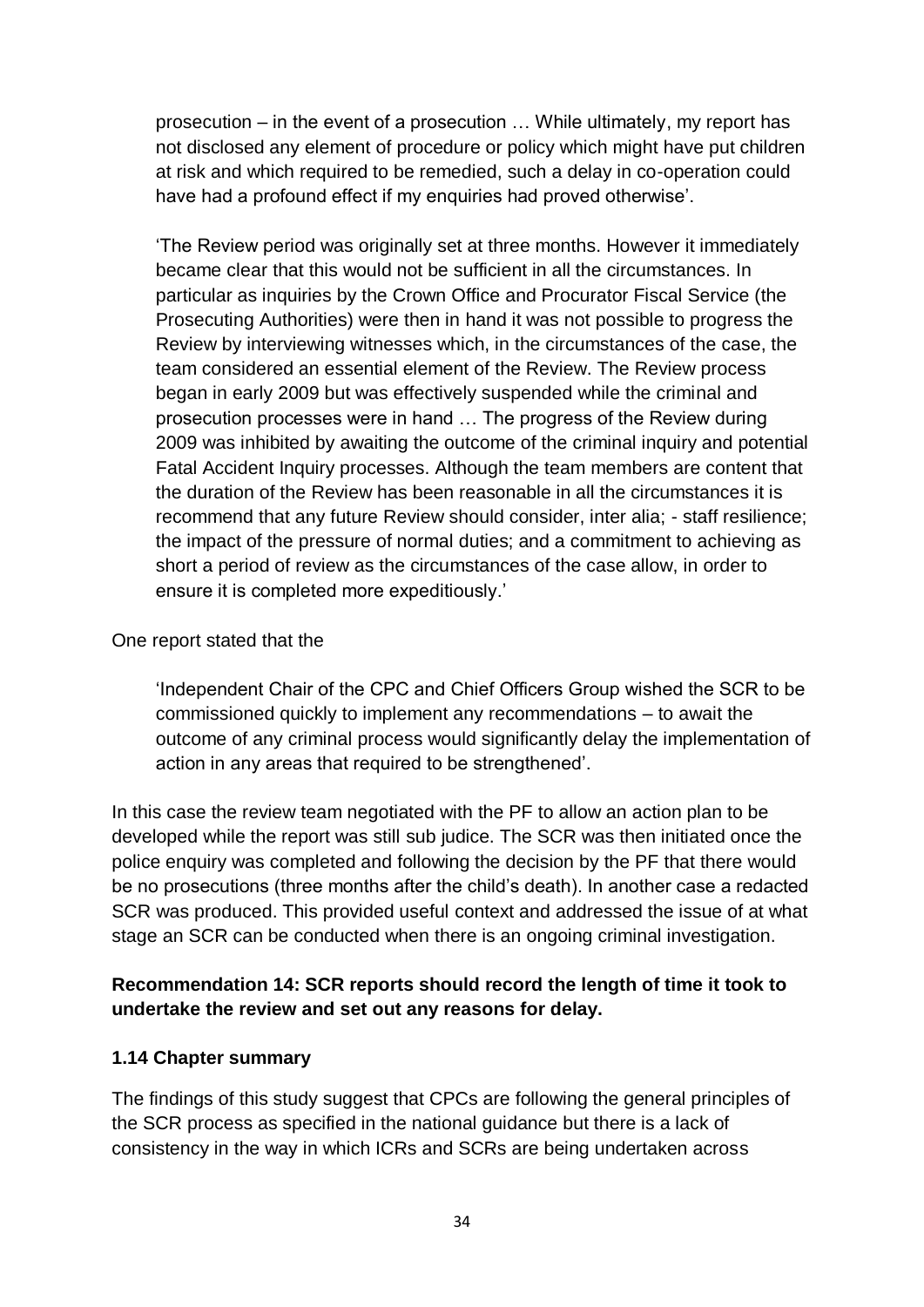Scotland. There is a need for more standardisation across CPCs and for closer adherence to some parts of the national guidance:

- There needs to be more consistency in the way in which ICRs are undertaken and recorded, and there is a particular need for better recording of the reason why ICRs do or do not proceed to SCR.
- There should be closer adherence to the quidance in terms of what constitutes a SCR and in relation to production of chronologies and Executive Summaries.
- There should be more discussion of how findings and recommendations will be taken forward including the ways in which they will be disseminated to staff and where appropriate, to families.
- There should be discussion of whether or not children and families were included and if not, why not; where families are included the SCR report should provide details of how they were involved and how their views were represented in the report.
- The members of the review team should be listed, information about timescales should be provided and there should be some discussion of the methodology which was used including whether or not the review included interviews with staff.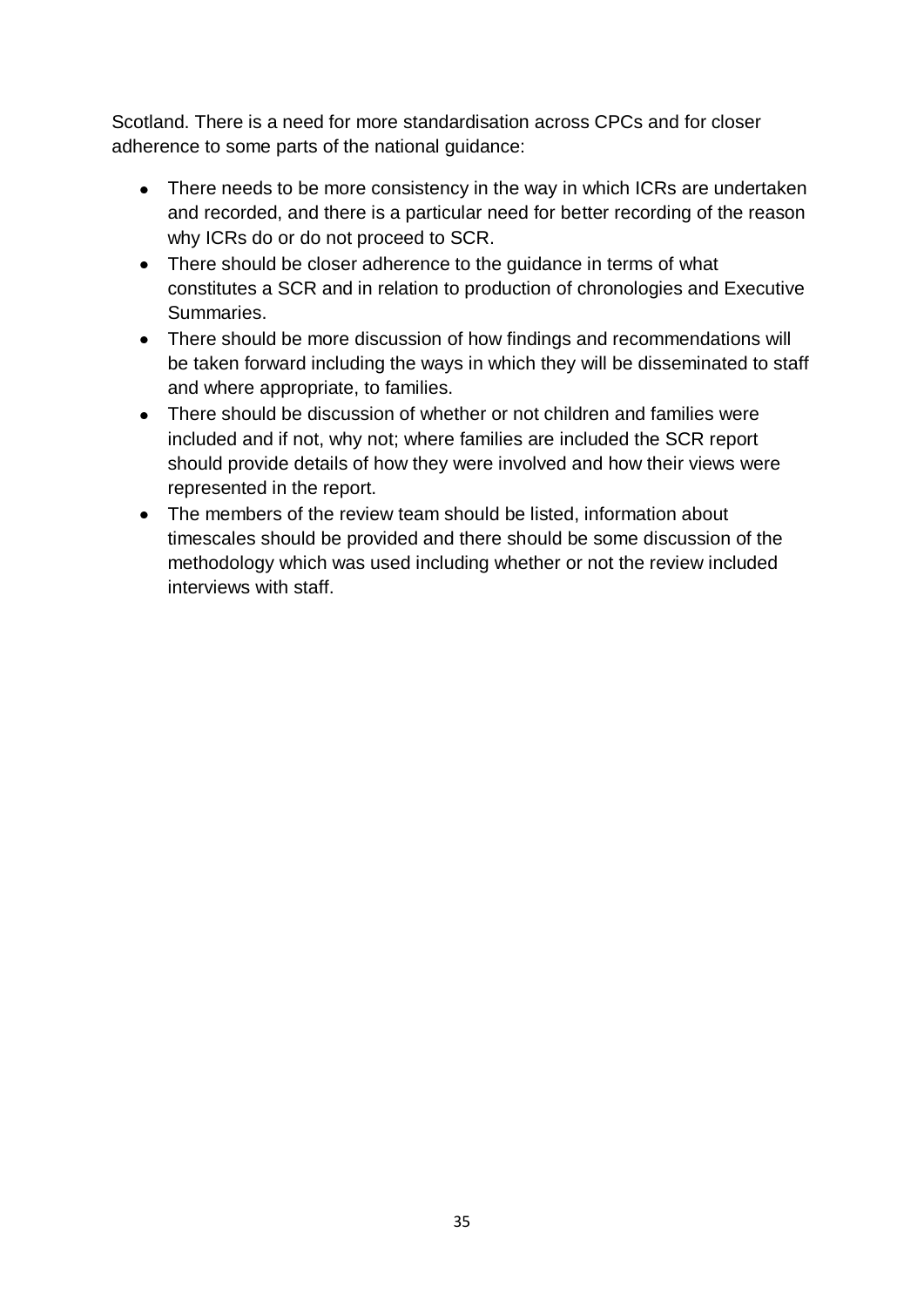# **Chapter 2 Type of case and characteristics and circumstances of the children and their families**

# **2.1 Introduction**

The 56 SCRs related to 71 children and young people because eight concerned more than one child in the family and one of these related to children in two separate families. This chapter considers the types of cases the SCRs related to and describes the characteristics of the children and families who were the subjects of SCRs. It also provides information about the environments in which they lived and about their level of contact with agencies.

# **2.2 Type of case**

Just over half (29) of the 56 SCRs related to a child death; almost half (27) concerned non-fatal cases. There was a higher proportion of non-fatal cases in this study than in recent English analyses where around a third of cases have been nonfatal (Brandon et al 2008; 2009). The 29 cases involving a child death can be broken down as follows:

| Type of death                              | <b>Number of SCRs</b> |
|--------------------------------------------|-----------------------|
| Overdose/drug intoxication                 | 5                     |
| Sudden Infant Deaths (SIDs)/Sudden         | 4                     |
| <b>Unexpected Deaths in Infancy (SUDI)</b> |                       |
| Suicide                                    | 3                     |
| Natural causes                             | 3                     |
| Infant sleep related deaths                | 3                     |
| Non accidental injury (NAI)                | 2                     |
| Infant smothered after mother fell asleep  | 1                     |
| while breastfeeding                        |                       |
| Homicide                                   | $\overline{2}$        |
| Death related to bullying                  |                       |
| Unexplained injury                         |                       |
| Fire death                                 | 1                     |
| Unascertained pending further              | 1                     |
| investigation                              |                       |
| No information in report                   | $\overline{2}$        |
| <b>Total</b>                               | 29                    |

## **Table 4: Breakdown of child deaths**

All of the SCRs relating to overdose/drug intoxication concerned children and young people aged 11 or over. In some of these cases it was not possible to determine whether the death was due to misadventure or suicide.

One of the SIDs/SUDIs involved possible smothering. The child's mother was initially charged with murder but charges were dropped after she was admitted to a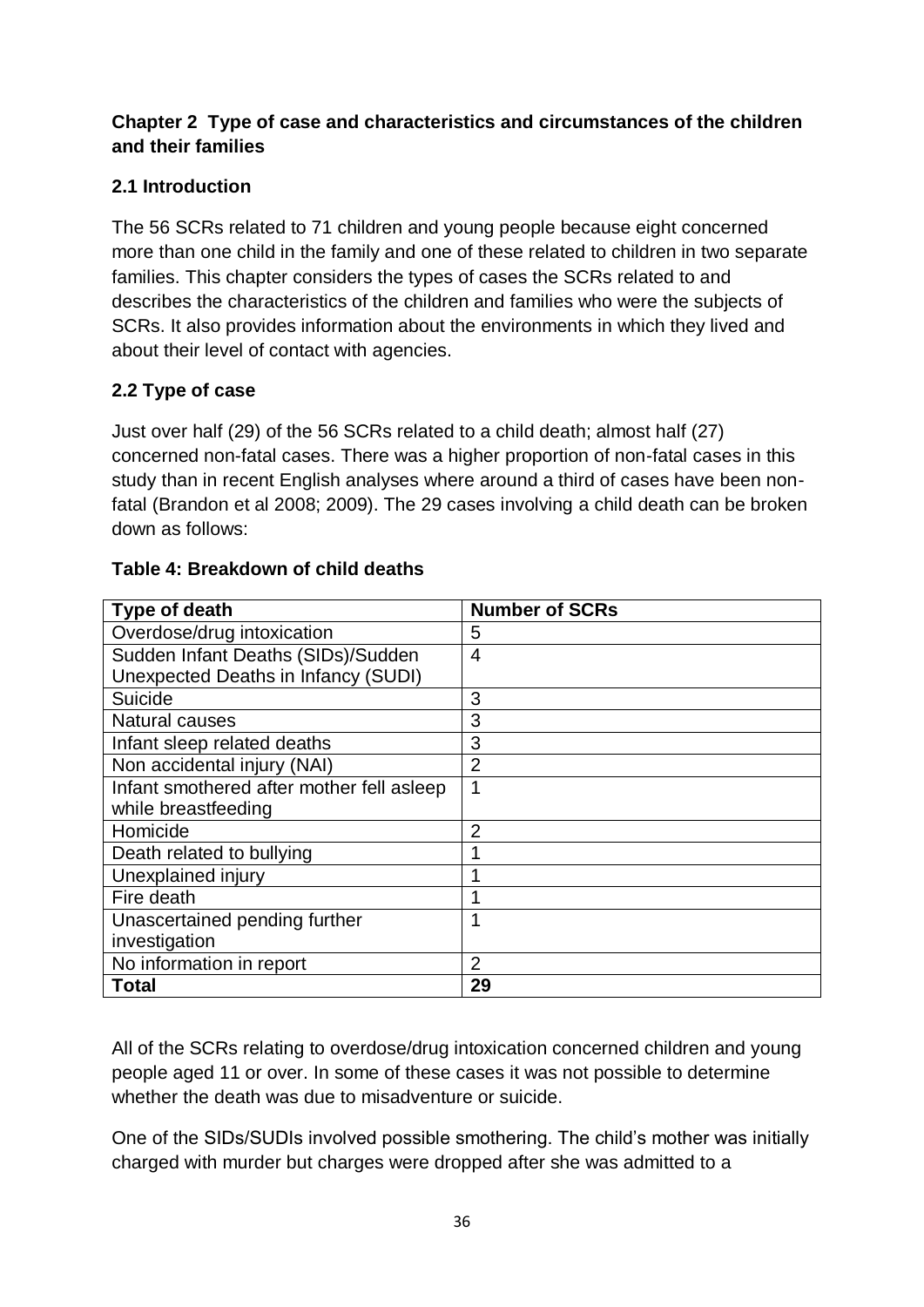psychiatric hospital. Another of the SIDs/SUDI cases referred to the fact that the mother slept on the couch with the baby next to her but did not say whether this had happened on the day the baby died.

One of the sleep related deaths involved a baby who died from overlaying after sleeping in bed with her parents. Another infant died from asphyxiation from a cot net and the SCR stated that there may have been elements of neglect in this case. The third infant was found dead in her pram.

One of the homicide cases was a child killed by her mother at some point in her second year of life. The other was a child of 23 months and the mother's partner was convicted of culpable homicide.

The two cases where there was no information in the report about why the children died both appear to have been related to suspected NAI or neglect. In one case there was no information in the SCR but we were also sent the ICR and this referred to the fact that the baby fell off a sofa while the parents were asleep after taking drugs. The other child was a two and a half year old for whom there had been previous concerns in relation to physical injury and the SCR referred to there having been a police investigation.

A post mortem for one of the children who died from natural causes at 19 months old identified mixed toxicology but there were no prosecutions in this case.

The non-fatal cases can be broken down as follows:

| Type of case                            | <b>Number of SCRs</b> |
|-----------------------------------------|-----------------------|
| Physical injury                         | 11                    |
| Ingestion of methadone, heroin or other | 6                     |
| opiates                                 |                       |
| <b>Neglect</b>                          | 2                     |
| Sexual abuse                            | $\overline{2}$        |
| Concern for unborn child                | $\overline{2}$        |
| Child cruelty and sexual abuse          | 1                     |
| Neglect and sexual abuse                | и                     |
| LAC convicted of homicide               |                       |
| Safety in care following a complaint by | ◀                     |
| the young person                        |                       |
| <b>Total</b>                            | 27                    |

## **Table 5: Breakdown of non-fatal cases**

Four of the six children who ingested substances were aged between two months and three and a half; one was 12; and one was nine. It was alleged that the nine year old had injected heroin. Her urine sample revealed traces of cocaine and morphine.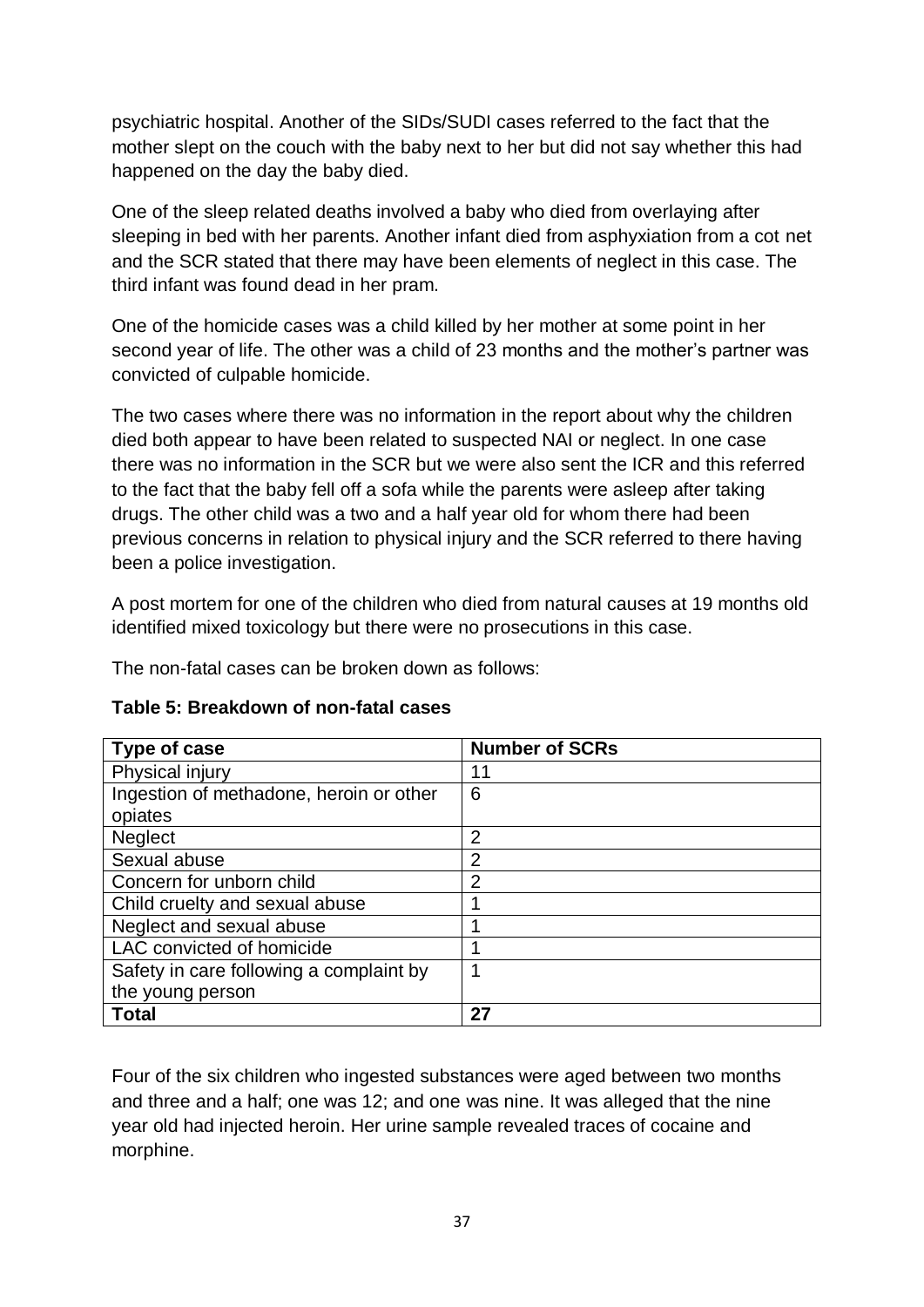One of the physical injury cases was an unusual SCR with a primary focus on the issues of social work presence around the serving of a Child Protection Order (CPO). It focused on the detail of procedures, for example, what went on in the ward, but provided only minimal consideration of the wider background of the father and the potential risk he posed to the child, although this was alluded to.

A number of other non-fatal cases involved unusual circumstances. For example, one of the sexual abuse cases involved a 12 year old girl giving birth. The SCR referred to

'… the complexity of this case and the inherent difficulties involved in a constructive review of such a case when the press and external agencies, who are not in full possession of all facts, shine a spotlight on it.'

An SCR which involved the care received by a young person who had previously lived in a children's unit was also unusual. It centred on the young person's numerous complaints in relation to not feeling safe due to the actions of other young people in the unit.

# **2.3 Criminal proceedings**

Half (28) of the SCR reports indicated that some sort of criminal investigation had been undertaken or was underway; in one further report it was noted that there would have been a criminal investigation but the perpetrator killed himself. The proportion of SCRs involving criminal investigation is higher than the 38% in the Brandon et al (2009) study.

The following information could be gleaned from the reports in relation to criminal proceedings:

| <b>Criminal investigation</b>                                                       |
|-------------------------------------------------------------------------------------|
| In five SCRs the criminal investigation was reported to be ongoing                  |
| In two SCRs the police investigated and referred the case to the PF but there is no |
| further information about what happened after this                                  |
| In five SCRs the police referred the case to the PF and the PF decided not to       |
| proceed                                                                             |
| In one SCR the child's mother was initially charged but charges were dropped when   |
| she was later detained in a psychiatric unit                                        |
| In eight SCRs charges were made but there is no information about the outcome:      |
| In one case both parents were charged with culpable and reckless conduct            |
| and neglect                                                                         |
| In one case the child's mother was charged with attempted murder                    |
| In one case the child's mother was charged with neglect and                         |
| exposing/administering a controlled drug                                            |
| In one case the child's mother was charged under the Child and Young<br>$\sim$ .    |
| Person Act                                                                          |
| - In one case the child's mother and female partner were charged with               |
| attempted murder                                                                    |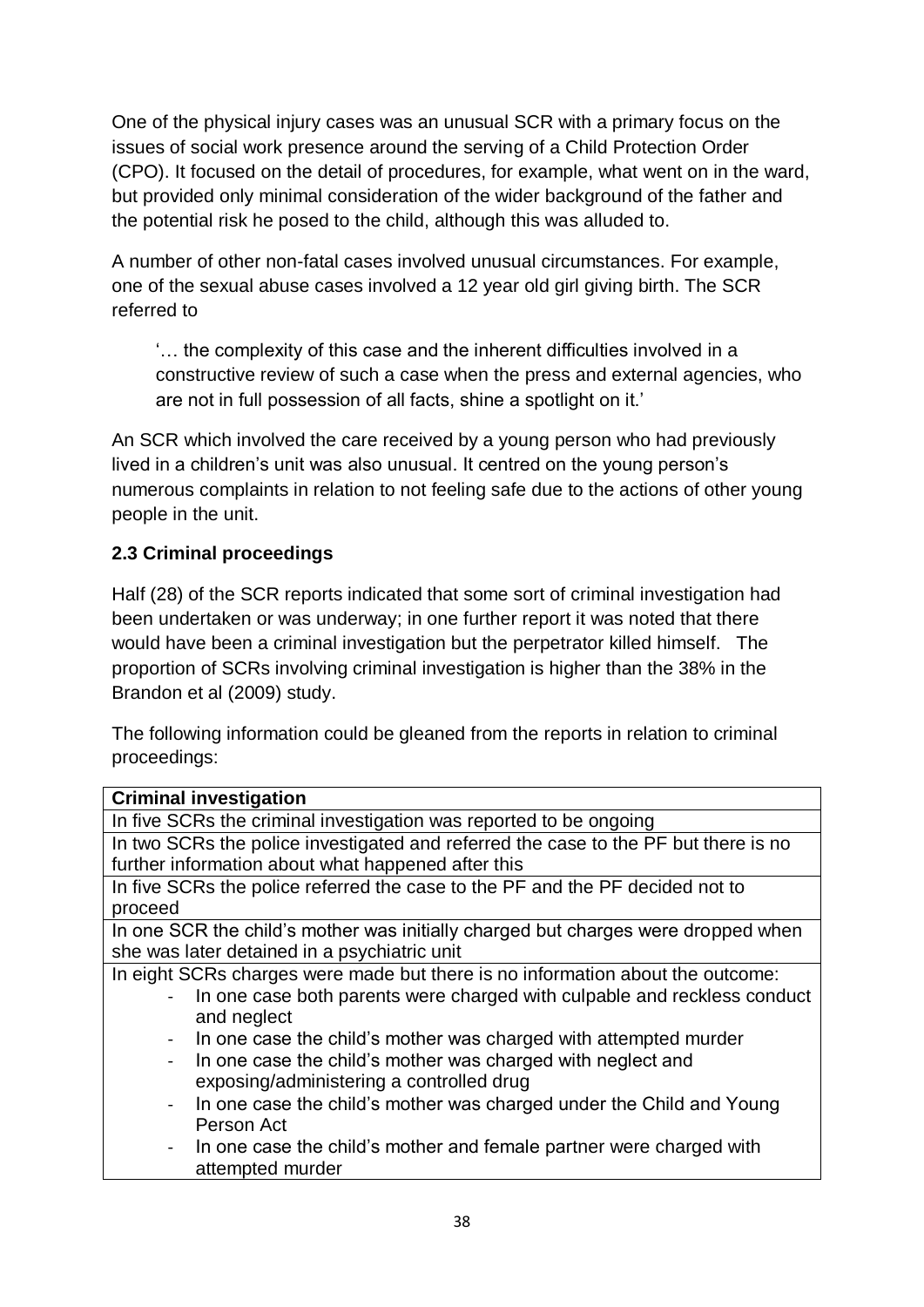| - In one case the child's mother and grandmother were charged with neglect   |
|------------------------------------------------------------------------------|
| In one case the child's father was charged with causing injury               |
| - In one case it is noted that there were charges against the child's father |
| but these are not specified                                                  |
| Seven SCRs provide information in relation to conviction :                   |
| - In one case the child's mother's partner was found guilty of culpable      |
| homicide and sentenced to 10 years in prison                                 |
| - In one case the child's mother was convicted of murder and given a life    |
| sentence with a minimum of 15 years                                          |
| - In one case a LAC was convicted of culpable homicide and sentenced to      |
| 11 years                                                                     |
| - 2 cases were not proven, one against the child's father and one against    |
| the mother's partner                                                         |
| - In one case the child's mother and a neighbour were convicted (the         |
| mother for neglect; the neighbour for sexual offences) but there is no       |
| information about the sentence                                               |
| - In one case the foster parent's son was imprisoned for sodomy and lewd     |
| and libidinous practices (charges against the mother were dropped)           |
|                                                                              |

## **2.4 Child's gender**

The gender of 13 of the 71 children was not recorded in the SCR report and a further two children were not yet born so their gender was not known. Of the 56 children whose gender was recorded:

- 59% (33) were male
- $\bullet$  41% (23) were female.

Analyses undertaken in other parts of the UK have similarly found higher proportions of males than females in SCRs (Brandon et al 2008; 2009; Rose and Barnes 2008).

## **2.5 Child's age**

In nine SCR reports the age of the child or children was not specified but in eight of these cases we were able to determine the child's age group, though not their specific age, from additional information provided in the report such as the chronology. The age breakdown of 70 of the children was, therefore, as follows:

| Table 6: Age of child |  |  |
|-----------------------|--|--|
|                       |  |  |

| Age of child | <b>Number</b> |
|--------------|---------------|
| Unborn       | 2(3%)         |
| Under 1      | 21 (30%)      |
| $1 - 4$      | 18 (26%)      |
| $5 - 10$     | 5(7%)         |
| $11 - 15$    | 19 (27%)      |
| 16 and over  | 5(7%)         |
| <b>Total</b> | 70 (100%)     |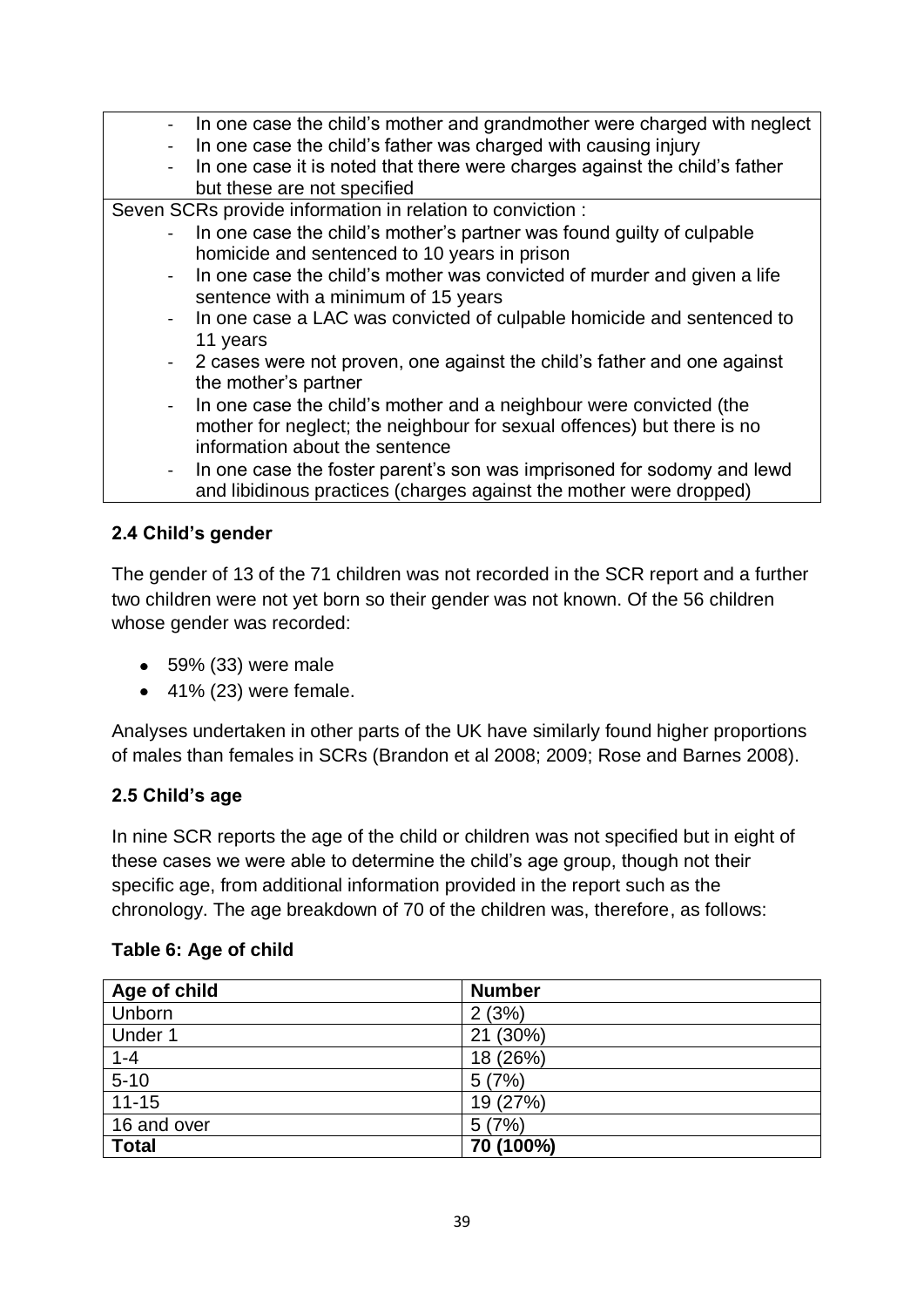A third of children in this study were under one compared to almost half in the two most recent studies undertaken in England (Brandon et al 2008; 2009). The proportion is more comparable with the 29% of under ones in the Rose and Barnes study (2008). In common with studies undertaken in other parts of the UK, a high proportion of children were under three months old. A fifth of children (13) in this study were very young babies under three months old.

There was a slightly lower proportion of children under five in this study compared to studies in other parts of the UK (59% compared to two thirds in the two most recent English studies (Brandon et al 2008; 2009)). A third of children were aged 11 or over compared to a quarter in the two most recent studies in England (Brandon et al 2008; 2009) and 40% of the SCRs evaluated by Ofsted (2008). Just 7% of young people were 16 or over, a slightly lower proportion than the 10% found in recent studies in England (Brandon et al 2008; 2009).

Almost three quarters of the 15 children who were under six months old were male. Brandon et al (2009) also found that there were more SCRs for infant males than females.

## **2.6 Child's ethnicity**

The child's ethnicity was only recorded in two of the 56 SCRs. In these two cases ethnicity was recorded as White Scottish. We were, therefore, unable to establish the ethnicity of children involved in 96% of SCRs in Scotland. In a small number of cases we were able to establish the ethnicity of the child's parents from information provided in the report: in one case both parents were recorded as being Polish; in another the father was recorded as being Italian and it was noted that the child's mother spent most of her childhood in Italy. In another case there was a reference to the fact that English was not the first language of either parent but there was no further information about what impact this may have had on the case, for example, how the parents' views were sought considering English was not their first language. The child had died from head injuries at nine months old and had had two previous concerning injuries - a head injury at seven and a half months, and a shoulder injury at eight months, both unusual injuries for a child of this age. The family were perceived by the health visitor as 'a well functioning family with no risks identified' but no evidence was provided in the report to suggest that the health visitor had considered the cultural implications of the case. For example, there is no information about whether the family had any social support which may have been an issue considering they were from Poland and English was their second language.

In another case information presented in the SCR suggested that the child's parents were likely to have been Asian since the child's mother was noted to have had an arranged marriage with her cousin in Pakistan and to have remarried in Pakistan. Again there was no discussion of cultural issues in relation to this case. In a further case the SCR stated that the child's mother had married the 'putative father'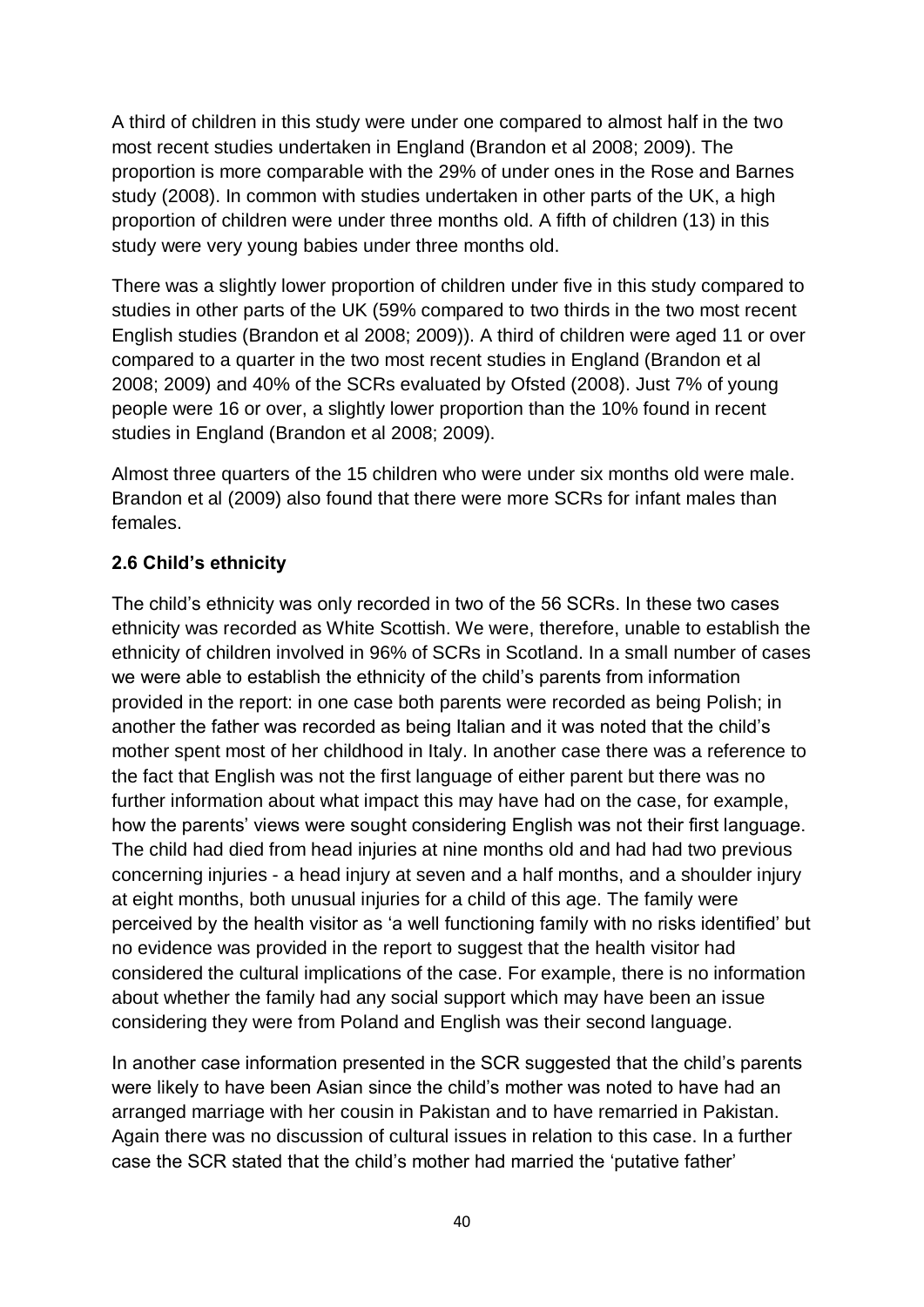according to Islamic law but no further information was given in relation to the ethnicity of the child or the parents.

**Recommendation 15: Authorities are subject to the public sector equality duty. They should consider the relevance of protected characteristics such as age, disability, race, religion, sex and sexual orientation and ensure appropriate monitoring. Any associated cultural issues should also be considered and documented.**

# **2.7 Family size and structure**

The SCRs concerned 57 families as one involved two separate families. Between a fifth and a quarter (13) of SCRs concerned only children with no siblings (this compares to a quarter of cases in the Brandon 2008 and 2009 studies); a further quarter (15) concerned children who had one sibling.

In just under a quarter (13) of cases there were four or more children in the family including the index child or children (a very similar proportion to that in the Brandon et al (2009) study). Brandon et al (2009) noted that nationally only ten per cent of children live in a family with four or more children (Bradshaw 2006) which suggests that the risk of harm may be more acute in larger families as a result of the known stresses and difficulties that large families experience, most notably poverty. In one of the families in this study the parents had eight children, all of whom had been accommodated. In another family of five children there was a history of concerns over nine years regarding domestic abuse, anti-social behaviour, poor school attendance, failure to attend health appointments, the children being left unsupervised, parental alcohol use, very poor physical conditions in the home, and the child's mother's failure to co-operate with services. Cases that involved all the children in a family tended to involve larger families and frequently centred around long standing neglect.

Brandon et al (2009) also noted the extra demands that multiple births are known to place on parents. They concluded that being a twin might present an additional risk of harm to a baby, especially when the family faced other difficulties. Multiple births only featured in one of the SCRs in this study. This case concerned a 17 month old child who was the only survivor of triplets, whose younger sibling was the only survivor of twins. The child also had an older sibling who was noted to have significant health needs. The SCR related to NAI following a period of concern around non-organic failure to thrive.

Previous research has found that children who are killed or significantly harmed are more likely to be the youngest child in the family (Reder and Duncan 1999; Wilczynski 1995) but this finding may be due to the fact that young babies are at greater risk. A large proportion of cases in this study (45%) concerned the youngest child in the family (this proportion is almost identical to that found in the Brandon et al study 2009).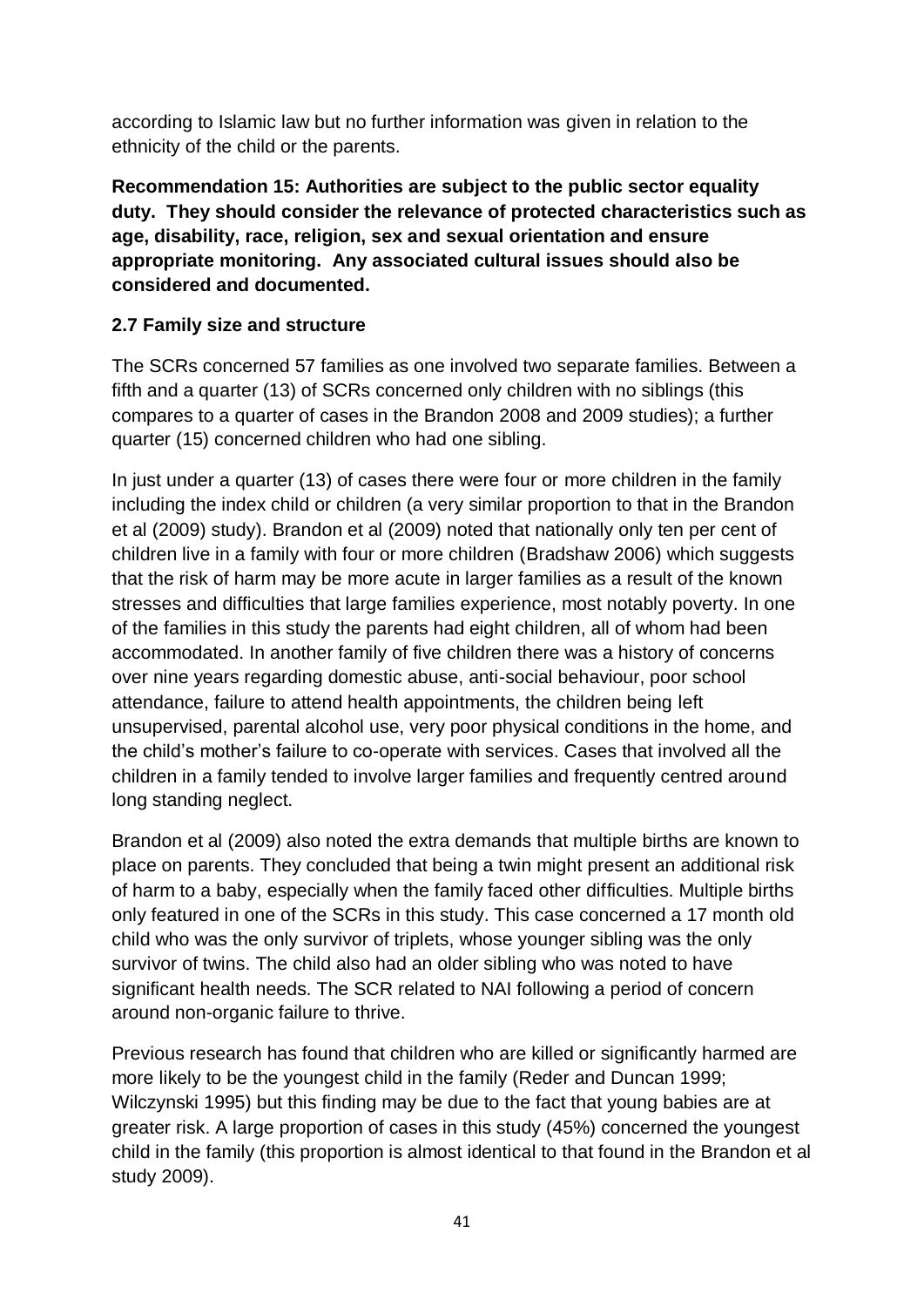### **2.8 Child health and disability**

Some victims of child death or significant abuse have been perceived as difficult to care for by their parents and carers due to disability, health problems or behavioural problems, suggesting that children with disabilities or health risks may be at greater risk of becoming the subject of an SCR (Reder et al 1993; Wilczysnki 1995; Brandon et al 2005). None of the children in this study were recorded as being disabled but the SCRs referred to a number of health problems. The most common health issue which was mentioned in 18% (10) of cases was neonatal abstinence syndrome (NAS) or fetal alcohol syndrome. In one of these cases NAS was accepted to have been caused by the mother's back pain medication but in the remaining cases it was the result of parental substance misuse. In eight cases children were recorded as having been born premature and spent time in a special care baby unit; in a number of these cases prematurity was related to NAS.

In three cases issues around failure to thrive and/or developmental delay were recorded.

Three young people were noted to have mental health issues and another child was recorded as having ADHD. One young person had substance misuse issues.

Other recorded health problems included asthma, a nephratic condition, possible heart murmur, dermatological issues, respiratory issues, shingles and sleep problems. In two cases children were reported to have had repeated head lice infestations.

In three cases there were concerns about children's weight. In one of these cases the child had been overweight; in two cases underweight. In one of the cases where the child was underweight professionals mistakenly attributed this to an eating disorder. It was not until the child was admitted to hospital after ingesting substances that agencies realised the weight loss had been due to substance misuse.

One child was noted to have had repeated illness presentations but no abnormalities had been found. Repeated presentations for illness may be a warning signs for fabricated illness particularly in cases where mothers have mental health problems.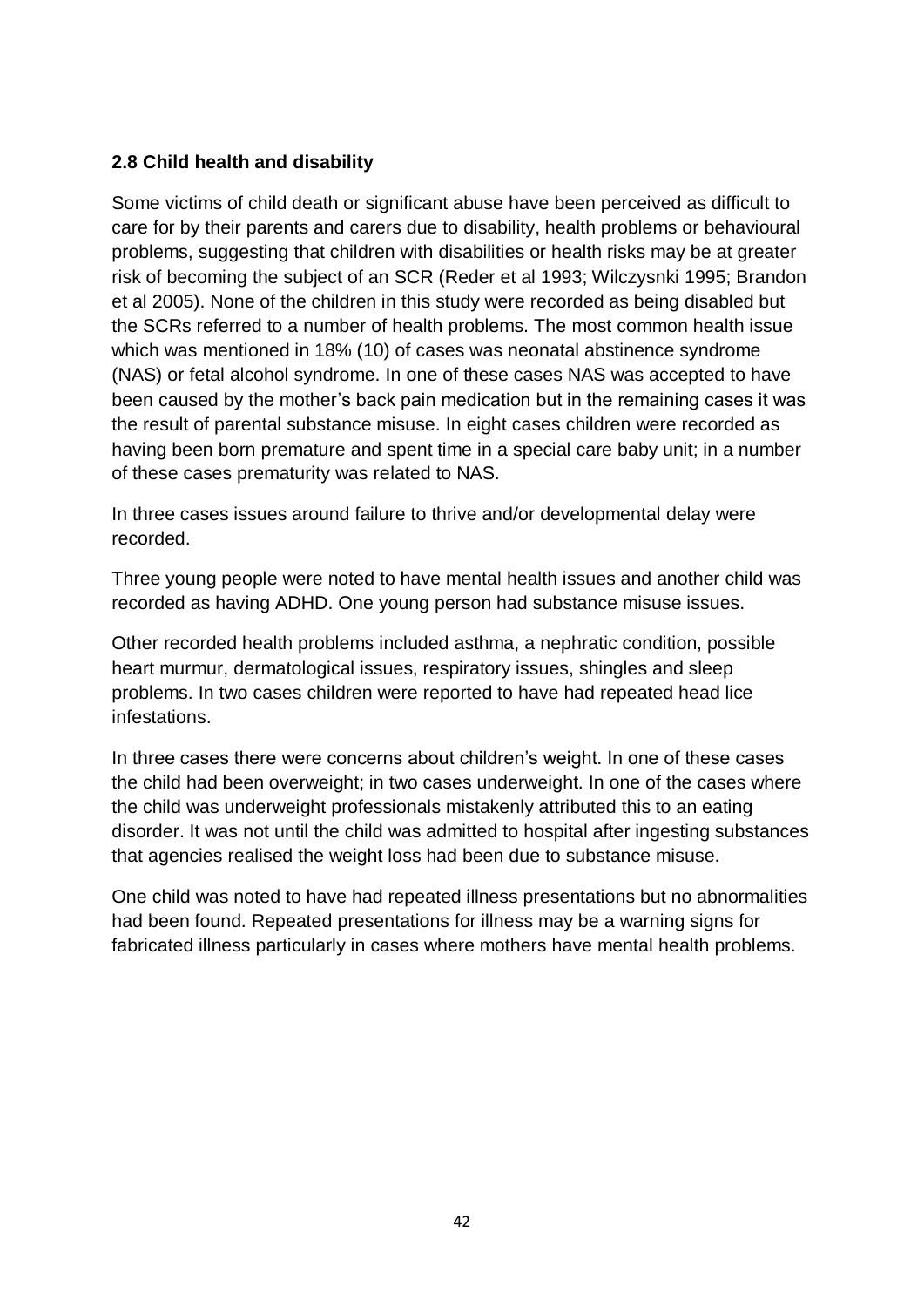## **2.9 Age of parents**

Mother's age was not recorded in 31 of the SCR reports (although in one report the mother was described as being very young). Where information on mother's age was provided her age at the time the SCR was undertaken was as follows:

### **Table 7: Mothers' age**

| Age of mother | <b>Number of SCRs</b> |
|---------------|-----------------------|
| $20 - 29$     | 9                     |
| $30 - 39$     | 13                    |
| 40 and over   | w                     |
| <b>Total</b>  | 25                    |

All of the mothers in the age range 20-29 were between 20 and 24.

The father's age was not recorded in 40 cases (although in one case he was described as very young).

#### **Table 8: Fathers' age**

| Age of father | <b>Number of SCRs</b> |
|---------------|-----------------------|
| Under 20      |                       |
| $20 - 29$     | 6                     |
| $30 - 39$     | 5                     |
| 40 and over   | 4                     |
| <b>Total</b>  | 16                    |

The father who was recorded as being under 20 was 17.

## **2.10 Key parental themes**

#### **Table 9: Key parental themes**

| <b>Theme</b>           | <b>Number of SCRs</b> |
|------------------------|-----------------------|
| Substance misuse       | 36                    |
| Criminal record        | 31                    |
| Domestic abuse         | 30                    |
| Mental health problems | 24                    |
| Troubled childhoods    | 22                    |
| Learning disability    | 4                     |

## **2.11 Substance misuse**

The most frequently mentioned parent characteristic in the Brandon et al (2009) study was domestic violence. In this study parental substance misuse was the most frequently mentioned characteristic featuring in 59% (33) of SCRs. This is a slightly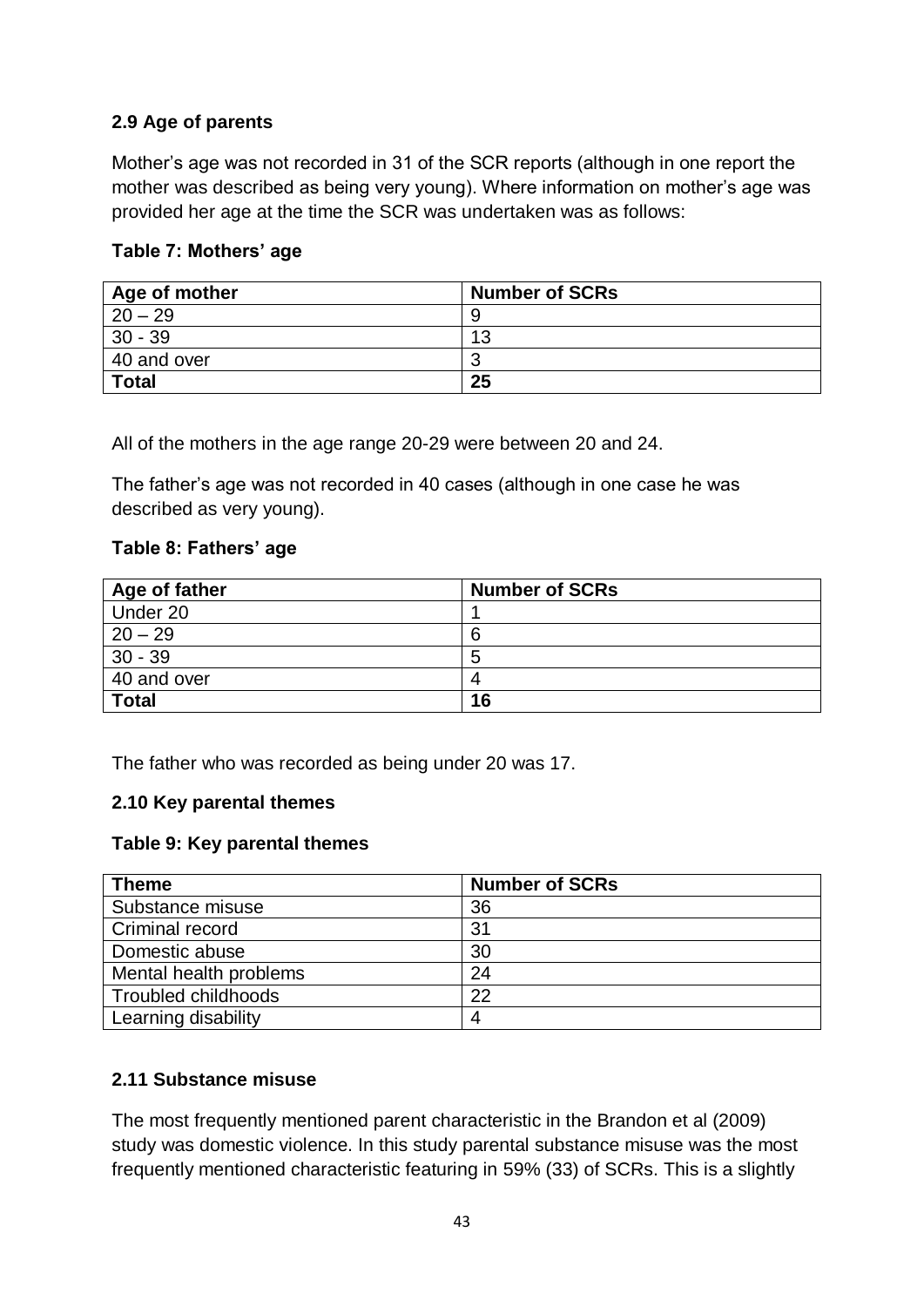higher overall prevalence of parental substance misuse than that found in recent analyses in England (Brandon et al 2008; 2009).

- In 21 SCRs (over a third of all cases), both parents were reported to misuse drugs
- In nine cases the child's mother was recorded as misusing substances
- In two cases the child's father
- In one case the report did not specify whether one or both parents misused drugs.

In all of the SCRs involving substance misuse, the evidence presented in the report suggests the level of misuse was serious and likely to have had a significant impact on the parents' capacity to care for and protect their children. One mother was described as possessing

'… limited parenting skills which were compounded by her drug misusing behaviour'.

In another case both parents were long term drug users. The mother had a five year opiate history and was recorded as

'… injecting so frequently jeopardising her health and causing abscesses to her legs'.

Both parents were on a methadone prescription but were also known to use nonprescribed drugs including injected heroin and oral diazepam.

In a family where both parents misused alcohol the 11 year old child's views about his mother's drinking were usefully included in the SCR report.

'… she would drink and fall asleep on the sofa and they would find her in the morning. He said that the children would all ask her not to drink. He said that he didn't blame her as it must have been hard to be a single parent with so many children, and that she hadn't been out for years, since she had the children.'

As noted above a number of children had been born with neonatal abstinence syndrome which can present particular challenges in relation to parenting. Babies with neonatal abstinence syndrome are known to cry a lot, have problems feeding and be particularly demanding to care for (Vincent 2010).

The SCRs provide significant evidence that universal services and adult services are identifying risks during the prenatal period and correctly referring mothers to social work services during pregnancy because of concerns about their substance misuse. They also provide evidence that parents' drug use is being monitored throughout their pregnancy, as well as afterwards, and that any changes are being recorded. For example, in one case maternity services made an initial referral to social work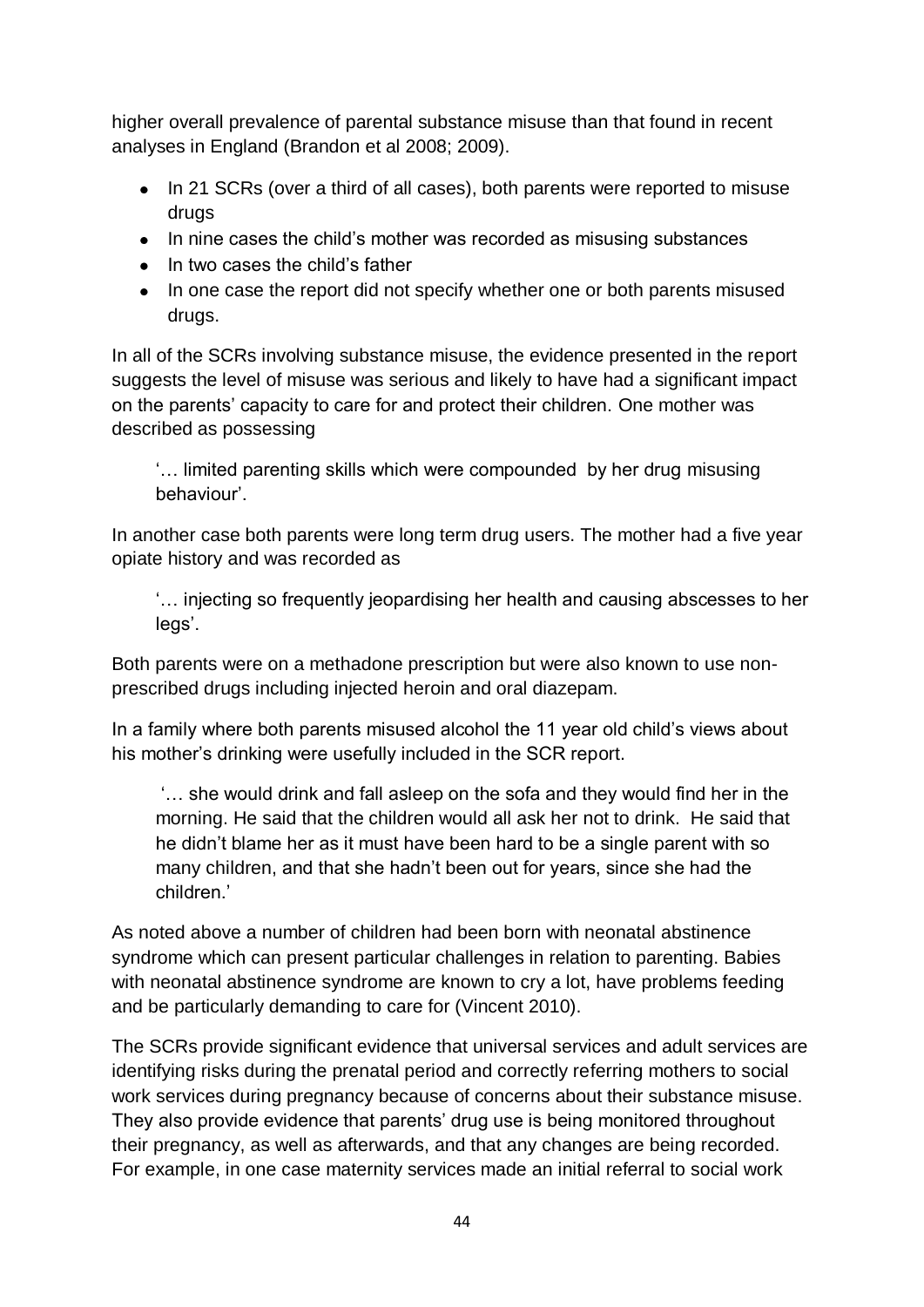because of a mother's heroin use. At this time the mother's drug use was declining and she was recorded as smoking rather than injecting heroin. She was noted to be on a stable methadone programme of 26mls per day with plans to reduce to 10mls in the latter stages of pregnancy. The child's father also had a substantial history of drug use, and was known to be a drug courier. The SCR stated that the baby's premature birth

'… could have been predicted in that it is not untypical of babies of substance misusing mothers.'

After the child's birth the report stated that the mother's 'drug use appeared to be largely stable'*,* but information subsequently emerged that she was disengaging from methadone and using large amounts of cannabis. Around the same time the child's father tested positive for poly drug use, was on 40mls methadone and his drug use was described as 'chaotic.'

One SCR focused specifically on the management of pregnancy for a mother who misused substances. The Getting Our Priorities Right (GOPR) protocol for children affected by parental substance misuse (CAPSM) had not been followed in this case and this issue was at the heart of the SCR. This case is unusual in that the evidence suggests that protocols and procedures were correctly followed in most other cases. This SCR offered a model of how the case could have been managed, an 'alternative approach to the case'*.* There was, however, a lot of detail in the report and it was difficult to determine the extent to which the shortcomings in the case resulted from failures and omissions on the part of services or from nonengagement of the mother.

A number of reports usefully analysed the risks presented by parents who misuse substances. For example:

'There are by definition significant potential risks for the children of drug-using parents, particularly in their infancy when they are at their most vulnerable, but, equally, being a drug user does not preclude someone from being able to provide an acceptable level of parenting'.

Numerous professionals had recorded that there were 'no identified child care concerns' in this case but their focus on the mother's drug misuse rather than the risks this presented to the child meant the child slipped off the professional radar and was sadly murdered by her mother at some point between the ages of one and two.

Some of the deaths and injuries to children involving substance misusing parents were, as in the case above, clearly non-accidental. Others, for example the cases involving ingestion of substances, were accidental in that there may have been no intent on the part of the parent to harm the child, but because they involved the child accessing their parents' drugs, were, therefore, directly attributable to the parents' substance misuse. In other cases where children died accidentally it was difficult to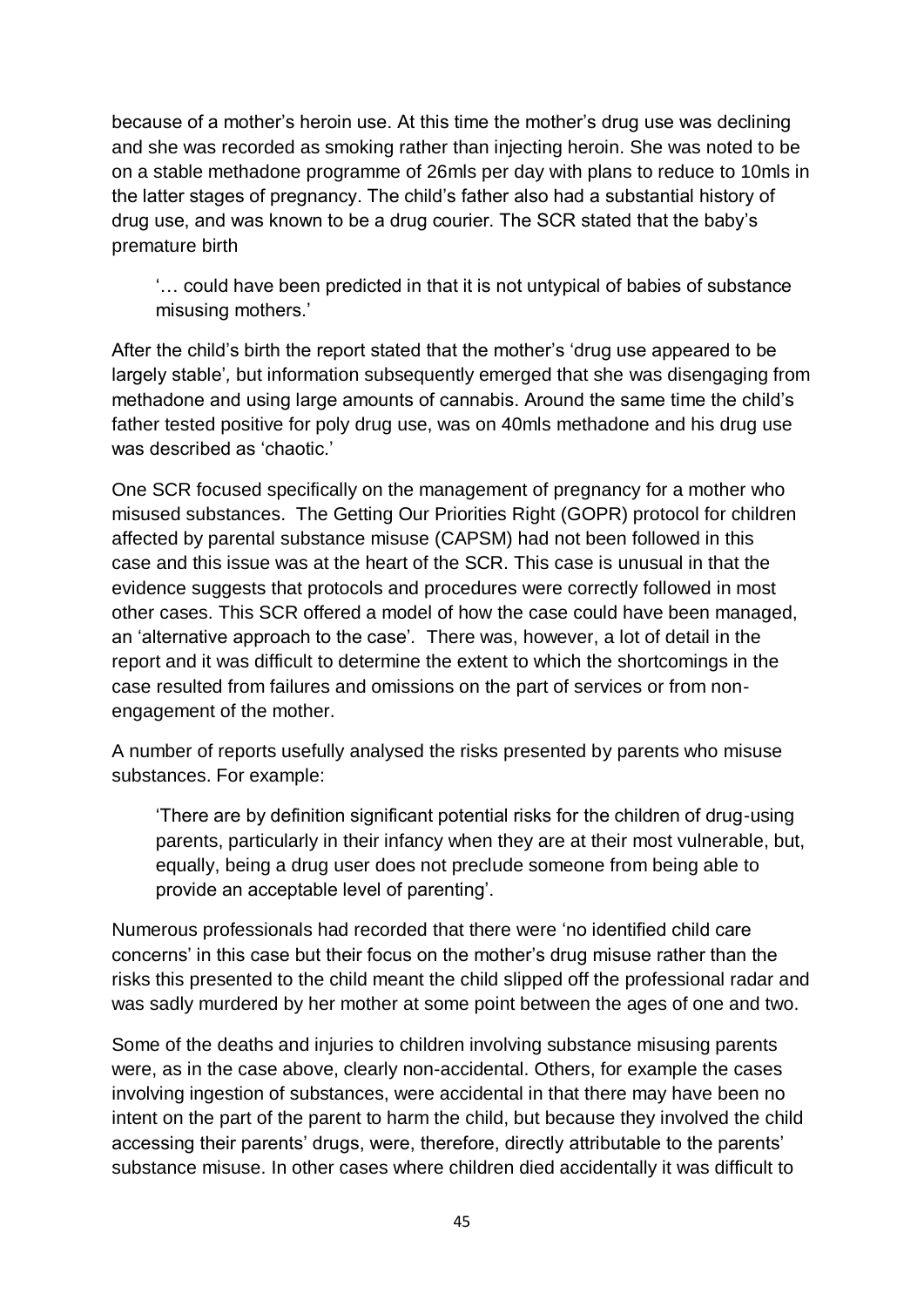establish whether their deaths were directly related to their parents' substance misuse. For example, in one case where the mother was a long term and high risk drug user (using methadone and non-prescribed drugs), and the father was also a drug user, the baby died as a result of smothering after the mother fell asleep while breastfeeding. The SCR stated that Department of Health guidelines encourage breastfeeding for mothers on methadone but there are issues of timing in respect of when to take methadone and when to feed. The guidance suggests that feeding is best done immediately before medication and should be avoided for one to two hours afterwards and that medication is best taken in a single dose before the baby's longest sleep. This mother was taking her methadone in two halves which the guidance does not recommend but the SCR report stressed that her methadone use may not have had any bearing on the child's death, and that she may have just fallen asleep as a result of tiredness. Despite the tragic outcome, this case demonstrated some very good practice in relation to supporting the mother to care for her baby.

#### **Learning point**

All health and social care staff should be familiar with guidance in relation to breastfeeding for mothers taking methadone. They should be able to offer safe advice and feel confident to question mothers to ensure this advice is being taken.

**Recommendation 16: Some of the deaths of babies are accidental but preventable. Mothers and fathers of vulnerable children should be given ongoing information about safe sleep as well as at the time of their baby's birth. The Scottish Government is currently updating its Getting our Priorities Right (GOPR) Guidance and should consider including advice for professionals to warn mothers with a substance misuse problem who breastfeed to make sure they return their baby straight to his or her cot after feeding as they may be more inclined to fall asleep.**

Parental substance misuse cannot be considered in isolation from other factors. The SCR reports demonstrated that substance misuse is often associated with other issues including criminality and neighbourhood problems. One family experienced significant intimidation because of their drug debts. They had moved on several occasions to escape this intimidation and it was noted that this had a considerable impact on the child. In some SCRs there was evidence that drug misuse and associated issues permeated the lives of several generations of a single family. For example, one report revealed that the mother and grandmother

'Operated a small business at home dealing in prescribed and other drugs without proper health and safety mechanisms and shrouded, because of the illegal nature of the enterprise – in secrecy and subterfuge'.

The children were recorded as having been aware of where the 'stash' was hidden and to play at drug dealing. The young person in this case later died from drug intoxication. The results of her post mortem suggested she had been using drugs for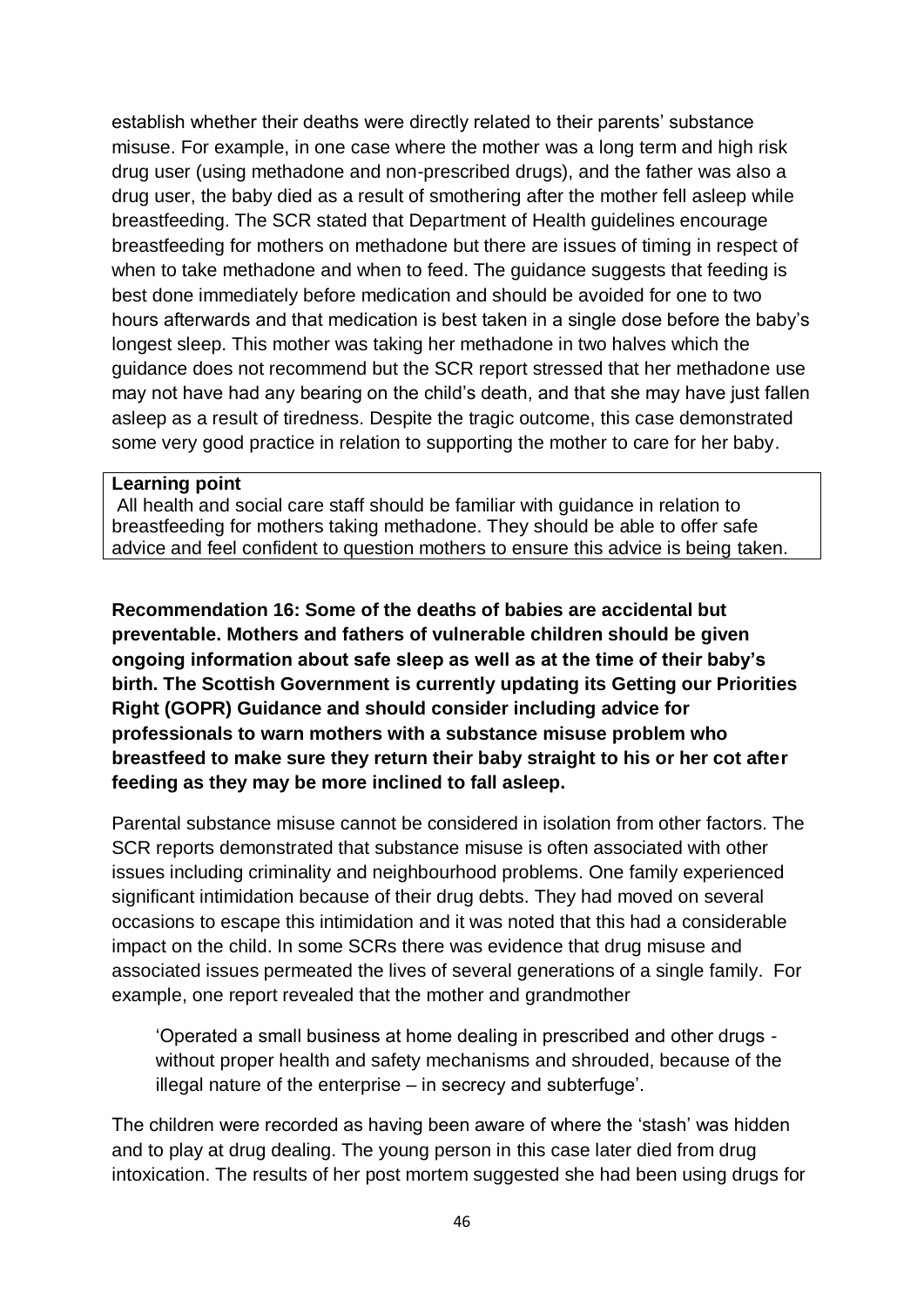six months and had had a previous overdose but neither the school or health had suspected she was involved in drugs.

In another case both parents and one set of grandparents, with whom the child lived for much of his earlier life, all misused substances. The grandparents had a number of drug related convictions and the SCR report noted that the grandfather

'… admits to funding his drug use through his daughter's prostitution'.

The child's grandmother died when the child was 10, believed to be from a drug's overdose.

A number of SCRs related to teenagers who died as a result of drugs overdoses and in the majority of these cases the young person's parents were also known to be substance misusers. Two SCRs involved overdose/ingestion of substances by school age children. One of these cases related to an eleven year old who died from an overdose. It was unclear whether the child's death was due to suicide or accident. No one had known the young person was involved with drugs but the mother and grandmother were known to police and criminal justice for offences related to the supply of drugs. The other case involved a nine year old who was admitted to hospital after ingesting her mother's drugs. This SCR revealed that there had been no clear dispensing arrangements for the mother's medication. It also identified that there were no clinical protocols for the withdrawal of children from acute opiate withdrawal. Protocols related only to babies or adults, not to children. As in the other case outlined above, no-one had suspected this young person was taking drugs. She had been losing weight but professionals mistakenly believed this was caused by an eating disorder.

## **Learning points**

Professionals in universal and statutory services should be open to the possibility that children and young people living with parental substance misuse may themselves be involved in drug use;

Protocols are needed for children who are withdrawing from opiates

#### **Practice example**

Some good practice was identified in relation to substance misuse. For example one SCR revealed good inter agency support in supporting the resilience of the two older children in a family where both parents misused alcohol. Another SCR identified good practice by the drug treatment service in its use of drug diaries ... the issue of drug diaries to clients is good practice as it shares ownership and provides the service user with a clear sense of responsibility.'

## **2.12 Domestic abuse**

Domestic abuse featured in just over half (29) of SCRs. In one case there had been at least eight incidents of domestic abuse involving the police over a four year period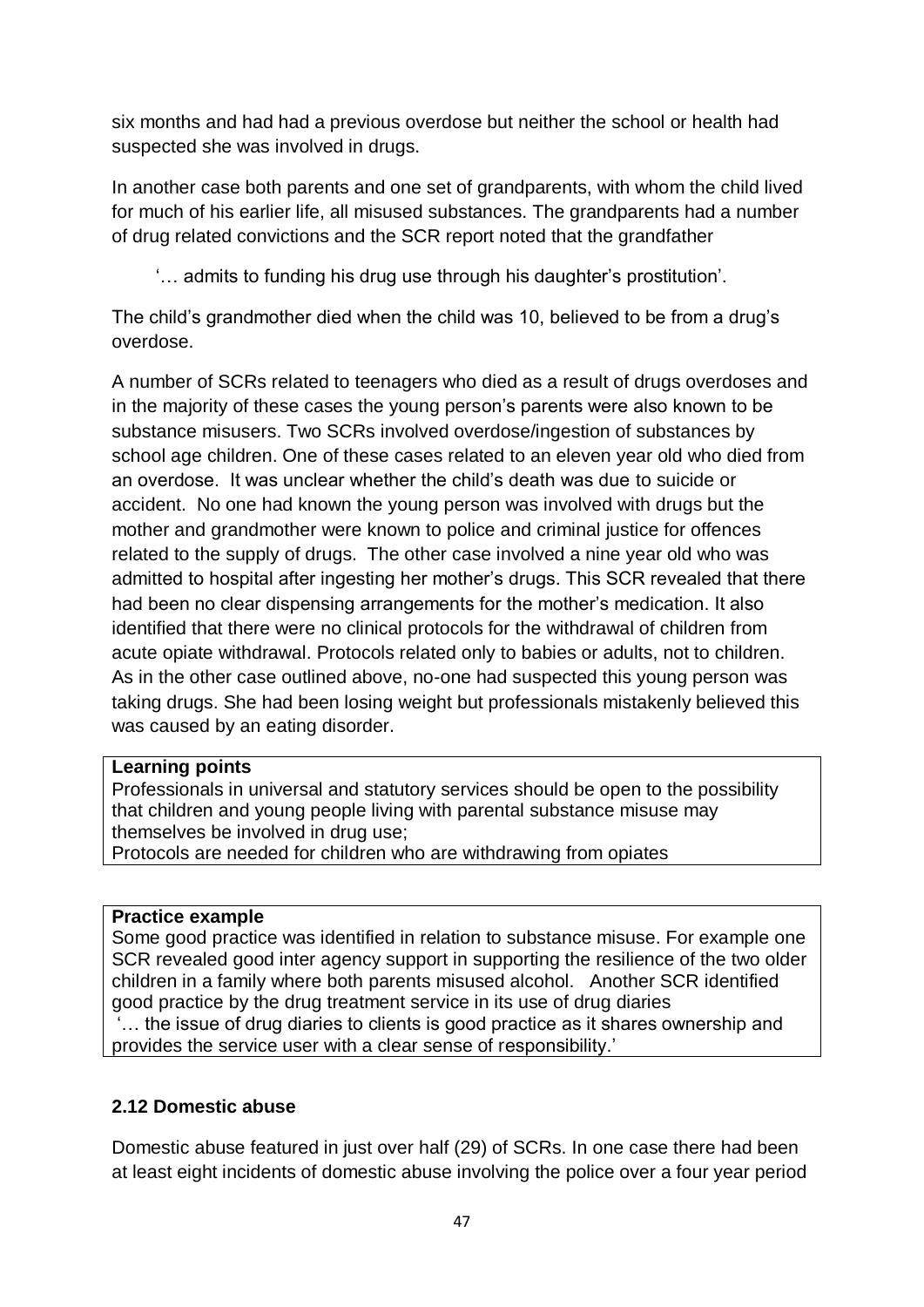and on one occasion the eldest daughter had also been involved in a fight with her step-father and had sustained a swollen jaw. In another case it was noted that the child's mother had had several violent partners and

'… domestic violence was an everyday part of family life.'

#### **Practice example**

One mother had experienced serous abuse from two different partners and on one occasion the SCR recorded that she had had to flee naked from the house to escape the abuse. She was interviewed for the SCR and the report included a very useful analysis of her experiences of domestic abuse. It is very illuminating in terms of how she must have been feeling at that time and provides considerable insight into how difficult it would have been for services to assist her. She reported that

'… her situation as a victim of domestic violence was such that she would have been unlikely to accept any help that might have been offered.'

This case example demonstrates that parents can provide key information about issues such as domestic abuse for the purposes of review which cannot be gleaned from written records or interviews with professionals. They may be able to offer possible reasons for their non-engagement and cooperation which may go some way to explaining why despite good intentions on the part of individual professionals, services are ultimately unable to meet all families' needs.

### **2.13 Mental health problems**

Parental mental health problems were alluded to in 39% (22) of the SCRs:

- in 18 cases the child's mother had mental health issues:
- in one case the child's father;
- in three cases both parents.

It is important to note that there may be less identifiable risk factors in cases involving serious mental health concerns. Multiple risk factors may not need to be present in such cases (Vincent 2010). For example, in one case there appeared to be few risk factors but information in the chronology revealed that on frequent occasions before and after the baby's birth different professionals had recorded that the child's mother was feeling suicidal and/or experiencing negative feelings about her pregnancy, or about the baby:

'Feels like doesn't want to wake up. Has tried smothering herself with pillow most nights-knows it will not work.'

'Unsure how feels about pregnancy. Occasional thoughts life not worth living but not bad enough to harm self. '

'Report mood low, thinks the pregnancy is a big mistake.'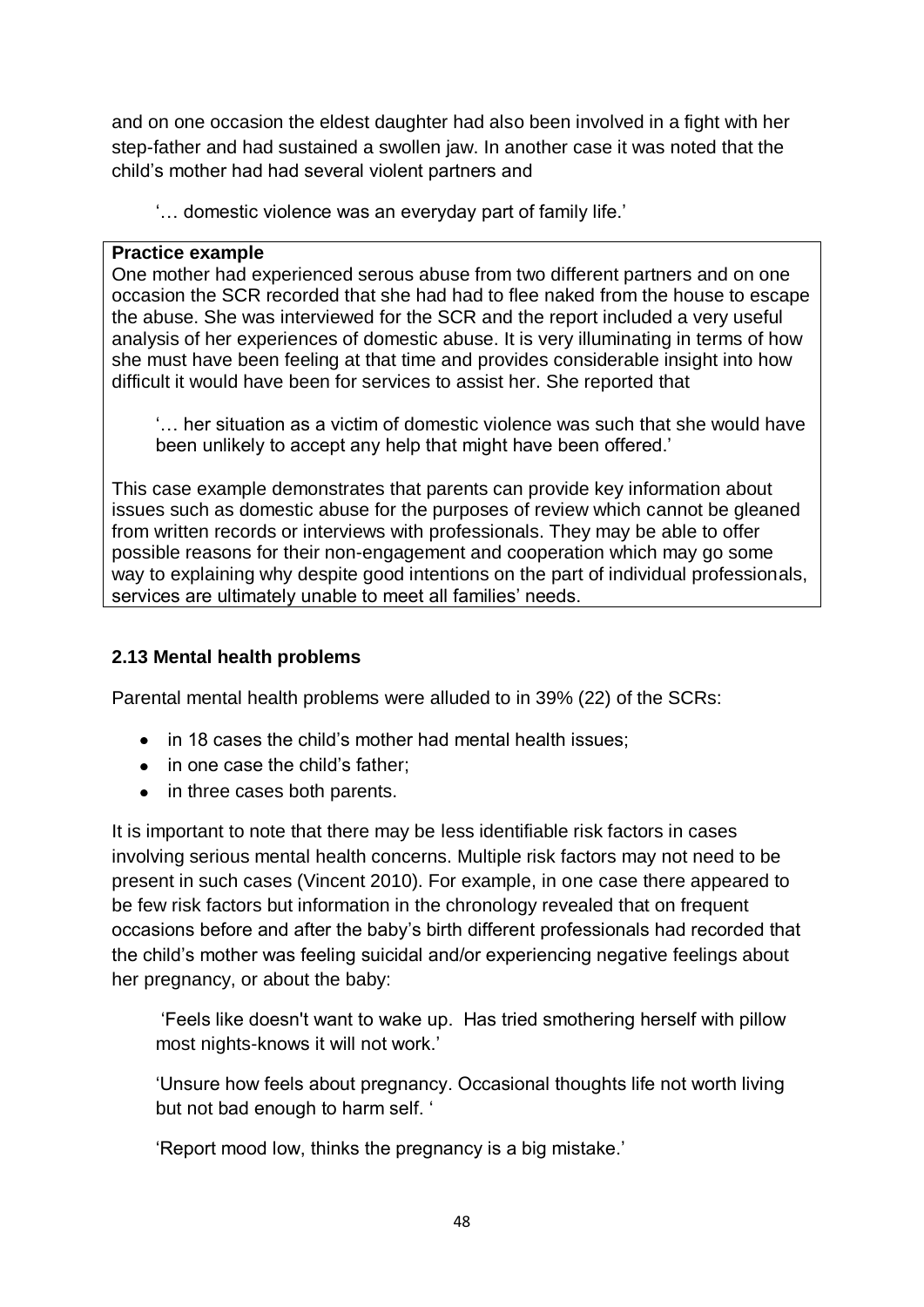'Attended A/N clinic, reports that she tried to hang herself'.

'Mood remains very low, can't face the future, wishes something will happen to her or the baby, doesn't know if she wants this baby, "feels like ending it all'''

'Hospital advising that M has seen baby once since birth and has indicated she may not go to the Neo-Natal Unit. M apparent low level of interest may be an early indication of some worry.'

It was also noted that this mother had had periods of disengagement from mental health services when she would not attend appointments and that she was unhappy about social work involvement in her life:

'M very unhappy about this, doesn't understand why Psychiatry and Social Work "interfering"'

In addition professionals were concerned that she was unwilling to reveal where she was moving to:

'Latest information is that M is leaving on  $10<sup>th</sup>$  December, however, is avoiding passing on her address to any of the professionals involved.'

There was very little information about the child's father in this SCR. There was no information about his relationship with the child's mother or about whether he would be able to support her to care for the child and whether he could, therefore, be viewed as a protective factor. It is noted in the chronology that he did not know the full extent of his wife's mental health problems but this was not considered in the review.

The impact of mental health issues on parenting was not always fully considered particularly when concerns were not framed as 'child protection'. This issue is discussed in more depth in the next chapter. For example, one SCR described the case as

'An extremely complex case where the mother was eventually diagnosed with a personality disorder. The extent of her problems and the impact of this on her ability to care safely for her children were not initially recognised.'

A number of SCRs involved teenagers with mental health issues and raised issues about vulnerable young people who are referred to Child And Adolescent Mental Health Services (CAMHS) where there is no psychiatric diagnosis. These SCRs highlight the need to clearly identify support pathways for these young people.

## **Practice example**

One SCR noted good practice around mental health. When a young person was unable to engage directly with CAMHS staff they worked closely with residential workers so they could support the young person's emotional and psychological wellbeing.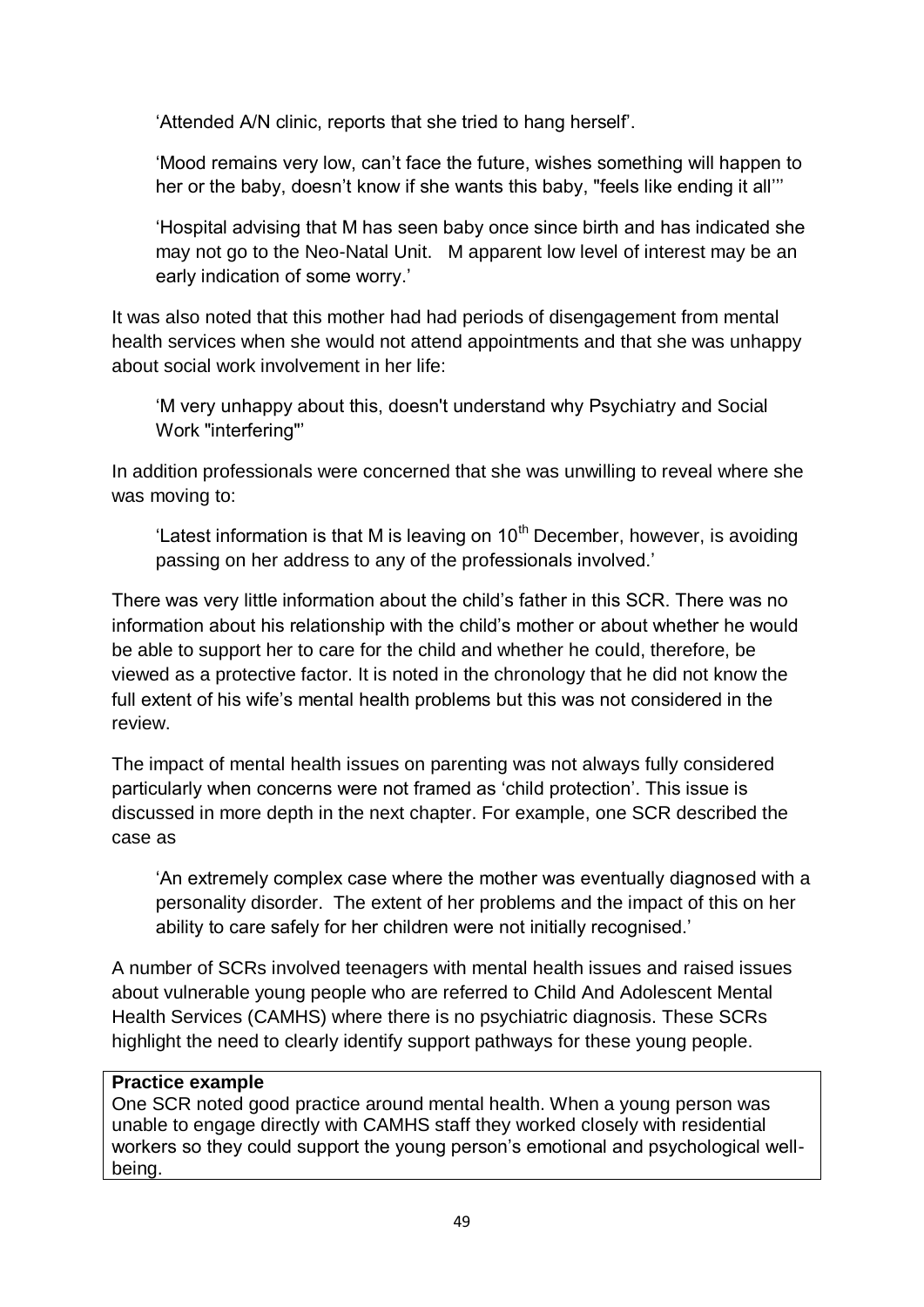## **2.14 Learning disabilities**

Previous research studies have found that a significant number of adults in families where children suffer significant abuse have learning difficulties (Reder et al 1993; Brandon et al 2005). Parental learning disability featured in only 7% (4) of these SCRs. In one case both parents had severe learning disabilities and the child had been placed with kinship carers. Unfortunately we were only able to obtain the executive summary for this case so we only had access to a limited amount of background information. The SCR was undertaken because the child sustained 'life threatening head injury, retinal haemorrhages, torn frenum, metaphysical fractures and over 50 bruises' at a year old. It is not clear from the summary who perpetrated the abuse but the injuries appear to have been sustained while the child was in the care of kinship carers, not in the care of the parents.

In the other three cases the child's mother was noted to have learning disabilities. One of these cases concerned neglect over a number of years. While the mother's learning disability was noted to be mild there were numerous references to the fact that she was struggling to cope:

'She found it increasingly difficult to cope with her children as her family grew and developed'.

'It became consistently obvious over time that the mother did not have the organisational skills, flexibility, energy or ability to manage the children's basic care and emotional needs.'

'There is evidence over the past 11 years of the mother being overwhelmed by the parenting task'.

# **2.15 Criminal behaviour**

Child killers or perpetrators of significant abuse have frequently been found to have criminal records, with a high proportion having convictions for violent crimes (Wilczynski 1995; Brandon et al 2005). In more than half of SCRs (31) parents or carers were recorded as having a criminal record; in a further case it was noted that that there had been considerable police involvement but no charges had been brought (this figure corresponds with the half of parents with a criminal record in the Brandon et al 2008 study).

- In 9 cases both parents were recorded as having convictions;
- in 12 cases the child's father:
- in 8 cases the child's mother;
- in 2 cases the mother's partner.

In most cases criminal offences were fairly serious, often relating to drugs and/or violence. For example, in one case the mother had two convictions for assault as a young adult and had a further conviction for causing severe injury to her oldest child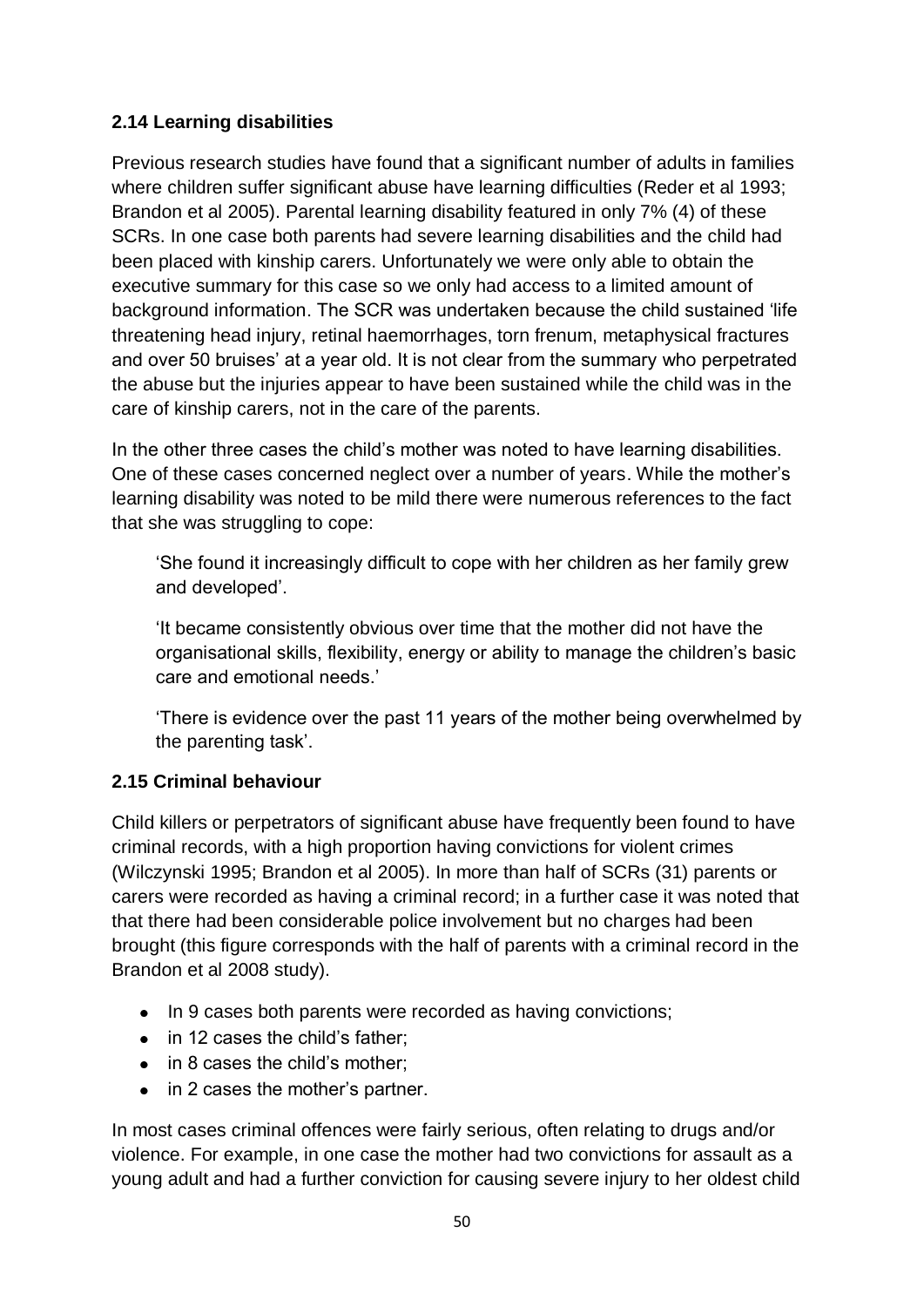when he was one and three quarters. She had also been committed for trial and detained on a charge of attempted murder after stabbing the child's father but was released after two months due to insufficient evidence, absence of complaint and no specific intent. The child's father had convictions for road traffic offences and racially aggravated conflict.

Several generations of one family were often known to police. For example, in one case where the child's father received a life sentence for murder when the child was nine, the grandparents also had a longstanding and varied criminal history. The grandmother was noted to have 20 aliases and had received police warnings in respect of soliciting. In another case the young person's father had spent time in prison, his older brother had an extensive criminal history and had been charged with murder, and he had a long criminal record himself.

Four young people whose circumstances formed the subject of the SCR had a criminal record themselves. In one of these cases the SCR raised issues around the response to the young person's escalating criminal behaviour within the children's unit and around the appropriateness of the police detaining the young person.

## **2.16 Parents' childhoods**

Information about parents' childhoods is useful because it can give important insights into parents' states of mind and their ability to care for and protect their children (Vincent 2010). Adults who kill or abuse children, or who live in households where children die or suffer serious abuse, have sometimes been found to have been in care themselves, or to have been abused or separated from their parents (Wilczynski 1995; Reder and Duncan 1999). In over a third (22) of SCRs parents were recorded as having had troubled childhoods:

- $\bullet$  in 6 cases this was both parents;
- in 13 cases the child's mother:
- in 3 cases the child's father.

This is likely to be a significant under estimate of the prevalence of parents' troubled childhoods since, as Brandon et al (2002) commented, SCR reports often contain very little information about parents' childhoods. In 16% (9) of cases parents were recorded as having been in care; and in two cases parents were noted to have been abused. Two parents were noted to have been young carers and one mother had been sent to Pakistan to marry her cousin at the age of 14. Other parents had experienced bereavement or witnessed domestic abuse in their childhoods. For example, in one case the father's siblings had died in a fire. He became a LAC and had a history of disruptive behaviour and mental health problems. The child's mother had also been affected by bereavement: her mother had died of an overdose and she had been brought up by her father.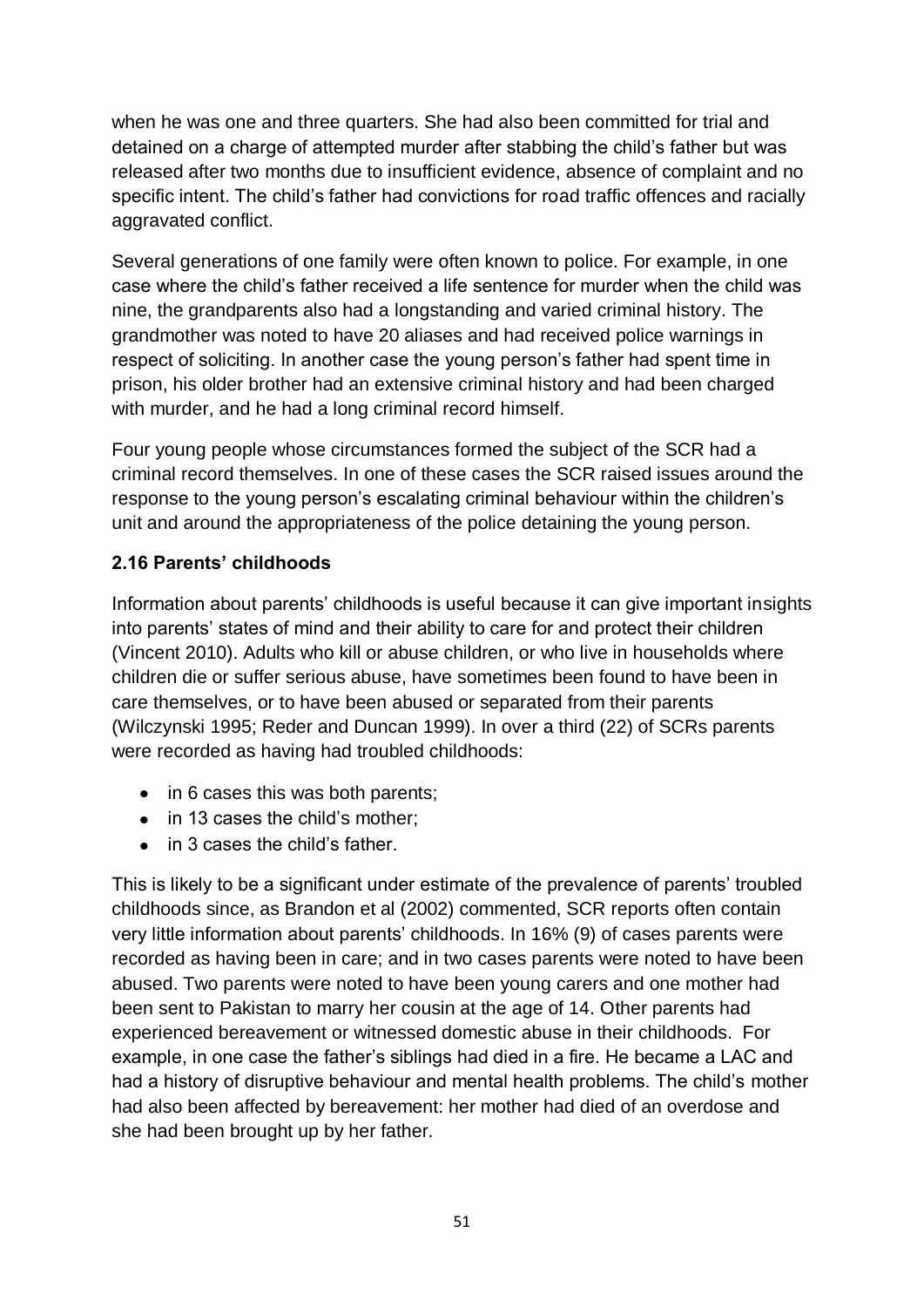Another mother had experienced a number of periods in local authority care as well as on the CPR and it was noted that

'… her experience of parenting was inconsistent and affected by instability.'

One mother had been on a supervision requirement and services had a history of intermittent involvement with her from an early age in respect of emotional, physical and sexual abuse, poor school attendance, and alcohol intoxication. The SCR report stated that the father of the child was considered to be from a 'respectable' family but that once he was with the child's mother a pattern of drinking and domestic violence emerged.

# **2.17 Financial pressures/poverty**

Previous studies have identified high levels of poverty amongst families involved in SCRs (Sinclair and Bullock 2002; Brandon et al 2002). Financial problems or other evidence of material hardship were mentioned in less than a fifth (11) of the SCRs in this study (this compares with much higher proportions in studies in England and Wales (Brandon et al 2002; Brandon et al 2008)). The level of financial hardship identified in this study is, however, likely to be a significant under estimate. Presumably because agencies are not primarily concerned with improving the socioeconomic circumstances of families, review reports often include minimal information on families' financial positions and whether or not they are working or claiming benefits (Vincent 2010). While poverty is unlikely to be a predictor of child death or significant abuse, as Brandon et al (2002) pointed out it may form a backdrop to other factors which are known to impede parents' capacity to protect their children. It is, therefore, always useful to consider the implications of poverty and financial problems in an overall assessment of families' circumstances.

#### **Practice example**

One SCR identified good practice by a GP who had encouraged the patient presenting with depression to seek support for social issues and debt problems. It was noted that the GP had used attendance for routine issues as an opportunity for discussion of wider concerns.

## **Learning point**

Professionals should always consider the family's financial circumstances and the impact of poverty.

# **Recommendation 17: SCRs should include information about the family's economic situation.**

# **2.18 Housing**

In common with previous studies in other parts of the UK (Sinclair and Bullock 2002; Brandon et al 2002; 2008) the findings of this study suggest that families involved in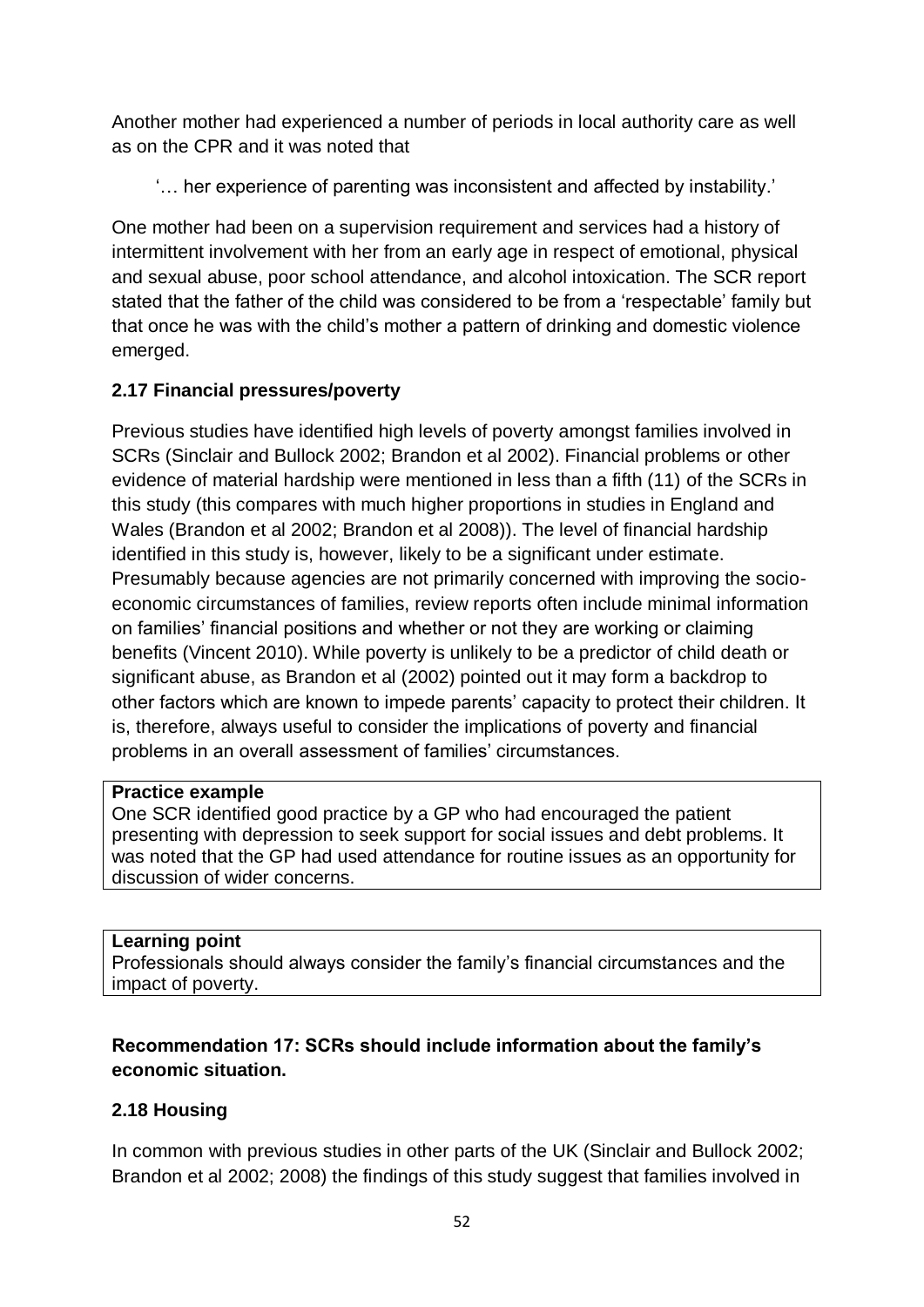SCRs in Scotland experience significant housing problems. Housing issues were recorded in over half (29) of cases. Many families had experienced multiple moves and periods of homelessness and/or suffered overcrowding or lived in poor conditions.

Housing was an issue for some young people who had been looked after. Many of these young people had experienced multiple placement moves. For example, one young person who died at 17 from possible drug intoxication had been looked after and accommodated (LAAC) since the age of four and had moved continually:

- She had multiple foster placements before being adopted at age six
- At age eleven family relationships broke down following her allegation of abuse by her adoptive brother. Her behaviour became challenging and she was placed in residential school for two years
- She then spent several months at a residential treatment centre in England
- She was then in secure accommodation for six months
- She was then placed in a foster placement back in her local community for ten months
- She then lived in various supported accommodation resources for six months
- At the time of her death she was living in bed and breakfast accommodation but the plan had been for her to return to foster care.

In common with other young people this girl died at a time when there was considerable uncertainty about where she was going to live. It is impossible to say whether this had an impact on her death but it must have caused her extreme anxiety and may have been one of several factors that contributed to her risk taking behaviour.

A case involving travelling families was particularly illuminating in relation to the issue of keeping track of families who move frequently. Frequent moves can impact on the continuity of services such as health and education. In this case because the families were travellers there were also cultural issues in relation to school attendance.

'Child 1 missed a considerable part of his first school term. It is unclear if professionals felt this was a significant concern or whether this was viewed as the cultural norm of travelling families'.

This and other SCRs involved families who were 'missing' in the sense that no service was aware of their whereabouts. The SCR noted that there are now better arrangements for locating missing persons in education and in health and two other SCRs acknowledged good practice in tracking families who have moved or are planning to move out of the area.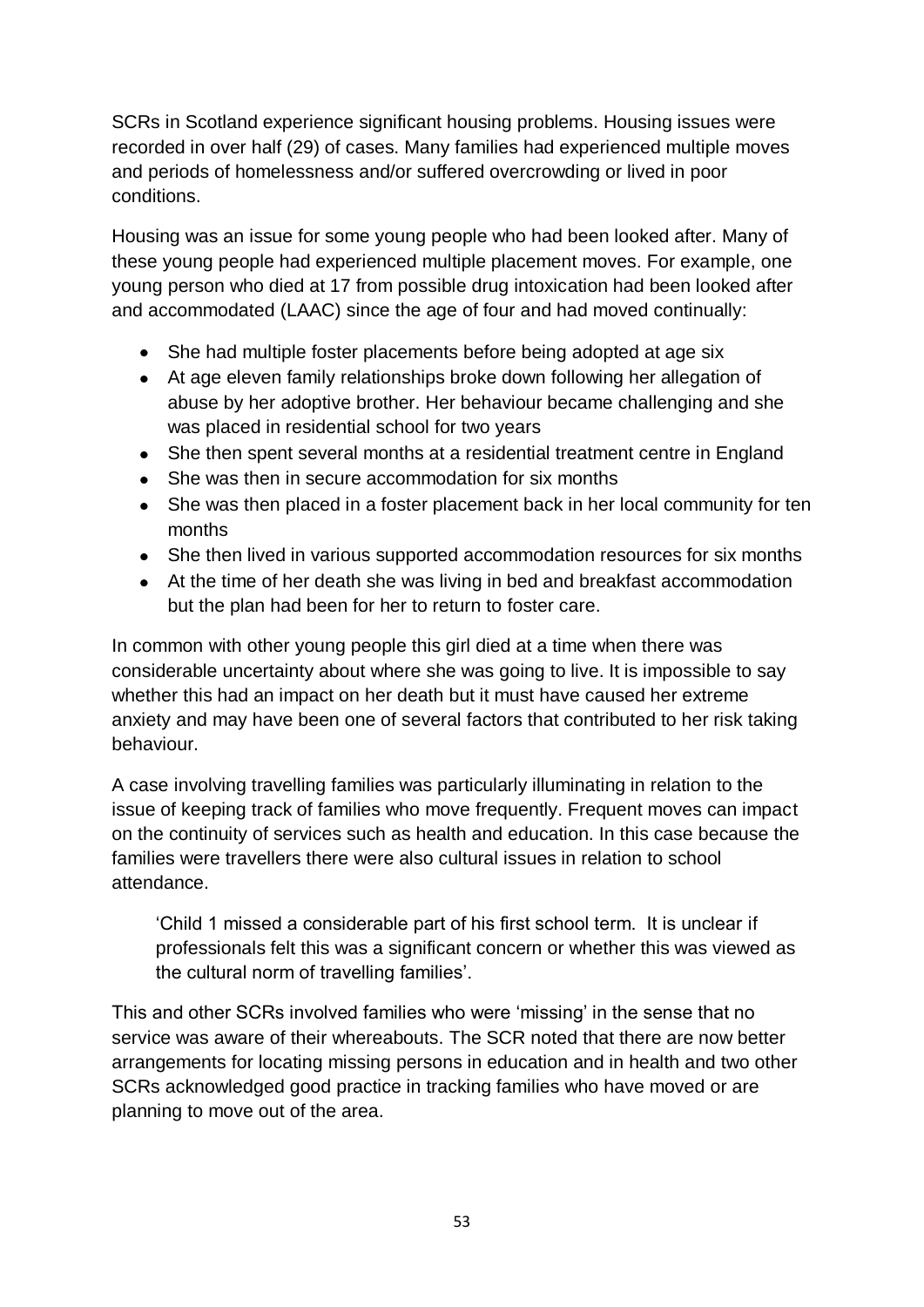#### **Practice example**

In one case agencies expressed concerns that the family were moving to England and the mother was unwilling to provide professionals with a forwarding address. There was evidence of good practice around the family's proposed move to England. Mental health services had raised concerns that the mother was planning to move and was being evasive about her new address and this led to discussion of the Missing Family Alert System. It was confirmed this could be activated should she leave the area. The health visitor also contacted the medical centre in the area the family were planning to move to and shared information with the local health visitor in that area.

Six families were known to housing and/or police as a result of anti-social behaviour and seven SCRs mentioned that families had problems with neighbours. For example, one stated that

'Neighbours sent a petition to [the] Council alleging anti-social behaviour, fighting stabbing, dealing, police raids'.

Two families had experienced very serious intimidation in their neighbourhood and one young person had been bullied by other residents in the residential unit where he lived.

Housing agencies may have important information about families that other agencies do not have access to. For example, in a case where social work were not fully aware of domestic abuse or anti-social behaviour the SCR reported that housing could have intervened following seven alleged reports of domestic abuse. They had failed to do so because they had only interpreted this information in relation to antisocial behaviour, not in relation to child protection. In other cases housing had passed on concerns about anti-social behaviour and/or neighbourhood problems and professionals were able to consider this useful information in their overall assessment of risk. The police are also frequently called to neighbourhood disputes and may have important information they can share with other agencies.

#### **Learning point**

Housing agencies and police hold important information in relation to anti-social behaviour and neighbourhood problems which should be shared with other agencies.

#### **Practice example**

One SCR noted good practice in housing in affording homeless families priority following domestic abuse. The report also identified that housing were

'… persistent in offering ongoing tenancy support in relation to domestic abuse and rent arrears.'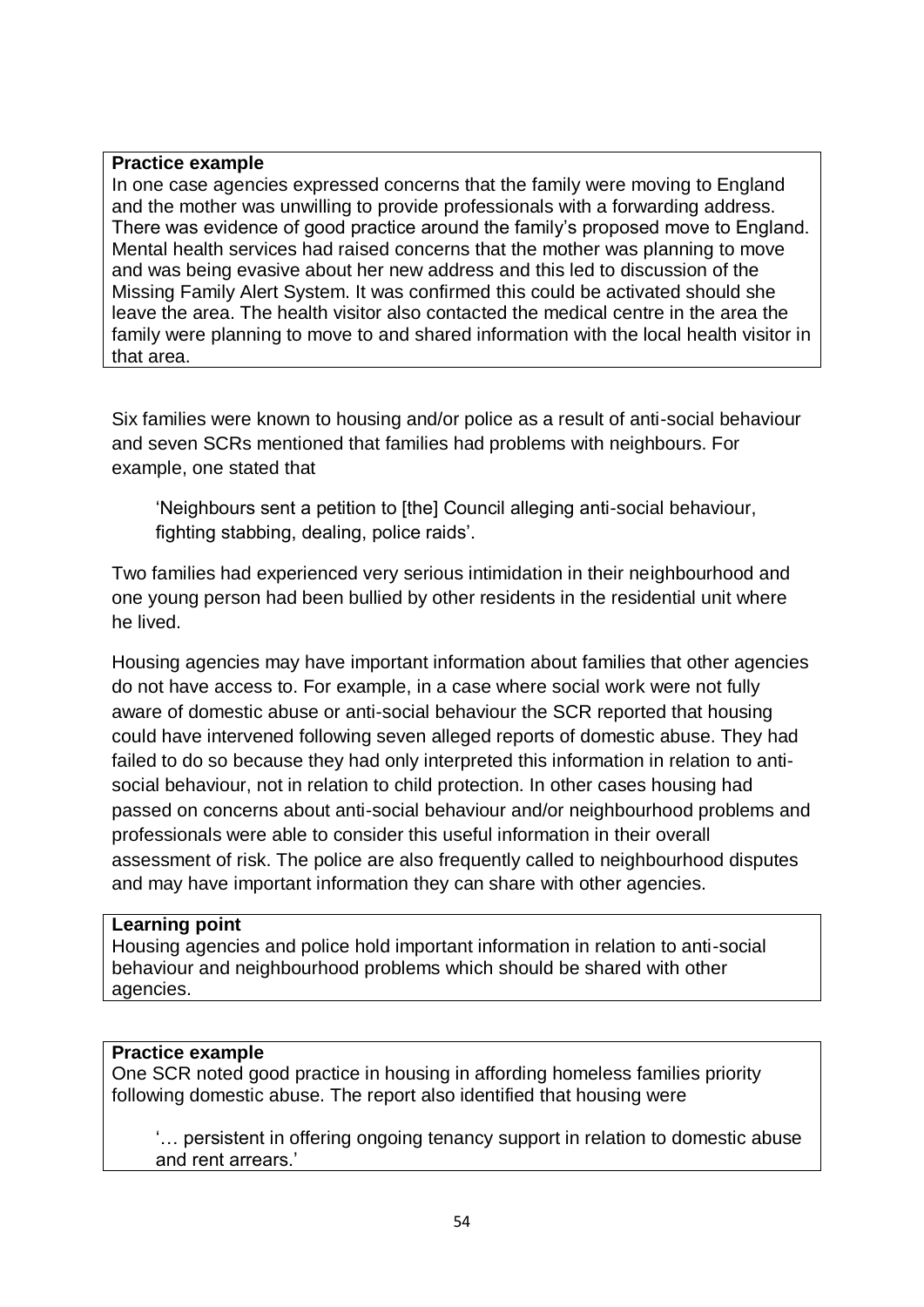## **2.19 Family/community support**

Support from a member of the extended family or from the wider community can be a protective factor for children and can help promote resilience. More than half of the families involved in these SCRs were noted to have family support and in many cases there was evidence to suggest that this was a protective influence for the child.

#### **Practice example**

One SCR referred to the critical support of the grandmother who took on three grandchildren under the age of five. The kinship care placement, initially arising out of an emergency placement, was considered by the reviewers to be a caring environment in which the child and his siblings thrived and developed and were able to successfully maintain contact with their parents. Despite the tragic outcome (the child died of meningitis) this case can be considered as an example of positive kinship care.

Support from the extended family was sometimes a key part of the support plan for the child. Grandparents sometimes moved in with families to provide support. In one family, ongoing support for the children involved extensive involvement from both sets of grandparents and great grandparents and the review team identified placement with the extended family at times of crisis as good practice

'Professionals worked in partnership with the extended family when implementing the protection plan. This was clearly communicated and understood by the family'.

Grandparents and other family members can play an important surveillance role. In some cases it was family members who had raised concerns and alerted agencies in the weeks leading up to the incident that led to the SCR.

One SCR concluded that agencies did not fully utilise family support for a young person who was LAAC. The report stated that no attempts were made to re-establish overnight contact with his mother after this stopped and the role of his grandmother was not maximised which was surprising considering that she was initially seen as a major protective factor in the young person's life. There were also no plans in place for the young person to have contact with his brother who was in prison.

One mother had significant involvement from her father but felt that agencies stood back because they knew he was supporting her and would take her to his house when she was struggling to cope. Her father is quoted in the SCR as saying

'… although they did not neglect their duties – they did not fulfil their duties'.

Family support is complex and may sometimes be as much a source of stress for families as a source of support. One SCR stated that there was confusion over the role of the grandmother and whether she was a source of stress or support. Another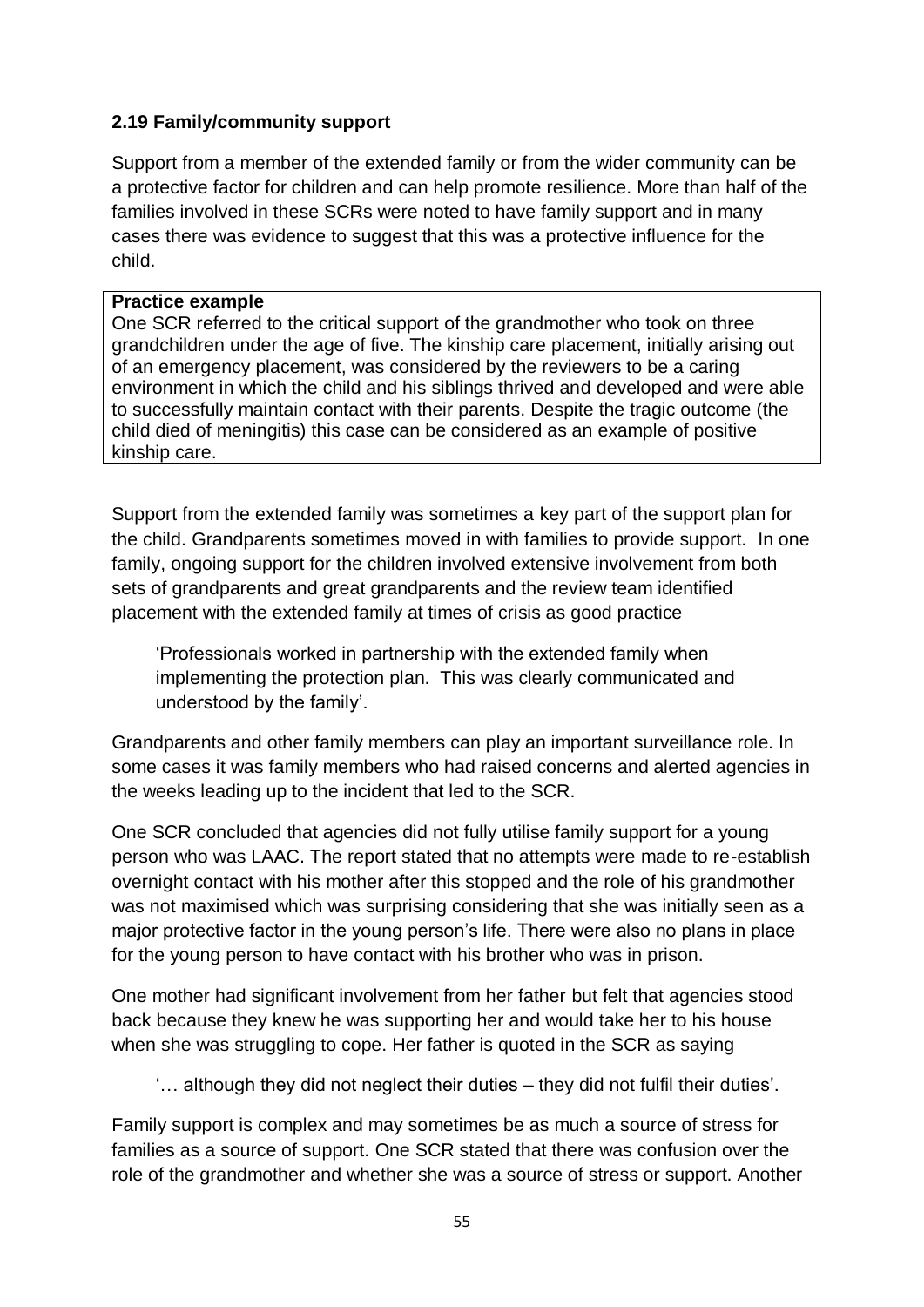case involved a strong matriarchal extended family headed up by the mother's mother. While it was noted that this provided a 'stable family background for the two boys to live in' the report also commented that 'strong inter-family ties and support systems may shun or avoid outside support or intervention'. Families that shun intervention may be families where the level of risk is particularly high.

#### **Learning point**

Professionals should always consider the potential protective role of members of the extended family but be open to the view that family members may be as much a source of stress as a source of support

Seven reports commented that families were socially isolated, a known risk factor for harm. Families who had moved to Scotland from other countries appeared to be particularly isolated. In a case involving a family who had moved from Italy to Scotland to escape drug use the child's mother was described as having no friends and little family contact. The care plan for her baby was crucially dependent on the grandmother coming over from Italy to provide support. A contingency plan was drawn up so that in the event of support from the grandmother not working out or being insufficient, the mother and children would move to residential provision. Although this was good practice, it was noted that a consequence of reliance on the grandmother was that there was some fall-out between the mother and father resulting in the father leaving home on two occasions after the baby was born. It was also uncertain what the longer term plans for the child would be once the grandmother returned to Italy. A Polish family was recorded as being similarly isolated. The mother was estranged from her family and had no peer support network in Scotland.

#### **Learning point**

Social isolation should always be considered as a risk factor. It may be a particular risk in families that have moved to Scotland from other countries

Social isolation played a particularly important role in a case involving a child who was murdered by her mother. The mother's social isolation meant that the child had not been seen by any agency, including universal services, for a very long time. She had effectively disappeared off the radar of all services.

## **2.20 Contact with agencies**

The families whose lives formed the subject of the SCRs had a high level of involvement with statutory services. Just four families were known only to universal services.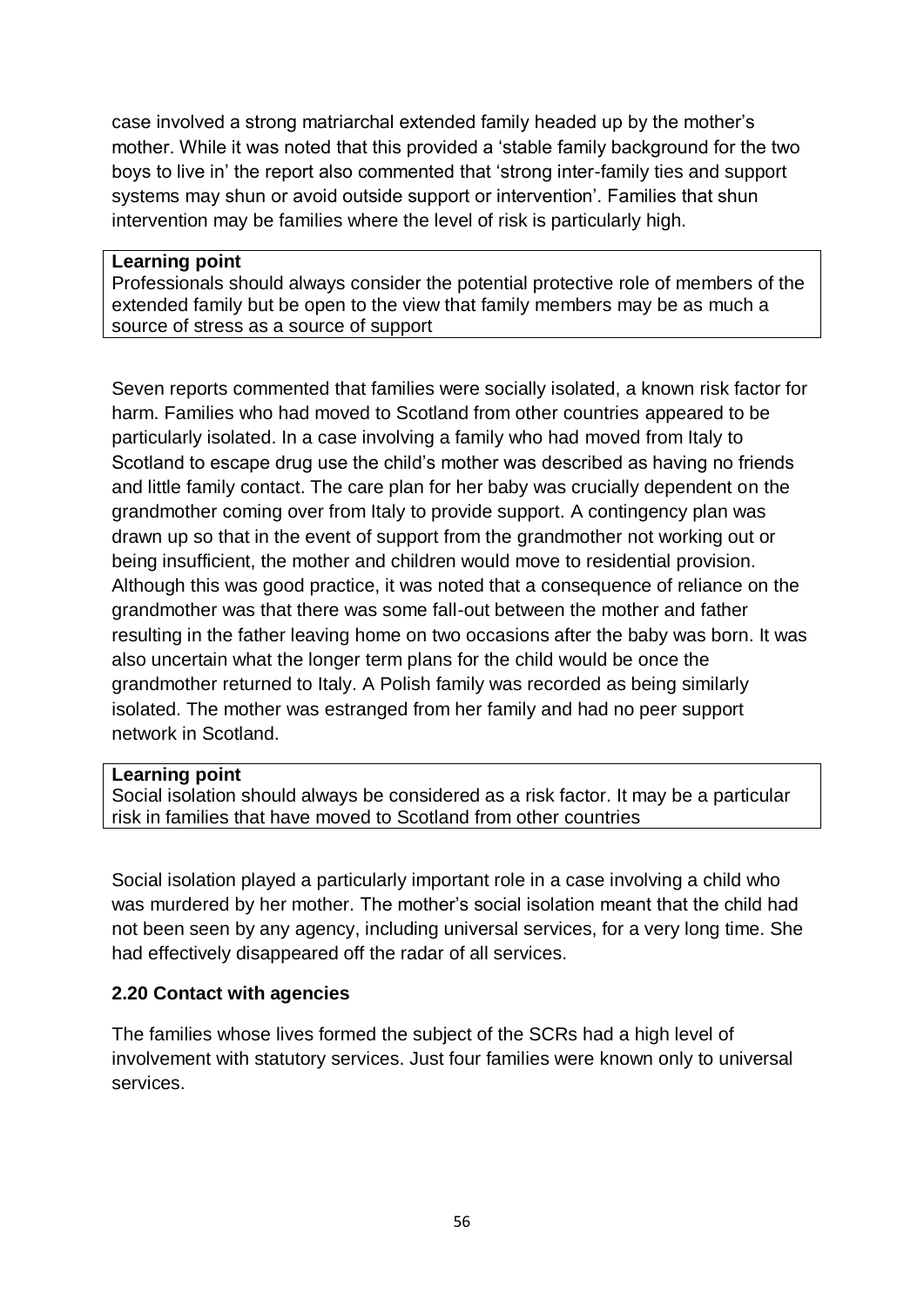## **Families known only to universal services**

There was very little information in the SCR reports about the four families known only to universal services, presumably because services had minimal knowledge of them. All four of these SCRs involved infants aged between seven weeks and eight months who were admitted to hospital with NAI. One of the infants died. There were no previous concerns for this infant apart from minor bruising and skin blemishes observed by the childminder which had been explained. There had been some health involvement in respect of an upper respiratory tract infection and the family were awaiting a hospital appointment for a possible heart murmur. The SCR concluded that there were

'No actions that any agency could have taken that might have conceivably prevented the death of this child'.

There had been no previous concerns at all in relation to the three infants who did not die apart from a reference in one report to the fact that

'… parents were very young and the mother, in particular, was felt to be vulnerable'.

While these SCRs did not identify any practice issues prior to the incident leading to the SCR, significant issues were identified in relation to practice after admission in two of the reports, around whether and when to apply for a CPO and how to effectively communicate with parents. One report stated that

'… in reality Child A returned home to a situation of potential risk – no visit was made to the family home by any agency on the day of discharge.'

## **Families known to statutory services**

At the time of the incident resulting in the SCR, eight (14%) of the children were on the CPR and had a child protection plan. This is a slightly lower proportion than the 17% who were subject to a child protection plan in the Brandon et al (2009) study and a slightly higher proportion than the 12% of children in the Brandon et al (2008) study. In seven of these cases the child was registered for physical neglect and in all of these seven cases the primary reason for registration was that the child was at risk of harm due to parental substance use:

Four of these cases involved infants: one was found dead in her pram and the cause of death was undetermined; one death was due to mechanical asphyxiation; one infant died of SIDs; one was smothered after the mother fell asleep while breastfeeding. In one of these cases prebirth planning had been delayed and the Child Protection Case Conference (CPCC) was not held until six days after the infant was discharged from hospital. Another case highlighted good practice throughout including early intervention to put all three children on the CPR.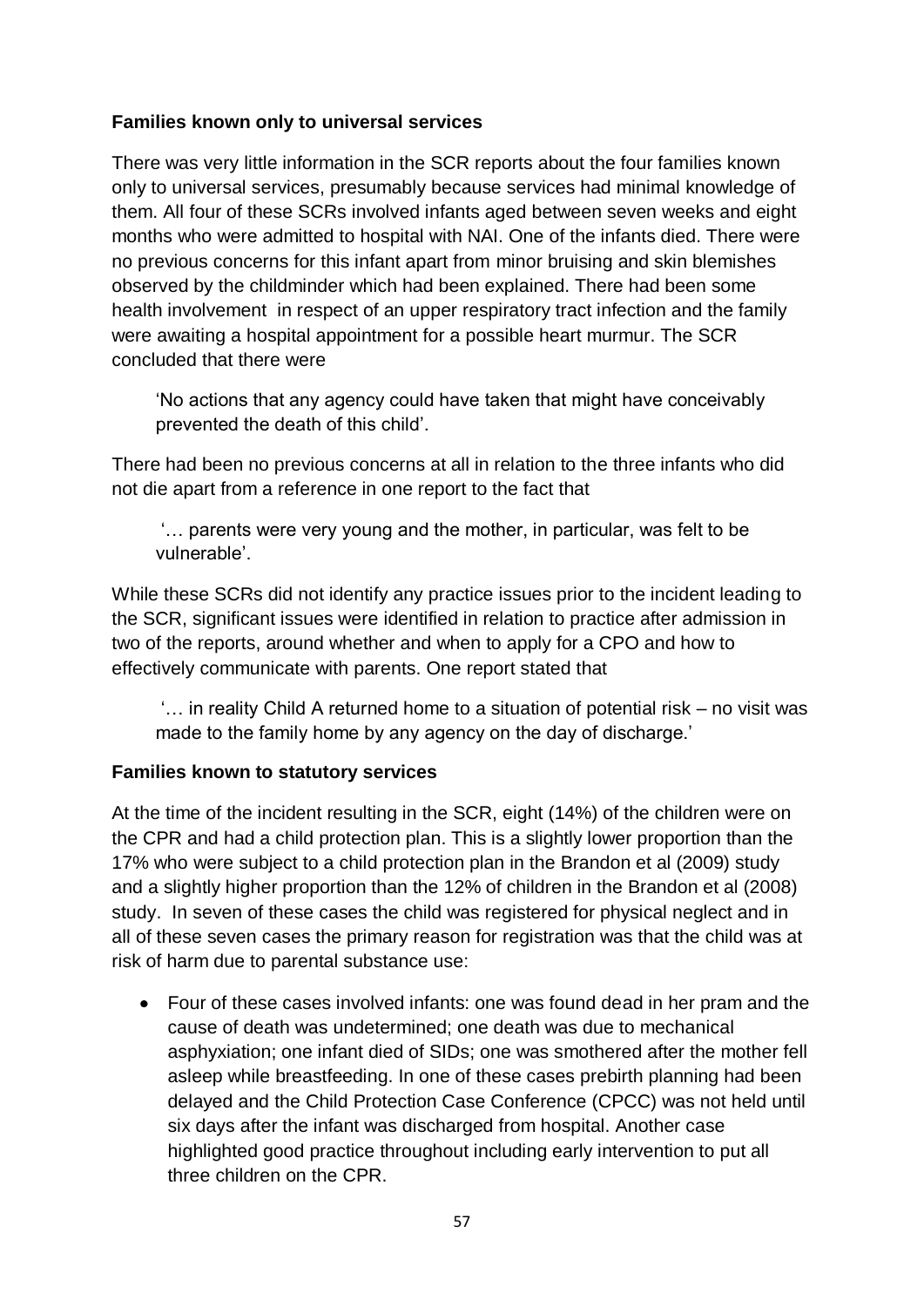- Two cases involved three year olds who ingested substances.
- One case involved a nine year old who ingested substances. The child had originally been registered under the category of physical injury when she had been threatened by a neighbour but this had later been changed to physical neglect due to parental substance use.

The eighth case involved a child registered for emotional abuse who ingested heroin when aged eleven.

In a further two cases the index child was not registered at the time of the incident leading to the SCR but had been previously registered. One was registered from age one month to four and a half months for physical neglect due to parental alcohol misuse. The child died at 14 months and cause of death was unascertained. In another case there had been a brief period of registration but the case was closed following a long period where there were no concerns. This family had previously lived in another area and the older sibling had suffered NAI. The SCR report stated that social workers

'… were of opinion [mother] should never have sole responsibility for children'.

In three cases a sibling was registered or looked after at the time of the incident resulting in the SCR. In one of these cases while the index child had not been registered the level of support offered to the family was considered by the review team to be equal to that of a child on the register.

In one case a children's hearing had been arranged at the time of the incident leading to the SCR and a decision had been made to hold a CPCC to register the children under the category of neglect. The child had been known to social work since birth and high levels of support were in place to assist the child's mother. The child was admitted to hospital at a year old with head injuries and the mother was charged with attempted murder.

Eleven SCRs related to children who were or had been looked after. These cases included deaths of teenagers and neglect and sexual abuse of younger children. Most of these children had been known to statutory agencies for considerable periods of time and the SCRs revealed significant practice issues. It should, however, be noted that much of this practice had taken place some years previously and many of the reports were keen to stress that practice had changed significantly since then.

One case involved abuse of four children in foster care. In the last four years of the placement there were concerns about whether the care received was 'good enough'. Concerns revolved around:

- $\bullet$  Lack of stimulation for the children
- Poorly furnished and maintained bedrooms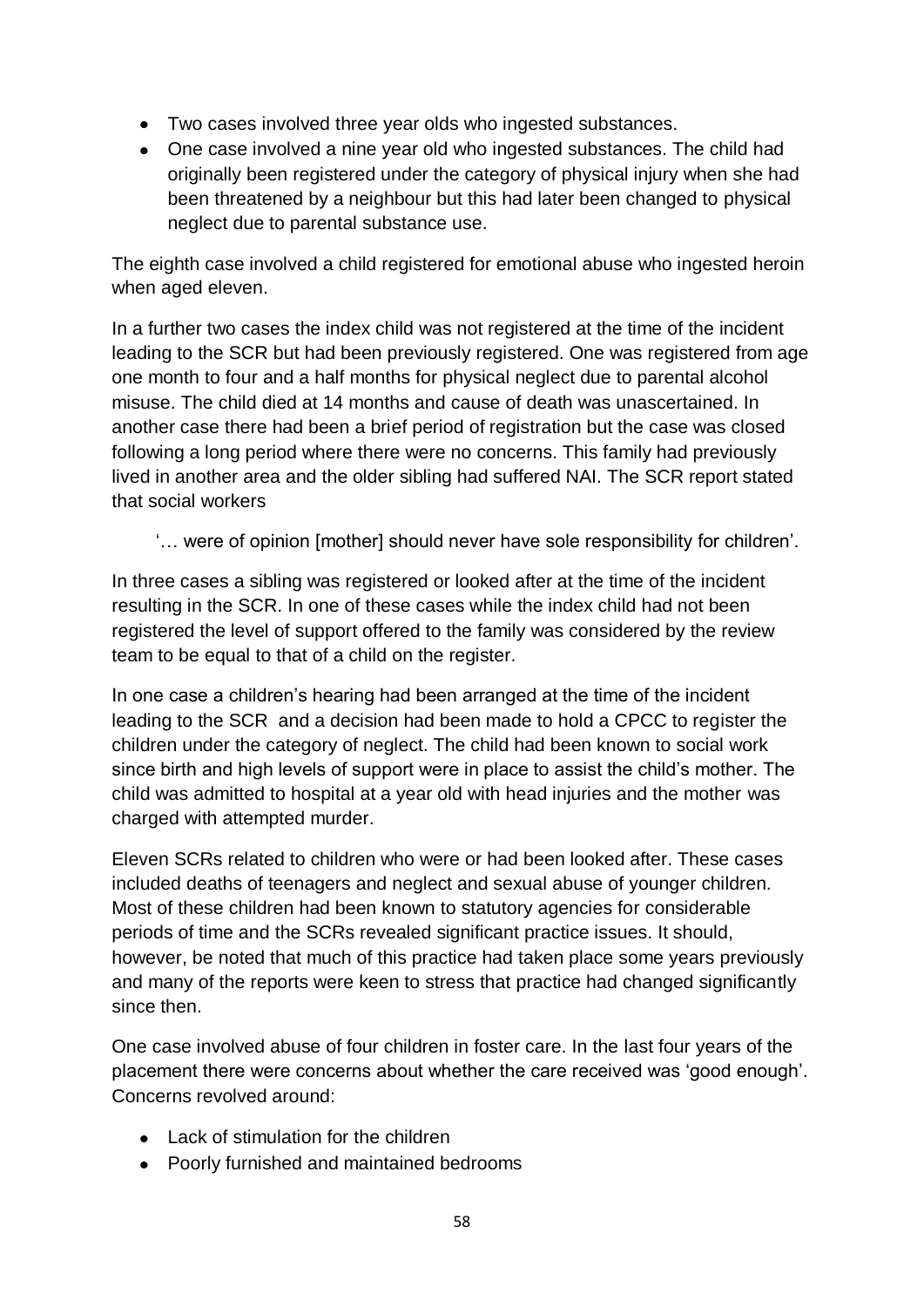- Worrying practice including use of CCTV and grounding the children in a small, windowless room
- Rigid approaches to control behaviour including prolonged periods of grounding, locked doors, controlled diet, rigid bathroom routines, removing bedroom lighting
- The foster mother appearing exhausted, inconsistent in mood and unable to manage the children's behaviour
- The children's emotional wellbeing and behaviour.

## The SCR report concluded that

'They did not have the skills to manage these four damaged children. The level of stress on occasions within this family I believe was very high, and sadly [the foster mother] found it difficult to accept support and lacked the insight into the needs of distressed children.'

In another case which involved the neglect and sexual abuse of two children the

'CPC recognised retrospectively that the children had experienced significant harm while subject to compulsory measures of care, and at times the child protection system.'

In the remaining cases where children were known to social work children had never been registered or looked after and in most of these cases child protection procedures had never been instigated. Referrals had either resulted in NFA or the child had received support as a child in need. Some children had been referred on a number of occasions. For example, one child had been referred five times – once by housing, once by criminal justice, once by the health visitor, once by her grandmother, and once by an anonymous referrer. The family received home care and day care following one of the referrals but the other referrals had resulted in NFA and a comprehensive assessment had never been undertaken.

One family had moved into the area four months prior to the child's birth, at which stage there were no concerns. A referral was made following the child's admission to hospital for injury at a month old. Medical staff were satisfied with the explanation of how the injury was sustained (the father reported collapsing while holding the baby and the mother reported that he was undergoing tests for blackouts which was subsequently found to be untrue). Background information on the parents sought from the previous area of residence revealed that the father had been looked after and had a history of violence, alcohol misuse and domestic abuse; a former partner's child had been registered as a result of alleged physical abuse by the father. A decision was made to take no further action under child protection procedures and the family moved to Northern Ireland. A month later the child was admitted to hospital with five fractures. The review concluded that social work staff should have challenged the medical opinion that the child's injuries were accidental, especially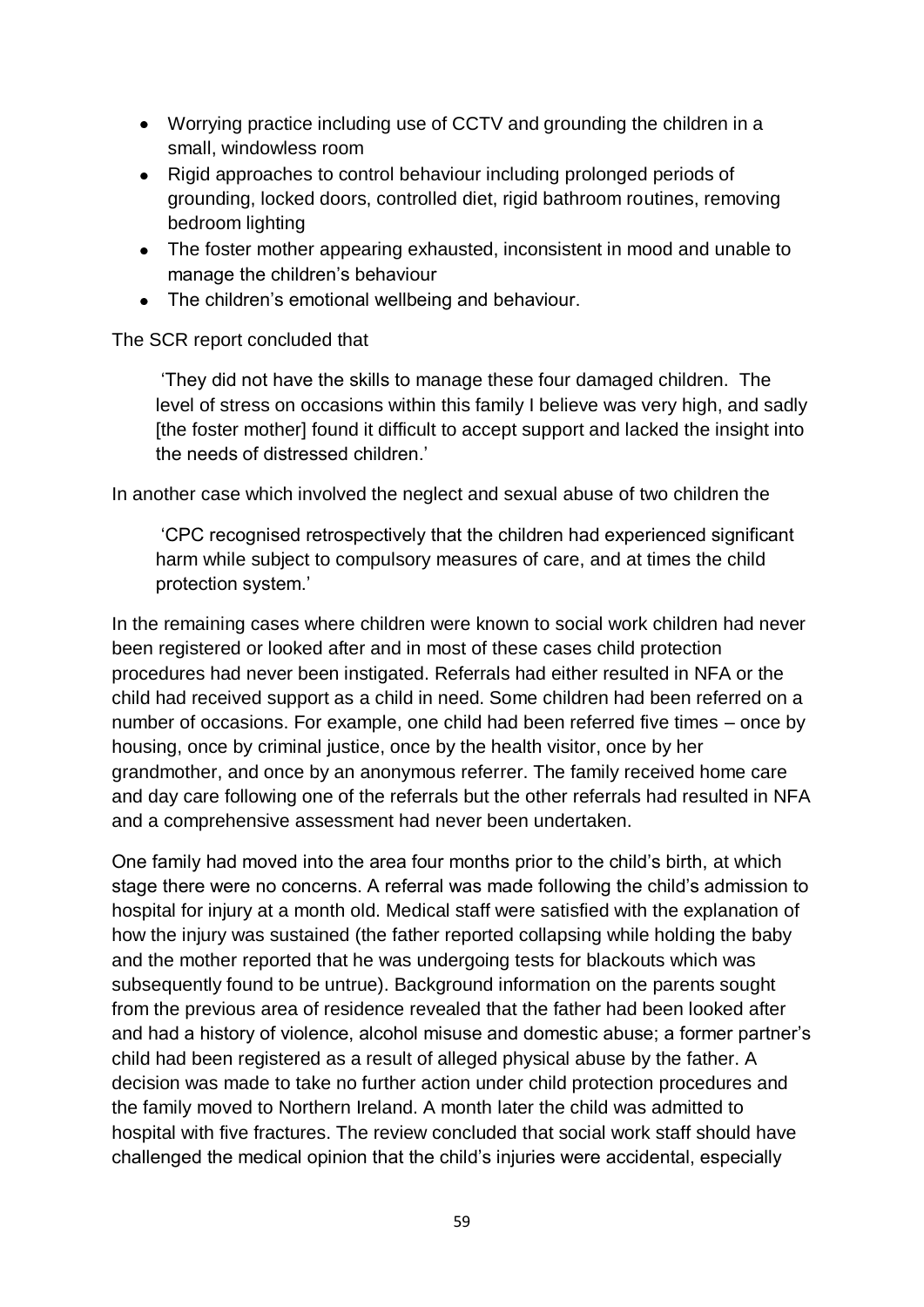after they had received the information about the father which should have resulted in a joint social work and police child protection investigation.

# **The Scottish Children's Reporter Administration (SCRA)**

There was no reference to the child or their siblings having any involvement with SCRA in 23 cases. Some of these families may have had SCRA involvement but there is no information about this in the SCR report. Certainly the evidence presented in some of these reports suggests that there should have been referrals to SCRA in a number of these cases, at least following the incident that led to the SCR, if not before.

There was documented involvement with SCRA in 59% (33) of cases:

- In some of these cases there was substantial involvement because the child was a LAC and there was or had been a supervision requirement
- In a small number of cases there was a referral to SCRA and a decision had been made to call a hearing but this had not taken place before the incident that resulted in the SCR
- In other cases referrals had been made to SCRA but these appear to have resulted in NFA
- In a small number of cases a referral to SCRA was made only after the incident that resulted in the SCR
- In 10 cases SCRA's involvement was noted but there is no further information about the nature of this involvement in the report.

# **Recommendation 18: SCRs should record the level of involvement with SCRA.**

Some SCRs implied that referrals should not have resulted in NFA. For example, in one case there had been six referrals from the police to the Reporter in relation to domestic abuse and the review team felt these referrals had not been treated seriously enough. In a couple of cases referrals had not taken place within the correct timescales. In one of these cases this meant there was a gap of nearly a year between the child's birth, at which point the referral had been made, and the initial children's hearing.

# *Education*

Schools have considerable contact with children and are, therefore, well placed to identify and monitor risks to school age children. The children involved in 32 SCRs were too young to attend school or nursery and had no contact with education agencies. Children were recorded as attending nursery in four SCRs. In one of these cases there had been issues around attendance and in another the parents had often been unfit to collect the children and had been aggressive to nursery staff.

One or more children in the family attended school in 20 SCRs and in 15 of these cases concerns were recorded at school including exclusion, attendance issues, and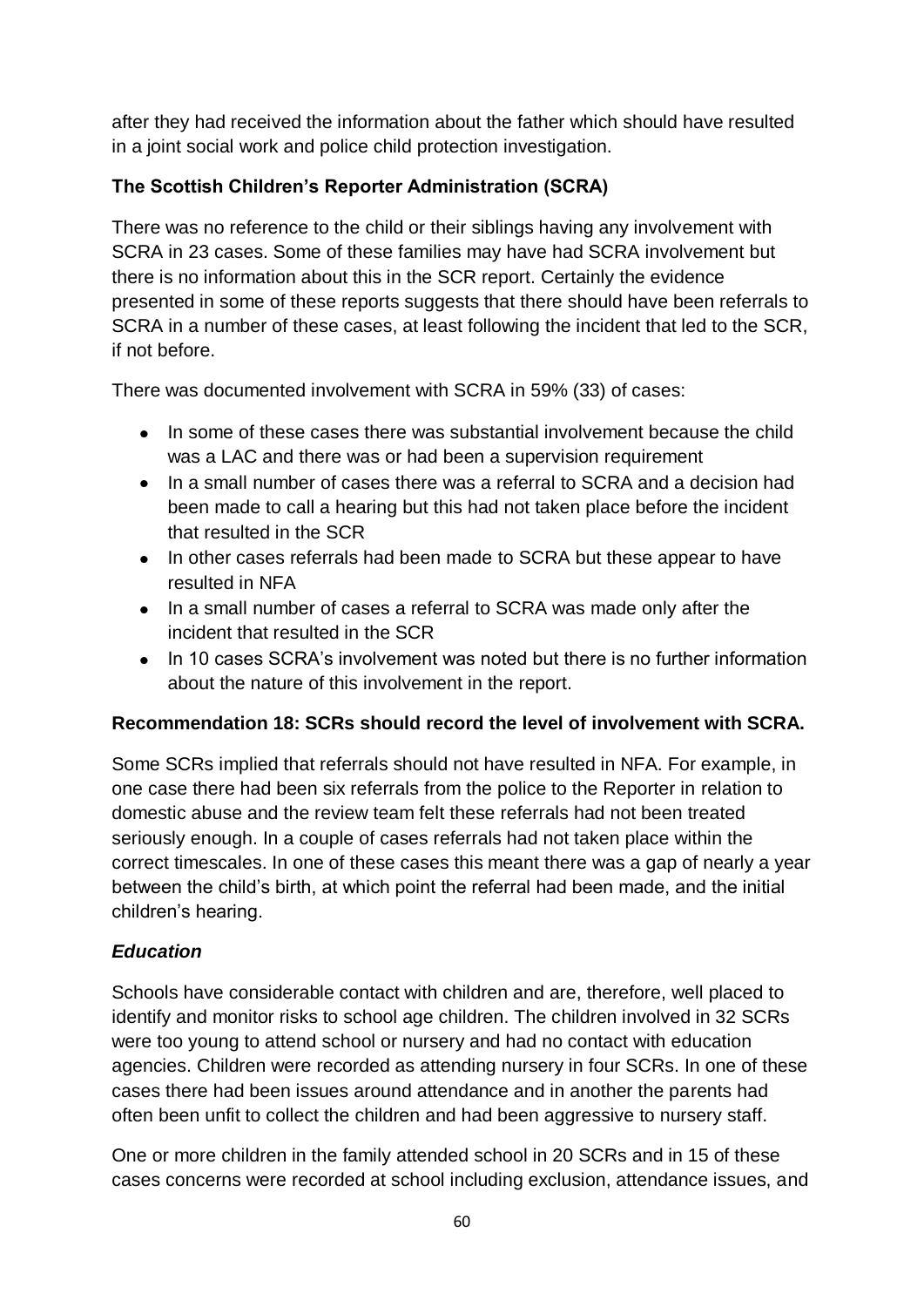behavioural issues. Three young people were, or had been, at residential school. Another young person committed suicide immediately after attending a children's panel meeting where it was decided that he should be placed in a residential school. He was reported as having been very unhappy about this decision. Three SCRs mentioned that educational psychology were involved and in two cases there was involvement from learning support. Only one SCR report stated that the young person had no problems at school and achieved eight standard grades. A further two young people were initially noted to have had positive educational experiences but had then started to disengage.

Schools were noted to have engaged in some positive work to support children.

## **2.21 Chapter summary**

Children died in half of the SCRs included in this study. A small proportion died at the hands of their parents, some died as a direct result of their own risk taking behaviour. Others died from accidents or natural causes, not as a result of abuse or neglect. In some accidental deaths, however, parents' lifestyles probably played some part in the child's death.

The other half of SCRs related to non-fatal physical injury, ingestion of substances, neglect and sexual abuse. These cases were more likely to involve abuse or neglect on the part of parents or carers, but did not necessarily involve intent.

Criminal proceedings had been instigated in half of all SCRs.

In terms of child characteristics the main findings were as follows:

- There was a slightly higher proportion of boys than girls
- A third of children were under a year old; a third were eleven or over
- Ethnicity could not be established in the large majority of cases
- Almost a quarter of SCRs involved families with four or more children
- None of the children had disabilities but a small number had health problems and almost a fifth had been born with neonatal abstinence syndrome.

The main findings in relation to parents were:

- Parents' ages were not always recorded but where age was recorded parents did not appear to be particularly young; a significant proportion were in their thirties or forties
- More than a third of parents were noted to have had troubled childhoods
- There was a high prevalence of parental substance misuse (almost two thirds of SCRs)
- Domestic abuse featured in over half of cases
- Children were affected by parental mental health in 43% of SCRs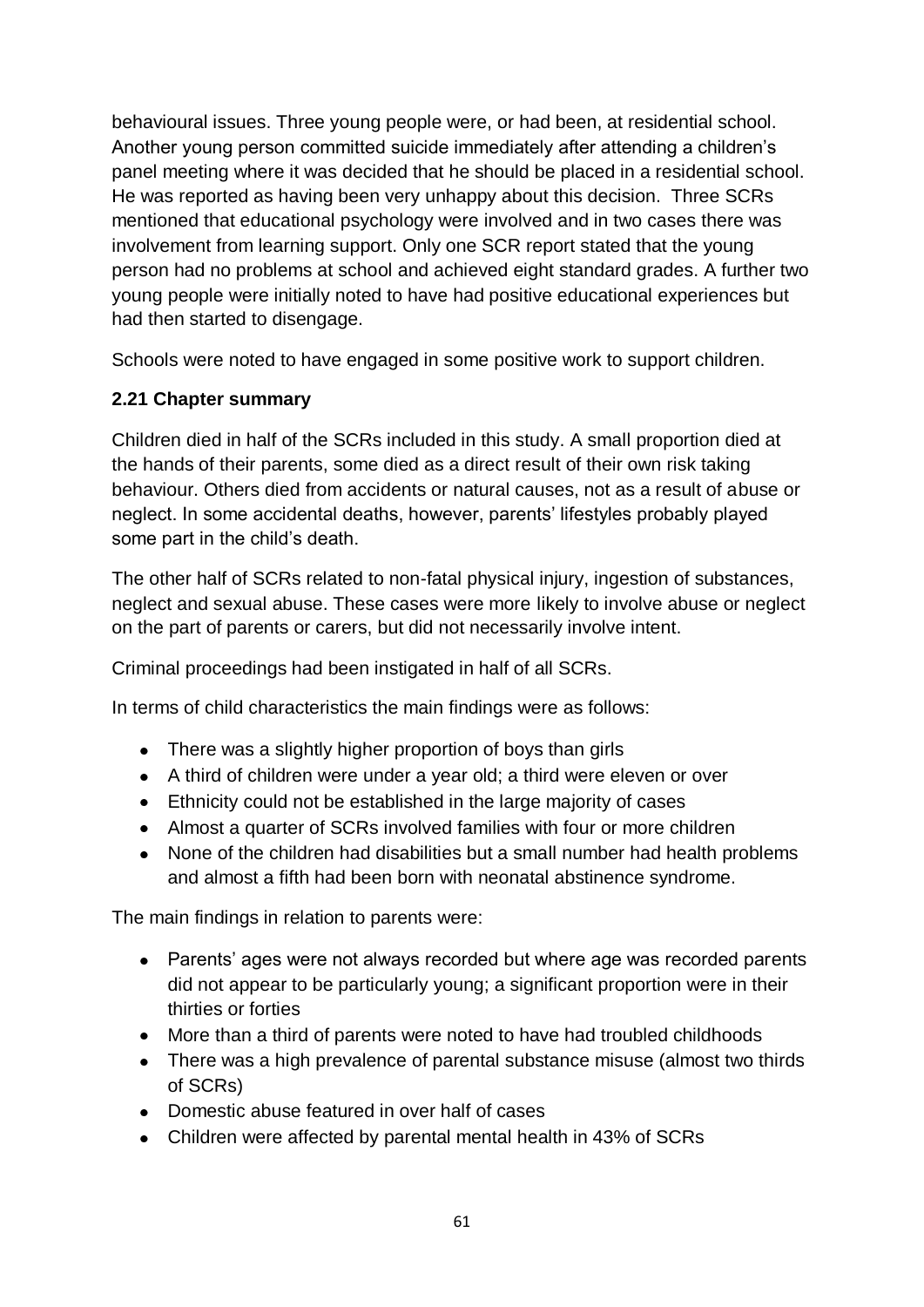- Well over half of families had criminal records for serious offences relating to violence or drugs
- Families were only noted to have financial problems in a small number of SCRs but this is likely to be an under estimate; there was a high prevalence of housing problems including frequent moves, overcrowding, poor conditions and intimidation from neighbours
- A high proportion of families had support from their wider extended family. In some cases this was a protective influence for the child but family members sometimes contributed to the levels of stress families experienced. A small number of families, particularly those who had moved to Scotland from another country, were socially isolated.

A very high proportion of families (93%) whose circumstances formed the subject of SCRs were known to social work services, with just 7% of families known only to universal services. This suggests that concerns had been identified in these families and had been correctly passed on to statutory services as specified in national child protection guidance. 14% of children were on the child protection register and a fifth were looked after.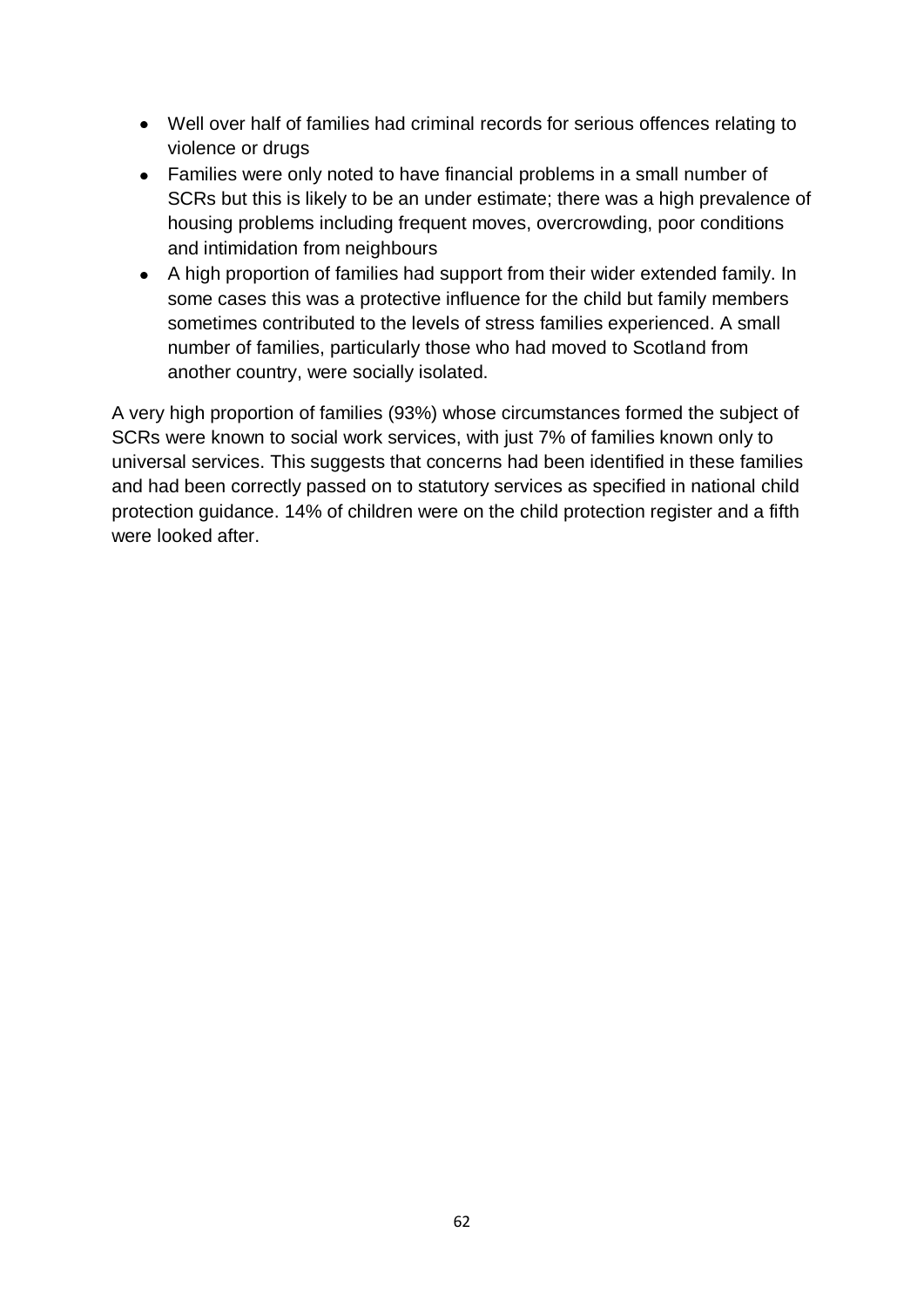# **Chapter 3 Practice themes**

### **3.1 Introduction**

This chapter considers the main practice themes that were identified by the SCRs. It is important to note that while practice issues can be identified with the benefit of hindsight, their identification does not imply causation. In the large majority of cases the practice issues identified in this chapter are unlikely to have had an impact on the child's death or the harm that they experienced. Some SCR reports were keen to make this point, for example:

'… there was no evidence of failure to care, lack of care or very poor practice.'

'… more could have been done, although it may not have prevented the tragedy that ensued.'

'… [the death] cannot be attributed to any action or failure on the part of the agencies involved with him and his family prior to his birth or his death.'

'While there is much to be learned, a change in practice is unlikely to have had a different outcome. However regrettably there are many children who do and will face similar circumstances in terms of their social and living environment. The comments in this report are intended to be helpful to the professionals upon whose shoulders society places the responsibility of getting it right all the time.'

It is also important to note that because of the time it takes to undertake a SCR where practice issues are identified CPCs are likely to have already made practice improvements by the time the SCR is published.

The fact that some SCR reports identify very few practice issues suggests that in many cases that result in a SCR practice is actually very good. Most children are not harmed as a result of actions taken by professionals. For example:

'There was nothing any agency could have done to change the family's attitude and child's Mother and Grandmother must take sole responsibility for their actions and acknowledge that by not seeking medical assistance they are responsible for child's death.'

#### **Practice example**

One report usefully included a section which provided an update for each agency on the practice changes which had taken place since the incident. For example, there was a discussion about how Getting it Right for Every Child (GIRFEC) was expected to result in improved practice.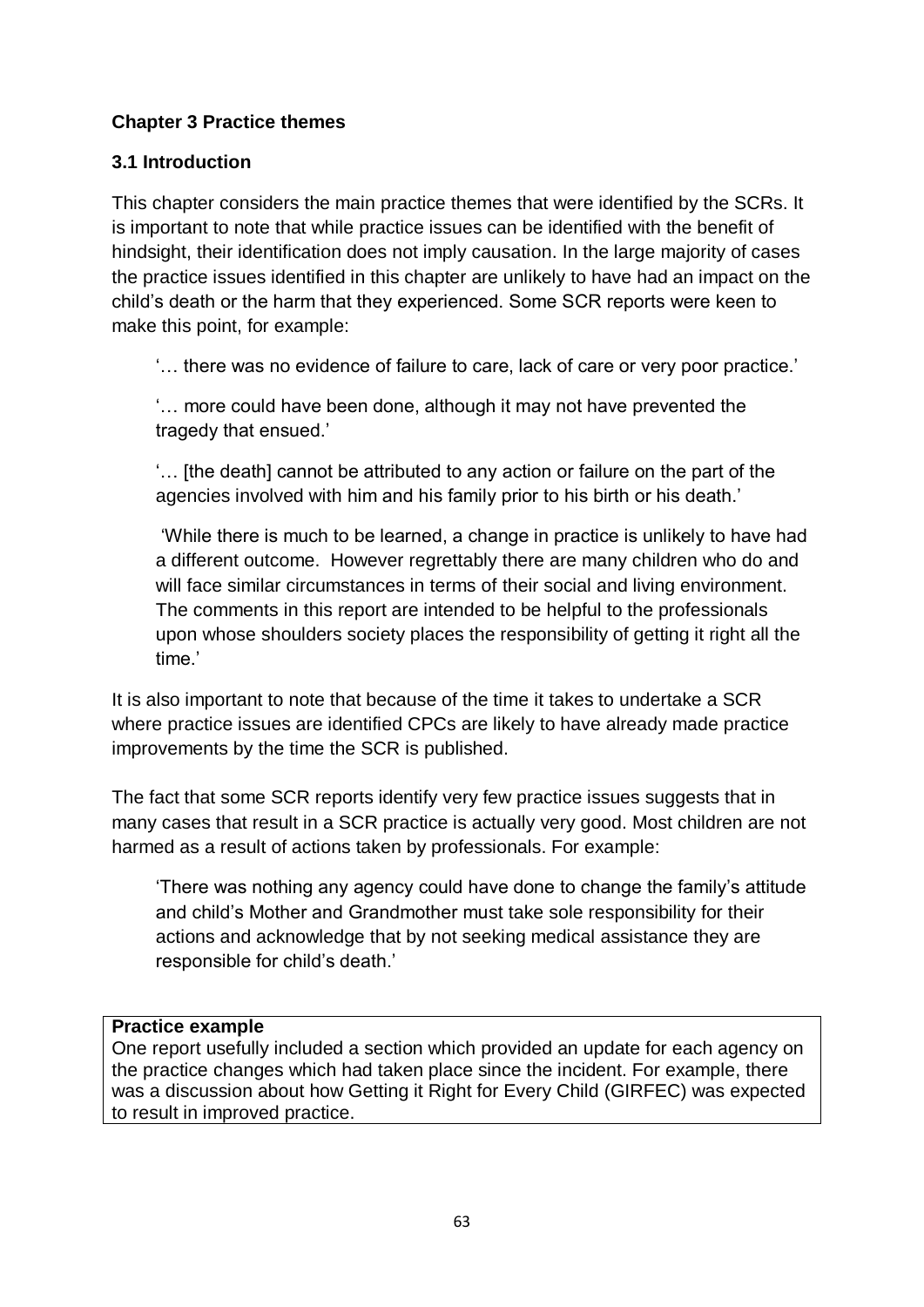In cases where children did not die, good practice was sometimes highlighted following the incident that resulted in the SCR. For example, one report stated that it is the

'… opinion of the Review Group that the action of agencies immediately following this incident prevented further significant harm.'

## **3.2 Focus on the child**

In common with previous studies in other parts of the UK, some of the SCRs in this study highlighted a lack of focus on the child. In cases involving infants the focus of practice was sometimes unduly weighted towards the needs of the parents as opposed to the safety of the child.

'Although all practitioners sought to deliver effective services to M and Baby C, the Review found that the child's best interests were ultimately lost sight of in the overall lack of an effective holistic assessment of M's parenting ability.'

This is particularly likely to be the case where parents are known to adult services due to substance misuse, mental health or domestic abuse and intervention inevitably focuses on their needs. The impact of these issues on the health and welfare of the child as a consequence of the actions and lifestyle of the parents was not always fully considered. In particular, a number of reports highlighted that the risks and needs of children were not identified in relation to domestic abuse. It can be useful to step back and reflect upon the child's story. The SCRs themselves made minimal reference to what the child's experience would have been, or how he or she would have been feeling at the time.

## **Learning point**

Professionals should critically reflect upon the child's story, think about what their experience is likely to be and how they are likely to be feeling

The Victoria Climbie Inquiry report (Laming 2003) included a section entitled 'Working with deceitful people' in which Lord Laming talked about the extent to which professionals believed what Victoria's carer told them without ever questioning her. Vincent (2010) cited numerous examples of parent's deliberately deceiving professionals in previous inquiries and reviews in Scotland including the Caleb Ness and Danielle Reid reviews. There were further examples of professionals believing parents' accounts of why children sustained injuries or why they were not attending school in this study. For example, a hospital concluded that the mother's explanation of a child's injury was 'extremely plausible'. They accepted her explanation that the child's father had been undergoing tests for blackouts which was subsequently found to be untrue. In common with professionals in other cases they were

'… reassured by the parents' apparent co-operation and openness.'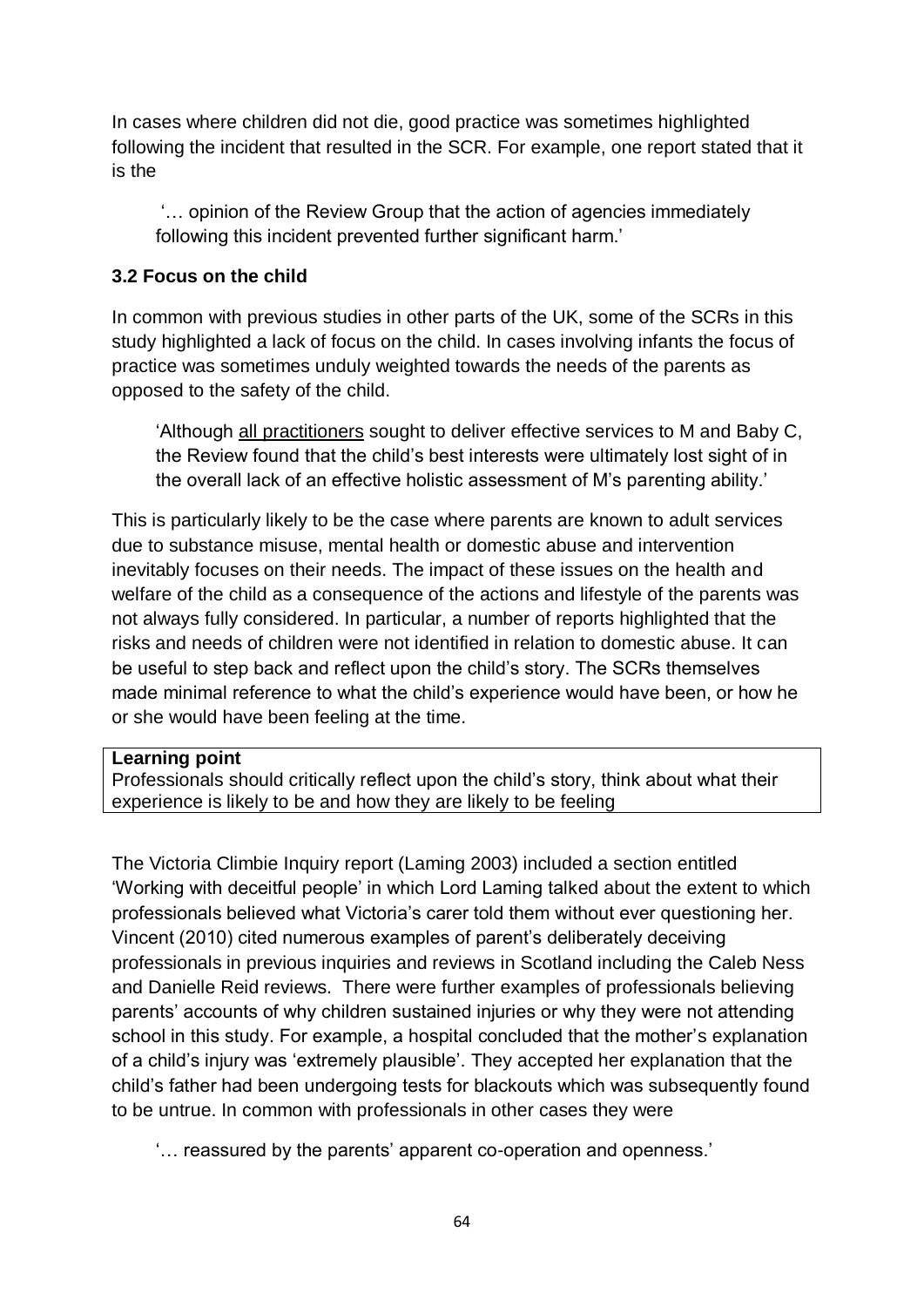A mother who twice offered an explanation to a specialist addictions nurse for a positive toxicology result that she had 'taken co-codamol for toothache' also appeared to have been believed.

In another case a GP accepted the mother's explanation for injuries following an anonymous allegation which the review panel considered should have been grounds for referral to a paediatrician. The child's older sister also made comments at the residential unit where she lived in respect of her sibling's injuries that

'… should have been logged and passed to the fieldwork manager for follow up … The review group believes that the response of the professional staff to the mother and [older daughter] was strongly influenced by the apparently positive presentation of [the child's] mother as a caring and concerned parent.'

Although the mother had provided inaccurate information, failed to keep appointments, and failed to seek medical treatment for the child's injury,

'The positive impression given by [the child's] mother and [older daughter] appear to have led health and social work staff to accept at face value their statements giving assurances with regard to the care and protection of [the child].'

One SCR commented that there was little recognition of the parents' manipulation of workers and deflection from the issues. Everything was accepted at face value without checking. When the child missed school her mother was often very specific about treatment allegedly given and was, therefore, very 'believable'. There were occasions when the child was not seen for two or three weeks and the SCR report noted that no consideration was given to seeing her in school.

#### **Learning point**

Parents' explanations for injuries and non attendance at school should always be checked out and considered in the context of other risk factors such as missed appointments

Vincent (2010) found that professionals were over optimistic about parents' capacity to change in previous inquiries and reviews in Scotland including the Caleb Ness and Eilean Siar reviews. This is also a finding of this study. One SCR report commented that

'An almost inevitable 'rule of optimism' prevailed due to the difficulties in verifying all aspects of information given by parents.'

The reviewers stated that this case highlighted

'… difficulties inherent in the management of cases where workers are required to gather information from substance misusing parents who have an investment in manipulating, disguising or withholding information.'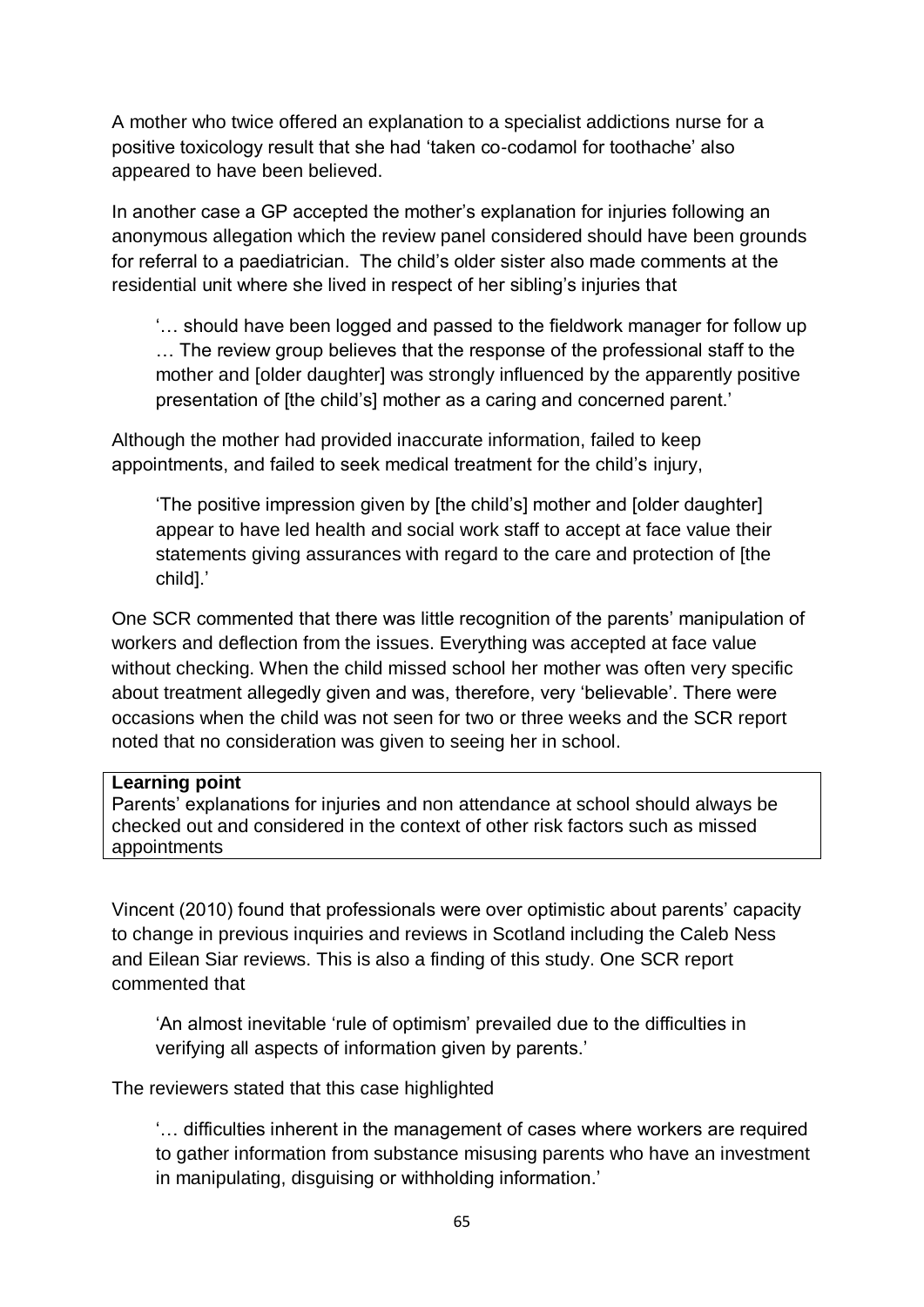In a case involving a mother with learning disabilities

'… for many years the attitude to the mother from professionals was one of sympathy.'

The review concluded that professionals involved in the case were overly influenced by

'… a culture of low expectations and a fatalistic view for some of [the] children.'

One SCR report stated that professionals should engage in reflective practice to retain a focus on the welfare of the child as opposed to the needs of the mother, in order to avoid drift and the operation of the 'rule of optimism'*.* Another SCR similarly warned of the dangers of the rule of optimism

'so much is recorded as pressures for this family one wonders if the writer is seeking for any evidence of strength to balance these. The danger of this approach is that it is strengths based and potentially underpins a rule of optimism leading to a distorted analysis of impact on or risk to the child … the welfare of this mother and baby were compromised as a result.'

Reluctance to challenge parents was a theme of a number of SCRs

'There was almost an ongoing tolerance of the parents' chaotic drug use without real challenge with them about the impact their behaviour had on their daughter.'

Professionals did not always see or listen to the children and, therefore, missed vital signs of abuse or neglect. For example, in one case where the children were placed with foster carers and sexually abused by the foster carer's son, there had been a number of warning signs to suggest concerns in relation to the children's emotional well being and behaviour. There was a history of challenging behaviour of the three older children at school, and they all ran away from the foster carers on more than one occasion and expressed unwillingness to return:

'D began raising concerns about the quality of care at home and voicing his wish to leave.'

'Child 3 presented with sexualised behaviour from an early point in the placement and made accusations to the foster mother regarding her son. These were interpreted as lies and rooted in her birth experiences.'

Professionals did not explore the reasons why the children had run away or consider that the challenging behaviour they were exhibiting might be due to sexual abuse. The children later stated that they did not think they would have been believed if they had disclosed abuse.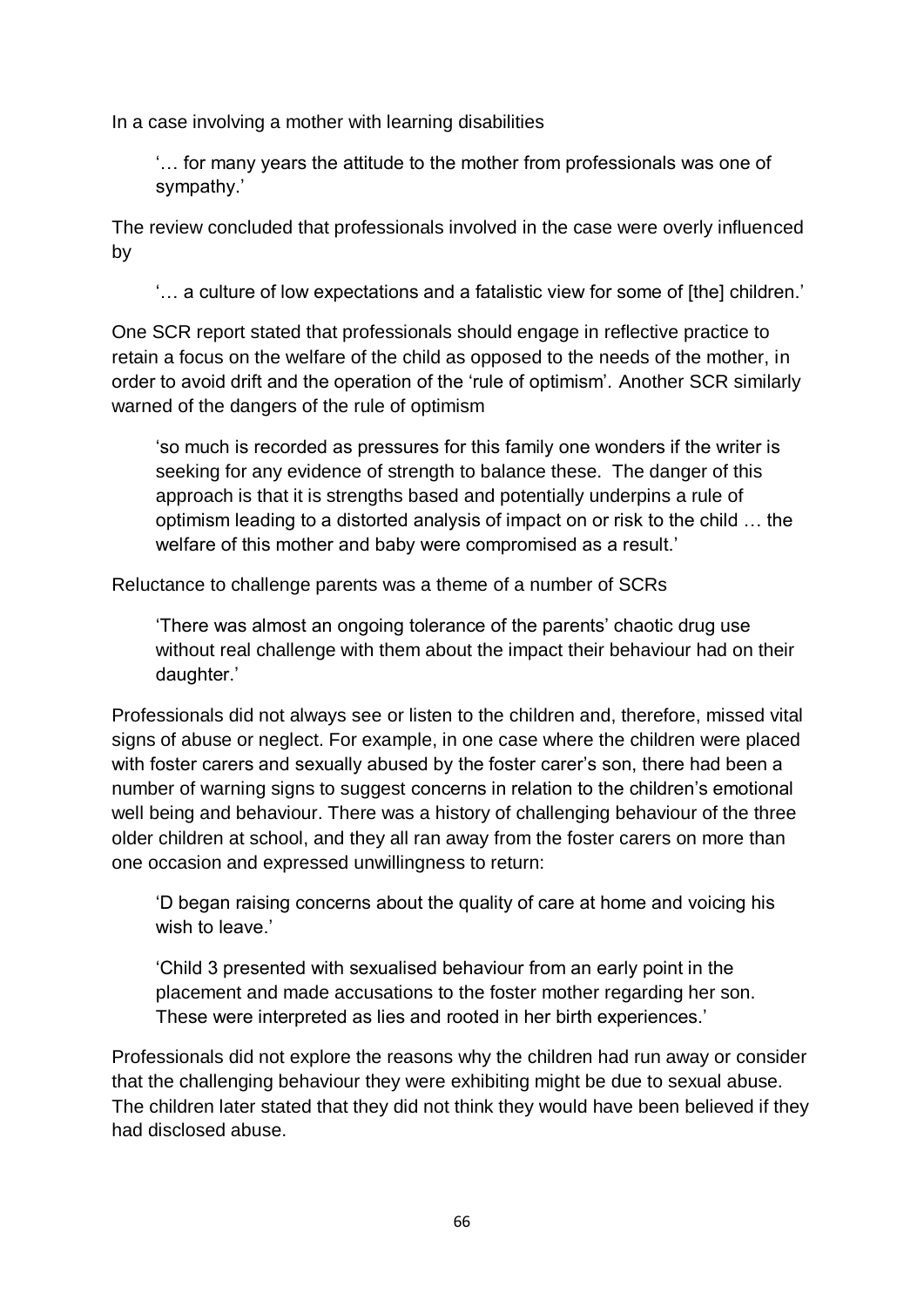#### **Learning point**

The reasons for challenging behaviour at school and/or absconding from foster or residential care should be explored

In another case where a young person who was looked after had a history of absconding the review concluded that the young person should have had advocacy support and that there should be debriefing with children following episodes of absconding.

One young person had been placed on the CPR after being threatened with violence by neighbours but there was no evidence of attempts to undertake work with her following these threats and she had not been referred to any agency for counselling.

Another SCR related specifically to a young person's complaints that he had not been listened to when he had reported feeling unsafe in a children's unit. The SCR concluded that his complaints had not been taken seriously:

'Staff saw him as being inappropriately focused on his own rights without taking responsibility for his own actions. He was seen as difficult and vexatious.'

'Staff believed he contributed to his own situation i.e. he was 'the author of his own misfortune' and he was expected to moderate his own behaviour.'

'Staff dealt with his complaints in a defensive way and did not consider his complaints demonstrated his vulnerabilities or needs.'

Failure to listen to this young person had a significant impact on decisions made in relation to his care and safety

'The situation C faced was somewhat normalised by staff who made little attempt to identify alternative resources or placements which would better meet his needs or keep him safe. There was no effective short, medium or long term planning.'

In another SCR the children's behaviour was similarly identified as the problem. Addiction workers never visited the mother and children at home and only saw the children face to face on a couple of occasions. They regularly noted that the mother was struggling to cope but case recordings suggested they viewed the children as the problem and felt they needed to change their behaviour. They made no attempts to challenge the mother's lifestyle or provide opportunities for her to change her behaviour.

One SCR noted that the focus of work had been on the baby and the mother but there had been little consideration of the child's siblings or father. The views of the older children had not been sought and the review concluded that there should be an assessment of all family members who have an active role in a child's life.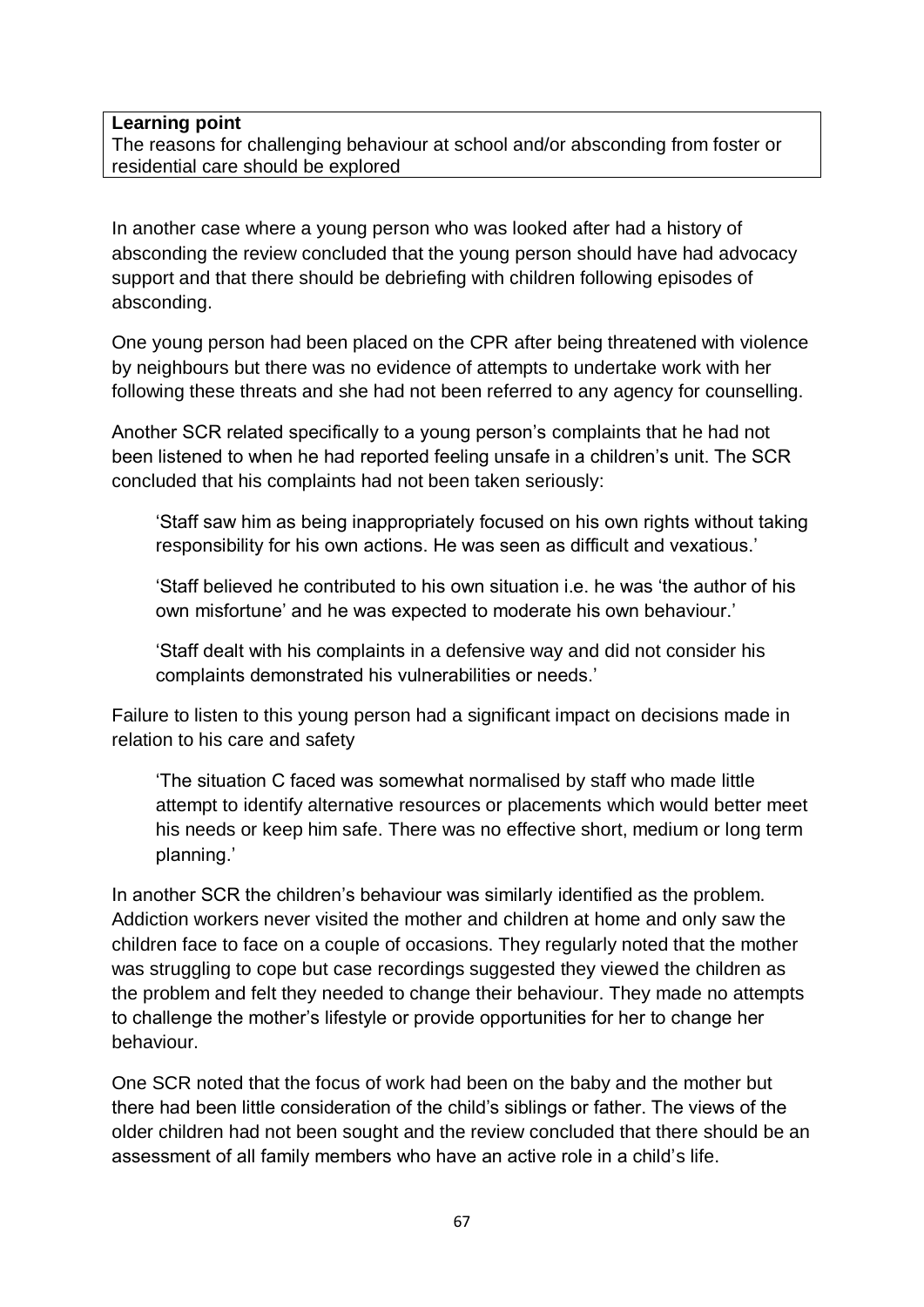## **3.3 Thresholds**

The issue of thresholds, particularly what constitutes a child protection case, and lack of clarity between children deemed to be in need of protection and children considered to be in need, was identified in the Victoria Climbie inquiry (Laming 2003) and in earlier Scottish inquires and reviews including those of Carla Nicole Bone, Danielle Reid and Kennedy McFarlane (Vincent 2010). A third of SCRs in this study referred to issues around thresholds which suggests that this issue is still concerning.

There appeared to be some confusion with regard to the status of referrals between different agencies and different professionals. While some professionals believed they had made a child protection referral, the person to whom they had made the 'referral' considered this to be information sharing or a request for support. Some health professionals were frustrated that social work defined their concerns as early intervention rather than considering them to be child protection referrals.

'The Review found throughout the interviews that practitioner's understanding of terminology was not consistent. There was confusion as to the appropriate terminology for referrals. Despite this the Review found that these misunderstandings had no substantive impact on the outcome of this case because the Support Midwife for Vulnerable Pregnant Women, after consultation, appropriately escalated the referral to a CP1 and contacted Social Work Services<sup>'</sup>

'Both the referrer and receiving agency must be clear of the status of a referral as this will determine the application of procedures and immediate response.'

In one case there was confusion about information passed to SCRA and whether this constituted a referral.

A number of SCRs concluded that on some occasions, for example, following suspicious injuries or allegations, formal child protection procedures should have been initiated. In most of these cases there was no suggestion that professionals failed to follow procedures. Across social work, the police and the Reporter 'no further action' was considered to be an appropriate response to each individual injury or allegation. The problem was that professionals did not always consider all the injuries and concerns about a child as a whole. Had they done so concerns may have been escalated to child protection or further assessment may have been undertaken which may have resulted in a different outcome.

'There were occasions when concerns were dealt with appropriately as child welfare, however there were examples where professional practice fell short of identifying escalating risk to the children and instigating child protection procedures.'

One SCR concluded that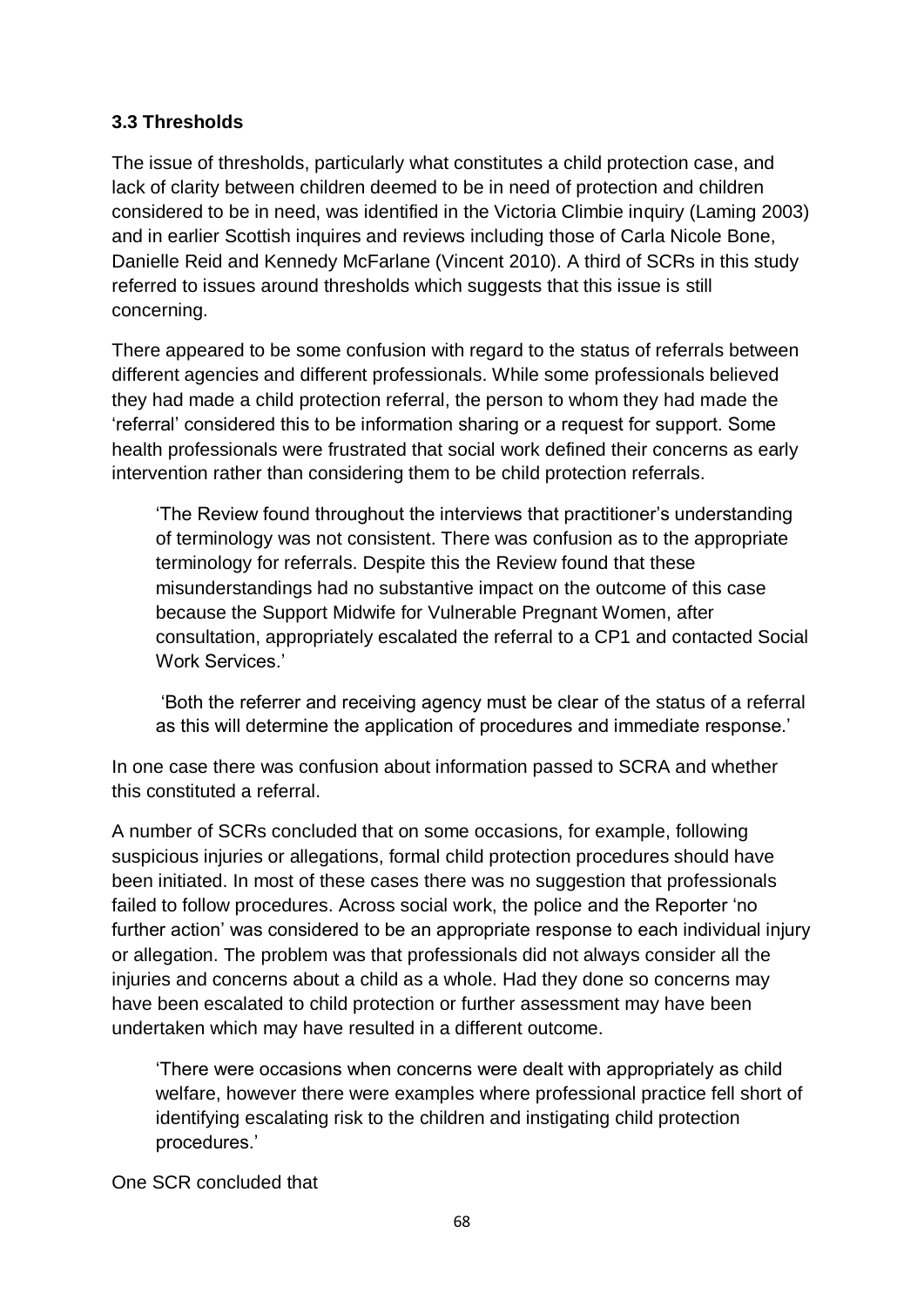'Had there been stronger early statutory intervention the review team are of the opinion that the children would have been removed and placed into care at an earlier stage.'

In some cases, particularly those involving long term neglect and/or failure to thrive, a number of agencies had been involved with the family. All the agencies involved had made huge efforts to meet the families' needs but because children were considered to be 'in need' as opposed to 'at risk' cases drifted in spite of high levels of intervention and children were sadly not protected from harm.

'Over the years concerns about the state of the home living conditions were referred to on many occasions as were the children's unkempt presentation with no significant and lasting improvements.'

'… there was a clear failure of all involved services to apply the welfare principle.'

A health visitor had raised concerns with a variety of clinicians on at least eight occasions within four months but the impact of a mother's mental health issues on her parenting was not fully considered as concerns had not yet been framed as 'child protection'. Such examples bring to mind Lord Laming's comment that child protection may not come labelled as such (Laming 2003).

One SCR concluded that there was a need to develop robust processes for cases which did not come under the banner of child protection but which raised significant concerns and were often very complex. In this case a hospital had not treated methadone ingestion as 'child protection' or even as serious. It took two days to refer on to social work and the child protection advisor had not been informed.

#### **Learning point**

Child protection concerns should always be considered and risk identified in cases that do not meet the threshold for statutory intervention

In September 2012 the Scottish Government published a risk assessment toolkit which will support professionals in identifying risk and protecting vulnerable children.

In another case, even when concerns were eventually treated as child protection, action was significantly delayed because there were differences of opinion about which agency should gather information and progress the assessment. Despite a child protection referral being made at 20 weeks gestation, nothing had been done in terms of child protection assessment by the time the child was born.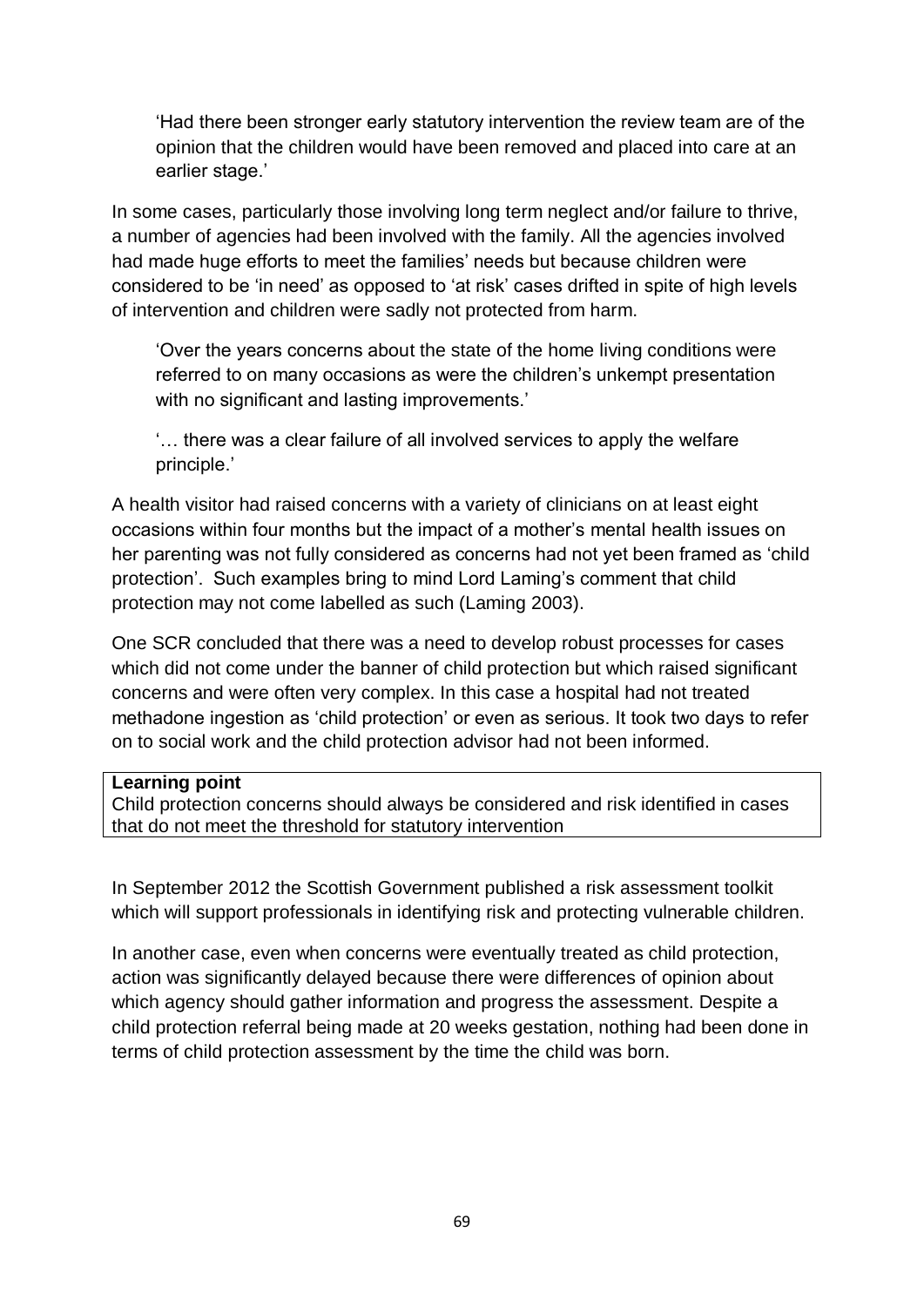# **3.4 Staffing issues**

Previous studies have found that frontline staff are not always qualified, appropriately trained, supervised or supported. The following staffing issues emerged in a small number of SCRs in this study:

- Lack of expertise or training in child protection amongst health and social care professionals
- The need for further training for professionals in health, social work, and social care, including at senior management level, in relation to substance misuse, including responsibilities in relation to GOPR , and ingestion of substances by children and young people
- The need for training in child development and attachment theory
- The need to ensure panel members are reminded of the basic principles of the hearing system and purposes of a supervision requirement; and a need for clarity among SCRA staff as to what a Reporter should do in a situation where he or she proposes to take a decision contrary to the recommendation of the local authority
- The need for additional training on issues that have arisen from SCRs
- Lack of supervision and support for staff in social work, the police and health visiting
- The need for improved single and multi-agency understanding of service demands and better workforce deployment
- The need for social workers to have the confidence to challenge medical opinion.

The Scottish Government will be publishing a National Framework for Child Protection Learning and Development later this year to support the children and families workforce and those that do not have direct contact with children. The National Health Scotland Education Scotland Core Competency Framework for the Protection of Children was published last year for NHS staff.

Some good practice was noted in relation to supervision and support. For example, one SCR reported that the health visiting team had made good use of support, supervisions and advice from the child protection adviser; another noted that the level of supervision was rigorous and appropriate in social work.

Heavy demands on social work, health visiting and midwifery in the context of low staffing levels and sickness were mentioned in a number of SCRs. For example, a social worker's line manager had been off sick for some months so there were 'insufficient opportunities for critical reflection and direction'. Initial response teams were most likely to be reported as being under pressure: one social worker who was passed a case already had 18 cases for rapid assessment and the senior supervised 15 cases. One review noted that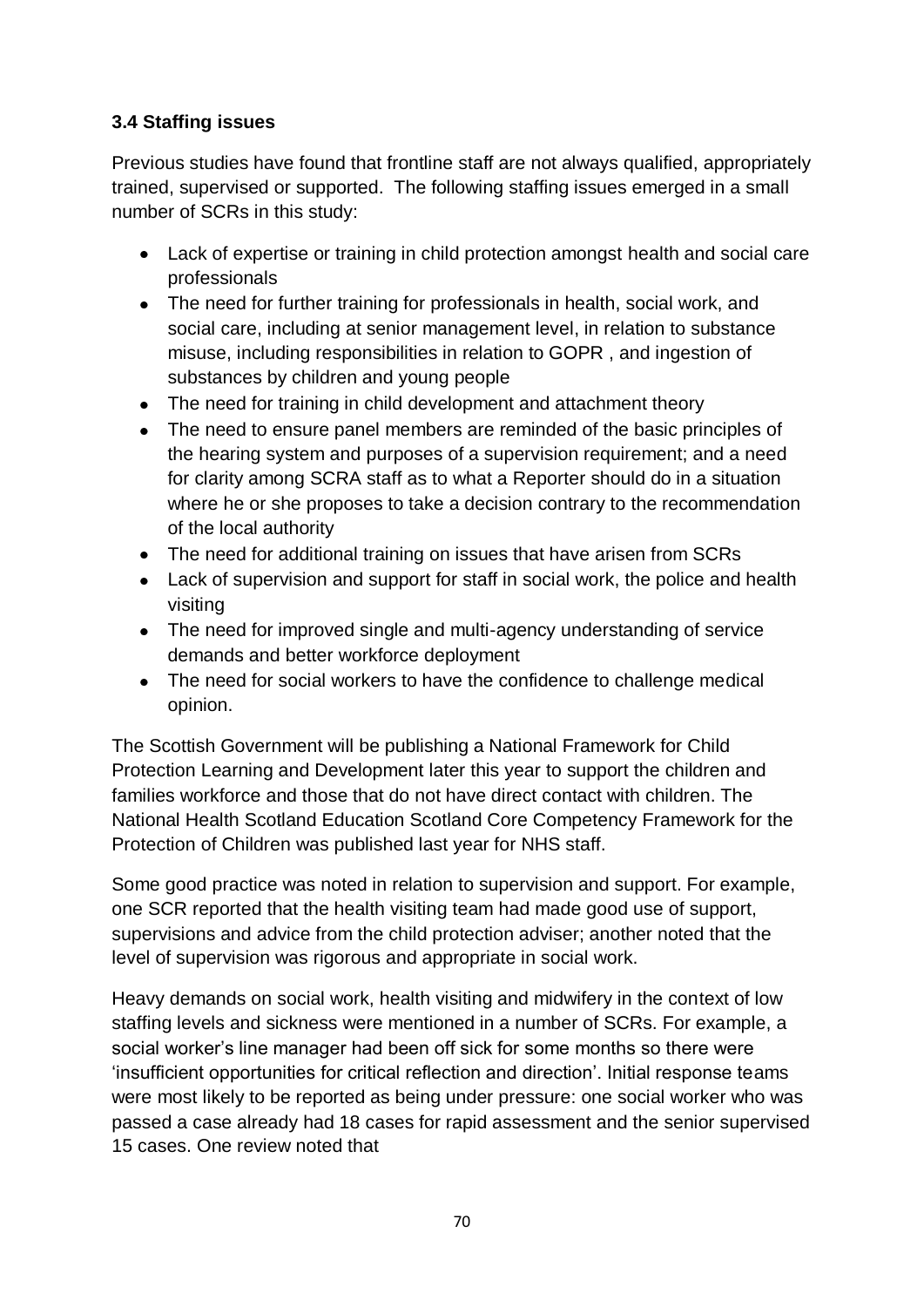'Front-line staff that are extraordinarily busy are being asked to:

- Make decisions within complex inter-agency systems about where the correct place is to refer their concerns;
- $\bullet$ Receive referrals and decide whether they are appropriate and, if not, spend time getting them picked up by the correct resource.'

Three key staff – the midwife, the health visitor and the social worker - were reported as having been sick or on leave in a week that was particularly crucial in terms of the child's welfare and protection. In another case the case manager midwife had been off sick for three months and there was no process to reallocate the case.

## **Recommendation 19: all staff and students in social work, social care, education, health and the police should receive training on issues that have arisen from this and other studies of SCRs.**

# **3.5 Assessment and decision making**

Previous studies have identified issues around assessment and decision making including assessments not being undertaken; failure to take account of all the information known to various agencies including past history; and failure to include significant males (Rose and Barnes 2008; Brandon et al 2002; 2008; Vincent 2010). Assessment was discussed in over half of the SCRs in this study and the following issues were identified:

- No comprehensive or multi-agency assessment of need/risk undertaken
- The impact of parental drug misuse not adequately explored
- The risks and needs of children not identified in relation to domestic abuse
- Little recognition of the accumulation of risk factors /reassessment not undertaken in relation to new concerns
- A reactive response to isolated incidents rather than looking more broadly at underlying issues and taking a holistic view
- No analysis of historical information and the impact this may have on parenting ability
- Failure to engage the police in assessment despite there being a history of drug misuse and offending behaviour.

# One SCR concluded that

'Decision making as to the welfare of a child rests upon what is known and shared by the agencies and by joint or multi-agency assessment or analysis, taking into account all the available information. The apparent absence of such an assessment or analysis appears to have been an important factor which impacted on the decision to discharge Baby C before the date previously set … Had those responsible for Baby C's discharge from hospital more fully taken into account her mental health history, her alleged suicide attempts, her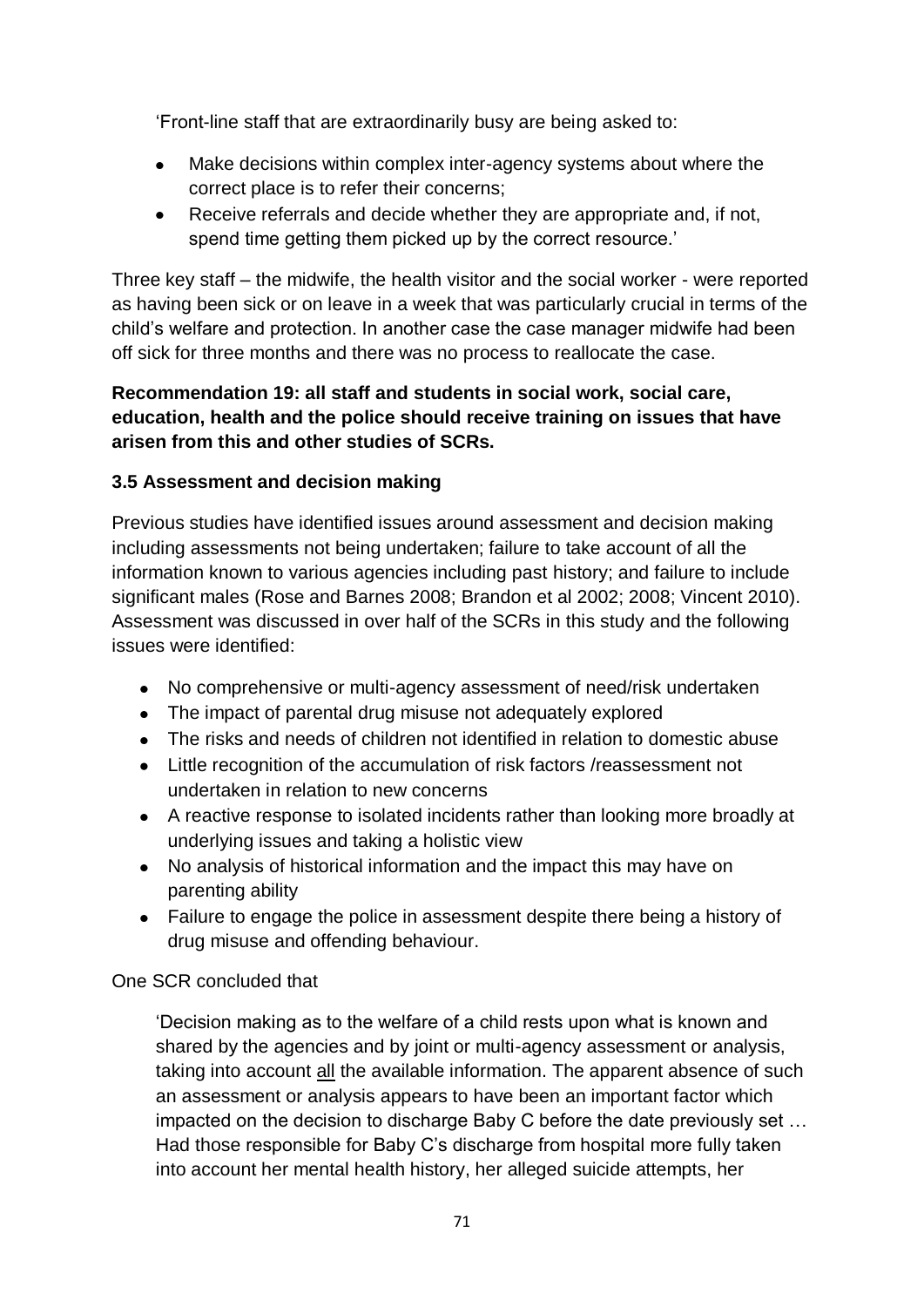repeated occasional negative presentations as to becoming a mother and the concerns recognised during her time in hospital after the birth, it is possible that he would not have been discharged without a full post-birth case conference. While this would not necessarily have prevented his death it is reasonable to infer that had he been in hospital on the day of his death he would have been under observation and medical intervention would have been available.'

A number of SCRs identified issues in relation to risk assessment in families with chaotic drug use. One SCR acknowledged that this was difficult but concluded that

'in reviewing the chronology, the Review Group had questions regarding the repeated patterns of non-engagement, poor levels of childcare and protection, criminal activity on the part of one of the adults and the lack of any measurable or maintained change in parental behaviour over time.'

In one SCR relating to parental substance misuse there was little acknowledgement of the emotional and psychological impact of the mother's drug use on the children and addictions staff did not carry out a comprehensive addiction assessment that would have provided information about her drug dependency and the impact this may have had on her ability to provide care and protection for her children. Addiction issues were not addressed within the overall care plan, there was no consideration of undertaking a joint assessment with addictions staff and there was no joint prebirth addiction/risk assessment.

In another case where there had been no assessment of the mother's capacity to parent her children in the context of substance misuse, staff were quoted as saying 'we had suspicions but no proof'; 'there was no corroboration'; 'there were no convictions'; 'it was hearsay'.

In one case a number of professionals were involved with each parent but the parents were not seen as a couple in relation to support for their drug use

'Too many drugs agencies were involved focusing on the separate needs of the parents rather than on how the drugs use of one may have impacted on the other…Co-ordination of the role of different drugs workers was required in order to view the family's needs holistically.'

In a case involving a teenager who committed suicide there had been little consideration of the reasons for his behaviour. Professionals had sought to manage his anger without exploring why he was angry.

'It is felt that a comprehensive assessment would have informed intervention and may have assisted in the response to the escalating need on the night [the young person] committed suicide … such an assessment would have enabled a full analysis of the information held across agencies where cognisance of the impact of domestic abuse could have been considered.'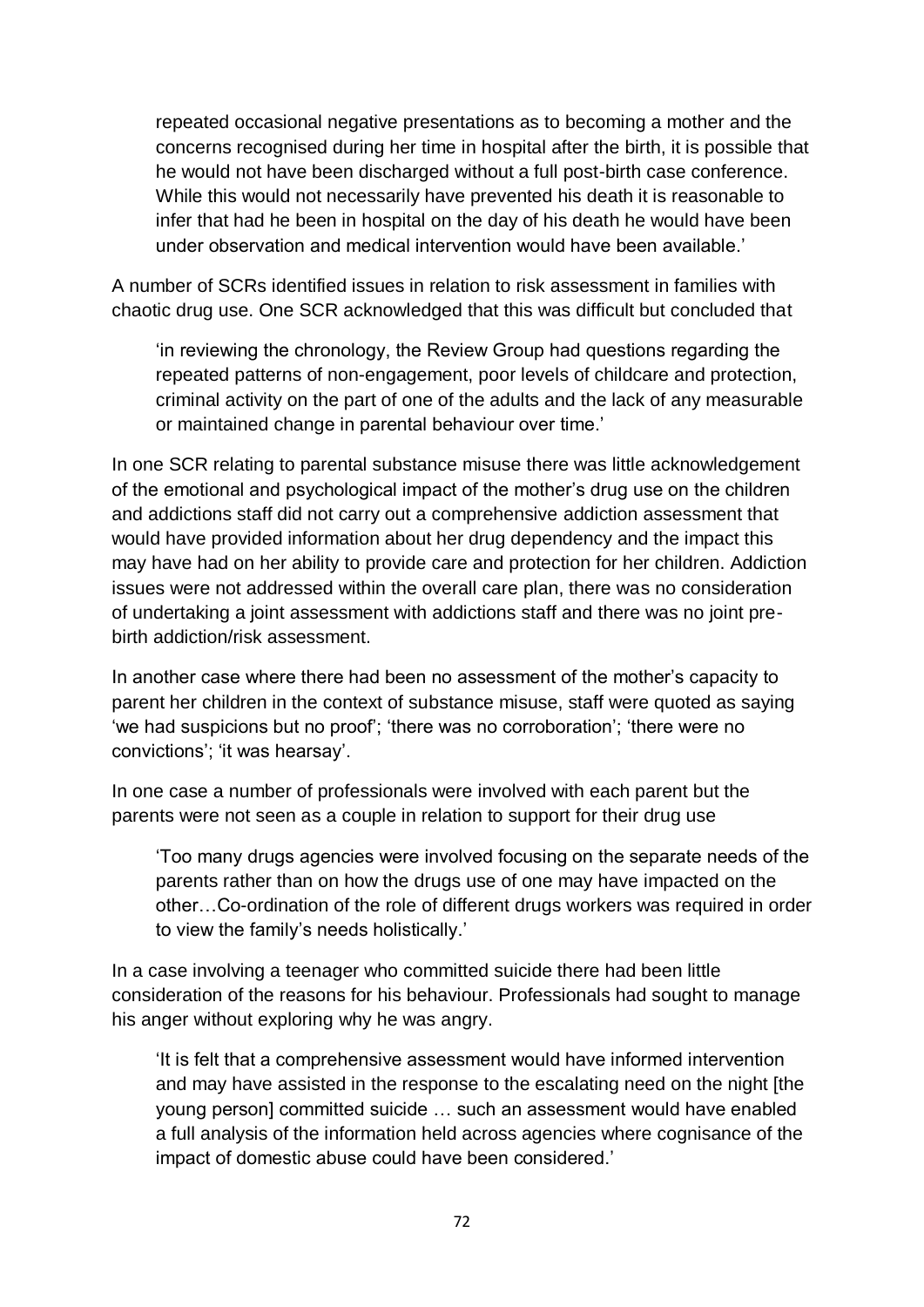### **Practice examples**

Some good practice was identified in relation to assessment of risk and need and decision making and planning:

- forensic CAMHS carried out a full and through risk assessment;
- clear identification of risk, concern and need in an initial child protection report;
- assessment and re-assessment informed healthcare planning;
- $\bullet$ a decision was made to have a child protection conference once the package of support was considered not to be working and to accommodate the young person for a period of assessment;
- rigorous monitoring of feeding and weight concerns;
- a multi-agency case management approach was adopted at an early stage
- vulnerable young persons' meetings enabled ongoing risk factors to be evaluated, intervention strategies to be reviewed and respective roles of individuals to be reaffirmed.

### **3.6 Communication**

A considerable amount of good practice was identified in relation to multi-agency communication and information sharing in the 56 SCRs:

- Between criminal justice social work and children and families
- Within and between health services, including between primary care and hospitals
- Between housing and social work
- Between children and families and addictions (social work informed when mothers failed to attend addictions appointments; joint visits conducted)
- Between CAMHS and residential units.

Individual members of staff were frequently praised. For example,

'The midwife who was co-coordinating care in the labour ward showed exemplary practice in progressing the management of this case and support to the mother.'

This midwife was off work for three months but was noted to have responded immediately on her return to alert social work and other health professionals to the fact that the child's father was back living in the family home.

Other reports highlighted good practice by several members of staff across different agencies:

'Professionals across agencies worked well together, and there was a strong emphasis on supporting the couple to care and protect their children in the context of their continuing substance misuse and personal difficulties, which impacted on their parenting of both children. This was achieved through working closely with the extended family. The findings highlight strengths in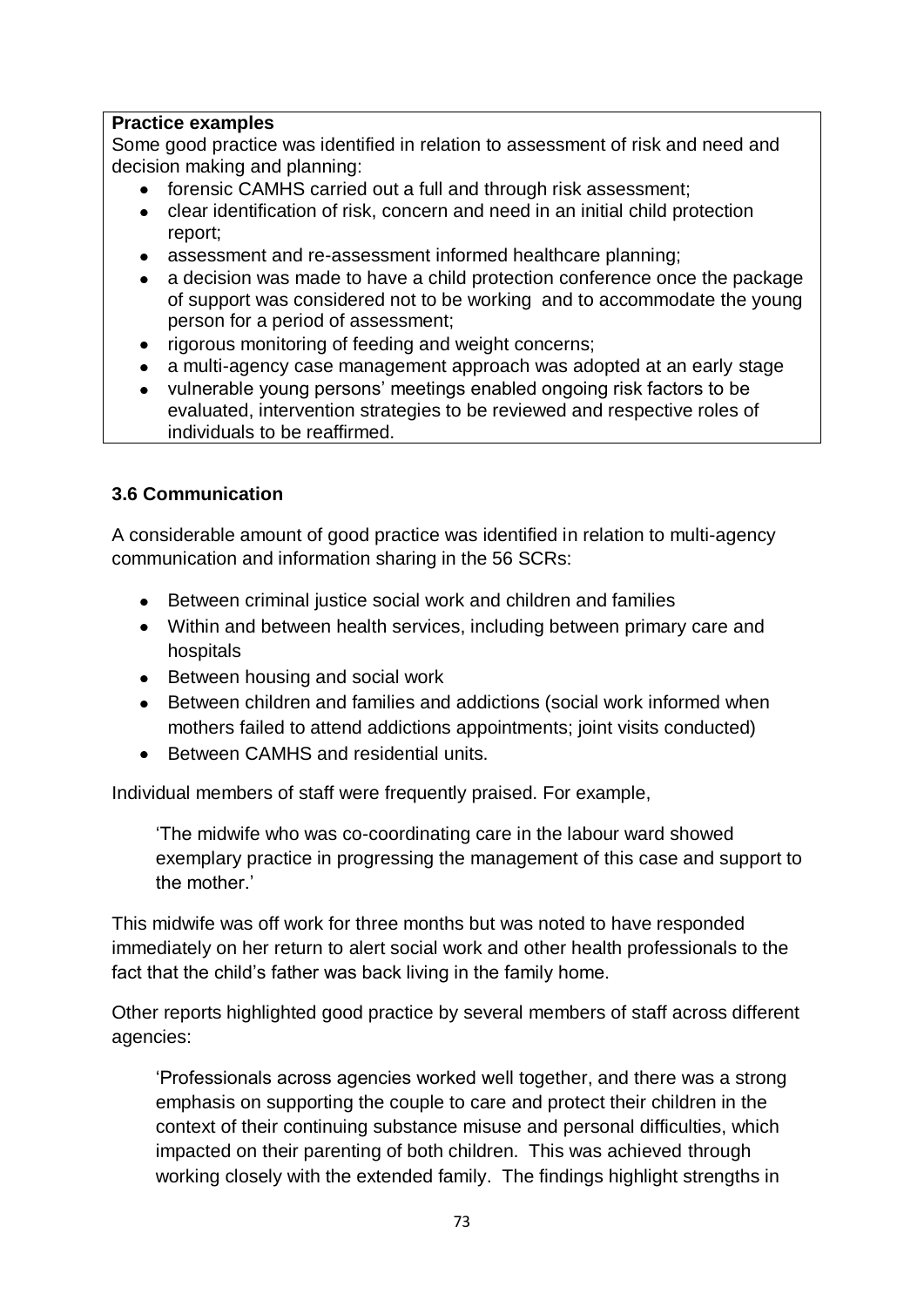practice, particularly in respect of communication, information sharing and responsiveness.'

The level of good practice identified suggests that the lessons of previous inquiries and reviews in relation to information sharing have been learned and this is now being reflected in improved practice. It is interesting that in comparison with earlier Scottish inquiries and reviews (Vincent 2010) this study did not find any significant issues with regard to information not being shared because of concerns around confidentiality.

On the whole the SCRs revealed a significant amount of information sharing and very good communication across and between agencies. There were, however, some concerns regarding communication within and across agencies. Previous studies have identified weaknesses in communication and information sharing within health (Owers et al 1999; Ofsted 2008) and this study similarly identified a number of issues within health, for example, between forensic CAMHS and GPs; between hospitals and primary care; and between hospitals:

'Systems inhibited the free flow of information particularly between hospitals. This resulted in assessments and subsequent action being taken without those making the decisions being appraised of the full facts, for example the family's social history and the father's medical history.'

In one case discharge information was not communicated to the health visitor. In another the

'Health visitor did not contact Hospital to advise them of ongoing concerns regarding the arm injury and the parent's reluctance to seek immediate medical attention for this.'

The need for better information sharing across GP practices was also identified. When a patient was struck off for selling prescribed drugs new practices she registered with were not formally informed of the reason why she was struck off, allowing her to start doing the same thing again.

Inadequate sharing of information was a recurrent theme with significant decisions not always communicated to all the practitioners involved in a case or important information not being accessed or shared across agencies. In particular the SCRs identified a need for:

- better information sharing on domestic abuse between justice and child care services
- better communication between children and families and addictions staff
- better communication of Reporters' decisions (reasons to parents should set out clear expectations and explain that there will be a re-referral in the event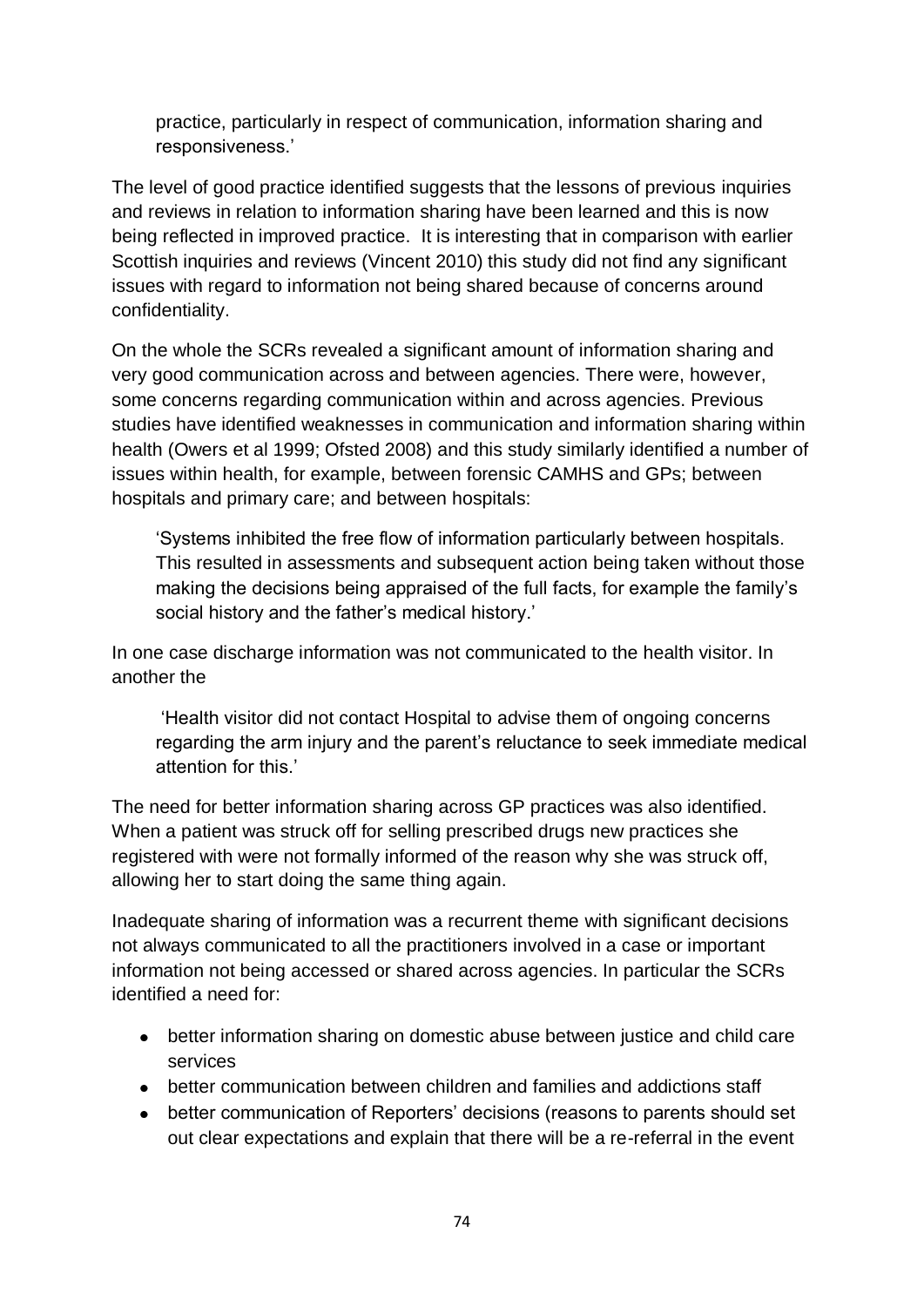of lack of cooperation ; and full reasons for decisions should be communicated to social work and schools)

more multi-agency meetings to share information.

# One SCR commented that

'… in the period leading up to the incident the chronology, from mid 2006 onwards, details a level and intensity of professional involvement which should have triggered increased concern and formal inter-agency communication.'

There were numerous examples of professionals with important information to share being missing from meetings:

- the police, the GP and criminal justice were missing from an initial case conference;
- education and the police were not invited to the post-birth case conference;
- criminal justice staff were not part of the care plan and important information they held was not shared;
- information from a drug treatment service was passed on through social work rather than by someone attending from this agency so information 'became diluted in the translation to attendees'
- information subsequently gleaned from criminal justice social work was not communicated to other agencies prior to the child's death.

Cross border communication was also identified as a challenge when parents moved from a different local authority or a different country.

# **3.7 Roles and responsibilities**

Some SCRs highlighted confusion over roles and responsibilities. A lack of recognition of joint responsibility and shared ownership of work with complex families and over-reliance on social work were common themes. Adult services appeared to be most guilty of this. For example, in one SCR addiction workers were noted to refer to child protection case conferences as a 'social work meeting'*.* Other areas of confusion or uncertainty included:

- the respective responsibilities of hospital and locality based social workers, particularly when the hospital was not in the same local authority as the social work department
- responsibilities for pre-birth planning and supervision of processes and practitioners in relation to vulnerable families
- lack of understanding of the role and purpose of some meetings including the Multi Agency Risk Assessment Conference (MARAC) and joint Special Needs in Pregnancy (SNIPs)/social work meetings at hospitals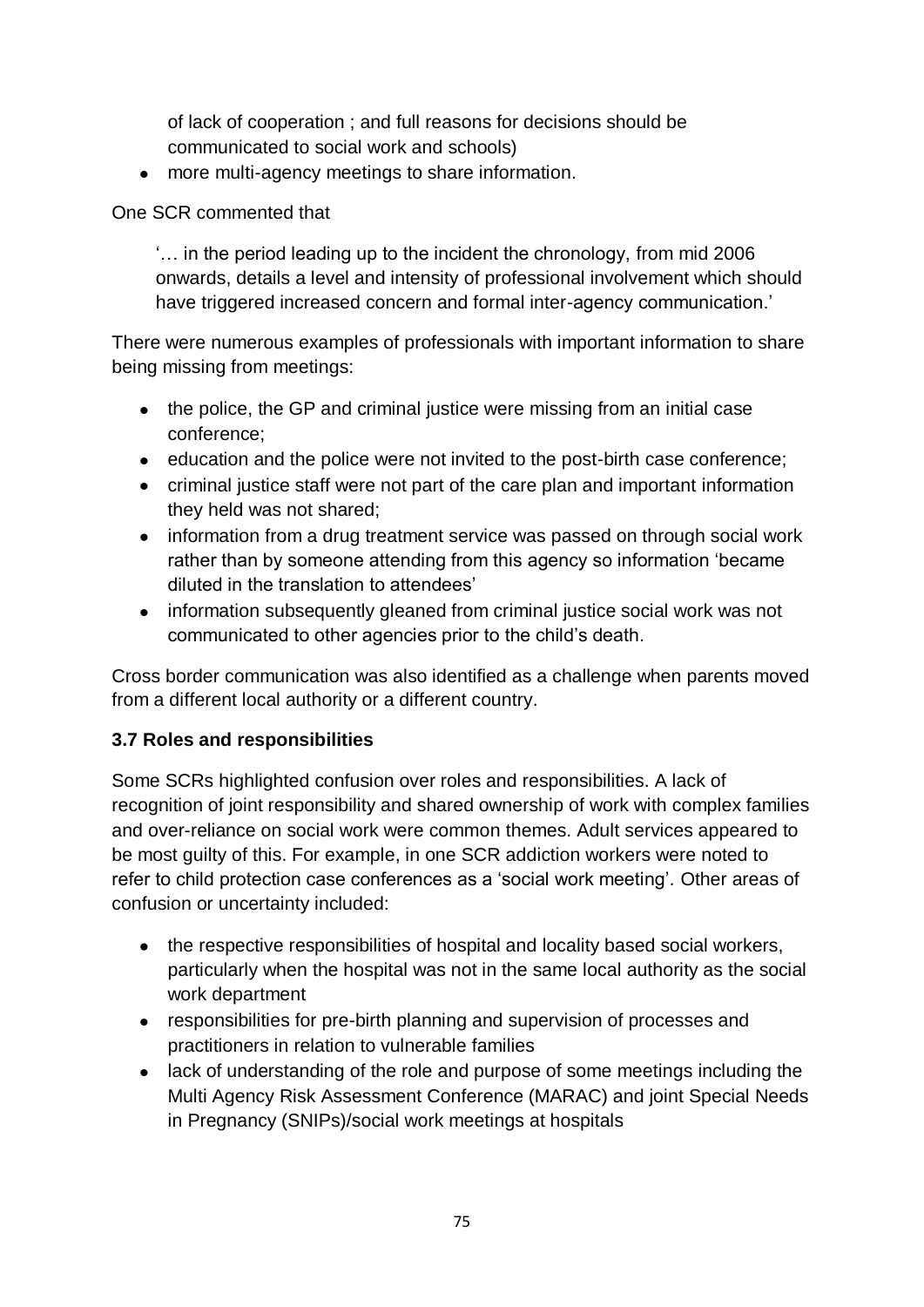- no clear understanding who was 'in charge' of a case (the role of key worker was not always understood by professionals or families leading to confusion as to who was co-ordinating care for the family)
- the role of the Reporter and what is meant by making a referral
- cases when young people move and have a throughcare worker in the new area but children and families workers in the old area retain responsibility for supervision
- the role of educational psychology in the care planning process
- the responsibilities of housing staff in relation to the GOPR protocol
- inadequate understanding of the roles and responsibilities of others amongst health visitors including uncertainty about who was doing case management and who was undertaking a risk assessment.

### One SCR noted that

'Ultimately it is not legislation or procedures which protect vulnerable children but professional competence and commitment, and there were a number of occasions in the history of this case where these qualities were not at the standard they should have been. Redrafting procedures cannot address this but it can be re-emphasised to staff in training, and in management and clinical supervision, that it is everyone's responsibility to look after vulnerable children and that it is absolutely critical that each individual professional takes responsibility for her or his role in ensuring that such children receive the attention and caring commitment they need and deserve.'

### **3.8 Procedures**

Only a very small number of SCRs identified that procedures were not followed, indicating that children are not being harmed because professionals do not follow procedures. The following procedural issues were noted:

- police referrals to SCRA not submitted in the required timeframes
- child protection procedures around pre-birth assessment not followed properly
- discharge processes not followed correctly
- Vulnerable Young Person Procedures not used despite the young person self harming and frequently absconding
- GOPR not followed.

In cases where protocols or procedures had not been followed this was sometimes because the procedures themselves were confusing or inadequate. For example, interagency guidance appeared not to have been followed in health

'… due to systems within health at that time where a number of protocols and guidance existed for health professionals to follow. There were not clear pathways and protocols in place for appropriate and timely referral of possible physical abuse cases for specialist investigation and paediatric forensic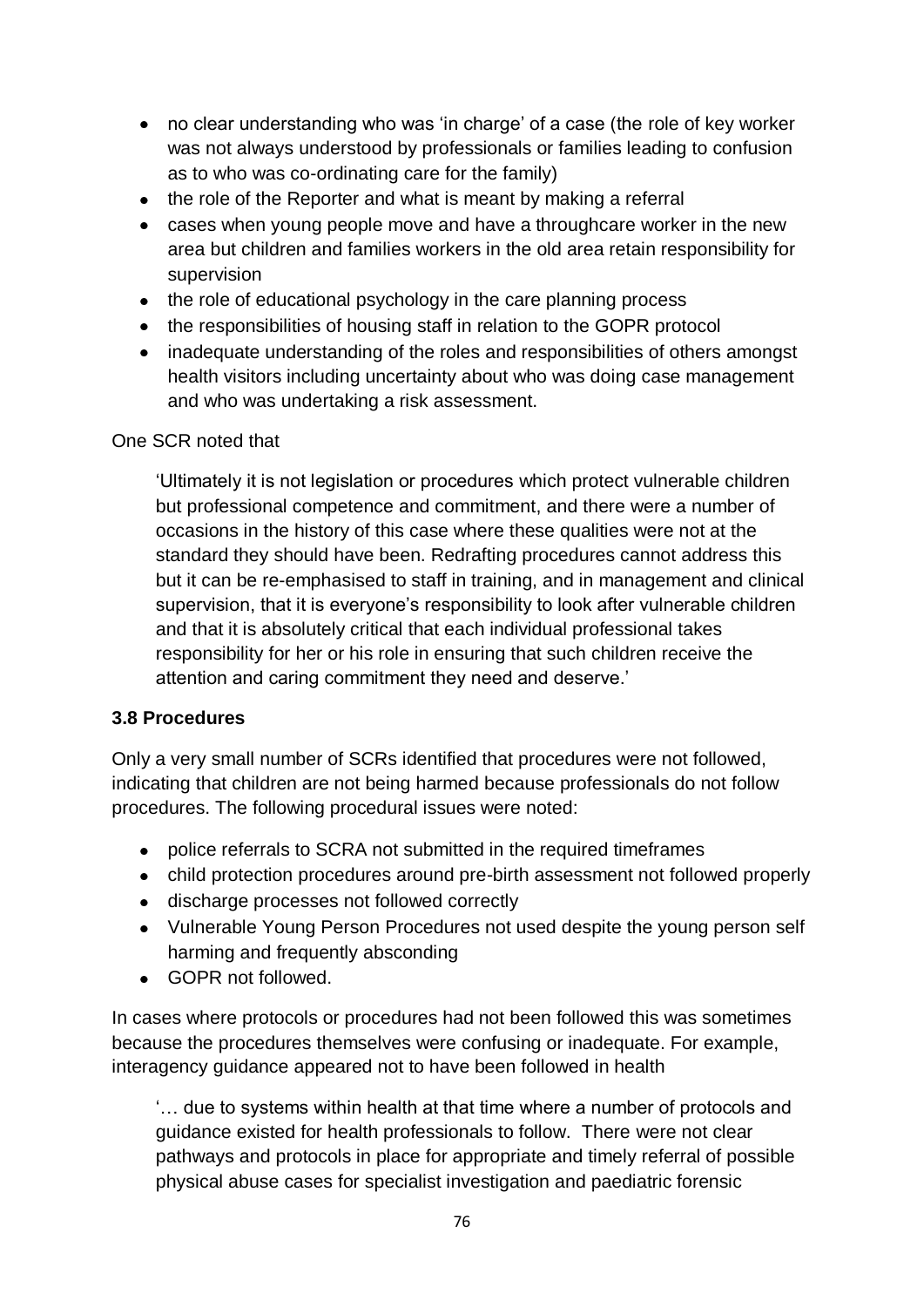examination. In addition there were relationship difficulties between the specialist services in the General and X hospitals which were impacting on patient care.'

Another SCR concluded that there was a need to review child protection procedures in health because current procedures did not ensure active consideration of whether injuries may have been caused non-accidentally and precluded cumulative consideration of past injuries. The review team suggested that it should be mandatory to implement child protection procedures in cases where there was an allegation that an injury was non-accidental.

One SCR highlighted concerns in relation to school policies and procedures: the school's bullying policy was not as robust or as explicit as it could be and it was unclear how well embedded it was; the review team was also concerned about the schools' monitoring of punishment levels.

# **3.9 Recording**

Inadequate record keeping has been a theme of previous studies (Brandon et al 2002; 2008; Ofsted 2008; Vincent 2010). Some of the SCRs in this study concluded that record keeping practices were generally of a high standard. For example, one stated that the comprehensive nature of health files helped cross-referencing between files and evidenced a high standard of information sharing, which was crucial to effective management and planning. Another noted that records confirmed that there had been significant communication between relevant practitioners regarding the mother's mental health and well-being. Some SCRs noted that there had been some very good documentation and recording practice but this had not always been fully utilised to inform the planning process.

Some SCRs did identify the quality of records as problematic. The following issues were highlighted:

- Records being too descriptive and not sufficiently analytical (for example, records that related to home visits were not sufficiently detailed and did not reflect specific concerns and key actions unique to the case)
- Inaccuracies and inconsistency in dates (particularly in education files)
- Subsequent information being collected but not added to files
- Evidence of multi-agency planning not being clearly recorded
- Reasons for decisions not being recorded.

In addition the complexities of families' circumstances and their history were not always addressed in detail in the records available to review teams

'… records do not reflect their detailed analysis and reasoning. They do not provide a systematic, comprehensive account of what are considered to be the particular risks as well as the specific protective factors.'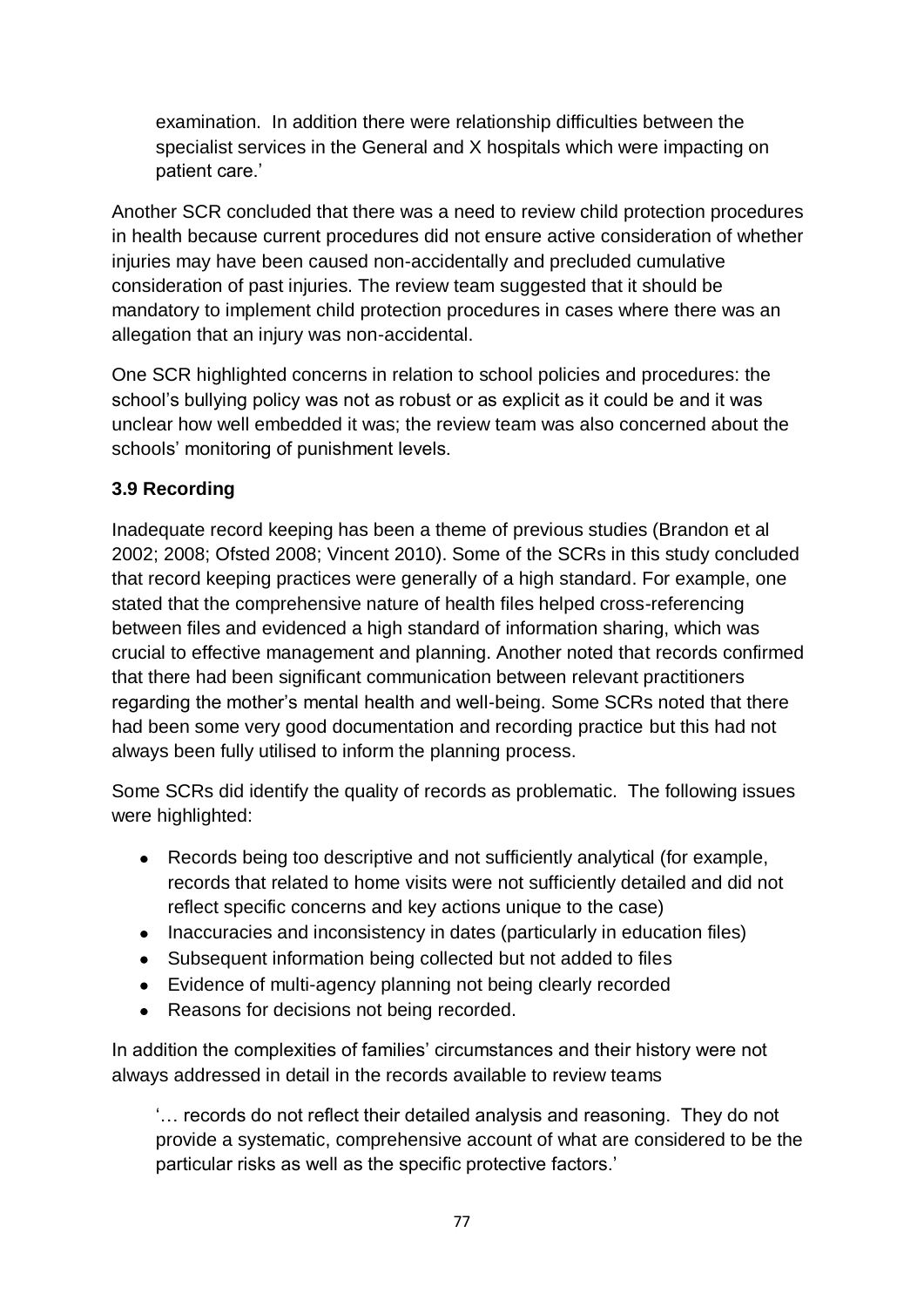Comments in one SCR demonstrated the fact that good record keeping may not be more time consuming. Good records are not necessarily longer, rather they are simpler and more integrated:

'Records in both authorities were extensive and cumbersome, not well geared to a chronological, straightforward account of a child's and family's experience over time and of their current situation. There was a large number of files, inches thick, with a variety of different forms for different situations or legal requirements.'

Interviews with staff sometimes revealed that concerns had been discussed at length by a range of agencies but these discussions did not feature in written reports. This provides further corroboration of the finding in Chapter 2 that staff may need to be interviewed for the purposes of a SCR if records are inadequate to ensure reviewers have a full understanding of the circumstances of the case. Some reviewers noted that they were unable to access older records at all, including records from health visitors and schools.

One SCR centred around complaints a young person had made in residential care. While all his complaints had been logged the reviewers found no evidence of the response to these complaints being recorded. The young person had requested access to his records and the review concluded that his request had been handled badly. He had seen a lot of information in files that should have been removed and this had had a detrimental effect on his emotional health.

### **3.10 Chapter summary**

While this study identified some excellent practice, in common with previous studies, it also identified that intervention is not always as child centred as it might be. All agencies, including adult services, must maintain a focus on the potential risks to the child as a consequence of their parent's lifestyle. A reflective, questioning practice culture should be adopted in which practitioners feel confident to challenge parents as well as each other. Managers must listen to frontline staff, acknowledge the difficulties they face in working with troubled families and provide appropriate supervision, training and support.

Despite considerable efforts in recent years, through the implementation of GIRFEC and the child protection guidance and other national policies, to ensure that children and families get the help they need when they need it, the findings of this study suggest that thresholds have not necessarily been broken down and remain a concern. All professionals in child and adult services must heed Lord Laming's comment that child protection does not come labelled as such. There should be no distinction between those children who are considered to be at risk of harm and those that are not. All children may be at risk at any time and decision making for all children, including those outside the child protection system, must always be based on an assessment of cumulative risk and harm as well as need. A significant amount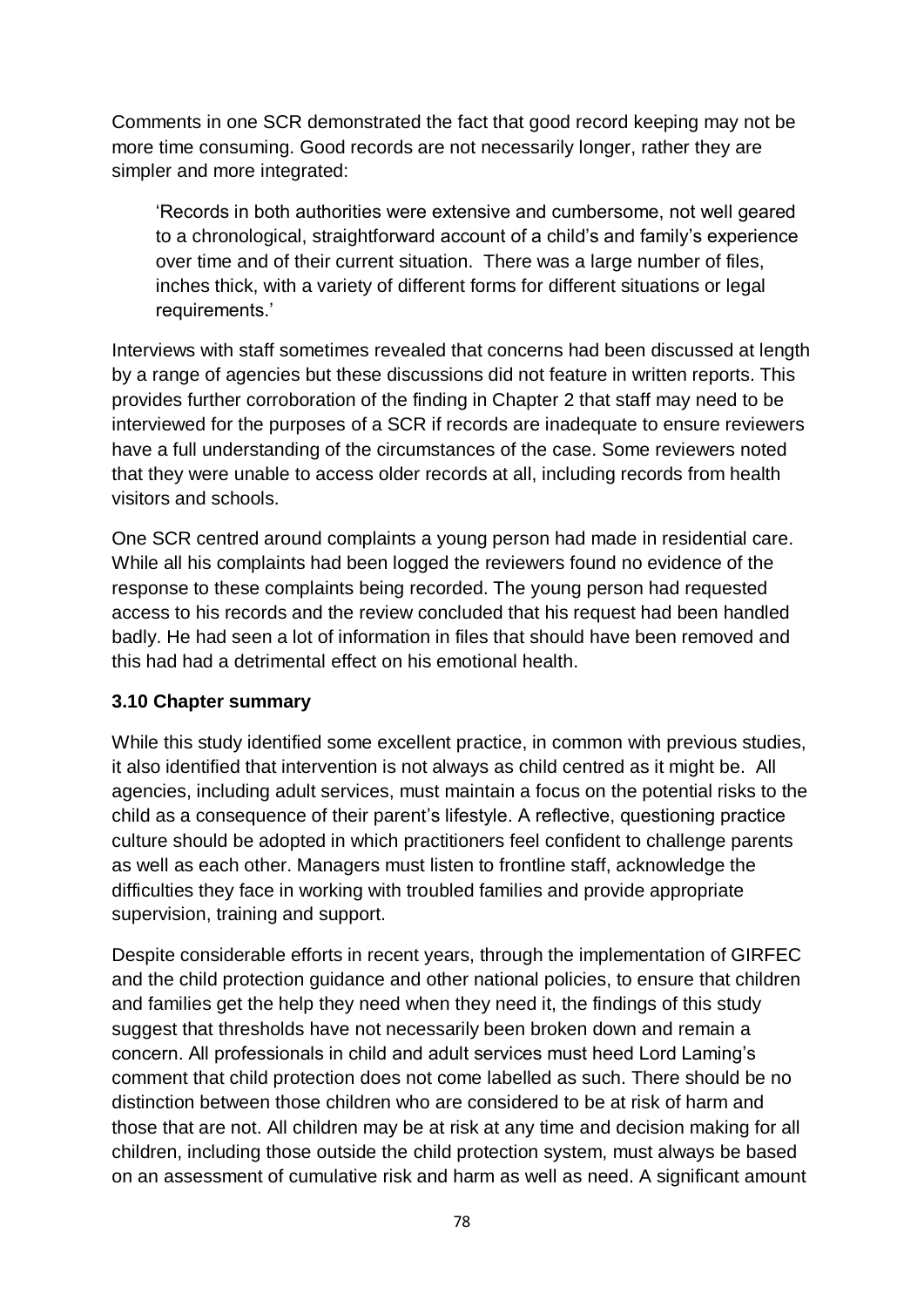of progress has been made in recent years to ensure that all agencies acknowledge they have a responsibility for child protection and this is evidenced in the numerous examples of good safeguarding practice in universal and adult services identified in these SCRs. However, the reports demonstrated that there was some confusion in relation to responsibilities in individual cases and there needs to be a shared understanding of roles across agencies.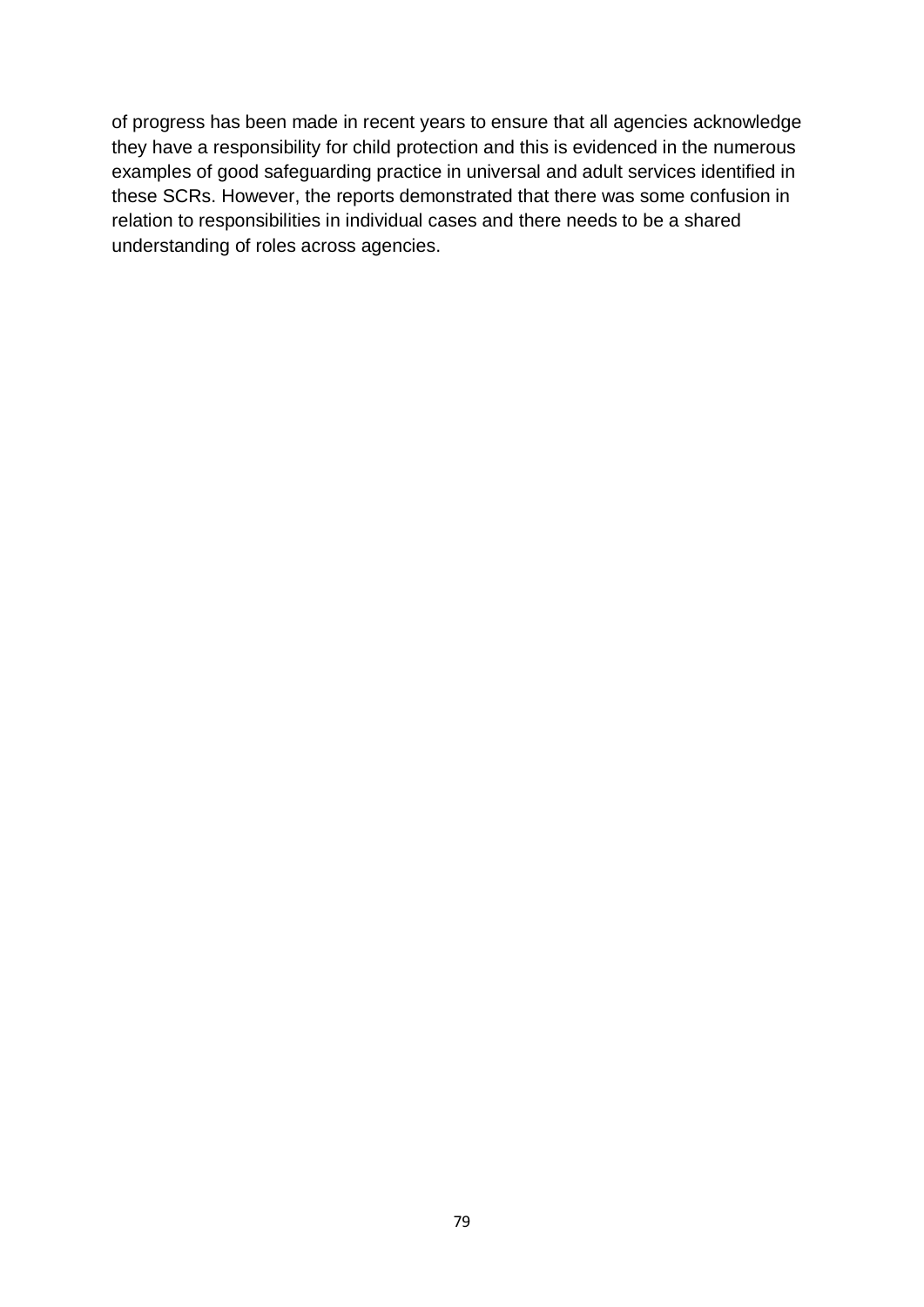# **Chapter 4 Understanding Risk**

# **4.1 Introduction**

This final chapter attempts to provide an understanding of risk by considering the various child, family and agency factors involved in SCRs. It considers the ways in which various risks interact in individual cases to result in the death of or harm to a child. The overall pattern of risks will be unique in each individual case, but some risk factors may assume more prominence at different stages in a child's development. For example, previous chapters demonstrated that younger children are more likely to be at risk of physical injury by a parent or caregiver whereas teenagers may be most at risk from their own risk taking behaviour. Previous chapters attempted to identify common themes by looking across cases but this chapter takes a different approach. It looks in depth at a small number of individual case studies which represent the various stages of child development with a view to trying to understand how the various risk factors interacted to lead to the incident that resulted in the SCR. It also attempts to identify points at which more might have been done to protect the children.

#### **Learning point**

It may be useful for professionals to consider some of their existing cases in this way in order to identify the level of current risks to the child and to assess whether the support the child and family are currently receiving is appropriate in terms of managing these identified risks

# **4.2 The interaction of child, family and agency risks**

In more than a quarter (15) of the SCRs we analysed, children were living in families affected by parental substance abuse, parental mental health and domestic abuse; two of these three risk factors were present in well over half of cases; and more than three quarters of children lived in an environment where one or more of these factors was present. While the coexistence of these risk factors cannot predict serious abuse or death,

'The combination of these three problems can produce a toxic caregiving environment for the child.' (Brandon et al 2009)

Children living in households affected by these factors are, therefore, likely to be at increased risk of harm. One SCR report noted the need for staff in all agencies who work with children and families to be aware of the strong correlation between substance misuse, domestic abuse and mental health.

In more than a fifth of cases (12), children lived in families where at least one parent had criminal convictions in addition to being affected by parental substance abuse, parental mental health and domestic abuse. In addition, many of these families had also moved frequently and/or lived in poor standard housing, and the parents had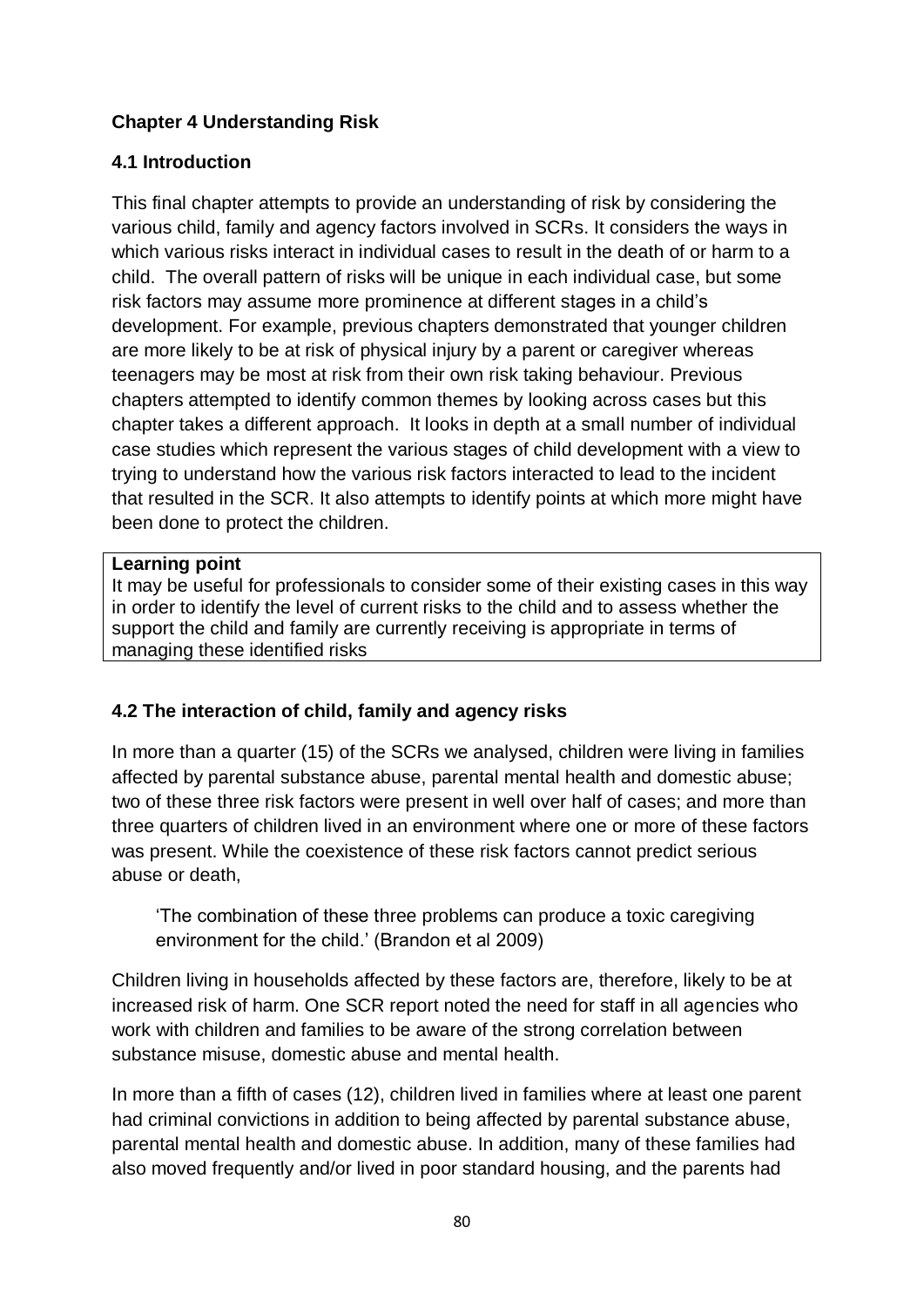often had troubled childhoods themselves. The way in which individual risk factors interact is very complex but by considering the interaction of child, family and agency factors we can understand why some of the incidents might have happened. Some SCRs included very useful analysis of the interaction of the various risk factors. For example, in one SCR the underpinning theme throughout was the parents' use of alcohol and domestic abuse but the report also built on the mother's early experiences, a childhood characterised by physical, emotional and sexual abuse, and the impact this was likely to have had on her own ability to parent. Against the backcloth of child, family and environmental risk we can then consider the role that the various agencies involved in the case played. In this case the agency response had been primarily incident driven with little attention to the wider perspective and the accumulation of incidents that would have been evident if a full chronology had been prepared. It is important that professionals do not just identify all the various risks but also think about how they interact. This case demonstrated that professionals sometimes prioritise one risk over another. In this particular case, as in a number of other SCRs, domestic violence was not given the same status as substance misuse. There is a reference to professionals

'… seeing domestic violence as a consequence of alcohol intake and mutualising it.'

Professionals had undertaken some excellent practice around parental substance which was evidenced in the SCRs but children were not always protected to the extent they might have been because all of the risks presented by the parents' lifestyle were either not identified or not considered holistically.

### **4.3 Engagement and cooperation**

Parental non engagement is known to be a risk factor for abuse and neglect (Vincent 2010). Chapter 2 demonstrated that many of the children and families whose circumstances were the subject of SCRs were known to and received support from a range of different services. There were, however, issues around families engagement or cooperation which should be considered in the overall assessment of risk factors:

- parents frequently failed to attend appointments for themselves or their children;
- children had poor school or nursery attendance;
- professionals were often unable to contact families or were refused access to the home or to the child.

Engagement was a theme of almost half of the 56 SCRs and this is likely to be an under estimate as a number of reports had very little contextual information about families. In one of the SCRs a foster carer was reported to be a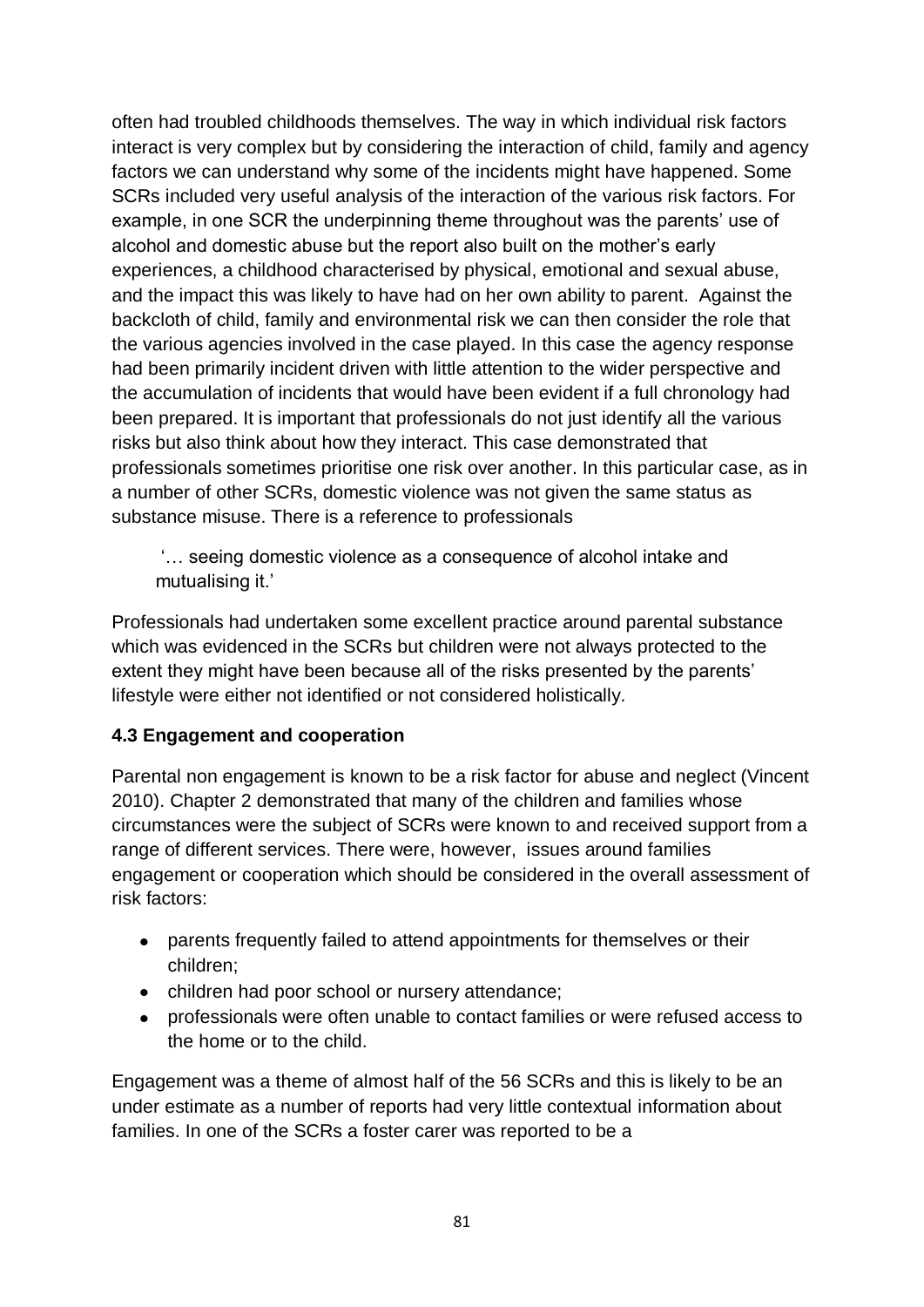'… very independent lady who found it difficult to accept guidance and assistance.'

She refused all professional support and kept professionals at a distance.

'They did not have the skills to manage these four damaged children. The level of stress on occasions within this family I believe was very high, and sadly [the foster mother] found it difficult to accept support and lacked the insight into the needs of distressed children.'

The review concluded that the foster mother's attitude to professional support may have given the children the message that professionals cannot make things better even when they are aware of difficulties.

'This could have impacted on the children's ability to disclose the sexual abuse by [foster parents' son].'

In some cases non engagement was linked to social isolation. Agencies had an extraordinarily high level of failed contacts with one mother who was particularly socially isolated: there were 19 failed attempts to see the child. The SCR stated that there should have been more rigorous follow up the last time the child was seen at home when the drugs worker had passed on concerns to the health visitor in relation to the listlessness of the child and the poor state of the house. The child was murdered by her mother after not being seen by any agency for a considerable period of time.

One review focused specifically on the history of engagement with a family over the years. It recorded a huge volume of poor school attendance; failure to attend appointments; and failure to achieve contact:

- Professionals were unable to achieve contact on 17 out of 32 visits made in the year after the twins' birth;
- Health visitors made nine unsuccessful attempts to contact the family;
- The parents' failed to attend four Children's Hearings dates in one year.

### **Learning point**

Services should have missed appointment protocols in place and professionals should periodically collate the number of missed appointments to enable risks to be highlighted

Patterns of engagement may be complex. Rather than not engaging at all, most families have periods when they do engage and periods when they do not. For example, one SCR report stated that it is

'… not correct to say that Mother did not engage with services. Mother's history is one of ad hoc engagement. Not one of non engagement. During her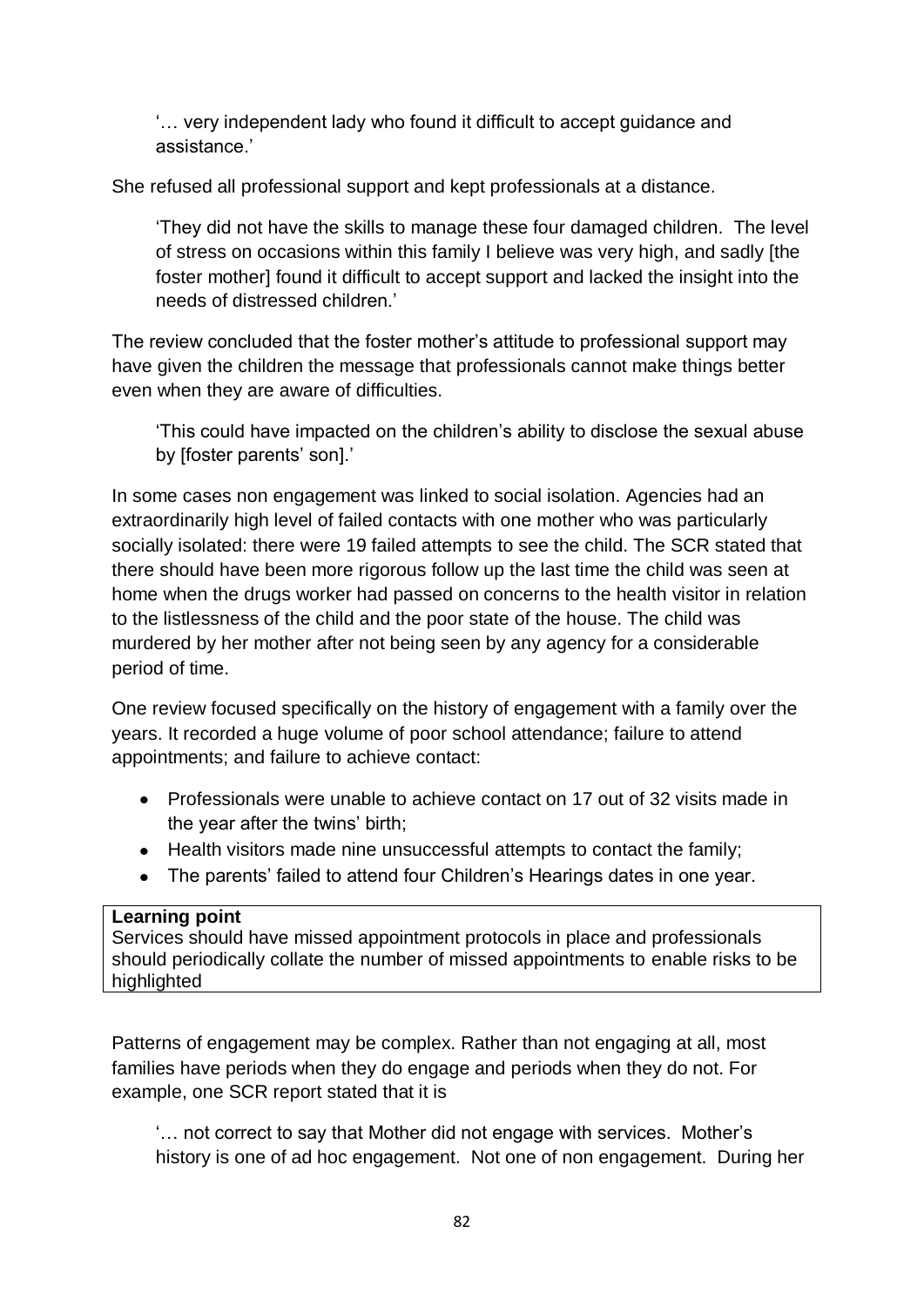short pregnancy she actually had 19 contacts with professionals in person or on the phone.'

Changes in patterns of engagement may be particularly illuminating. For example, mothers who have previously engaged with services may begin to refuse access to professionals if they have a new violent partner. Patterns of school attendance may also be key. Some children were noted to have previously good school attendance but then started to disengage and this may be a significant predictor of increased levels of risk. In cases where children are known only to universal services and there is no monitoring of risk by statutory agencies, poor engagement or non-attendance for immunisations or other health checks, or poor school attendance or lateness may be particularly significant. The implications of patterns of non-engagement or cooperation were often not considered: in one case addictions staff did not follow up on missed appointments; in another no-one considered that the child protection plan was not working due to non-cooperation and might need to be reviewed.

#### **Learning point**

Patterns of cooperation and school attendance should be monitored and any changes should be explored as they may be indicative of increased levels of risk

While non-cooperation is a risk factor the findings of this study also suggest that cooperation should not automatically be viewed as a protective factor. The tendency to accept what parents say at face value, which was described in the previous chapter, can lead professionals to mistakenly identify cooperation as a strength. For example in one case there were

'… numerous references to the fact that the couple were cooperating with professionals and therefore no need to proceed through the child protection route.'

As Brandon et al (2009) have pointed out, what appears to be cooperation may in fact be disguised compliance. Parental cooperation should, therefore, be balanced against other risk factors and should not be the overriding factor when making decisions about how best to protect children:

'… the decision to proceed to a child protection Case Conference should not be based on whether or not the couple are cooperating and should be based on an identified risk of significant harm to the unborn child.'

Staff were sometimes praised for attempting to engage with families in situations of outright hostility. For example, one SCR stated that there was

'… evidence of staff engaging with this family however at times they found this difficult due to mother's behaviour and perceived aggression and reluctance to engage with services. '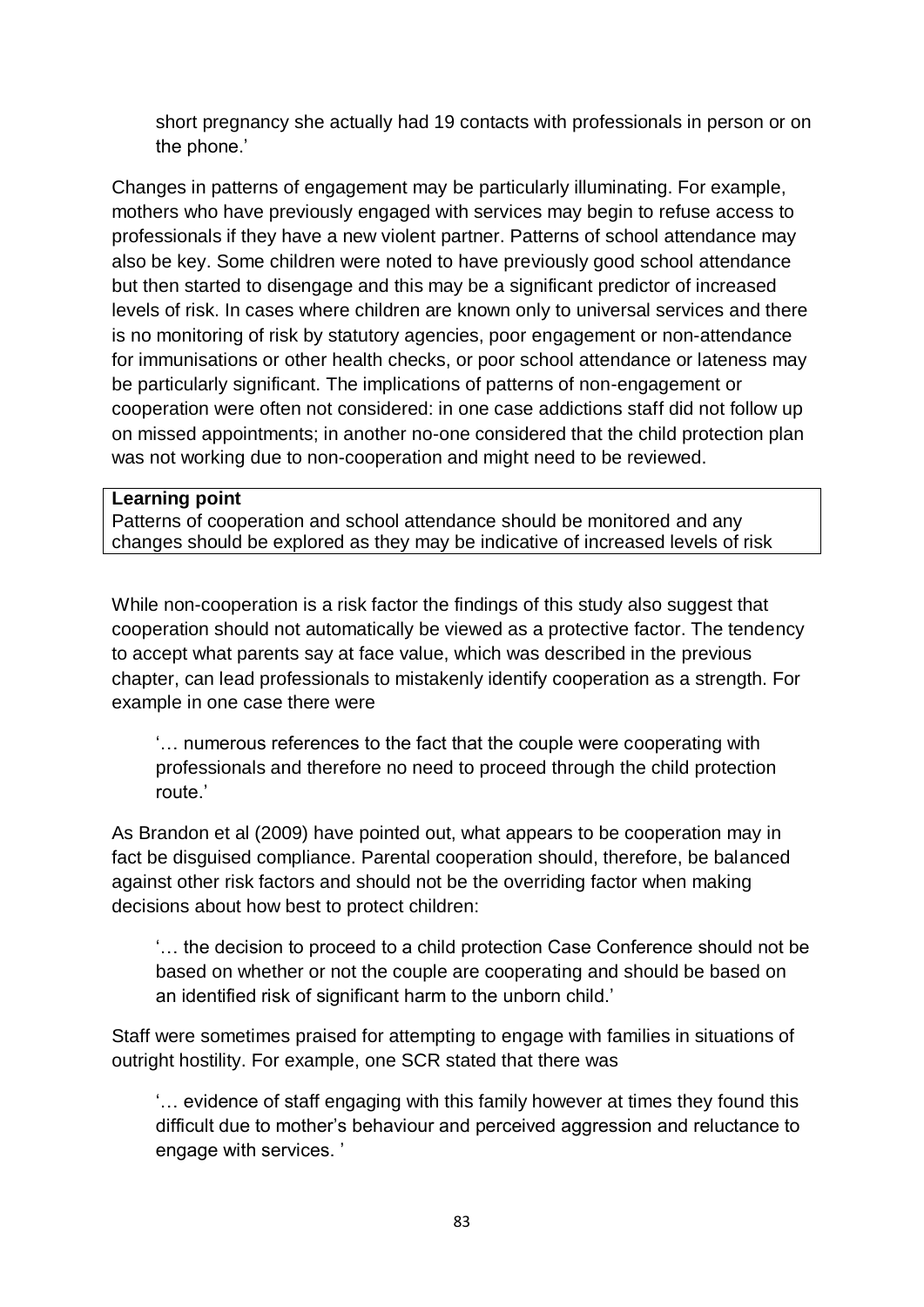This mother's aggression led to her being struck off the GP list and the SCR discusses the implications of this for her children. Although the SCR discussed the mother's aggression and the wariness of staff, it was unclear from the evidence presented whether this had an impact on the provision of support to the family.

Other SCRs similarly discussed the difficulties for staff in addressing complex child protection issues where there is little co-operation and sometimes outright hostility from parents. One referred to the feeling of powerlessness on the part of midwives who were trying to protect a mother and her child from an aggressive father. Three security guards had been in attendance at this child's birth and the impact on staff must have been enormous. The review team praised the hospital duty social worker who began an assessment following the birth for her work in establishing a rapport with the mother in a very short time. She had also tried to engage with the father to lay the foundations for a more thorough risk assessment.

In another case a mother and her partner had been intimidating to panel members and other professionals. The review concluded that it was possible that early assessment procedures were compromised due to professional concern and anxiety about engaging with the mother and her partner. Her hostility may have made professionals reluctant to challenge her and her failure to provide appropriate care and protection. This SCR noted that staff needed additional support in working with difficult to engage families. It is surprising that this was not a more frequent recommendation across the 56 SCRs and we must remember that professionals undertake excellent work with children in troubled families in the context of extremely difficult circumstances.

Staff faced similar problems engaging teenagers as they did engaging parents. In one SCR involving a teenager who committed suicide, the review concluded that services had made attempts to engage the young person in the context of a resistant mother and a disengaging young person. The social worker had had a positive relationship with the family and a member of CAMHS staff had forged a working relationship with the young person that resulted in some of the best service interaction he received. There were, however, a number of issues around engagement. Non engagement with staff was a feature within the residential unit where the young person lived and an addictions service had attempted to engage him but was not flexible enough to meet his needs and had withdrawn too early when he refused to engage. The reviewers concluded that this service could have considered adopting a more individually customised programme of intervention for the young person. They were particularly concerned that the young person's supervision requirement was terminated because he was not engaging with services and concluded that this constituted a failure to grasp the basic principles surrounding the approach to vulnerable young people.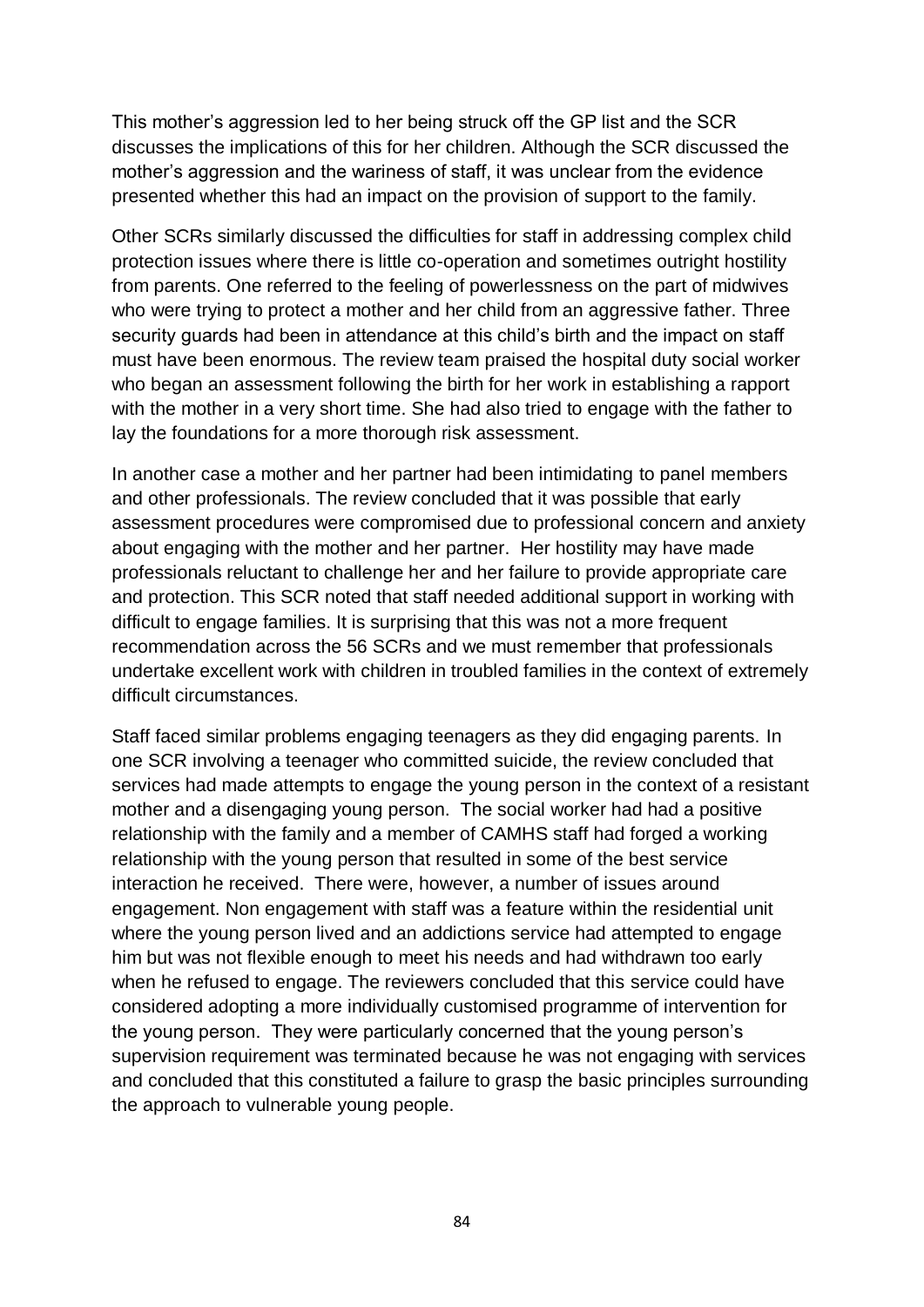**Recommendation 20: All staff working with children and families and students training to work with children and families in Scotland should have regular training in working with difficult to engage and hostile parents and young people.**

#### **Learning point**

Intervention for young people should not automatically be withdrawn when they refuse to engage; instead services should consider how they can be more flexible in order to meet individual needs

#### **Practice example**

One SCR noted good practice by third sector organisations in relation to engagement:

'It is important to highlight the family were engaging at times with non-statutory services who were providing considerable support to both the children and parents. There is a need to emphasise the potential of non-statutory services being able to keep families who have a track record of avoidance with statutory services engaged in child protection processes and the requirement for statutory agencies to ensure consultation and inclusion of these services in the overall assessment of children and their families.'

#### **4.4 Understanding risks to infants**

Previous research has found that children are at most risk when they are infants and chapter 3 revealed not surprisingly that most SCRs in Scotland, as elsewhere, relate to young children. Just over half of the children who were under six months old died. Most of these deaths were attributed to SIDs/SUDI and/or were sleep related. The majority of non-fatal cases involving children under six months were physical injury cases.

Brandon et al (2009) pointed out that the high proportion of babies under six months in SCRs reinforces the importance of the protection role for health professionals (especially midwives and health visitors) working with young babies and their families. In most of the cases in this study, however, the children were well known to services. Their needs had been identified in the antenatal period and their families were receiving a considerable amount of intensive support. Only one of the 15 babies under six months was not known to social work services. There had been no previous concerns about this eight week old infant prior to her being admitted to hospital with significant head injury and fractured ribs. Her injuries were initially thought to be accidental but she suffered seizures the following day and her father was suspected of causing NAI. Concerns in respect of the 14 infants who were known to social work services included parental substance misuse, parental mental health issues, domestic abuse, non-attendance for immunisations and health checks and poor engagement by parents. Two of these infants were on the CPR for physical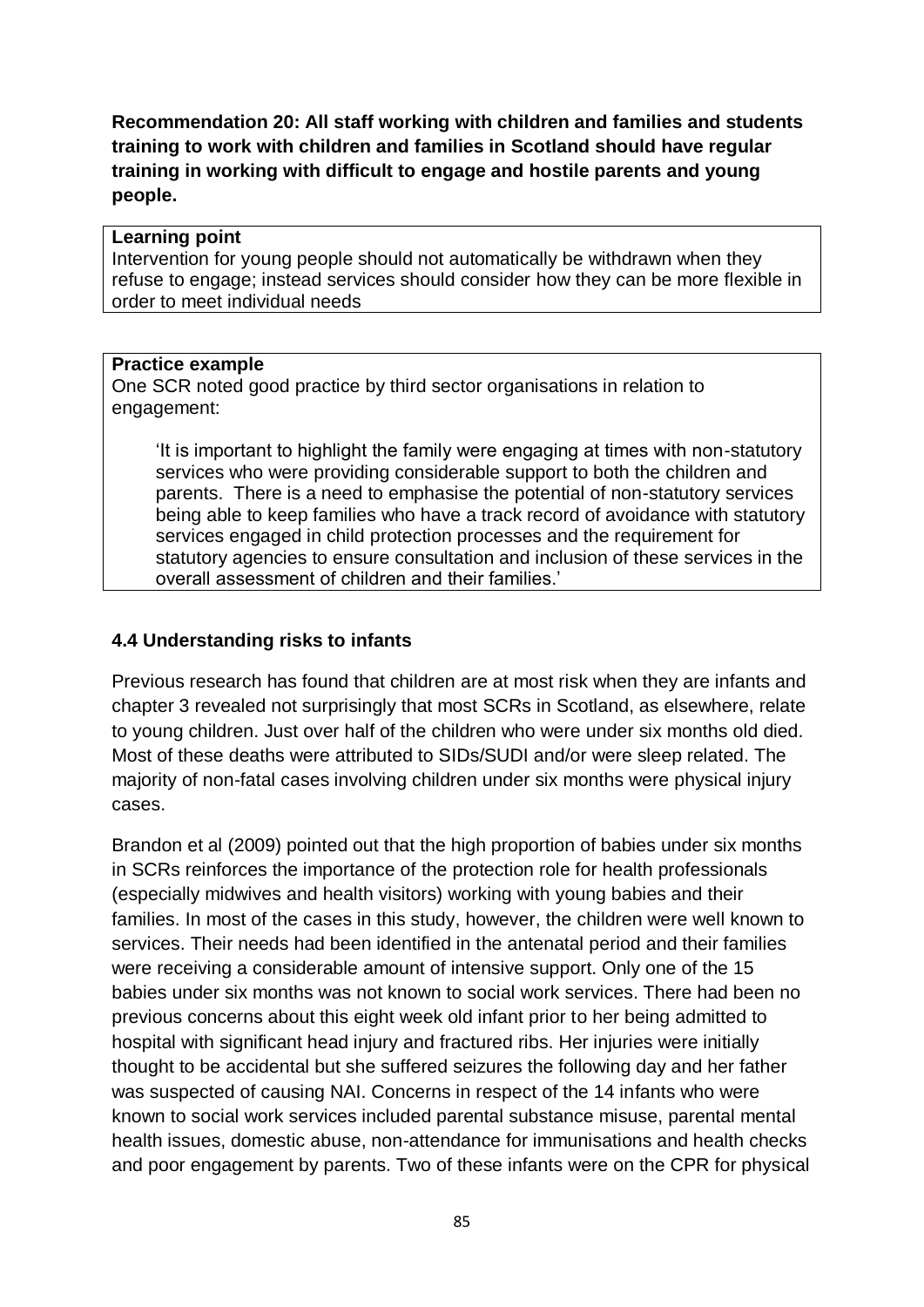neglect at the time of the incident resulting in the SCR and another two had older siblings who had been on the CPR.

# **Case study: Holly**

# **Background to the case and child and family factors**

Holly ingested methadone which had been prescribed to her father when she was three years old. After spending a night in hospital she made a full recovery. There had been a long history of concerns in respect of her parents' drug use and involvement in drug dealing. There were concerns in relation to the parenting of Holly and her three siblings. There were also concerns in relation to domestic abuse, and failed appointments. All four children were subject to child protection proceedings. They were on the CPR for physical neglect and were subject to formal supervision requirements. The children's grandmother played an important role. For a period of time all four children were under her care and it was noted that '… if children are removed from her care then social work will instruct a CPO to be sought'. Holly's mother had her first child at 17. She had previously attempted suicide and taken a drugs overdose, and had been misusing drugs for at least ten years. Holly's father had a long history of drug use, drug dealing and other offences and had served two prison sentences.

### **Agency issues and points at which more could have been done to protect the child**

Holly was a member of a very troubled family where there had been multiple incidents and involvements, a family on the boundaries of remaining within the family home, where the children had experienced a period of placement with their grandmother. Within this complex picture there is much that reflected enduring good practice. There was ongoing and major involvement from the health visitor and nurse, social work, police, and addiction services, and the two youngest children received intensive support from early education staff. The parents had been abusive to nursery staff and at times had not been in a fit state to collect the children. Overall, there was good inter-agency co-operation and information sharing as reflected in the integrated chronology extending over more than ten years. Nonetheless, a number of factors were identified that inhibited a full risk assessment being undertaken:

- not all review and core group meetings were well attended
- $\bullet$ addiction service workers were not always invited or not given sufficient notice
- GPs were not aware of the full family circumstances when they agreed dispensing protocol arrangements for the father
- There was not always consistent information as to whether the father was living in the family home
- The health visitor did not appear from records to be fully aware of the father's methadone dependency and dispensing programme
- The full picture of childcare responsibilities, volatile personal relationships, domestic abuse, and reliance on methadone was not necessarily understood by all professionals and 'this had an impact on the effectiveness of integrated care planning'.

More could have been done to protect the children at the time they were returned to their parents' care after living with their grandmother and when the methadone protocol was agreed.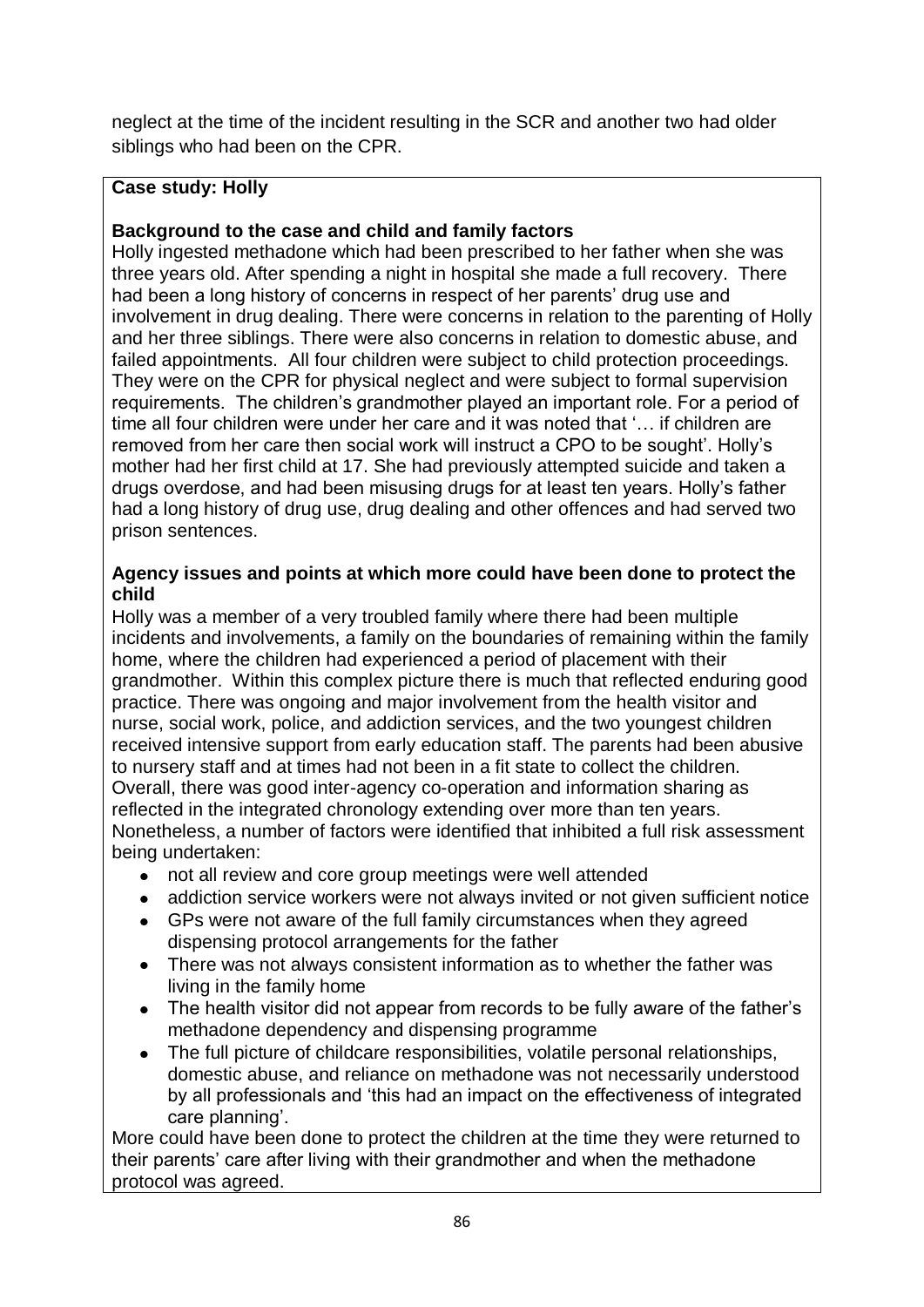The child's mother was often assumed to be the main carer of the children but the incident triggering the review took place when the father was in sole charge and the likelihood of this should have been factored into the risk assessment. It was also unclear whether the GP was fully aware of the father's role in the family when the methadone dispensing regime was agreed. Both parents admitted to 'topping up' with other substances and it was not clear whether the child's plan fully considered the impact of this on their ability to care for the children.

It was unclear whether the health visitor knew about arrangements for the storage of methadone in the house and to what extent there had been co-operation in seeking to install cupboard locks. Neither was there any evidence that childcare social workers had been briefed on any of the issues regarding storage, nor was there any expectation that they had a role in terms of providing safety advice. As a result it was the

'Conclusion of the review group that it seemed likely that lack of proper supervision and care on the part of F led to the methadone being available for the 3 year old to use as part of the play activity.'

The children were returned to the care of their parents after a relatively short time with their grandmother but it was

'not clear there was evidence of sufficient improvement for a long enough time to inform this decision … we are of the view that social work services should examine the process that lead to this decision.'

# **Summary of main risk factors**

- Parental drug misuse and dealing
- **•** Criminality
- Mother's mental health
- Missed appointments; lack of parental co-operation
- Child neglect
- Lack of understanding of methadone protocol by some professionals
- Removal of the children from their grandmother's care.

### **Case study: Shannon**

### **Background to the study and child and family factors**

Shannon was aged 22 months; her brother Aiden was five months. The children had different fathers. Aiden was taken to his GP with physical injuries and admitted to hospital; his sister was then observed to have physical injuries as well and also admitted. There was a CPO after the incident and the children were removed. The SCR report stated that there was an ongoing criminal investigation but did not specify whether one or both parents were under investigation.

Professionals and neighbours/family members had observed and reported a number of concerns prior to the children being admitted to hospital for physical injury:

- Aiden's poor weight gain;
- allegations of domestic abuse;
- anti-social behaviour;  $\bullet$
- poor engagement by the parents and non-attendance for immunisations and other health checks;
- Aiden had a burn on the back of his head;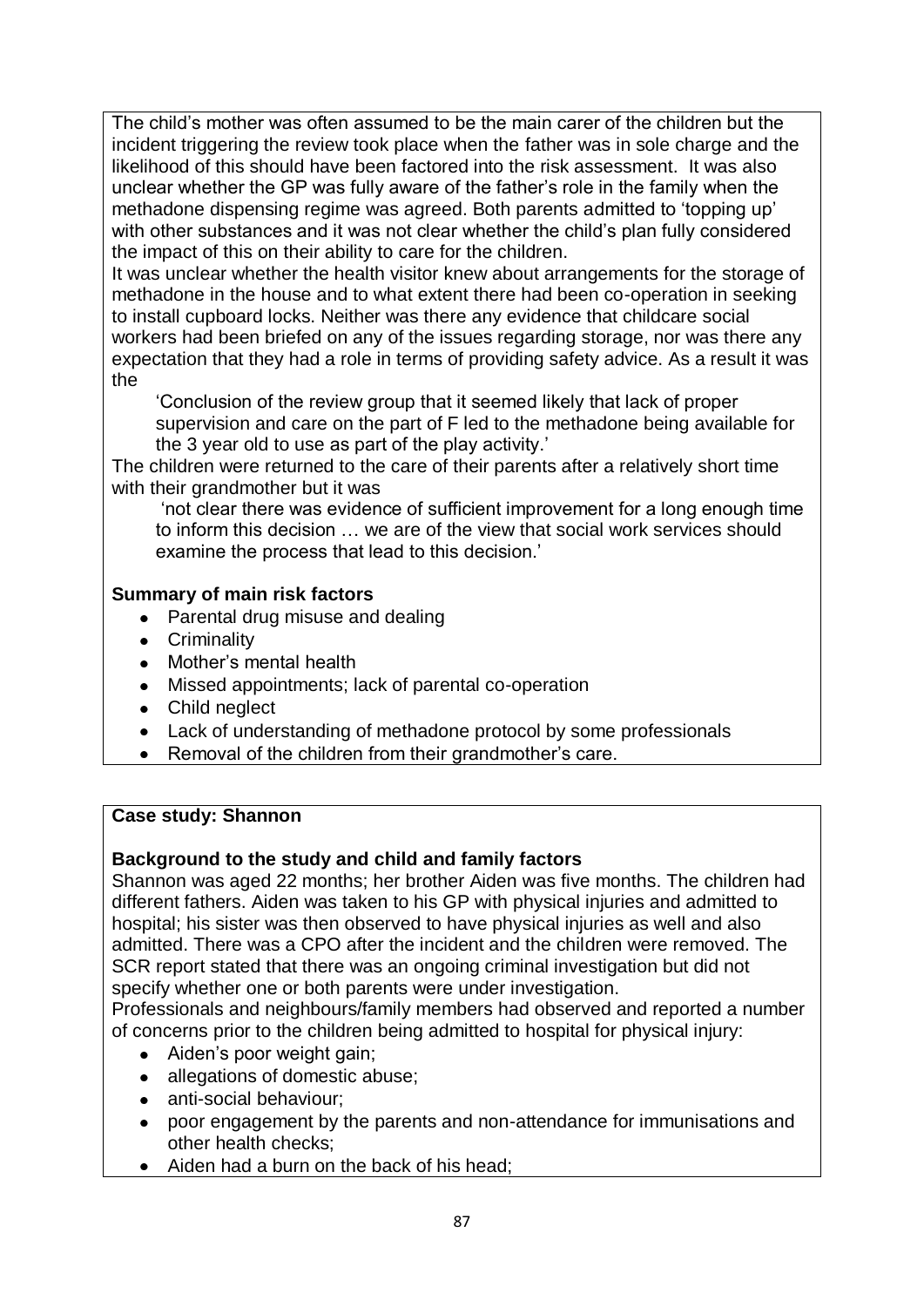concerns about the treatment, care and cleanliness of Shannon.  $\bullet$ 

The children lived with their mother and Aiden's father. The parents' ages were not recorded. Aiden's father had been looked after, was recorded as having had mental health issues since the age of four and had a history of violent offending. He asked his GP for a referral to addiction services for heroin use. In a referral to children and families criminal justice social work also alleged that the mother was a heroin user. Both parents suffered bereavement of family members when they were children.

### **Agency issues and points at which more could have been done to protect the child**

The family were known to health services and social work. Five referrals – one from housing, one from criminal justice, one from the health visitor, one from the Grandmother, and one anonymous referral resulted in NFA or initial investigation; none had led to a case conference and a comprehensive assessment had never been undertaken. The family received home care and day care following one of the referrals.

The family had received a warning and threat of eviction from housing due to antisocial behaviour. The police were called to their house on a number of occasions following reports of domestic disturbance and anti-social behaviour by the mother, neighbours and housing but no crime was ever established.

The report mentions that referral to SCRA from the police had not taken place within the specified timescales but it is not clear when this referral was made.

The social worker did not receive supervision and did not have appropriate experience or training and it was noted that police supervision could have been better.

Lack of assessment was a major factor in this case:

- no comprehensive assessment was undertaken;
- assessments were commenced but not concluded;
- parental drug misuse was not fully explored;  $\bullet$
- $\bullet$ the risks and needs of the children were not identified in relation to domestic abuse.

There was a lack of recognition of joint responsibility and an over-reliance on social work who were not fully aware of the domestic abuse or anti-social behaviour. There was also a lack of communication between the hospital and primary care. The discharge process was not followed correctly with discharge information not communicated to the health visitor.

There is some good analysis in the SCR report including a section on missed opportunities to intervene.

'The review team has considered these matters carefully and have concluded that there were several key opportunities that, had they been responded to differently, by all of the opinions concerned would have resulted in more focussed and timely interventions for the children.'

With hindsight the SCR identified a number of points at which more could have been done to protect the children:

Housing were informed of seven suspected incidents of domestic abuse in one month and could have intervened (the police were only made aware of one of these incidents) but they only interpreted the information in relation to anti-social behaviour. If social work had been aware of the alleged domestic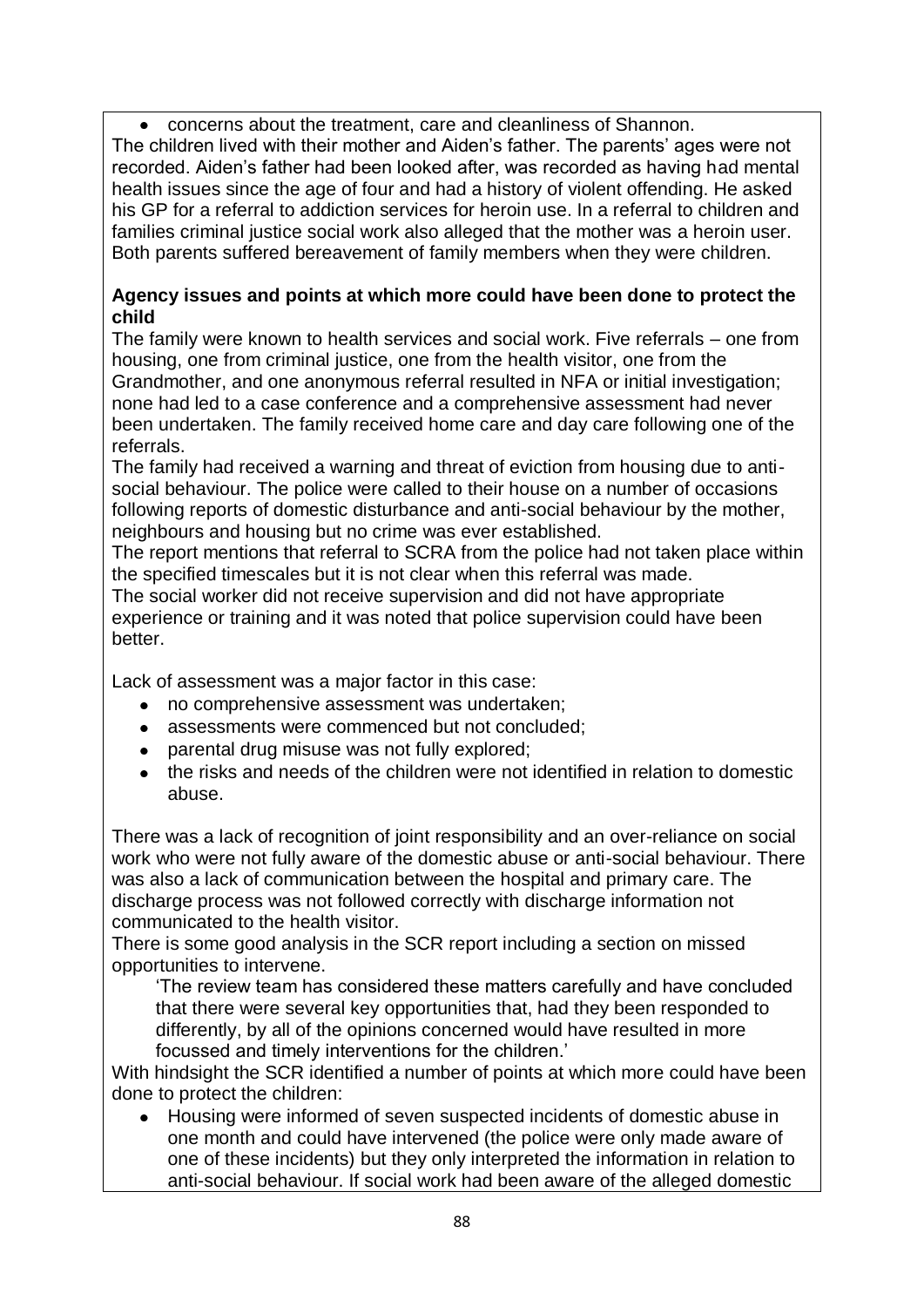violence/anti-social behaviour they may have initiated an investigation about the welfare of Shannon and her mother.

- Just before the birth of Aiden following the referral from criminal justice the  $\bullet$ pre-birth alert could have been followed up by an assessment and there could have been a pre-birth case discussion and care plan.
- After Aiden was admitted to hospital with a burn on his head and sticky eyes there should have been a pre discharge case meeting and the care and protection of Shannon should have been considered
- Two months before Aiden was admitted to hospital the second time there was a decision to convene a multi-agency discussion as a result of accumulating concerns. This discussion should have been convened more quickly given the level of concern.

# **Summary of main risk factors**

- Previous concerns relating to abuse and neglect (Aiden: poor weight gain, sticky eyes, burn on the back of the head; concerns re the treatment, care and cleanliness of Shannon)
- Domestic abuse
- Poor engagement by parents (the midwife, health visitor and social worker were unable to contact the family; the child was not taken to day care; nonattendance for immunisations and other health checks)
- $\bullet$ Mental health (father)
- Substance misuse (father, possibly mother too)
- Violence/offending (father)
- Troubled childhoods (both parents)
- Financial problems (mother presented as destitute to housing and social work on a number of occasions)
- Housing issues (warning for anti-social behaviour)

Accumulating information not analysed to allow assessment of increasing risk. Some of the risks, for example, domestic abuse, substance misuse, and mental health and the interaction of these risk factors do not appear to have been fully explored. Risk may have increased at the point that the family became particularly hostile to agency involvement and stopped taking Shannon to day care.

# **4.5 Understanding risks in the middle years**

There are fewer SCRs involving children in the middle years. These cases typically involve more than one child, and normally relate to non fatal cases where there is a history of concerns relating to neglect over many years. Policy initiatives often focus on the early years and it is important that we do not neglect the middle years of childhood and lose sight of these important cases. Scottish Government national policies promote early intervention and prevention and this can take place at any stage of a child's life. Services should ensure that they are working to the principles of GIRFEC when working with children of all ages. Child death review experts in New Zealand recently recommended that we should focus intervention on the middle years in order to prevent children dying from suicide, overdose and other accidents when they are teenagers. Education has a significant amount of contact with children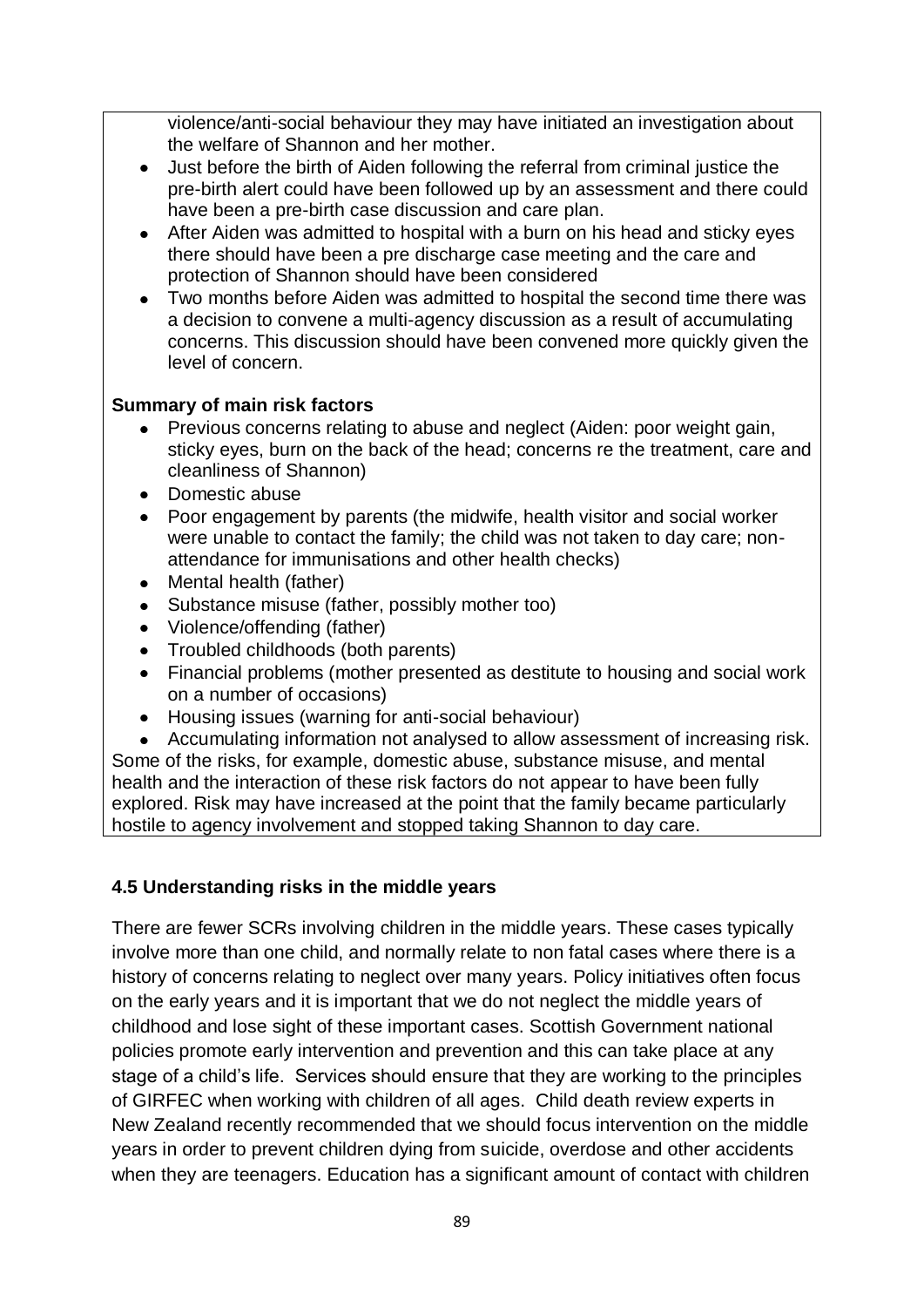in these years and may have an important role to play in relation to safeguarding and protecting these children.

## **Case study: the Brown and McDonald families**

## **Background to the case and child and family factors**

This case unusually involved two families: three children from the Brown family and two from the McDonald family. The case involves ingestion of heroin by a one year old in the Brown family. On the face of it, this case might, therefore, be considered to be a case involving an infant, but on closer reflection, although the incident that resulted in the SCR occurred to an infant in the Brown family, many of the concerns relate to escalating concerns to school age children in the McDonald family. The case demonstrates that in some cases there may be no identified concerns for the index child but if we consider other siblings in the family, including those that do not live in the same household, or other families with whom the child associates, the level of risk may be significantly higher.

Both families were part of the travelling community. Only the Executive Summary was available in relation to this case so some of the background information on the families was unfortunately missing or unclear.

The SCR notes that with hindsight, in the last few months before the incident that led to the SCR there was an '… overall picture of escalating concerns and risks to these children held locally by each agency'. The case led to all five children being accommodated by the local authority.

Most of the concerns were in relation to the McDonald family

'this family came to the attention of all agencies on a regular basis and for a number of reasons including, chaotic lifestyle, antisocial behaviour, lack of attendance at school and health services, alongside continual child welfare concerns, criminal activity and substance misuse.'

#### **Agency issues and points at which more could have been done to protect the children**

There was a sequence of intermittent involvement from education, health, social work, and the Reporter but follow through was often hampered by the families moving on. There were, however, also examples of calls and referrals to agencies not being formally recorded or actioned.

Although there were increasing concerns around neglect the focus of intervention tended to be on welfare issues rather than child protection. In relation to the McDonald family

'There were occasions when concerns were dealt with appropriately as child welfare, however there were examples where professional practice fell short of identifying escalating risk to the children and instigating child protection procedures'.

'the case appeared to be drifting and while identifying the need to clarify the way forward no actual action was taken.'

The report writers concluded that had earlier assessment been undertaken and there been a referral to a children's hearing in relation to the McDonald children, 'then the need for a CPO could have been avoided'.

There was no discussion with the children at any stage.

There were a number of points at which more might have been done to identify risk and protect the children. In relation to the McDonald family: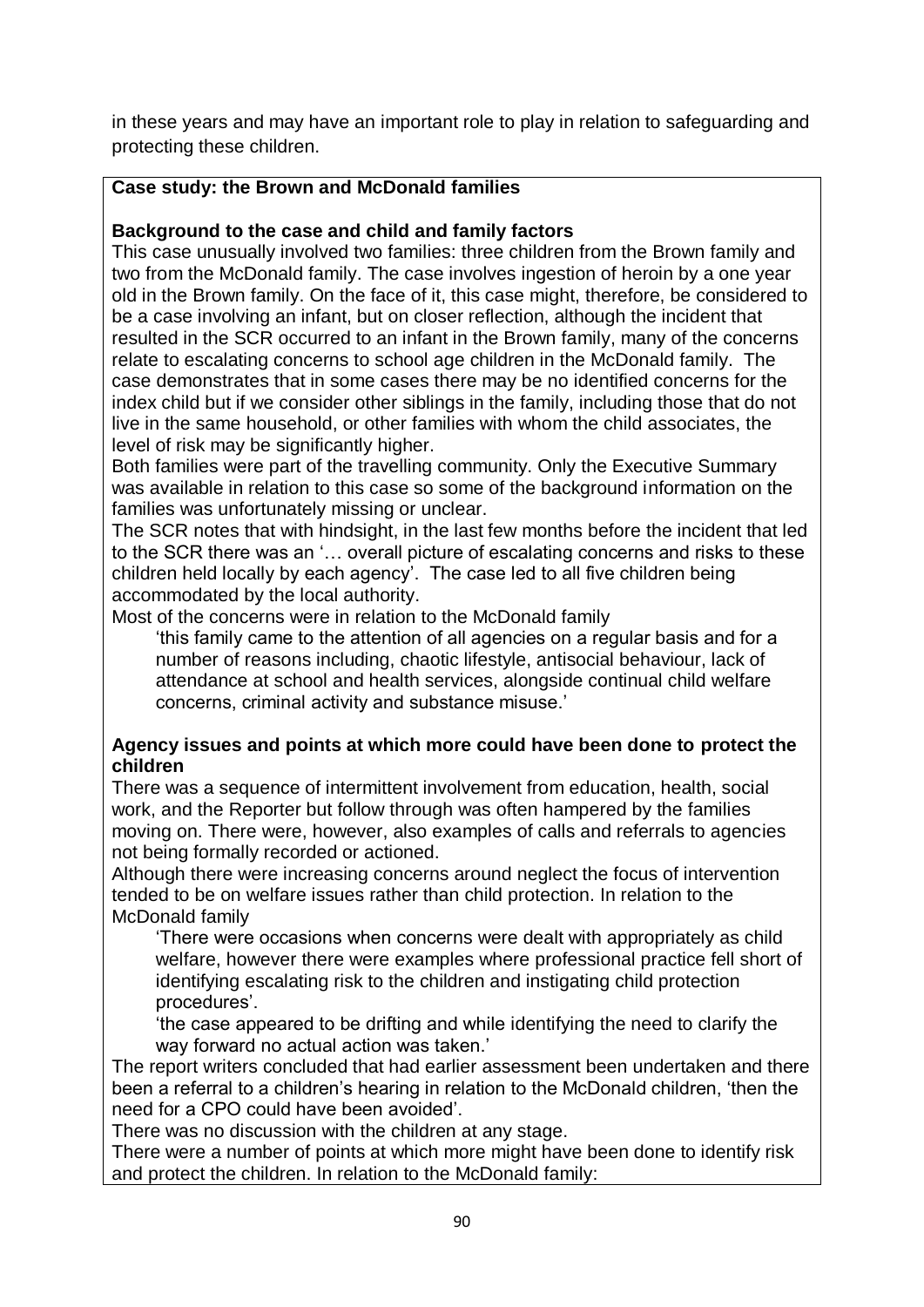- In 2003 there was a referral from the police to the Reporter but the subsequent report made no mention of substance use
- More could have been done following an urgent referral from a homelessness  $\bullet$ agency to social work in 2005 in respect of the younger child which outlined concerns around the mother's drug use and care of the children
- In 2005 the mother and older child were caught shoplifting. The police and social work visited but there was no Initial Referral Discussion (IRD)
- Further concerns were raised in 2005 including a GP referral in respect of  $\bullet$ neglect and the mother's alcohol misuse but there was no assessment and information was not shared with a third sector organisation 'who were dealing with the case'
- The father died in 2006 but no consideration was given to the impact of this on the mother and on her ability to care for the children
- In 2006 a referral from a third sector organisation to the Reporter should have led to a case discussion and social work should have taken responsibility for multi-agency assessment
- In 2008 there were two episodes when child protection concerns were identified (the state of the home, hostility from the mother, the older child was dirty and an infected head wound was covered in head lice, the mother and older child appeared at the Registrar's office and seemed to be under the influence of drugs). The second episode resulted in an IRD and consideration of a CPO but 'again these issues were de-escalated into child welfare'.

In relation to the Brown family if there had been an alert to the GP regarding the grandmother's report of the mother's drug use and information that she was being supplied by the McDonald family had been shared more widely 'it should have alerted professionals to additional child protection risks for the two families concerned'*.* The alert from the grandmother should have been taken much more seriously. Referrals from family members resulting in NFA is a theme that emerges across several SCRs and it is important to remember that family members hold a lot of information that should be taken seriously.

There appeared to be good practice from a third sector organisation involved with the family. There was a comment in the SCR that 'It is important to highlight the family were engaging at times with non-statutory services who were providing considerable support to both the children and parents. There is a need to emphasis(e) the potential of non-statutory services being able to keep families who have a track record of avoidance with statutory services engaged in child protection processes and the requirement for statutory agencies to ensure consultation and inclusion of these services in the overall assessment of children and their families.'

### **Summary of risk factors**

Brown family:

- Travelling family frequent moves around the country and the impact this has  $\bullet$ on service provision and continuity
- Antisocial behaviour
- Domestic abuse
- Lack of engagement with services
- Failure to register with a GP
- Parental problem substance misuse
- Professional failure to consider risks outside the immediate family $\bullet$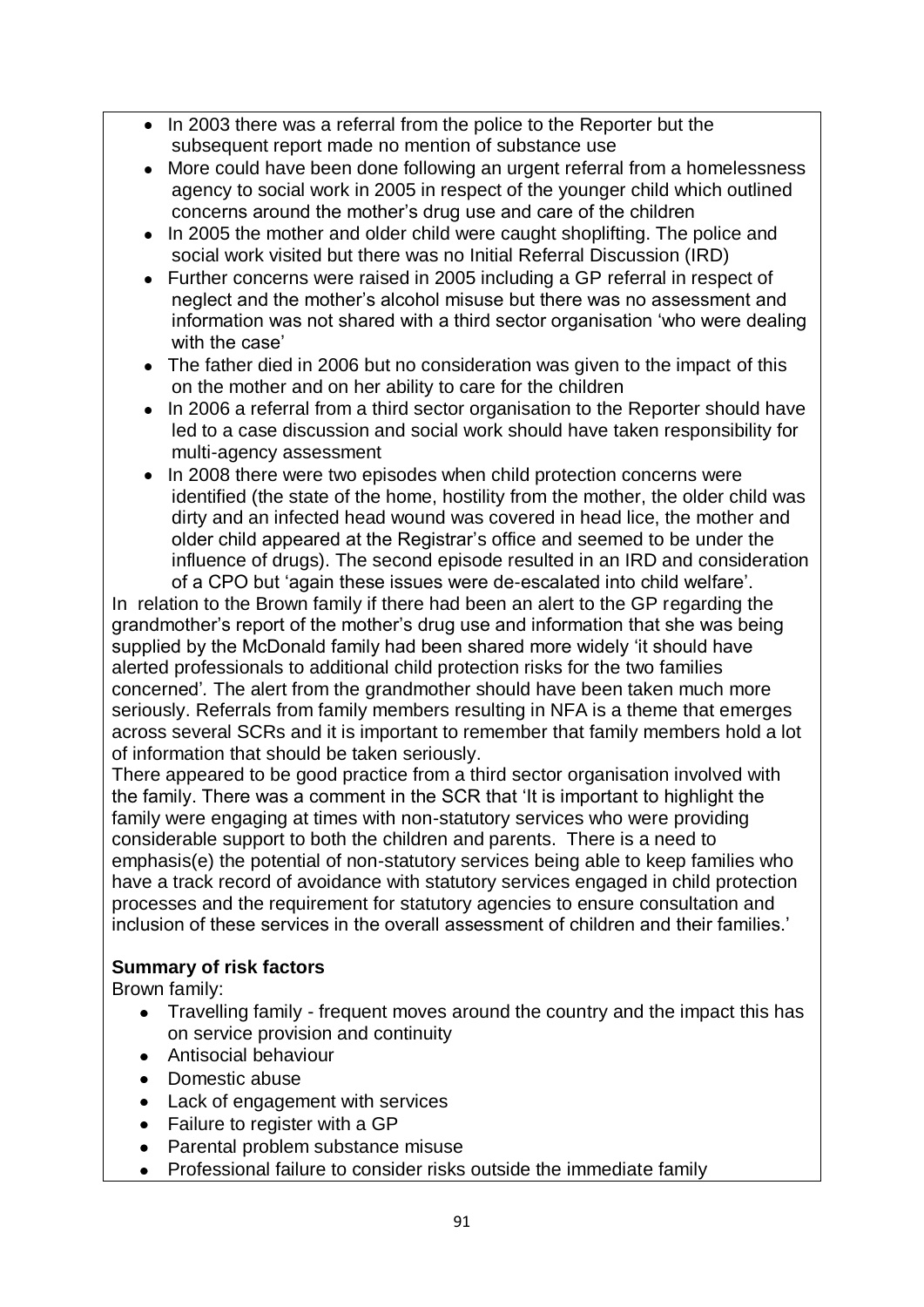McDonald family:

- Travelling family frequent moves around the country and the impact this has on service provision and continuity
- Lack of engagement with services
- Children's non-attendance at school and professionals perception that this was the cultural norm for travelling families
- Chaotic lifestyle
- Children's learning difficulties
- Antisocial behaviour
- Parental problem substance use

This case epitomises the issue of thresholds for intervention, with the added complexity of working with the travelling community, both practical in respect of people moving on, and cultural issues around school attendance

'Child 1 missed a considerable part of his first school term. It is unclear if professionals felt this was a significant concern or whether this was viewed as the cultural norm of travelling families.'

The challenges of inter-agency communication will be magnified when different areas and changing locations are involved, nonetheless there were a number of cross referrals which do not appear to have been actioned. The SCR notes that there are now better arrangements for locating Missing Persons in Education and in Health.

#### **4.6 Understanding risks to teenagers**

Nine SCRs related to teenagers. Cases involving teenagers are much more likely to be deaths. Seven of these teenagers died: four from drug or alcohol intoxication; and three from suicide. One teenage case involved a previously LAAC young person who committed a homicide. All the teenagers in the study were known to social work services and seven were recorded in the SCR report as having been known to SCRA. All the young people known to SCRA were, or had previously been, LAAC.

Although the SCRs involving adolescents have unique characteristics there are a number of shared features. These cases are likely to involve very troubled young people who are, or have been, looked after, who have often experienced a high number of placements, and whose lifestyles are characterised by substance misuse, mental health issues or emotional problems, and other risk taking behaviour. Such cases have previously been found to frequently involve offending and sexual exploitation although only one of the teenagers in this study was recorded as being involved in prostitution. SCRs involving teenagers are quite different from those involving younger children. The young people were often abused or neglected when they were younger and at this point in their lives the risk factors were similar to those for the younger children in this study, including parental risk factors such as substance misuse and mental health, and non-attendance or problems at school. Once these children were removed from their parents' care many of these risk factors no longer applied but new risk factors such as problems relating to their own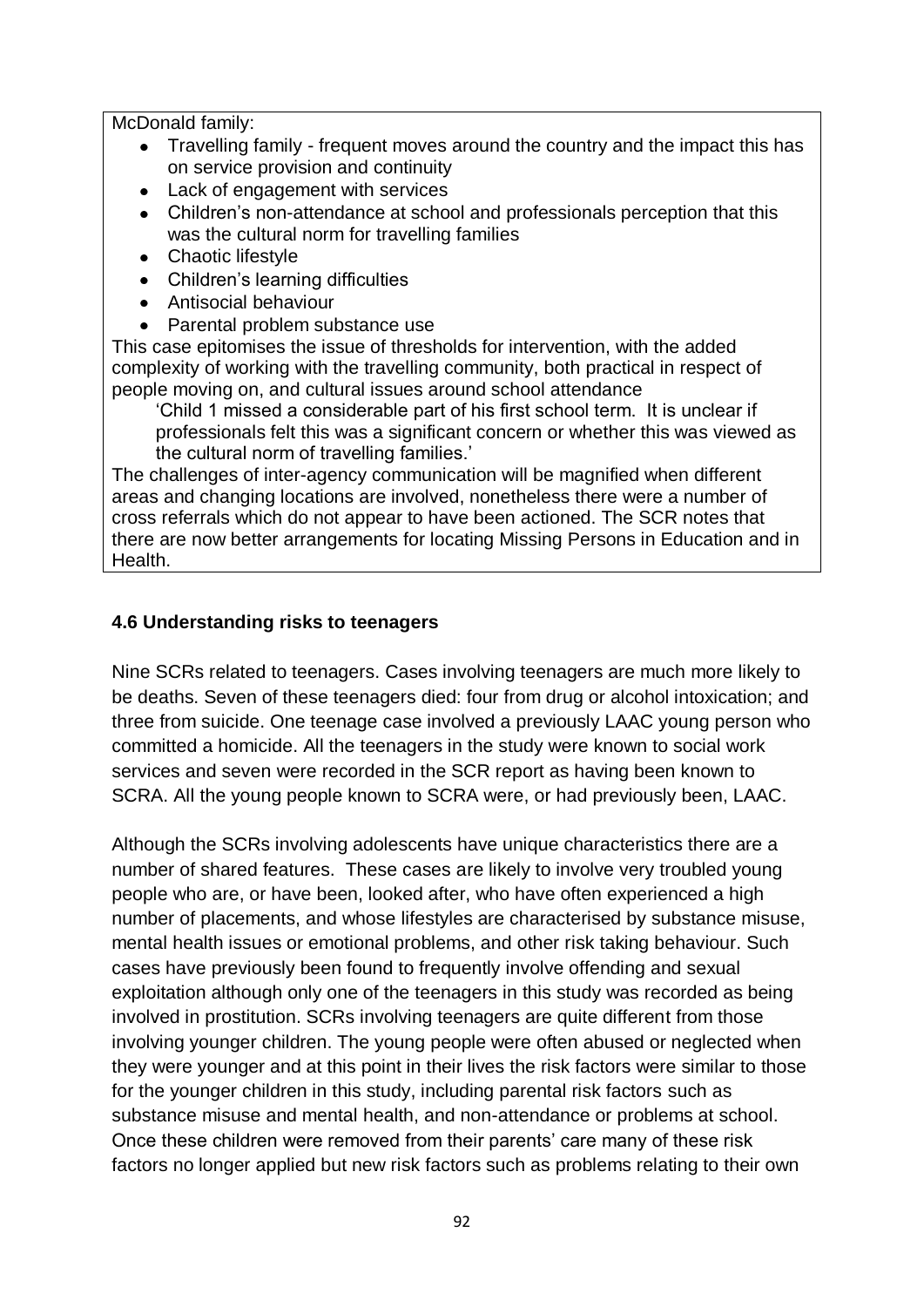mental health, or risk factors as a result of their lifestyle, including substance misuse and offending behaviour, took the place of earlier risk factors. The reasons why these young people died or were injured are also different to the reasons why younger children die or are injured. They are not harmed by their parents, they usually die through suicide or as a result of their own risk taking behaviour (Vincent, forthcoming). Their deaths are, therefore, not directly related to abuse or neglect but the abuse or neglect they experienced in their childhood, and agencies response to this, undoubtedly played some part in contributing to these tragic outcomes. In many of these SCRs agency issues which were identified related to past practices. While it is useful to acknowledge that local practice may have moved on and to point out that these issues may no longer apply, it is still a useful exercise to consider these agency issues across cases in order to identify any national learning. These young people's needs clearly were not met and we need to consider whether anything can be done at a national level to protect other young people in similar situations. Many national policy initiatives have focused on the early years. This is appropriate but we also need to ensure that older children's needs are prioritised and that we do not continue to fail these young people. One of the SCRs expressed concern about the lack of priority given to adolescent services, and commented that adolescents were a missed group.

#### **Case example: Laura**

#### **Background to the case and child and family factors**

Laura died from 'possible illicit drugs intoxication' at the age of 17. She had had a very troubled life. She experienced physical and emotional abuse and neglect in her early years, and came to the attention of social work at three and a half following reports that her mother was supplying drugs. She had multiple foster placements before being adopted at age six. Her behaviour became challenging and she was placed in residential school for two years at age 11. Family relationships broke down following her allegation of abuse by her adoptive brother and she was then placed in a residential treatment centre in England for several months, followed by secure accommodation for six months, then a foster placement back in her local community for ten months. She then lived in various supported accommodation resources for six months and was living in bed and breakfast accommodation with a plan to return to foster care at the time of her death. Laura was involved in drug use and prostitution and had criminal offences. Psychiatric assessment revealed borderline personality disorder traits and there was some evidence that Laura's mental health had deteriorated prior to her death. She was said to have regressed to the level of a seven year old.

Laura had resumed contact with her mother before she died. Her mother's lifestyle was characterised by drug misuse and prostitution. Laura's care plan had indicated that contact with her mother should be supervised because 'there was a concern that [Laura] may try to over identify with her birth family'*.* She was found dead in a flat occupied by friends of her birth mother.

#### **Agency issues and points at which more could have been done to protect Laura**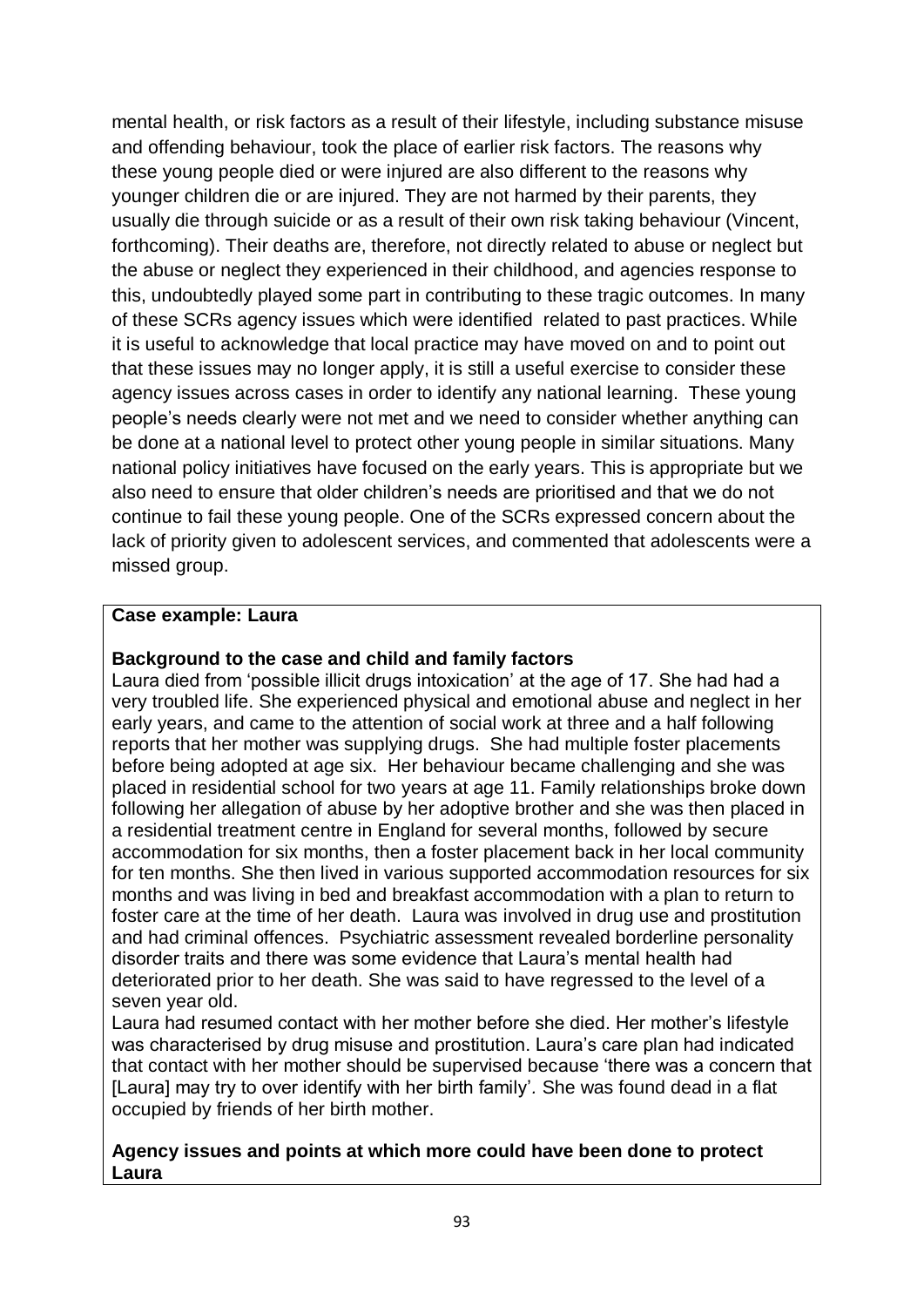The SCR only focused on the last 12 months of Laura's life. Within this period she had contact with accident and emergency, the police, social work, psychiatric services, her GP, the Children's Reporter and the Children's Hearings System and a third sector agency that provided supported accommodation.

This case is characterised by multiple adversity combined with professional powerlessness. Laura was subjected to an unfortunate and relentless stream of multiple adversities throughout her life. The case was extremely complex and there was a sense that agencies were at a loss as to how to help her in the months before her death. Laura's social worker's line manager had been off sick for some months prior to her death and there were *'*insufficient opportunities for critical reflection and direction'.

There was significant concern in relation to accommodation

'She was unable to manage placements within a family care or residential setting and social work considered that all other accommodation options had been exhausted.'

There was discussion of a therapeutic resource outwith the area but

'[Laura's] social worker reported that she had insufficient time, prior to the children's hearing, to approach social work management to discuss the option of this particular resource.'

The children's hearing agreed with the recommendation for a therapeutic resource but social work management subsequently decided to pursue neither this resource or secure accommodation as desired by Laura. They reconvened to consider local options and recommended a foster care placement but Laura was to remain in bed and breakfast accommodation until this was available. It was suggested that there should be a review hearing to consider the revised plan but this had not taken place at the time of Laura's death. The SCR also noted that Laura

'no longer had access to support through the agreed plan outside office hours and at weekends.'

Inability to provide accommodation for Laura when this was required may have played a considerable role in this case

'whilst it is accepted that it is not always possible to provide the right resource to meet identified need because of resource constraints and competing demands from within services, the need for a Level 4 Foster Placement with therapeutic support could have been anticipated and identified within plans at a much earlier stage.'

There was also no practical discussion of how to avoid Laura having unsupervised contact with her birth mother.

The SCR report notes that insufficient weight was given by GPs to Laura's Looked After Status, history and vulnerability

'There appeared to be inherent tensions for GPs between considering [Laura] as a young adult and respecting her rights and wishes in relation to sharing confidential information, and on the other hand considering her as a very

vulnerable young looked after person who was placing herself at risk of harm.' Health information was not routinely shared within health or with other services and the significance of health issues related to prostitution; misuse of prescription drugs to self harm; use of illicit drugs including cocaine and heroin; reported difficulties with eating, sleeping and anxiety were not fully considered in terms of increasing the levels of significant harm to Laura.

The police had 14 contacts with Laura in the year prior to her death. The police shared information with the Reporter and social work but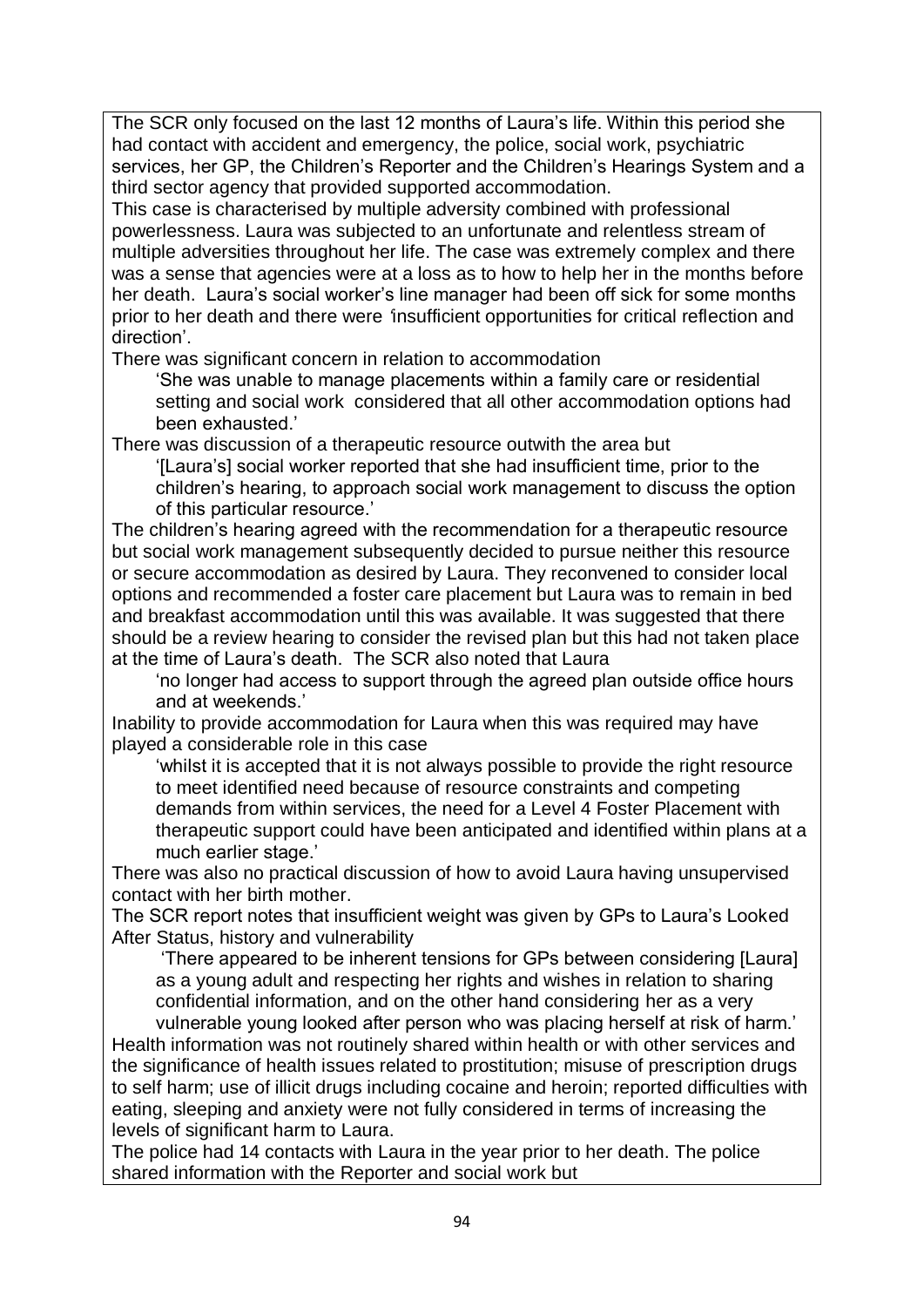'the significance of the nature of offending behaviour and pattern and the risk of sexual exploitation in relation to the prostitution activities should have been considered on an interagency basis, and a record produced of decisions and rationale behind them.'

The reviewers noted that there were no specific interagency policies and procedures in relation to assessment of risk in young people over the age of 16 where risks relate to harm from their own behaviours.

### **Summary of risk factors**

In Laura's early years:

- Abuse and neglect
- Breakdown of adoption and feeling of betrayal that her allegations of sexual abuse not believed.

More recently:

- Multiple placement breakdowns and agencies inability to meet her accommodation needs
- Borderline Personality Disorder and deteriorating mental health
- Substance misuse
- Prostitution
- **•** Criminality
- Contact with mother
- Professional powerlessness.

#### **4.7 Chapter summary**

This chapter demonstrated the complexities of understanding risk in cases which result in a SCR. Children and young people die or experience harm for a range of different reasons. While there are a number of common risk factors which were identified in chapters 2 and 3, the way in which the various child, family and agency factors interact and result in the different types of death or harm will be unique in each case. Risks change as children get older and it is, therefore, important for professionals working with children and families to have a good understanding of child development. Parental risk factors will be important for younger children but teenagers usually die or are injured as a result of their own risk taking behaviours.

In summary the following risk factors were identified for cases involving infants:

| <b>Child factors</b>  | <b>Parent factors</b>      | <b>Agency factors</b>    |
|-----------------------|----------------------------|--------------------------|
| <b>NAS</b>            | Substance misuse           | Focus on the parents as  |
| Prematurity           | Domestic abuse             | opposed to the children  |
| Failure to thrive     | Mental health problems     | Child not seen           |
| Attendance at A&E for | <b>Troubled childhoods</b> | Risks not assessed,      |
| injuries              | characterised by lack of   | accumulating information |
|                       | attachment and lack of     | not analysed to allow    |
|                       | positive parental role     | assessment of increasing |
|                       | models                     | risk, or case not        |
|                       | Criminal record especially | considered to be 'child  |
|                       | for violence or drugs      | protection'              |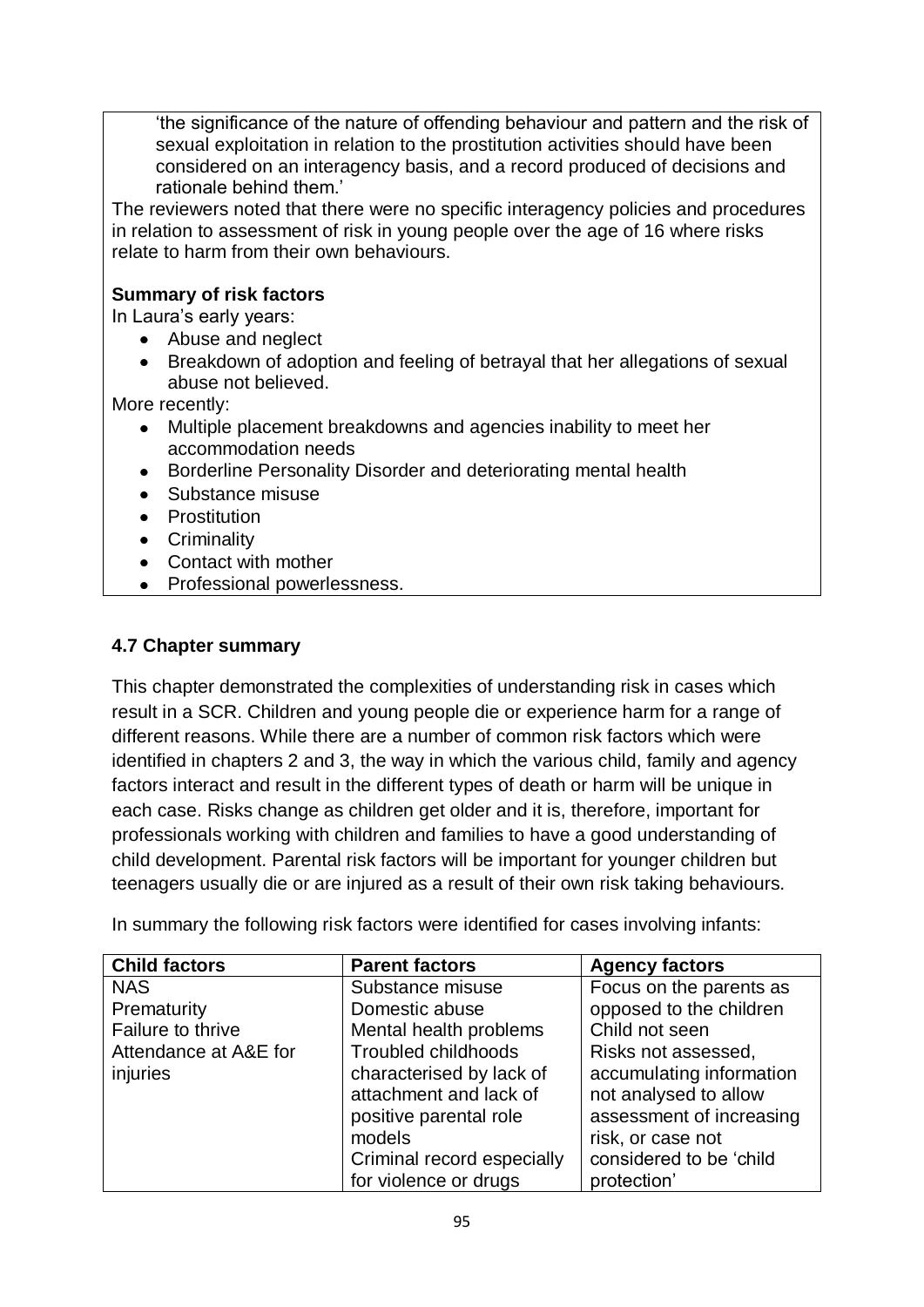| Social isolation/lack of  |  |
|---------------------------|--|
| family/community support  |  |
| Housing issues - frequent |  |
| moves, anti social        |  |
| behaviour, problems with  |  |
| neighbours                |  |
| Non engagement, lack of   |  |
| cooperation, changing     |  |
| patterns of engagement    |  |
| Missed health             |  |
| appointments, failure to  |  |
| obtain medical care       |  |
| Frequent appearances at   |  |
| A&E                       |  |

The following risk factors were identified for children in the middle years or in families with several children including one or more of school age:

| <b>Child factors</b>                                                                                                                                                          | <b>Family/environmental</b><br>factors                                                                                                                                                                                                                                                                                                                                                                                                                                                                                                                                                                                                         | <b>Agency factors</b>                                                                                                                                                                                                                                                                                                                                                           |
|-------------------------------------------------------------------------------------------------------------------------------------------------------------------------------|------------------------------------------------------------------------------------------------------------------------------------------------------------------------------------------------------------------------------------------------------------------------------------------------------------------------------------------------------------------------------------------------------------------------------------------------------------------------------------------------------------------------------------------------------------------------------------------------------------------------------------------------|---------------------------------------------------------------------------------------------------------------------------------------------------------------------------------------------------------------------------------------------------------------------------------------------------------------------------------------------------------------------------------|
| Low attendance/lateness<br>at school/nursery<br>Behavioural problems at<br>school<br>Presenting as dirty at<br>school/nursery<br>Health problems including<br>weight problems | Large families<br>Substance misuse<br>Domestic abuse<br>Mental health problems<br><b>Troubled childhoods</b><br>characterised by lack of<br>attachment and lack of<br>positive parental role<br>models<br>Criminal record especially<br>for violence or drugs<br>Social isolation/lack of<br>family/community support<br>Housing issues – frequent<br>moves, anti social<br>behaviour, problems with<br>neighbours,<br>overcrowding/poor<br>conditions<br>Non engagement, lack of<br>cooperation, changing<br>patterns of engagement<br>Missed health<br>appointments, failure to<br>obtain medical care<br>Frequent appearances at<br>$A + E$ | Failure to speak to the<br>child and/or to analyse<br>their behaviour<br>Risks not assessed,<br>accumulating information<br>not analysed to allow<br>assessment of increasing<br>risk, or case not<br>considered to be 'child<br>protection'<br>Long involvement with<br>universal and statutory<br>services with few signs of<br>improvement<br>Sexual abuse not<br>identified |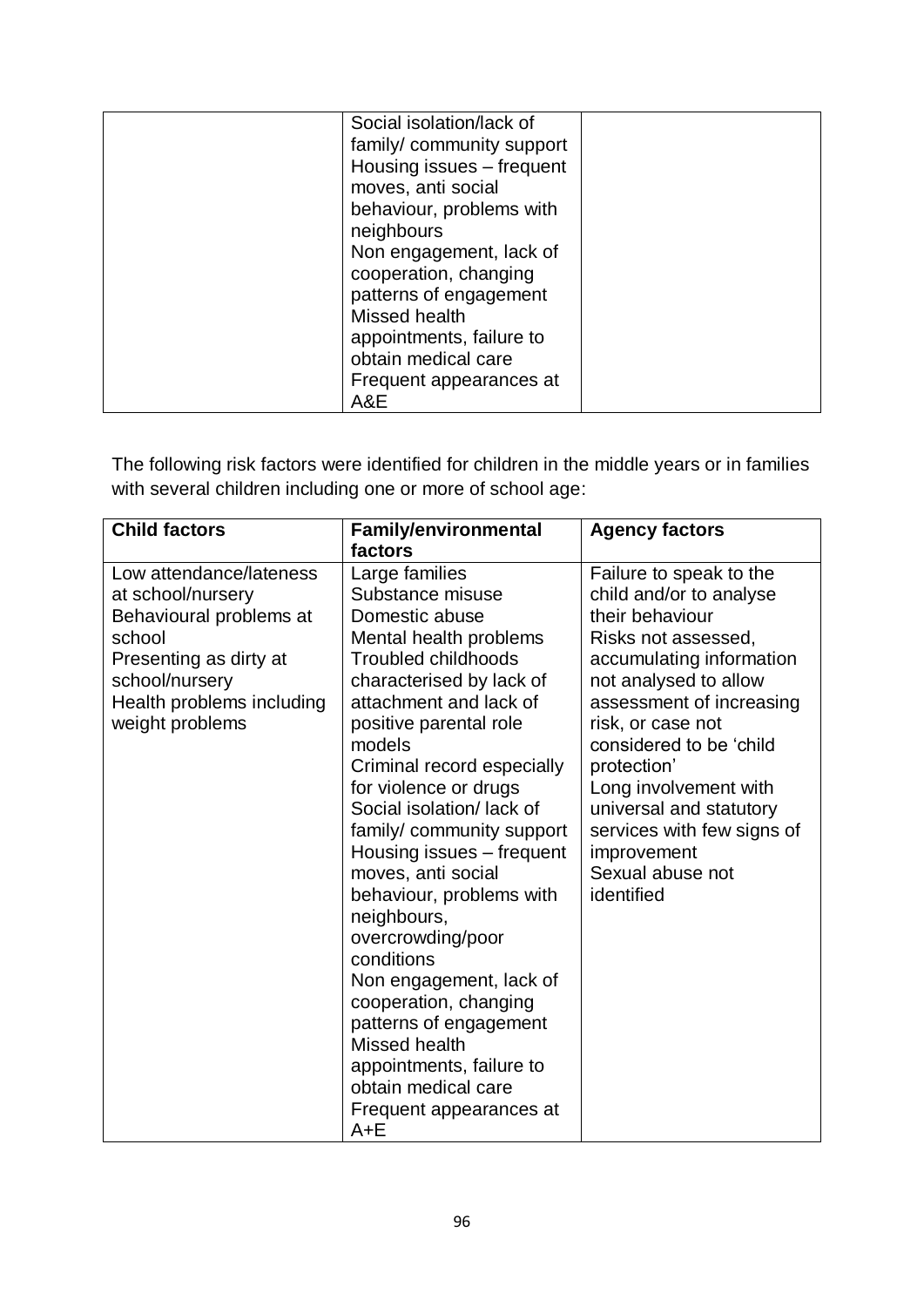Risk factors for teenagers included the following:

| <b>Child factors</b>                                                                                                                                                                                                                                                                                               | <b>Family/environmental</b>                                                                                                          | <b>Agency factors</b>                                                                                                                                                                               |
|--------------------------------------------------------------------------------------------------------------------------------------------------------------------------------------------------------------------------------------------------------------------------------------------------------------------|--------------------------------------------------------------------------------------------------------------------------------------|-----------------------------------------------------------------------------------------------------------------------------------------------------------------------------------------------------|
|                                                                                                                                                                                                                                                                                                                    | factors                                                                                                                              |                                                                                                                                                                                                     |
| Mental health problems<br>Risk taking behaviour -<br>self harm; substance<br>misuse; offending etc<br>Long term involvement<br>with social work and<br><b>SCRA</b><br>Looked after with multiple<br>placement moves<br>Non engagement/lack of<br>cooperation with services<br>Absconding<br>Previous abuse/neglect | Social isolation/lack of<br>family/community support<br>Known to associate with<br>peers/family involved in<br>risk taking behaviour | Lack of resources to meet<br>young person's needs<br>Risks presented by<br>transition to adult services<br>Professional<br>powerlessness<br>Mental health needs not<br>met<br>Housing needs not met |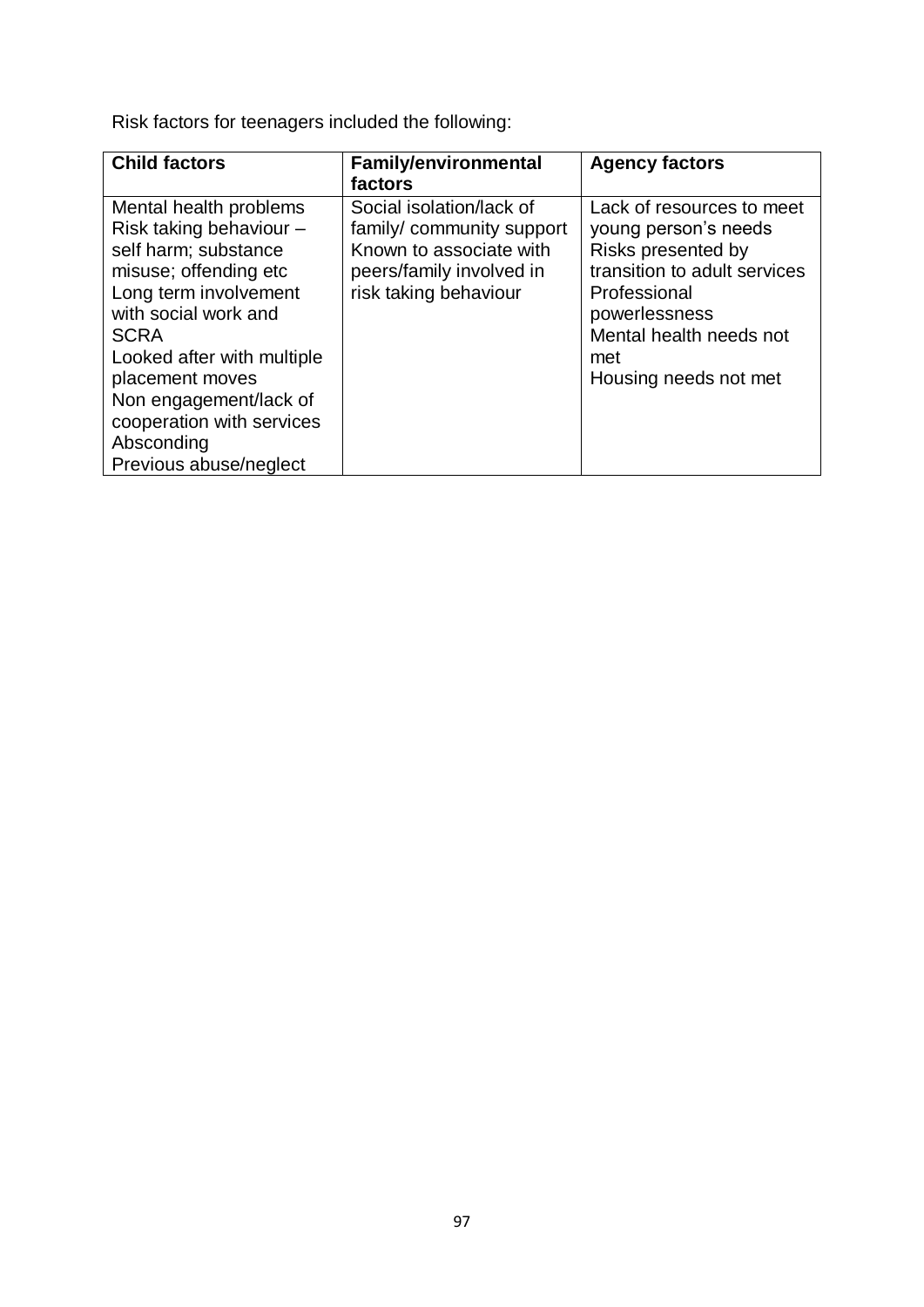#### **Conclusions and recommendations**

#### **Conclusions**

The fact that the large majority of children whose lives form the subject of SCRs are known to statutory services is positive in the sense that universal services have correctly identified that they are in need of support and appropriately passed their concerns onto statutory services in accordance with policy and procedure. The SCRs provided considerable evidence of excellent multi agency working with agencies effectively sharing information and coming together to meet children's needs. However, the fact that children died or were harmed despite high levels of multi agency communication and provision of intensive support is concerning.

The findings of this study raise a number of important national policy issues. A particularly significant finding is the high number of SCRs which relate to the care and protection of children living in families whose lives are dominated by drug use and the associated issues this brings including criminality and neighbourhood problems. In most cases the child's needs had been identified and an extensive support package had been put in place but this did not prevent these children from dying or experiencing harm. This inevitably raises issues about leaving children, particularly infants, in the care of parents involved in substance misuse, particularly when both parents and sometimes the wider extended family, have a long history of substance misuse and no one is able to provide a protective influence. It also raises issues around the threshold for intervention in respect of levels of drug dealing and intimidation known to police and other agencies such as housing.

Another challenging finding is the lack of suitable resources for the placement and support of troubled and troublesome teenagers and the impact this has on staff in a number of agencies, particularly social work, housing and mental health agencies. As these SCRs demonstrated this can lead to situations of professional powerlessness, where professionals do not know how to support these young people, resulting in them being left in dangerous situations where they are placed at significant risk of engaging in risk taking behaviour which can sadly lead to death through suicide or misadventure.

Lastly the findings demonstrate that we should not lose sight of school age children. Policies often prioritise pre-school children or adolescents but there were a number of concerning SCRs involving long term neglect and sexual abuse of school age children who had been known to statutory services for many years. These families had been correctly identified as being in need and intensive packages of support had been put in place to meet their needs but the 'rule of optimism' resulted in cases being allowed to drift. Cumulative risk had not been identified because children had not been spoken to and the reasons for their challenging behaviour had not been considered. These particular children had finally come to the attention of agencies because a particularly serious incident had resulted in them being the subject of a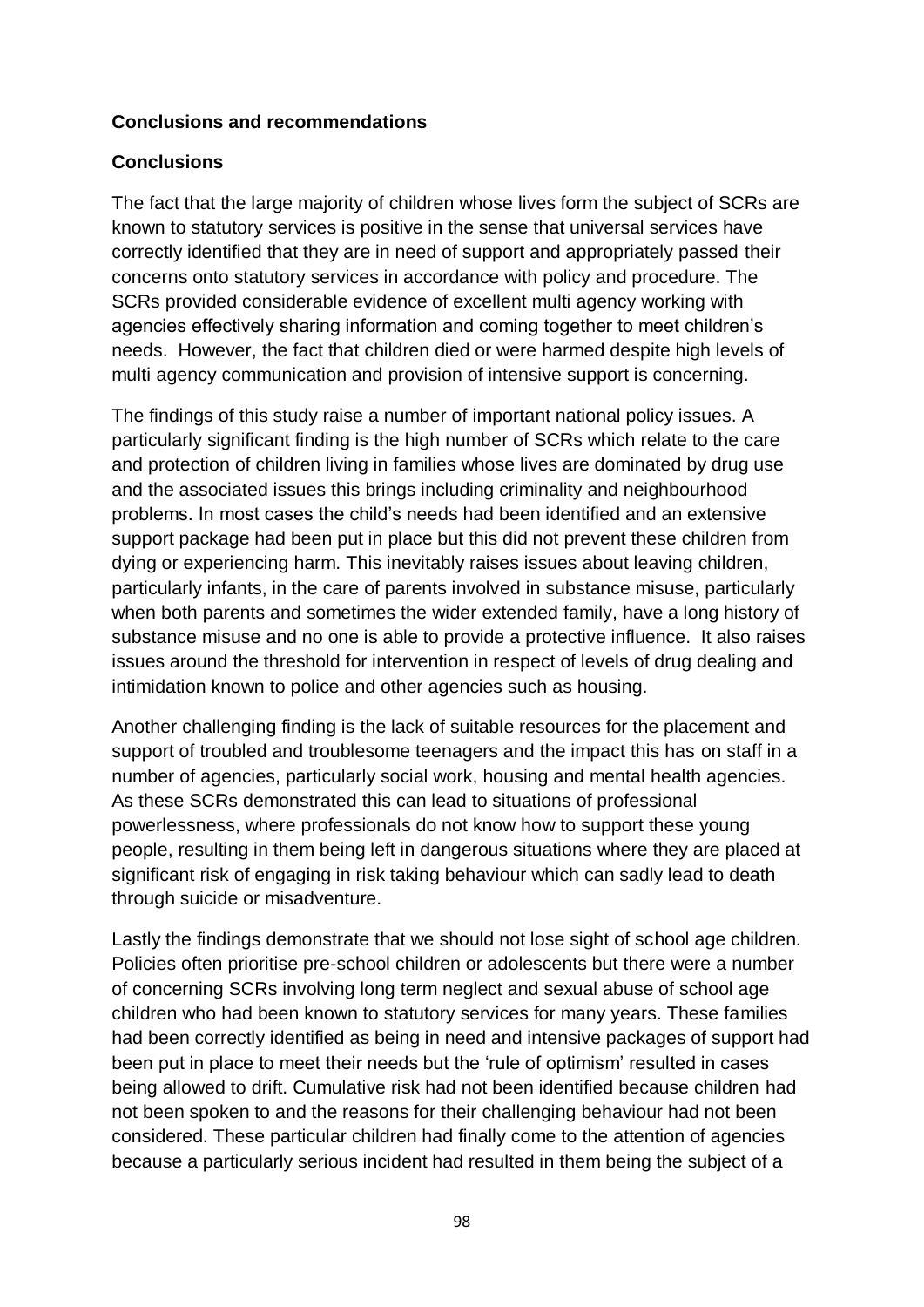SCR or the accumulation of concerns had finally been picked up. In the majority of these cases children did not die but they had experienced serious abuse or neglect. They were normally removed from their parents' care as a result of the incident or catalogue of incidents that led to the SCR but retrospective analysis suggests that some of these children should have been removed much sooner.

# **List of recommendations**

- 1 The SCR process and separate process for review of the deaths of LAC should be better aligned.
- 2 There needs to be more standardisation in the way in which ICRs are undertaken and reported across Scotland. CPCs should follow the national guidance, use the template and keep a register of cases. The template should be revised to include a section where CPCs can record the reason for their decision.
- 3 The 2010 National Child Protection Guidance replaced 'Protecting Children A Shared Responsibility: Guidance for Inter-Agency Co-operation' and the categories of abuse and neglect have changed. The national guidance should be revised to take account of this.
- 4 All reviews that are multi-agency and meet the criteria for a SCR as set out in the national guidance should be termed SCRs to avoid confusion.
- 5 The national guidance should be updated to include information about the process of undertaking cross border SCRs.
- 6 As specified in the national guidance SCRs should be undertaken by a mixed team not by a single reviewer and reports should include a list of contributors to the review.
- 7 SCR reports should include a separate chronology or take a chronological approach.
- 8 SCR reports should include a separate executive summary as specified in the national guidance.
- 9 It may be appropriate for CPCs to produce separate action plans rather than including them in the SCR report but reports should provide some discussion of how the findings will be disseminated and how the recommendations will be taken forward.
- 10 In line with the national guidance SCR reports should include information about whether or not children and families were informed and involved. If they were not involved reports should record why they were not involved. If they were involved reports should record the nature of this involvement and document how their views have been represented. Diversity issues should be considered and adequate support should be provided to ensure that family members are able to participate.
- 11 The national guidance states that 'A review should not be escalated beyond what is proportionate taking account of the severity and complexity of the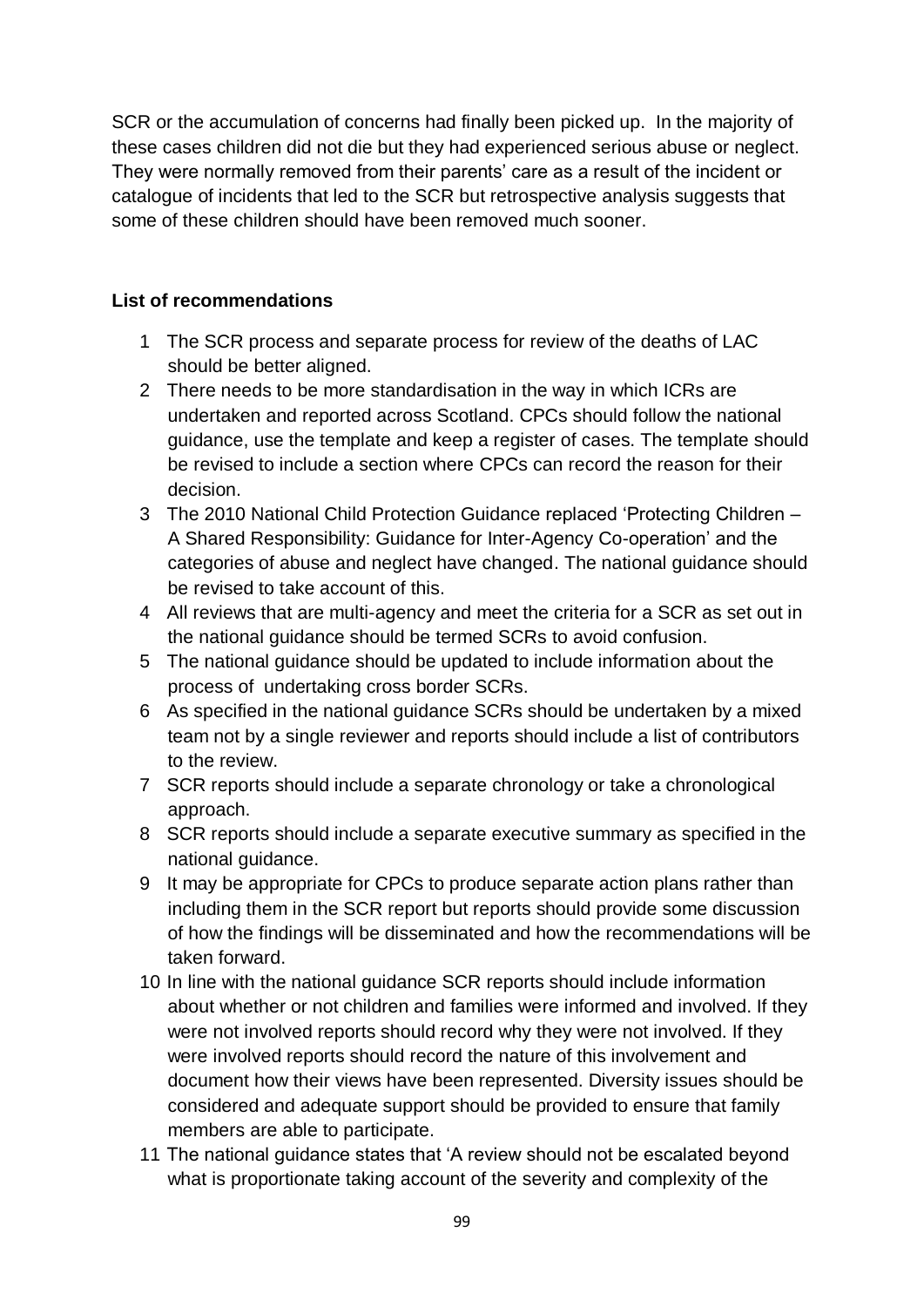case.' The SG should look at new review arrangements in Wales which include a continuum of review (multi agency professional forums; concise reviews; extended reviews) (see Appendix 1) and consider the appropriateness of updating the national guidance to include different levels of review.

- 12 The decision not to interview staff may be appropriate but where staff views have not been sought SCR reports should include information about whether there was any consideration about involving them and why the decision was made not to involve them. All SCR reports should document how the findings of the review will be fed back to frontline staff.
- 13 All SCR reports should reflect upon good practice as well as on what needs to change.
- 14 SCR reports should record the length of time it took to undertake the review and set out any reasons for delay.
- 15 Authorities are subject to the public sector equality duty. They should consider the relevance of protected characteristics such as age, disability, race, religion, sex and sexual orientation and ensure appropriate monitoring. Any associated cultural issues should also be considered and documented.
- 16 Some of the deaths of babies are accidental but preventable. Mothers and fathers of vulnerable children should be given ongoing information about safe sleep as well as at the time of their baby's birth. The Scottish Government is currently updating its Getting our Priorities Right (GOPR) Guidance and should consider including advice for professionals to warn mothers with a substance misuse problem who breastfeed to make sure they return their baby straight to his or her cot after feeding as they may be more inclined to fall asleep.
- 17 SCRs should include information about the family's economic situation.
- 18 SCR should record the level of involvement with SCRA.
- 19 All staff and students in social work, social care, education, health and the police should receive training on issues that have arisen from this and other studies of SCRs.
- 20 All staff working with children and families and students training to work with children and families in Scotland should have regular training in working with difficult to engage and hostile parents and young people.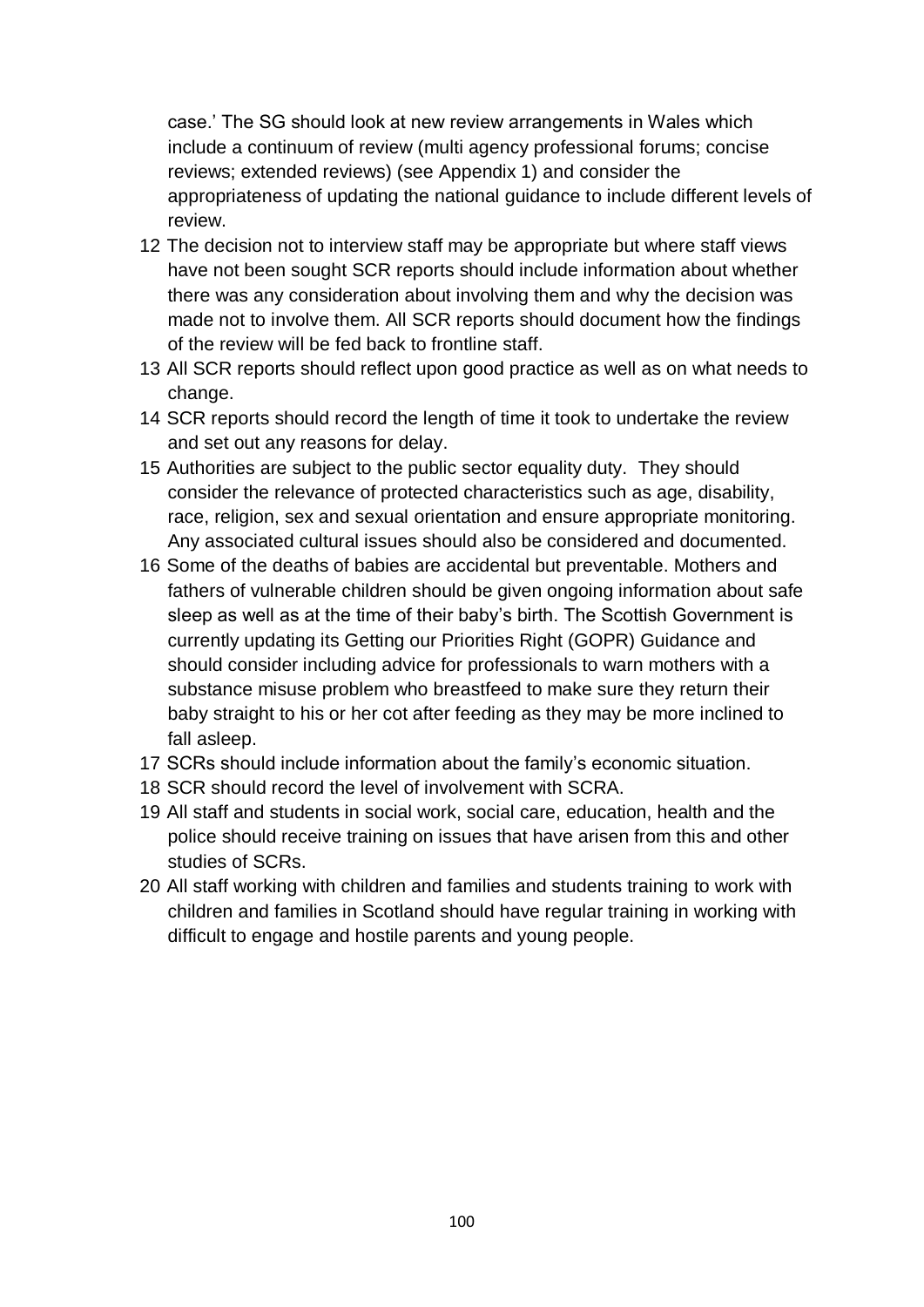## **Bibliography**

Bradshaw, J., Finch N., Mayhew E., Ritakillio V. and Skinner C.(2006) Child Poverty in Large Families, Bristol Policy Press, Joseph Rowntree Foundation

Brandon, M., Howe, D., Black, J. and Dodsworth J, (2002) Learning How to Make Children Safer Part 2: An analysis for the Welsh Office of Serious Child Abuse in Wales, Norwich: University of East Anglia/Welsh Assembly Government

Brandon, M., Dodsworth, J. and Rumball, D. (2005) 'Serious Case Reviews; learning to use expertise', Child Abuse Review, Vol 14, No. 3, pp. 160-76

Brandon, M., Belderson, P., Warren, C. et al (2008) Analysing Child Deaths and Serious Injury through Abuse and Neglect – what can we learn? London, Department for Children, Schools and Families

Brandon, M., Bailey, S., Belderson, P. et al (2009) Understanding Serious Case Reviews and their Impact, London, Department for Children, Schools and Families

Laming, Lord (2003) The Victoria Climbie Inquiry report, Cm 5730, London: The Stationery office

Ofsted (2008) Learning lessons, taking action: Ofsted's evaluations of serious case reviews 1 April 2007 to 31 March 2008, London: Ofsted

Reder, P., Duncan, S. and Gray, M. (1993) Beyond Blame: Child Abuse Tragedies Revisited, London: Routledge

Reder, P. and Duncan, S. (1999) Lost Innocents: A Follow-up Study of Fatal Child Abuse, London: Routledge

Rose, W. and Barnes, J. (2008) Improving Safeguarding Practice: Study of Serious Case Reviews 2001-2003, London: Department for Children, Schools and Families

Scottish Executive (2007) Protecting children and young people: interim guidance for Child Protection Committees for conducting a Significant Case Review, Edinburgh, Scottish Executive

Scottish Government (2010) National Guidance for Child Protection in Scotland, Edinburgh, Scottish Government

Sinclair, R. and Bullock, R. (2002) Learning from Past Experience: A Review of Serious Case Reviews, London, Department of Health

Vincent, S., Smith, C. and Stafford, A. (2007) A Review of Child Deaths and Significant Abuse Cases in Scotland, CLiCP

Vincent, S. (2010) Learning from Child Deaths and Serious Abuse, Edinburgh, **Dunedin**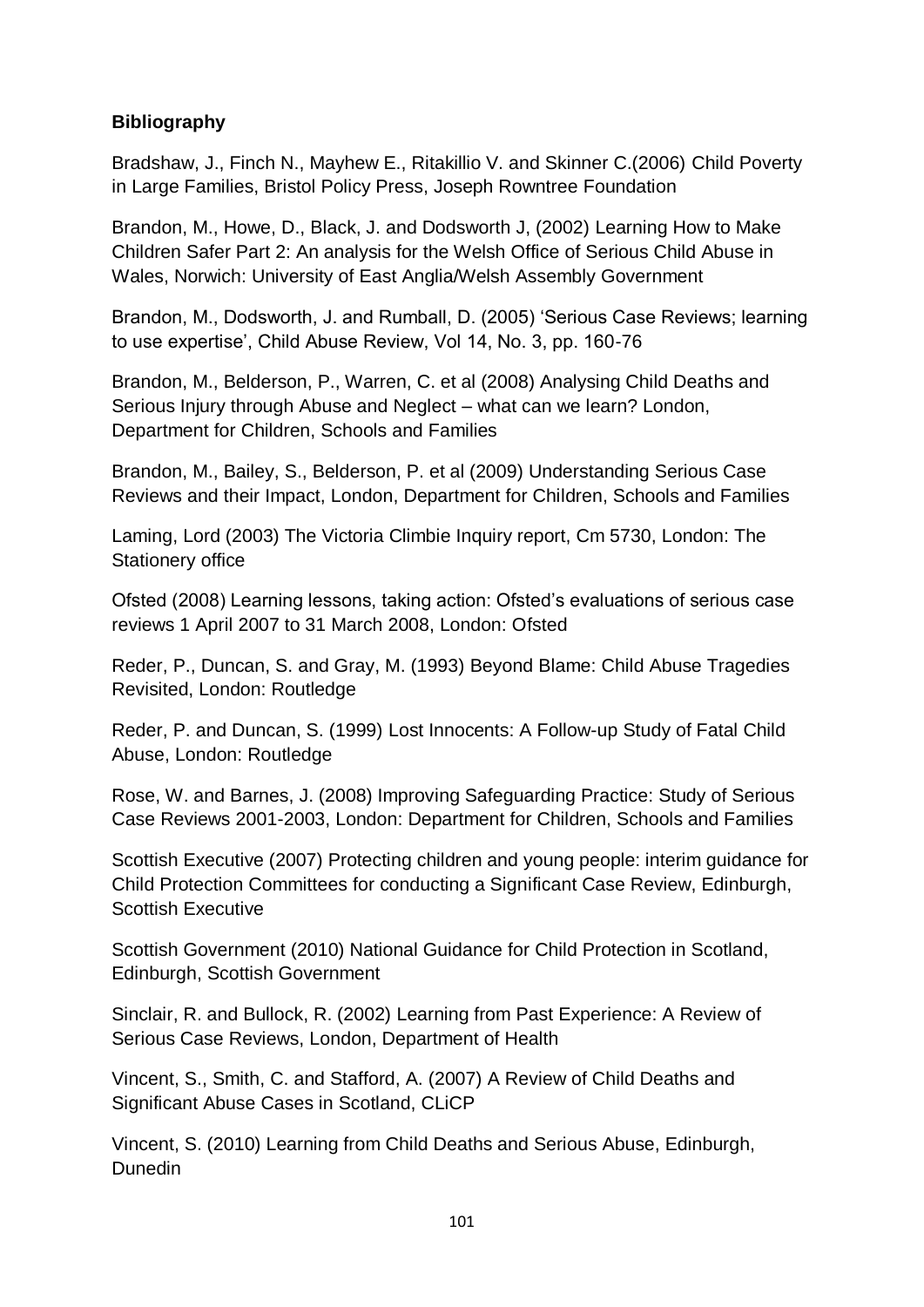Vincent, S. (2012 forthcoming) Preventing Child Deaths: Learning from review, Edinburgh, Dunedin

Welsh Government (2011) Protecting Children in Wales. Arrangements for Multiagency Child Practice Reviews: Draft Guidance, Cardiff, Welsh Government

Wilczynski, A. (1995) 'Risk factors for parental child homicide', Current Issues in Criminal Justice, Vol 7, No.2, pp.193-222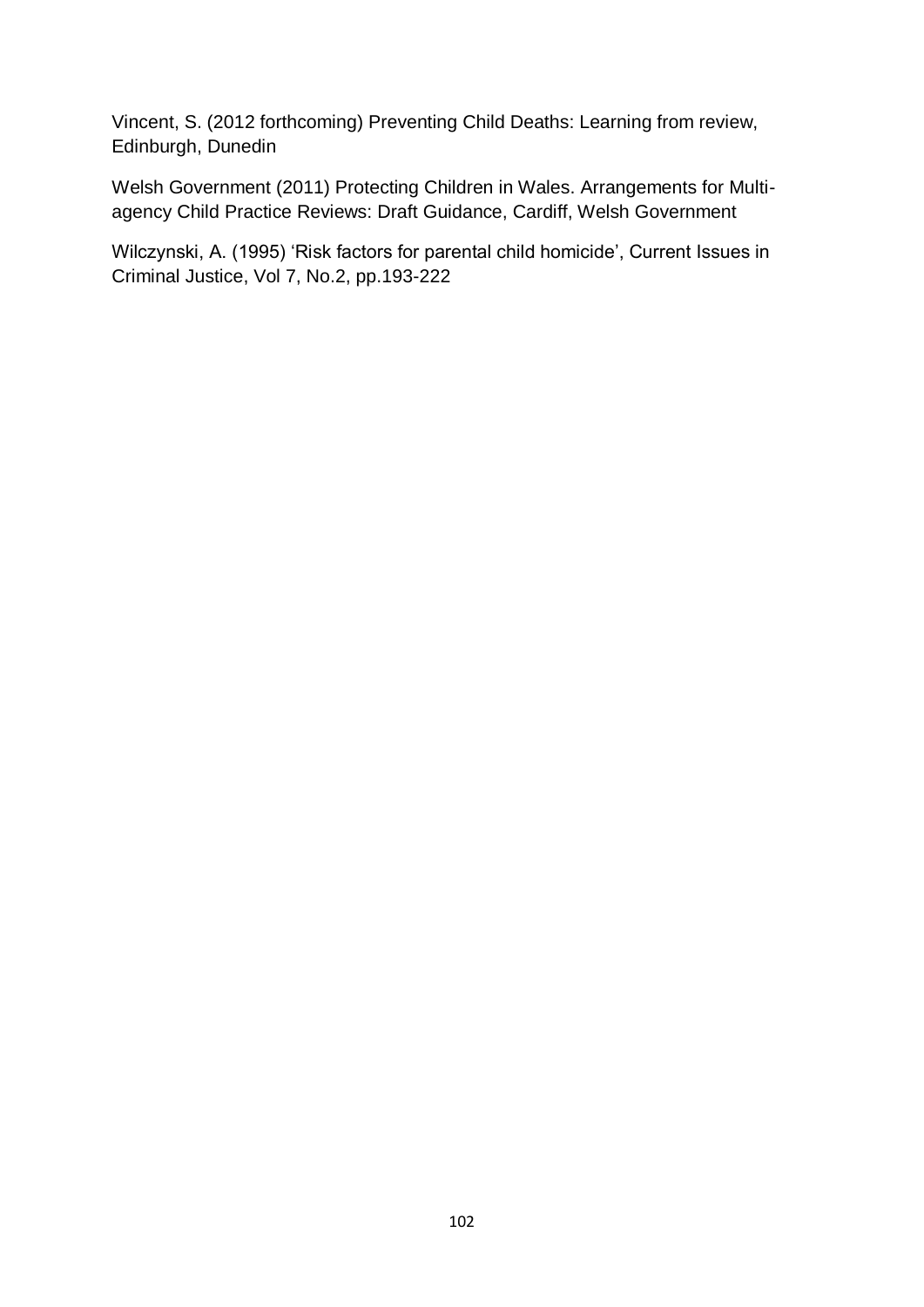# **APPENDIX 1**

# **Recommendations from SCRs categorised within the Quality Indicator Framework "How well do we protect children and meet their needs?" (HMIe 2009).**

There were over 500 recommendations made in total from all the significant case reviews from 2007 to 2011. A number of common areas for improvement have emerged. In order to make it easier to identify these key themes the recommendations have been mapped against the quality indicators used in the selfevaluation framework *"How well do we protect children and meet their needs?"*  (HMIe 2009).

Although the recommendations were spread across many of the quality indicators almost half of them fell within the process quality indicators and a further quarter of them related to policies and procedures.

The majority of recommendations were around **Information sharing and recording (QI 5.2)** and the mains themes to emerge were:

- There was a need to clarify what information should be shared and to which relevant partners. This included relevant background information held by each agency about adults. Services needed to ensure that information was shared at an early stage.
- Services needed to have robust communication systems in place to allow all staff working with a family to be aware of any concerns raised. This also included information, for example, on pregnant substance misusing women.
- Managers needed to ensure that there was a joint understanding of when to share information including concerns about children. There also needed to be a joint understanding of the significance of the information shared. This was particularly relevant for children affected by parental substance misuse. Information shared at child protection meetings was often incomplete, not upto-date and or relevant to help make informed decisions.
- When staff had a concern about a child this was not explicitly and clearly communicated to other services in writing. Staff should clearly record what information has been shared between professionals and with families.
- A major concern was the lack of either single or multi-agency chronologies to identify significant events in a child's life.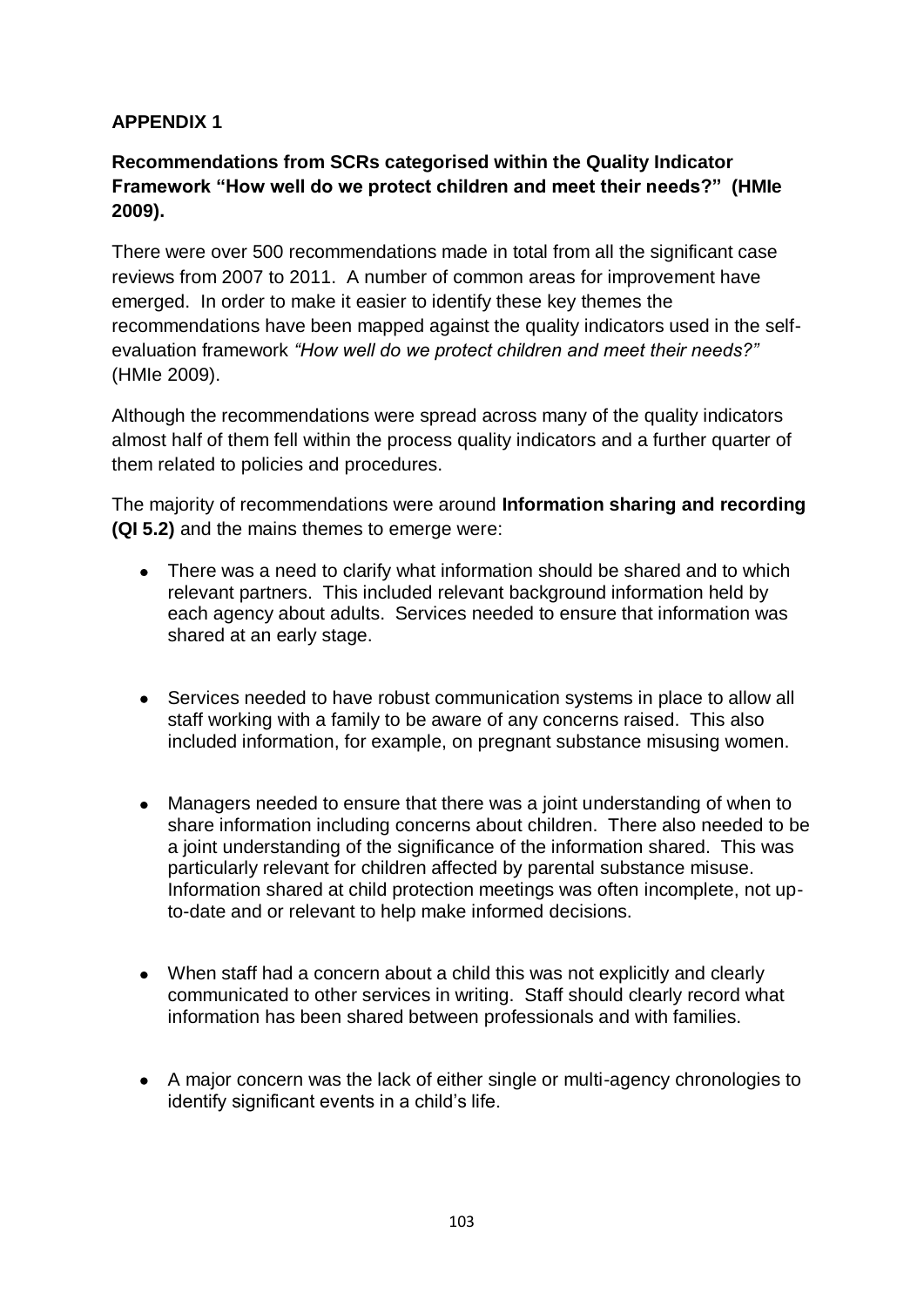- Multiple records kept for each child made it difficult to retrieve and gather all relevant information on children and their families.
- The quality and completeness of case records for individual children was very variable. Poor recording was leading to poor information sharing and ineffective assessment of risk and needs. Poor record keeping was particularly seen when services were introduced, cases were opened, closed or transferred.
- $\bullet$ Staff were not always using recording proformas and tools effectively when sharing information between and across services. There was a lack of management oversight and little recording of decision making evident in records. Additionally there was insufficient management auditing of record keeping practice.

Another significant theme to emerge was **Recognising and assessing risks and needs (QI 5.3)** and the main themes noted were:

- There were issues around the recognition of what makes children vulnerable. This included the impact of adult behaviours and health issues on children. Additionally staff did not always recognise patterns or accumulating concerns about the welfare of children, including the unborn child.
- There was still a need at an early stage of producing an assessment to gather all relevant information, both current and historical, which could have an impact on the care, welfare and protection of children. Following this stage there was poor analysis and recording of this information. This included information on children, parents, carers and other adults coming into contact with children
- Better quality single agency, holistic assessments were required to inform comprehensive interagency assessments of risk and needs. However, these assessments were not always recorded well. They were not always completed for individual children within a family or analysed well. Comprehensive assessments were not reviewed regularly or updated.

A further significant area was the **Effectiveness of planning to meet needs (QI 5.4).** The main themes to emerge were:

Some staff were unclear about their role and responsibilities when attending  $\bullet$ child protection meetings. Relevant staff were not always present at these meetings. This meant relevant information was not always available to help assess risks and plan to meet the needs of vulnerable children.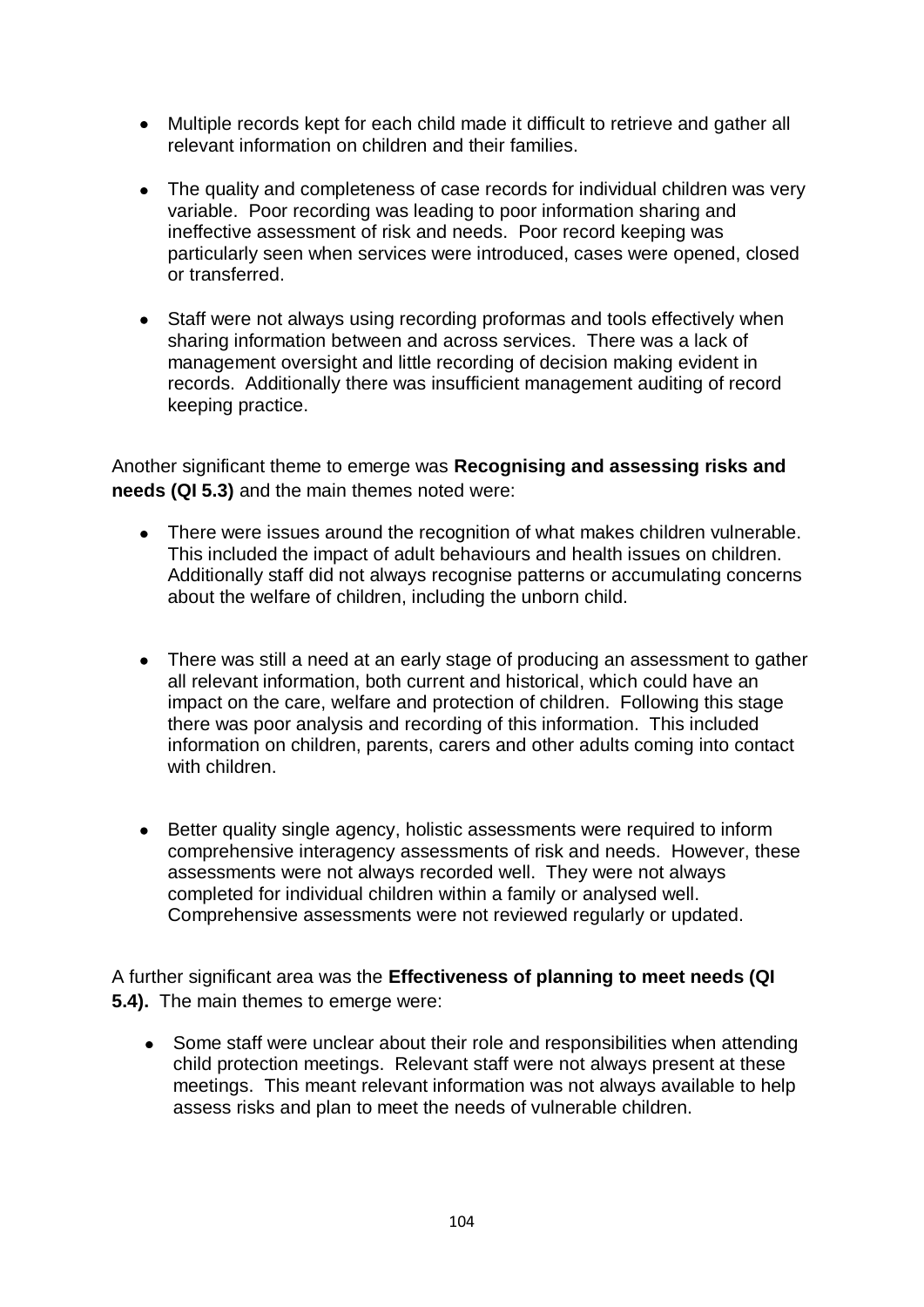• Individual children's plans were not specific enough. They did not have stated outcomes which could be measured. They failed to consider actions to be taken if plans were not progressing nor did they take sufficient account of changing circumstances in a child's life.

**Policies and procedures (QI 6.1)** was another area of significant concern. These concerns can be categorised into three distinct areas:

- There were gaps in procedures and guidance for staff and protocols between services on specific areas of practice.
- In many areas where there were procedures and guidance there was a need for them to be reviewed and updated in line with current professional understanding and practice.
- There were examples where staff had not followed clear guidance and procedures available to them. There was a need for regular management audits to ensure staff were complying with their policies and procedures.

Finally the reviews highlighted the continuing need for **Staff training, development and support (QI 7.3)** around protecting children. The two areas highlighted were:

- All staff including those who did not directly work with children and out of hours staff needed to receive further training to increase their awareness of their individual role and responsibility to protect children. This included children affected by domestic abuse, parental substance misuse, parental mental illness and neglect. Further training was also required for staff to know how and when to share information and how to challenge decisions.
- Services needed to consider how joint risk assessment training was provided to staff. Practitioners still needed help to be able to understand the nature and impact of parental illness or psychological difficulties and from this identify both risk and protective factors. Additionally services needed to ensure that any such training provision included awareness raising regarding the need to engage with and include fathers and new partners, hostile parents and responding to new information in ongoing assessments.

Overall, the recommendations focused on improvements to processes and very few recommendations related to the impact quality indicators.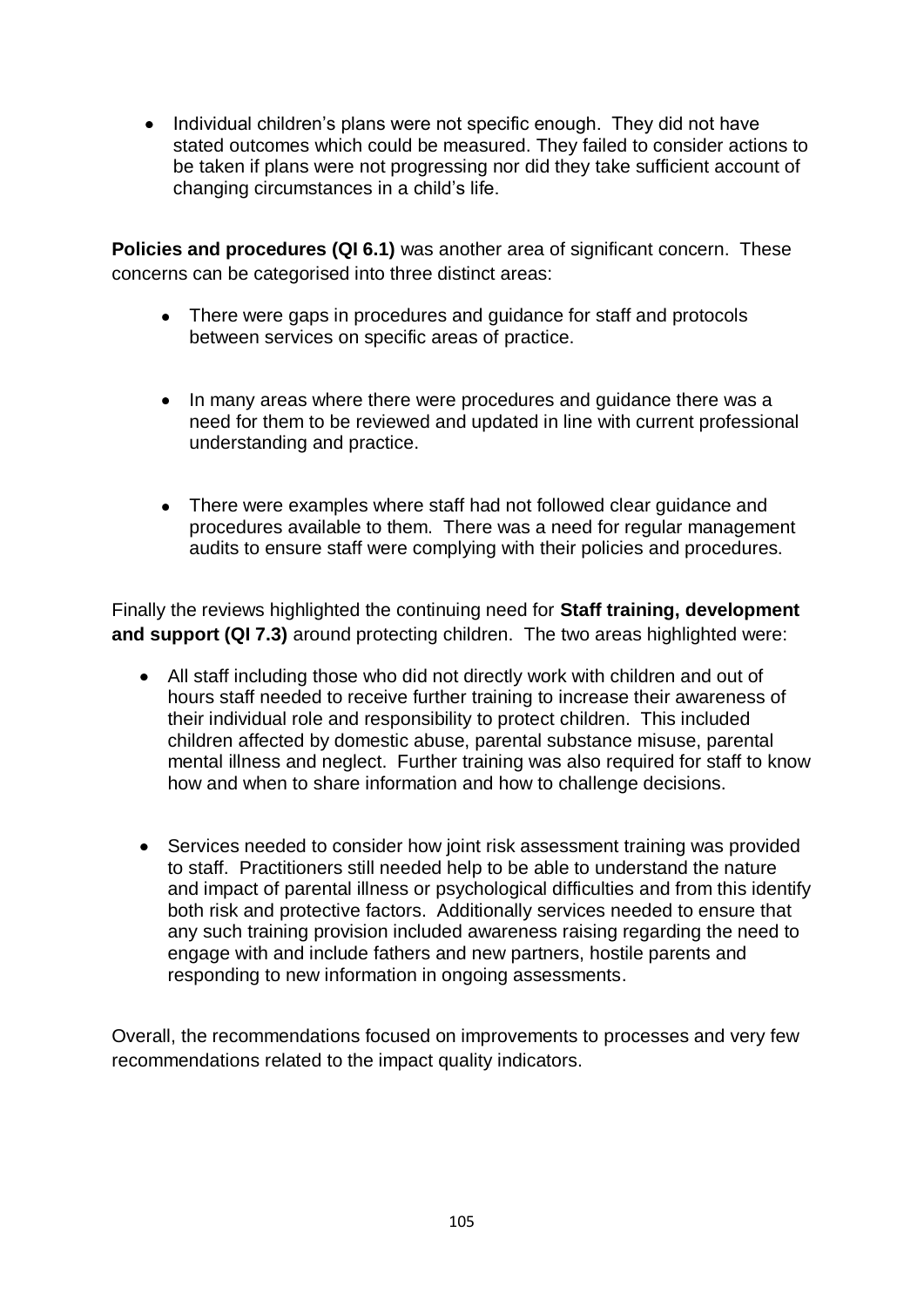# **APPENDIX 2**

#### **New arrangements for undertaking Serious Case Reviews (SCRs) in Wales**

In 2009 the Care and Social Services Inspectorate Wales (CSSIW) commissioned a review of the arrangements for conducting SCRs in Wales and their effectiveness in improving practice and interagency working. The review recommended a continuum of reviewing, learning and improving policy and practice. The Deputy Minister for Social Services, in a statement to the National Assembly on 20 October 2009, welcomed the report and its recommendations and asked for specific proposals for implementing the ideas in the report and a second phase of work on next steps was commissioned in January 2010 with the purpose of developing proposals and guidance for implementation. A progress report by Wendy Rose – 'Improving practice to protect children in Wales: developing a new national framework for learning and reviewing' was published in September 2010 and set out the broad direction of travel. The Progress Report was endorsed by the Welsh Safeguarding Children Forum and in February 2011 the Welsh Assembly Government announced plans to implement a new learning framework to replace SCRs. Draft practice guidance (Welsh Government 2011) has been subject to national consultation. During 2012 pilot child practice reviews have been undertaken in accordance with the guidance to inform the detail of the new arrangements. Regulations regarding the responsibilities of LSCBs are being amended and the implementation of the new framework will commence in 2013. The new framework consists of:

- **Multi-Agency Professional Forums:** an LSCB annual programme of multi- $\bullet$ professional learning events for practitioners and managers, primarily to examine multi-agency case practice and findings from child protection audits, inspections and reviews, to improve local knowledge and practice and to inform the Board's future audit and training priorities.
- **Concise Reviews:** a multi-agency review of practice in circumstances where a child has died, or has been or was in danger of being seriously harmed as the result of abuse or neglect **and was not** on the child protection register within the last six months and was not a looked after child or a care leaver under the age of 18. The review engages with relevant children and families in so far as appropriate and seeks to include their perspectives, and it involves practitioners and their managers who have been working with the child and family. A planned and facilitated practitioner-focused learning event is held, conducted by a reviewer independent of the case management, to examine recent practice, using a systems approach. At the conclusion of the review, there is an anonymised Child Practice Review Report which is to be submitted to the Welsh Government and published by the LSCB. The process will be completed as soon as possible but no more than six months from a referral from the Board to the Review Sub-Group.
- **Extended Reviews:** a multi-agency review where a child has died, or has been or was in danger of being seriously harmed as the result of abuse or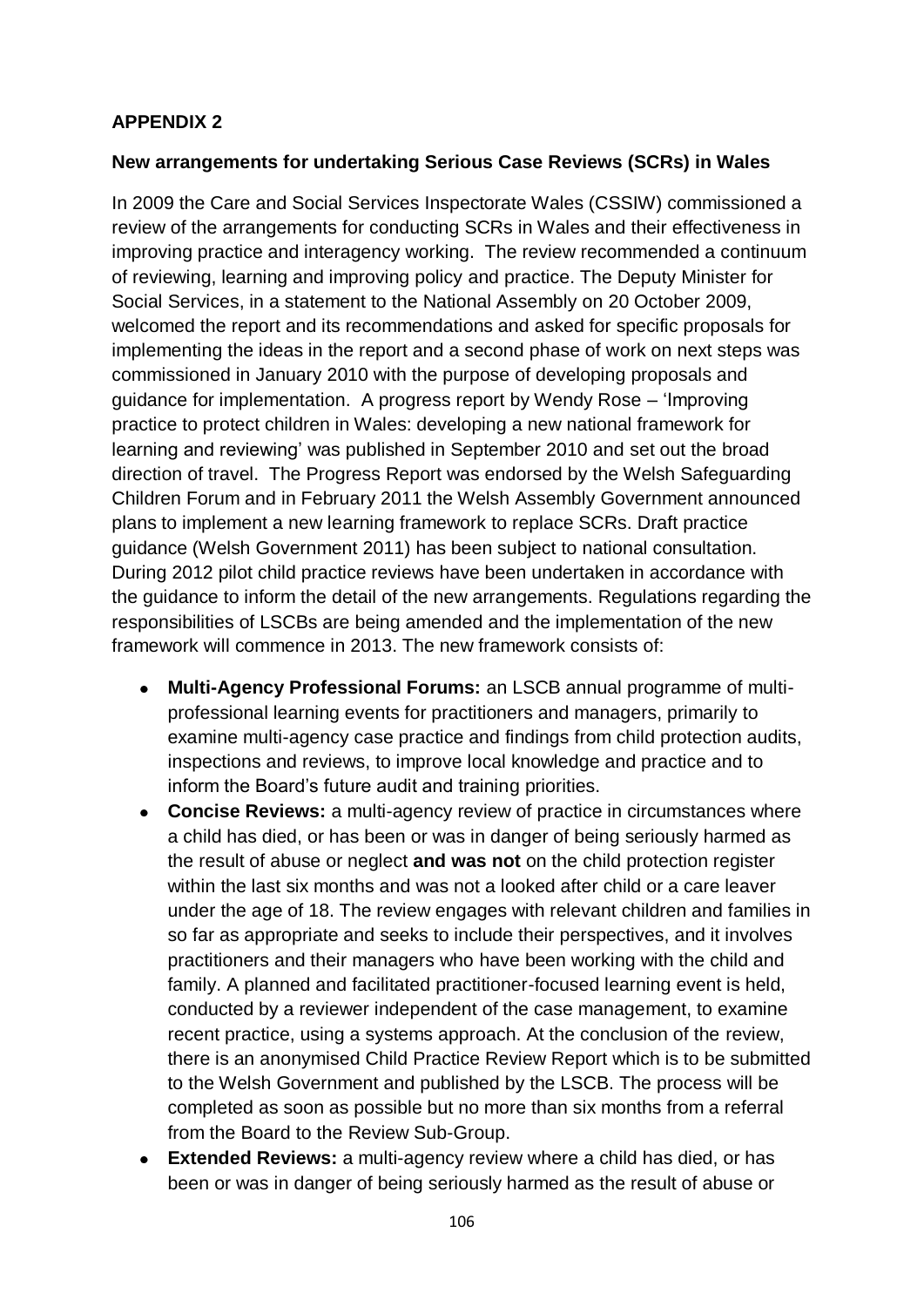neglect **and was** on the child protection register within the last six months or was a looked after child or a care leaver under the age of 18. It follows the same process and timescale as a Concise Review, engaging with relevant children and families, in so far as they wish and is appropriate, and involving practitioners and managers throughout. There is an additional level of scrutiny of the work of the statutory agencies and the statutory plan(s) in place for the child or young person. The review is to be undertaken by two reviewers working closely together, one of whom will bring an external perspective and who will have responsibility for the scrutiny of how the statutory duties of all relevant agencies were fulfilled. An anonymised Child Practice Review Report is to be submitted to the Welsh Government and published by the LSCB (Welsh Government 2011).